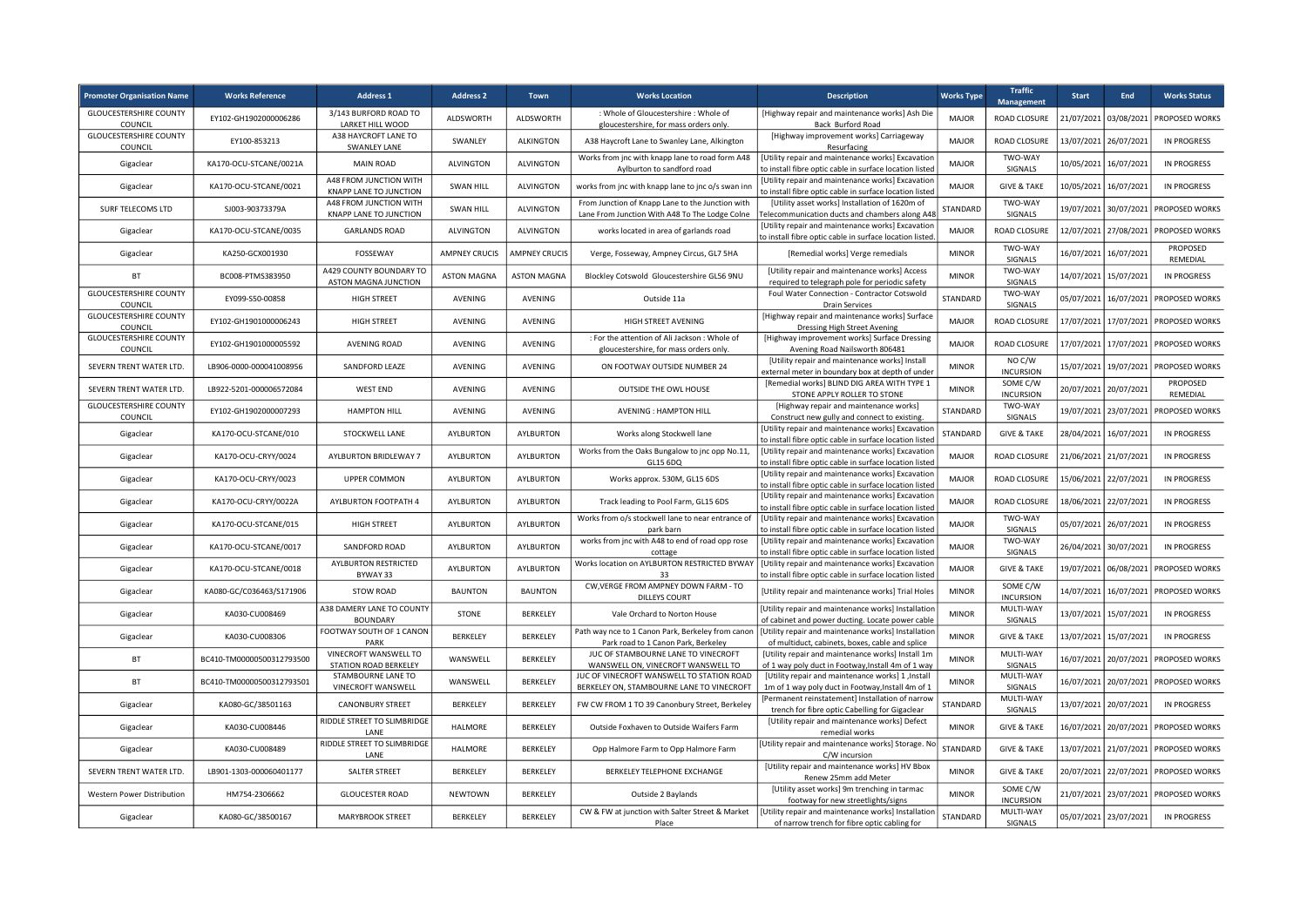| Gigaclear                                             | KA080-GC/38500842         | SALTER STREET                                 | BERKELEY                 | <b>BERKELEY</b>                 | FW CW THE WHOLE OF SALTER STREET, BERKELEY                                               | [Utility repair and maintenance works] Installation<br>of narrow trench for fibre optic Cabelling for        | STANDARD                    | MULTI-WAY<br>SIGNALS             | 05/07/2021 | 23/07/2021 | <b>IN PROGRESS</b> |
|-------------------------------------------------------|---------------------------|-----------------------------------------------|--------------------------|---------------------------------|------------------------------------------------------------------------------------------|--------------------------------------------------------------------------------------------------------------|-----------------------------|----------------------------------|------------|------------|--------------------|
| Gigaclear                                             | KA030-CU007747            | THE LEYS                                      | BERKELEY                 | BERKELEY                        | Junc of Lower Berrycroft to junc of Berry Croft                                          | [Utility repair and maintenance works] Instalation<br>of Fibre Optic Ducting and Chambers. Working           | <b>MAJOR</b>                | ROAD CLOSURE                     | 12/07/2021 | 23/07/2021 | <b>IN PROGRESS</b> |
| Gigaclear                                             | KA080-GC/38502002         | <b>MARKET PLACE</b>                           | BERKELEY                 | BERKELEY                        | FW, CW, WHOLE OF MARKET PLACE                                                            | [Utility repair and maintenance works] Installation                                                          | STANDARD                    | MULTI-WAY                        | 05/07/2021 | 23/07/2021 | <b>IN PROGRESS</b> |
| Gigaclear                                             | KA030-CU008487            | VINECROFT WANSWELL TO                         | WANSWELL                 | <b>BERKELEY</b>                 | 4 Victoria Place to 1 Elmtree Villa                                                      | of narrow trench for fibre optic Cabelling for<br>Utility repair and maintenance works] Installation         | <b>MAJOR</b>                | SIGNALS<br>ROAD CLOSURE          | 12/07/2021 | 25/07/2021 | PROPOSED WORKS     |
| <b>GLOUCESTERSHIRE COUNTY</b>                         | EY100-853213A             | STATION ROAD BERKELEY<br>A38 SWANLEY LANE TO  | WOODFORD                 | BERKELEY                        | A38 Swanley Lane to Damery Lane, Woodford                                                | of Fibre Optic Ducting. Working hours 0700-1900.<br>[Highway improvement works] Carriageway                  | <b>MAJOR</b>                | ROAD CLOSURE                     | 13/07/2021 | 26/07/2021 | IN PROGRESS        |
| COUNCIL                                               |                           | DAMERY LANE                                   |                          |                                 |                                                                                          | Resurfacing<br>[Utility repair and maintenance works] Installation                                           |                             |                                  |            |            |                    |
| Gigaclear                                             | KA030-CU006749            | <b>NEW STREET</b>                             | <b>NEWTOWN</b>           | <b>BERKELEY</b>                 | 1 Fen Villas to 8 Lewisham Terrace                                                       | of Fibre Optic Ducting. Working hours 0700-1900.<br>[Utility repair and maintenance works] Installation      | <b>MAJOR</b>                | ROAD CLOSURE                     | 22/07/2021 | 29/07/2021 | PROPOSED WORKS     |
| Gigaclear                                             | KA030-CU006753            | <b>STATION ROAD</b>                           | SHARPNESS                | <b>BERKELEY</b>                 | 71 Oldminster Road to Sunnybrook Farm                                                    | of Fibre Optic Ducting. Working hours 0700-1900.                                                             | <b>MAJOR</b>                | ROAD CLOSURE                     | 23/07/2021 | 29/07/2021 | PROPOSED WORKS     |
| Gigaclear                                             | KA080-GC/38500262         | <b>JAMES ORCHARD</b>                          | BERKELEY                 | <b>BERKELEY</b>                 | FW/CW THE WHOLE OF JAMES ORCHARD, BERKELEY                                               | [Utility repair and maintenance works] Installation<br>of narrow trench for fibre optic Cabling for          | STANDARD                    | SOME C/W<br><b>INCURSION</b>     | 21/07/2021 | 03/08/2021 | PROPOSED WORKS     |
| Gigaclear                                             | KA030-CU008483            | ORCHARD WAY                                   | <b>BERRY HILL</b>        | <b>BERRY HILL</b>               | junction orchard way to junction nine wells road                                         | [Utility repair and maintenance works] Installation<br>of Fibre Optic Ducting and Chambers                   | STANDARD                    | <b>GIVE &amp; TAKE</b>           | 19/07/2021 | 26/07/2021 | PROPOSED WORKS     |
| Western Power Distribution                            | HM755-2283032A            | <b>KELLS ROAD</b>                             | <b>BERRY HILL</b>        | <b>BERRY HILL</b>               | from the junction with Tudor Walk up to outside 18                                       | [Utility asset works] 8 joint holes in tarmac<br>footway and grass verge and 148m trenching in               | <b>MAJOR</b>                | <b>GIVE &amp; TAKE</b>           | 14/06/2021 | 30/07/2021 | IN PROGRESS        |
| Western Power Distribution                            | HM755-2283032C            | <b>TUDOR WALK</b>                             | <b>BERRY HILL</b>        | <b>BERRY HILL</b>               | from the junction with Kells Road up to outside 21                                       | [Utility asset works] 3 joint holes in tarmac<br>footway and 142m trenching in tarmac footway                | <b>MAJOR</b>                | <b>GIVE &amp; TAKE</b>           | 14/06/2021 | 30/07/2021 | IN PROGRESS        |
| Western Power Distribution                            | HM755-2283032B            | <b>FOREST PATCH</b>                           | <b>BERRY HILL</b>        | <b>BERRY HILL</b>               | from outside 2 round to outside 40                                                       | [Utility asset works] 11 joint holes in tarmac                                                               | <b>MAJOR</b>                | SOME C/W<br><b>INCURSION</b>     | 14/06/2021 | 30/07/2021 | IN PROGRESS        |
| Gigaclear                                             | KA030-CU007641            | <b>GROVE ROAD</b>                             | <b>BERRY HILL</b>        | <b>BERRY HILL</b>               | Grove Road J/ W B4136                                                                    | footway and 207m trenching in tarmac footway<br>[Utility repair and maintenance works] Storage               | <b>MAJOR</b>                | NO C/W                           | 02/03/2021 | 30/07/2021 | IN PROGRESS        |
| <b>GLOUCESTERSHIRE COUNTY</b>                         | EY102-GH1902000005634     | <b>NEW ROAD</b>                               | BLAKENEY                 | <b>BLAKENEY</b>                 | BLAKENEY : Landslip, New rd, Blakeney, GL15 4DG :                                        | compound<br>[Highway repair and maintenance works] Maintain                                                  | MAJOR                       | <b>INCURSION</b><br>ROAD CLOSURE | 01/02/2021 | 01/02/2022 | PROPOSED WORKS     |
| COUNCIL                                               |                           |                                               |                          |                                 | <b>NEW ROAD</b>                                                                          | site and diversion route due to collapsed road<br>[Utility repair and maintenance works] Main                |                             | TWO-WAY                          |            |            |                    |
| Thames Water Utilities Ltd                            | MU305-000031635213-001    | <b>BLOCKLEY BROOK</b>                         | DRAYCOTT                 | <b>BLOCKLEY</b>                 | 100m FROM NORTHCOT LANE BLOCKLEY BROOK                                                   | Clamp 0 to 6' Unmade in Verge.<br>[Utility repair and maintenance works]                                     | <b>MINOR</b>                | SIGNALS<br>NO C/W                | 13/07/2021 | 15/07/2021 | <b>IN PROGRESS</b> |
| Gigaclear                                             | KA080-GC/C222193/S449917  | <b>STATION ROAD</b>                           | <b>BLOCKLEY</b>          | <b>BLOCKLEY</b>                 | V SIDE OF MILL ROW                                                                       | RELOCATING POTS TO CUSTOMER BOUNDARY                                                                         | <b>MINOR</b>                | <b>INCURSION</b>                 | 19/07/2021 | 21/07/2021 | PROPOSED WORKS     |
| Wales& West Utilities                                 | XY245-004000161008        | <b>STATION ROAD</b>                           | <b>BLOCKLEY</b>          | <b>BLOCKLEY</b>                 | O/S THE COTTAGE                                                                          | [Utility repair and maintenance works] LAY NEW<br><b>GAS SERVICE 6M PUBLIC</b>                               | STANDARD                    | TWO-WAY<br>SIGNALS               | 21/07/2021 | 26/07/2021 | PROPOSED WORKS     |
| Gigaclear                                             | KA080-GC/C225130/S555315  | UPPER RODLEY ROAD                             | <b>BOLLOW</b>            | <b>BOLLOW</b>                   | FW,CW,VERGE ROSEDALE - SPRINGFIELD, UPPER<br>RODLEY ROAD                                 | [Utility repair and maintenance works] LOCATE<br>AND CLEAR BLOCKAGE                                          | <b>MINOR</b>                | SOME C/W<br><b>INCURSION</b>     | 20/07/2021 | 22/07/2021 | PROPOSED WORKS     |
| Wales& West Utilities                                 | XY245-004000171126        | <b>ROMAN WAY</b>                              | BOURTON-ON-THE-<br>WATER | BOURTON-ON-<br>THE-WATER        | $O/S$ 44                                                                                 | [Utility repair and maintenance works] LAY NEW<br>GAS SERVICE 3M PUBLIC                                      | <b>MINOR</b>                | SOME C/W<br><b>INCURSION</b>     | 13/07/2021 | 15/07/2021 | IN PROGRESS        |
| <b>SCOTTISH&amp; SOUTHERN</b><br>ELECTRICITY NETWORKS | LP121-S30005176           | THE GORSE                                     | BOURTON-ON-THE-<br>WATER | BOURTON-ON-<br>THE-WATER        | $O/S$ 19                                                                                 | [Utility repair and maintenance works] Fault<br>locating, excavation & Works to repair Low                   | <b>MMEDIATE</b><br>(URGENT) | SOME C/W<br><b>INCURSION</b>     | 12/07/2021 | 16/07/2021 | <b>IN PROGRESS</b> |
| BT                                                    | BC008-16JULSS1EMX54       | FOSSEWAY                                      | BOURTON-ON-THE-          | BOURTON-ON-                     | A429 Fossway approx 800m from Sweetslade Farm                                            | [Utility repair and maintenance works] Access                                                                | <b>IMMEDIATE</b>            | TWO-WAY                          | 14/07/2021 | 16/07/2021 | IN PROGRESS        |
| SCOTTISH& SOUTHERN                                    |                           | <b>BOURTON ON THE WATER</b>                   | WATER<br>BOURTON-ON-THE- | THE-WATER<br><b>BOURTON-ON-</b> | Cottage Bourton on the Water GL54 3BL<br>From End to end o the footway on Bourton On The | required to underground Openreach structure to<br>[Utility repair and maintenance works] New                 | (URGENT)                    | SIGNALS<br>NO C/W                |            |            |                    |
| <b>ELECTRICITY NETWORKS</b>                           | LP121-S30005100           | FOOTPATH 3                                    | <b>WATER</b>             | THE-WATER                       | Water Footpath 3                                                                         | connection - non excavation permit we are closing                                                            | <b>MINOR</b>                | <b>INCURSION</b>                 | 16/07/2021 | 19/07/2021 | PROPOSED WORKS     |
| BT                                                    | BC007-WCLTGH4T            | MALLARD CRESCENT                              | BOURTON-ON-THE-<br>WATER | <b>BOURTON-ON-</b><br>THE-WATER | O/S 40 MALLARD CRESCENTBOURTON ON THE<br>WATER CHELTENHAM GL54 2RT                       | [Utility repair and maintenance works] Excavation<br>in footway to repair/replace faulty telecoms cable      | <b>MINOR</b>                | NO C/W<br><b>INCURSION</b>       | 15/07/2021 | 19/07/2021 | PROPOSED WORKS     |
| BT                                                    | BC410-TM00000500297589003 | <b>RISSINGTON ROAD</b>                        | BOURTON-ON-THE-<br>WATER | <b>BOURTON-ON-</b><br>THE-WATER | OPP TRADE WINDS ON , RISSINGTON ROAD                                                     | [New service connection] Excavate for an earth pit                                                           | <b>MINOR</b>                | NO C/W<br><b>INCURSION</b>       | 19/07/2021 | 21/07/2021 | PROPOSED WORKS     |
| Wales& West Utilities                                 | XY245-004000171515        | MELVILLE ESTATE                               | BOURTON-ON-THE-          | BOURTON-ON-                     | $O/S$ 36                                                                                 | [Utility repair and maintenance works] LAY NEW<br><b>GAS SERVICE 2M PUBLIC</b>                               | STANDARD                    | SOME C/W                         | 16/07/2021 | 21/07/2021 | PROPOSED WORKS     |
| Thames Water Utilities Ltd                            | MU305-000031625050-001    | HILCOTE DRIVE                                 | WATER<br>BOURTON-ON-THE- | THE-WATER<br>BOURTON-ON-        | Applegarth, Hilcote Drive, Bourton on the Water,                                         | [Utility repair and maintenance works] Boundary                                                              | <b>MINOR</b>                | <b>INCURSION</b><br>SOME C/W     | 20/07/2021 | 22/07/2021 | PROPOSED WORKS     |
| Thames Water Utilities Ltd                            | MU039-NOT-265351          | THE GORSE                                     | WATER<br>BOURTON-ON-THE- | THE-WATER<br>BOURTON-ON-        | <b>GL54 2DU</b><br>14                                                                    | Box Exchange Fway in Footway.<br>[Utility asset works] WATER METER INSTALLATION                              | <b>MINOR</b>                | <b>INCURSION</b><br>NO C/W       | 21/07/2021 | 23/07/2021 | PROPOSED WORKS     |
|                                                       |                           | <b>HIGH STREET</b>                            | WATER<br><b>BREAM</b>    | THE-WATER<br><b>BREAM</b>       | Works from jnc o/s Maypole Cottage to Jasmine                                            | ON THE FOOTWAY<br>[Utility repair and maintenance works] Excavation                                          | <b>MAJOR</b>                | <b>INCURSION</b><br>MULTI-WAY    |            |            | <b>IN PROGRESS</b> |
| Gigaclear                                             | KA170-OCU-CRYY/0029       |                                               |                          |                                 | Villa, GL15 6JN                                                                          | to install fibre optic cable in surface location listed<br>[Remedial works] * Breakout failed rein and       |                             | SIGNALS<br>TWO-WAY               | 28/06/2021 | 16/07/2021 | PROPOSED           |
| SEVERN TRENT WATER LTD.                               | LB922-5201-000006594541   | COLEFORD ROAD                                 | <b>BREAM</b>             | <b>BREAM</b>                    | OPP THE GARAGE<br>B423 LYDNEY ROAD OPPOSITE ENTRANCE TO                                  | replace<br>[Utility asset works] TM Required to provide safe                                                 | <b>MINOR</b>                | SIGNALS<br>TWO-WAY               | 19/07/2021 | 19/07/2021 | REMEDIAL           |
| BT                                                    | BC008-PTMS350404          | <b>LYDNEY ROAD</b>                            | <b>BREAM</b>             | <b>BREAM</b>                    | TREETOPS FARM GL15 6ER                                                                   | working zone for pole test to be preformed.                                                                  | <b>MINOR</b>                | SIGNALS                          | 21/07/2021 | 21/07/2021 | PROPOSED WORKS     |
| <b>GLOUCESTERSHIRE COUNTY</b><br>COUNCIL              | EY102-GH1902000006685     | OAKWOOD ROAD                                  | <b>BREAM</b>             | <b>BREAM</b>                    | BREAM : Oakwood Road, Bream, GL15 6JB :<br>OAKWOOD ROAD                                  | [Highway repair and maintenance works] Replace<br>culvert with 40m of 225mm pipe in part c/way and           | STANDARD                    | TWO-WAY<br>SIGNALS               | 16/07/2021 | 22/07/2021 | PROPOSED WORKS     |
| Gigaclear                                             | KA170-OCU-CRYY/0030       | <b>BAKERY MEWS</b>                            | <b>BREAM</b>             | <b>BREAM</b>                    | Bakery Mews, GL15 6EQ                                                                    | [Utility repair and maintenance works] Excavation<br>to install fibre optic cable in surface location listed | <b>MAJOR</b>                | TWO-WAY<br>SIGNALS               | 01/07/2021 | 22/07/2021 | <b>IN PROGRESS</b> |
| Gigaclear                                             | KA170-OCU-BREYNY/0024     | FOOTWAY ADJOINING<br>EASTSIDE OF 32 GREENACRE | <b>BREAM</b>             | <b>BREAM</b>                    | Work located in footway                                                                  | [Utility repair and maintenance works] Excavation<br>to install fibre optic cable in surface location listed | <b>MAJOR</b>                | <b>GIVE &amp; TAKE</b>           | 02/07/2021 | 22/07/2021 | IN PROGRESS        |
|                                                       |                           |                                               |                          |                                 |                                                                                          |                                                                                                              |                             |                                  |            |            |                    |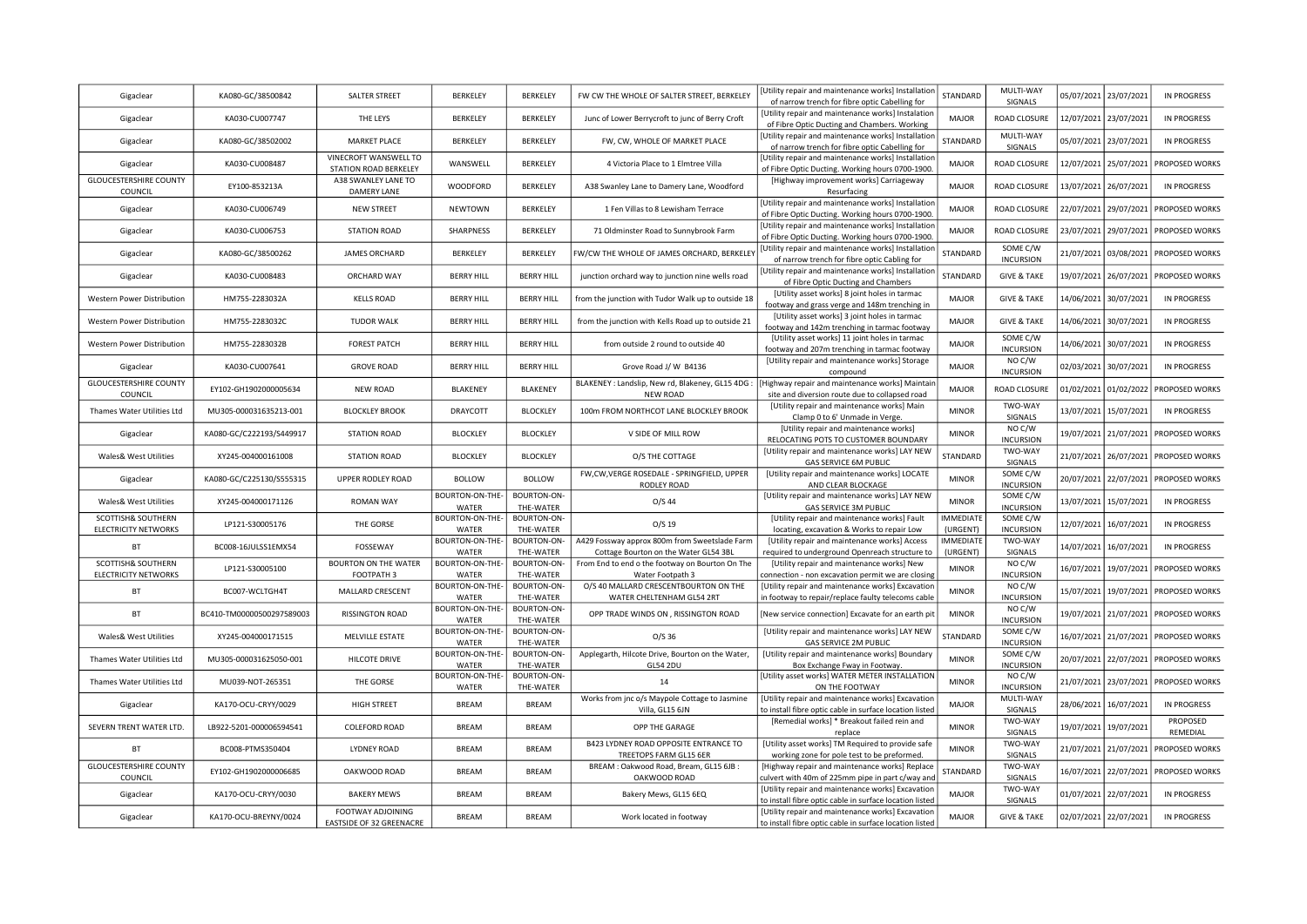| Gigaclear                                | KA170-OCU-BREYNY/0029     | HIGH BEECH ROAD                                   | <b>BREAM</b>         | <b>BREAM</b>               | works from No 36 to Yew tree cottage, GL15 6JH                                       | [Utility repair and maintenance works] Excavatior<br>to install fibre optic cable in surface location listed | <b>MAJOR</b>                 | MULTI-WAY<br><b>SIGNALS</b>       |            | 26/04/2021 23/07/2021 | <b>IN PROGRESS</b> |
|------------------------------------------|---------------------------|---------------------------------------------------|----------------------|----------------------------|--------------------------------------------------------------------------------------|--------------------------------------------------------------------------------------------------------------|------------------------------|-----------------------------------|------------|-----------------------|--------------------|
| Gigaclear                                | KA170-OCU-BREYNY/0031     | HIGHBURY ROAD                                     | <b>BREAM</b>         | <b>BREAM</b>               | works from no 35 to New Mill, GL15 6JG                                               | [Utility repair and maintenance works] Excavation<br>to install fibre optic cable in surface location listed | <b>MAJOR</b>                 | MULTI-WAY<br>SIGNALS              |            | 21/04/2021 29/07/2021 | <b>IN PROGRESS</b> |
| Gigaclear                                | KA170-OCU-CRYY/007        | COLEFORD ROAD                                     | BREAM                | <b>BREAM</b>               | From jnc leading to Maypole House to o/s                                             | [Utility repair and maintenance works] Excavation                                                            | <b>MAJOR</b>                 | MULTI-WAY                         | 11/06/2021 | 30/07/2021            | <b>IN PROGRESS</b> |
| Gigaclear                                | KA170-OCU-BREYNY/0020     | HIGHBURY ROAD                                     | <b>BREAM</b>         | <b>BREAM</b>               | Broadmeads, along Coleford road. GL15 6EU<br>Works located on Highbuy road, GL15 6AW | to install fibre optic cable in surface location listed<br>[Utility repair and maintenance works] Excavation | <b>MAJOR</b>                 | SIGNALS<br>TWO-WAY                |            | 07/04/2021 30/07/2021 | IN PROGRESS        |
| Gigaclear                                | KA170-OCU-BREYNY/0026     | TRENCHARD ROAD                                    | BREAM                | <b>BREAM</b>               | Works located in Trenchard road,                                                     | to install fibre optic cable in surface location listed<br>[Utility repair and maintenance works] Excavation | <b>MAJOR</b>                 | SIGNALS<br><b>GIVE &amp; TAKE</b> |            | 19/07/2021 30/07/2021 | PROPOSED WORKS     |
|                                          |                           |                                                   |                      |                            |                                                                                      | to install fibre optic cable in surface location listed<br>[Utility repair and maintenance works] Excavation |                              |                                   |            |                       |                    |
| Gigaclear                                | KA170-OCU-BREYNY/0034     | POOLE CLOSE                                       | <b>BREAM</b>         | <b>BREAM</b>               | WORKS LOCATED IN POOLE CLOSE                                                         | to install fibre optic cable in surface location listed<br>[Utility repair and maintenance works] Excavation | <b>MAJOR</b>                 | <b>GIVE &amp; TAKE</b><br>TWO-WAY |            | 13/07/2021 30/07/2021 | PROPOSED WORKS     |
| Gigaclear                                | KA170-OCU-BREYNY/0032     | RYELANDS ROAD                                     | <b>BREAM</b>         | <b>BREAM</b>               | Works from cul-de-sac o/s no23 to no 11, GL15 6JH                                    | o install fibre optic cable in surface location listed                                                       | <b>MAJOR</b>                 | SIGNALS                           | 19/07/2021 | 03/08/2021            | PROPOSED WORKS     |
| Gigaclear                                | KA170-OCU-BREYNY/0027     | FOOTWAY ADJOINING 1 TO 4<br>TRENCHARD ROAD        | <b>BREAM</b>         | <b>BREAM</b>               | works located in footway                                                             | [Utility repair and maintenance works] Excavation<br>to install fibre optic cable in surface location listed | <b>MAJOR</b>                 | <b>GIVE &amp; TAKE</b>            |            | 22/07/2021 06/08/2021 | PROPOSED WORKS     |
| Gigaclear                                | KA170-OCU-BREYNY/COM      | THE TUFTS                                         | BREAM                | <b>BREAM</b>               | The Tufts, Bream                                                                     | [Utility repair and maintenance works] Permit to<br>store materials/waste on site for Gigaclear, whilst      | <b>MAJOR</b>                 | <b>GIVE &amp; TAKE</b>            |            | 09/02/2021 27/08/2021 | <b>IN PROGRESS</b> |
| Gigaclear                                | KA170-OCU-BREYNY/0012     | <b>NEW ROAD</b>                                   | <b>BREAM</b>         | <b>BREAM</b>               | from jnc o/s the turfs to forest view cottage, GL15<br>6H <sub>F</sub>               | [Utility repair and maintenance works] Excavation<br>to install fibre optic cable in surface location listed | <b>MAJOR</b>                 | MULTI-WAY<br>SIGNALS              | 02/02/2021 | 13/09/2021            | <b>IN PROGRESS</b> |
| Gigaclear                                | KA170-OCU-CRYY/0035       | MAYPOLE ROAD                                      | BREAM                | <b>BREAM</b>               | From jnc o/s Maypole Cottaget to Cul-de-sac, GL15<br>6XN                             | [Utility repair and maintenance works] Excavation<br>o install fibre optic cable in surface location listed  | <b>MAJOR</b>                 | <b>GIVE &amp; TAKE</b>            | 23/02/2021 | 01/06/2022            | <b>IN PROGRESS</b> |
| <b>BT</b>                                | BC008-SS1EBX78RG          | <b>LONDON ROAD</b>                                | <b>BRIMSCOMBE</b>    | BRIMSCOMBE                 | OS LEWISTON HOUSE TO 105M WEST LONDON                                                | [Utility repair and maintenance works] Safety for                                                            | <b>MINOR</b>                 | TWO-WAY                           | 20/07/2021 | 21/07/2021            | PROPOSED WORKS     |
| <b>GLOUCESTERSHIRE COUNTY</b>            |                           |                                                   |                      |                            | ROAD BRIMSCOMBE GL5 2RL<br>BRIMSCOMBE: W0726 Halidays retaining wall,                | engineer to work in underground structure to<br>Highway repair and maintenance works] Haliday                |                              | SIGNALS                           |            |                       |                    |
| COUNCIL                                  | EY102-GH1902000006828     | <b>BRIMSCOMBE HILL</b>                            | <b>WALLS QUARRY</b>  | BRIMSCOMBE<br><b>BROAD</b> | Stroud - (2021/2022) - Rebuild collapsed wall                                        | Retaining Wall BRIMSCOMBE                                                                                    | <b>MAJOR</b>                 | ROAD CLOSURE                      |            | 14/06/2021 06/08/2021 | IN PROGRESS        |
| Thames Water Utilities Ltd               | MU305-000031638137-001    | 3/124 CHIPPING CAMPDEN TO<br><b>BROAD CAMPDEN</b> | <b>BROAD CAMPDEN</b> | CAMPDEN                    | $\mathbf{1}$                                                                         | [Utility repair and maintenance works] B Box<br>Repair <33mm Unmade in Verge.                                | <b>MINOR</b>                 | SOME C/W<br><b>INCURSION</b>      |            | 21/07/2021 23/07/2021 | PROPOSED WORKS     |
| Thames Water Utilities Ltd               | MU305-000031634997-001    | POOL FARM CLOSE                                   | <b>BROAD CAMPDEN</b> | <b>BROAD</b><br>CAMPDEN    | $\overline{4}$                                                                       | [Utility repair and maintenance works] Service<br>Pipe Repair <33mm Fway in Footway.                         | <b>MINOR</b>                 | SOME C/W<br><b>INCURSION</b>      | 22/07/2021 | 26/07/2021            | PROPOSED WORKS     |
| Gigaclear                                | KA030-CU007889            | A48 FROM ELTON TO HIGH<br>STREET NEWNHAM          | <b>BROADOAK</b>      | <b>BROADOAK</b>            | From Broad Oak railway bridge to High Street<br>Newnham                              | [Utility repair and maintenance works] Instalation<br>of Fibre Optic Ducting and Chambers                    | <b>MAJOR</b>                 | MULTI-WAY<br>SIGNALS              | 25/06/2021 | 09/08/2021            | PROPOSED WORKS     |
| Gigaclear                                | KA080-GC/S169910          | <b>BUCKLAND RESTRICTED BYWAY</b>                  | <b>BROADWAY</b>      | BROADWAY                   | VERGE ALONG BUCKLAND RESTRICTED BYWAY 29                                             | [Utility repair and maintenance works]                                                                       | <b>MINOR</b>                 | NOC/W                             |            | 16/07/2021 20/07/2021 | PROPOSED WORKS     |
| Thames Water Utilities Ltd               | MU306-000810888260040-001 | 29<br>EVENLODE ROAD                               | BROADWELL            | BROADWELL                  | Bakersfield Barn, GL56 0TT                                                           | RELOCATING POT TO CUSTOMER BOUNDARY<br>[New service connection] New main in                                  | STANDARD                     | <b>INCURSION</b><br>ROAD CLOSURE  |            | 17/07/2021 22/07/2021 | PROPOSED WORKS     |
| NETWORK RAIL - PROMOTERS                 | KL233-OWW88M64C250121     | ROAD FROM BROADWELL TO                            | <b>BROADWELL</b>     | <b>BROADWELL</b>           | ROAD OVER RIAL BRIDGE NAMED: STOCKS                                                  | Carriageway. Our intention is to complete the<br>[Works for rail purposes] Road closure to enable            | <b>MAJOR</b>                 | ROAD CLOSURE                      |            | 25/01/2021 31/08/2021 | <b>IN PROGRESS</b> |
| NATIONAL                                 |                           | RAILWAY LINE<br>ROAD FROM PARK LANE TO THE        |                      | <b>BROCKHAMPTO</b>         | See Other Documents for Location of Works on                                         | bridge deck replacement. Works will be a mixture<br>[Utility repair and maintenance works] just Traffic      |                              | MULTI-WAY                         |            |                       |                    |
| BT                                       | BC410-TM00000500305923201 | QUARRY                                            | <b>BROCKHAMPTON</b>  | N                          | 3/097 SYREFORD TO NEW BUILDINGS SUDELEY                                              | Light head                                                                                                   | STANDARD                     | SIGNALS                           | 05/07/2021 | 16/07/2021            | IN PROGRESS        |
| <b>BT</b>                                | BC418-GC1WCLMPW6J         | MILL HILL                                         | <b>BROCKWEIR</b>     | <b>BROCKWEIR</b>           | <b>IEWELSFIELD AND BROCKWEIR RESTRICTED BYWAY</b><br>50, MILL LANE, NP16             | [Utility repair and maintenance works] MJ Quinn<br>to renew frame and cover in footway                       | <b>MINOR</b>                 | NOC/W<br><b>INCURSION</b>         |            | 21/07/2021 21/07/2021 | PROPOSED WORKS     |
| BT                                       | BC410-TM00000500306701800 | ROAD FROM WOODEND<br>COTTAGE TO COUNTY            | <b>CHASEND HILL</b>  | <b>BROMSBERRO</b>          | O/S OAKLANDS, , ROAD FROM WOODEND COTTAGE<br>TO COUNTY BOUNDARY                      | [Utility asset works] Replace 1 existing BT pole.<br>Verge side                                              | <b>MINOR</b>                 | NO C/W<br><b>INCURSION</b>        | 16/07/2021 | 16/07/2021            | PROPOSED WORKS     |
| Gigaclear                                | KA030-CU006566            | WOODEND LANE                                      | CAM                  | CAM                        | Opposite to Haven Filling Station House to opposite<br>Fieldings                     | [Utility repair and maintenance works] Excavate in<br>footway, verge & carriageway to install fibre optic    | <b>MAJOR</b>                 | ROAD CLOSURE                      | 09/07/2021 | 19/07/2021            | <b>IN PROGRESS</b> |
| Gigaclear                                | KA030-CU006567            | <b>FIELD LANE</b>                                 | CAM                  | CAM                        | Junc of Woodend Lane to just past King Charles Barr                                  | Utility repair and maintenance works] Excavate ir                                                            | <b>MAJOR</b>                 | ROAD CLOSURE                      | 16/07/2021 | 19/07/2021            | PROPOSED WORKS     |
| <b>GLOUCESTERSHIRE COUNTY</b>            | EY050-VDK11319901         | <b>DRAYCOTT CRESCENT</b>                          | CAM                  | CAM                        | 20                                                                                   | footway, verge & carriageway to install fibre optic<br><b>VDK</b>                                            | <b>MINOR</b>                 | SOME C/W                          |            | 19/07/2021 20/07/2021 | PROPOSED WORKS     |
| COUNCIL<br><b>GLOUCESTERSHIRE COUNTY</b> |                           |                                                   |                      |                            |                                                                                      | [Highway repair and maintenance works]                                                                       |                              | <b>INCURSION</b>                  |            |                       |                    |
| COUNCIL                                  | EY204-53247943            | <b>EVERLANDS</b>                                  | CAM                  | CAM                        | Jn Kingshill                                                                         | <b>Replacing Bollard</b><br>[New service connection] * REBUILD FOR A NEW                                     | <b>MINOR</b>                 | <b>GIVE &amp; TAKE</b>            |            | 20/07/2021 22/07/2021 | PROPOSED WORKS     |
| SEVERN TRENT WATER LTD.                  | LB922-5201-000006613526A  | WOODEND LANE                                      | CAM                  | CAM                        | <b>OUTSIDE NUMBER 22A</b>                                                            | WATER CONNECTION * CARRIAGEWAY TYPE 4 (UP                                                                    | <b>MINOR</b>                 | <b>GIVE &amp; TAKE</b>            |            | 23/07/2021 27/07/2021 | PROPOSED WORKS     |
| <b>GLOUCESTERSHIRE COUNTY</b><br>COUNCIL | EY050-VDK11320244         | <b>VALLEY VIEW</b>                                | CAM                  | CAM                        | 6                                                                                    | <b>VDK</b>                                                                                                   | <b>MAJOR</b>                 | SOME C/W<br><b>INCURSION</b>      | 08/06/2021 | 31/07/2021            | PROPOSED WORKS     |
| Thames Water Utilities Ltd               | MU039-NOT-268309          | ROAD FROM CLIMPERWELL<br>ROAD TO WASHBROOK        | <b>CAUDLE GREEN</b>  | <b>CAUDLE GREEN</b>        | o/s YEW TREE COTTAGES                                                                | [Utility asset works] WATER METER INSTALLATION<br>IN THE VERGE                                               | <b>MINOR</b>                 | NO C/W<br><b>INCURSION</b>        |            | 21/07/2021 23/07/2021 | PROPOSED WORKS     |
| Thames Water Utilities Ltd               | MU305-000031647058-001    | FOSSEWAY                                          | CHEDWORTH            | CHEDWORTH                  | HARE AND HOUNDS                                                                      | [Utility repair and maintenance works] Ferrule<br>Exchange Unmade in Verge.                                  | <b>IMMEDIATE</b><br>(URGENT) | SOME C/W<br><b>INCURSION</b>      |            | 14/07/2021 16/07/2021 | IN PROGRESS        |
| Gigaclear                                | KA080-GC/C208655/S096851  | ROAD FROM FOXLEY COTTAGES                         | THE AIRFIELD         | CHEDWORTH                  | <b>VERGE ENTRANCE TO Newport Cottage</b>                                             | [Utility repair and maintenance works]                                                                       | <b>MINOR</b>                 | NO C/W                            |            | 19/07/2021 21/07/2021 | PROPOSED WORKS     |
| Gigaclear                                | KA080-GC/C208655/S096851A | TO DISUSED AIRFIELD<br>ROAD FROM FOXLEY COTTAGES  | THE AIRFIELD         | CHEDWORTH                  | FW, CW, VERGE NEWPORT COTTAGE                                                        | RELOCATING POT TO CUSTOMER BOUNDARY<br>[Utility repair and maintenance works] Relocate 4x                    | <b>MINOR</b>                 | <b>INCURSION</b><br>TWO-WAY       | 21/07/2021 | 23/07/2021            | PROPOSED WORKS     |
| <b>GLOUCESTERSHIRE COUNTY</b>            | EY030-1255/AMBERON        | TO DISUSED AIRFIELD<br>CHEAP STREET               | CHEDWORTH            | CHEDWORTH                  | Old Railway Bridge                                                                   | POTs<br>Works on old railway bridge                                                                          | <b>MAJOR</b>                 | SIGNALS<br>ROAD CLOSURE           |            | 08/07/2021 26/07/2021 | <b>IN PROGRESS</b> |
| COUNCIL                                  |                           |                                                   |                      |                            |                                                                                      |                                                                                                              |                              |                                   |            |                       |                    |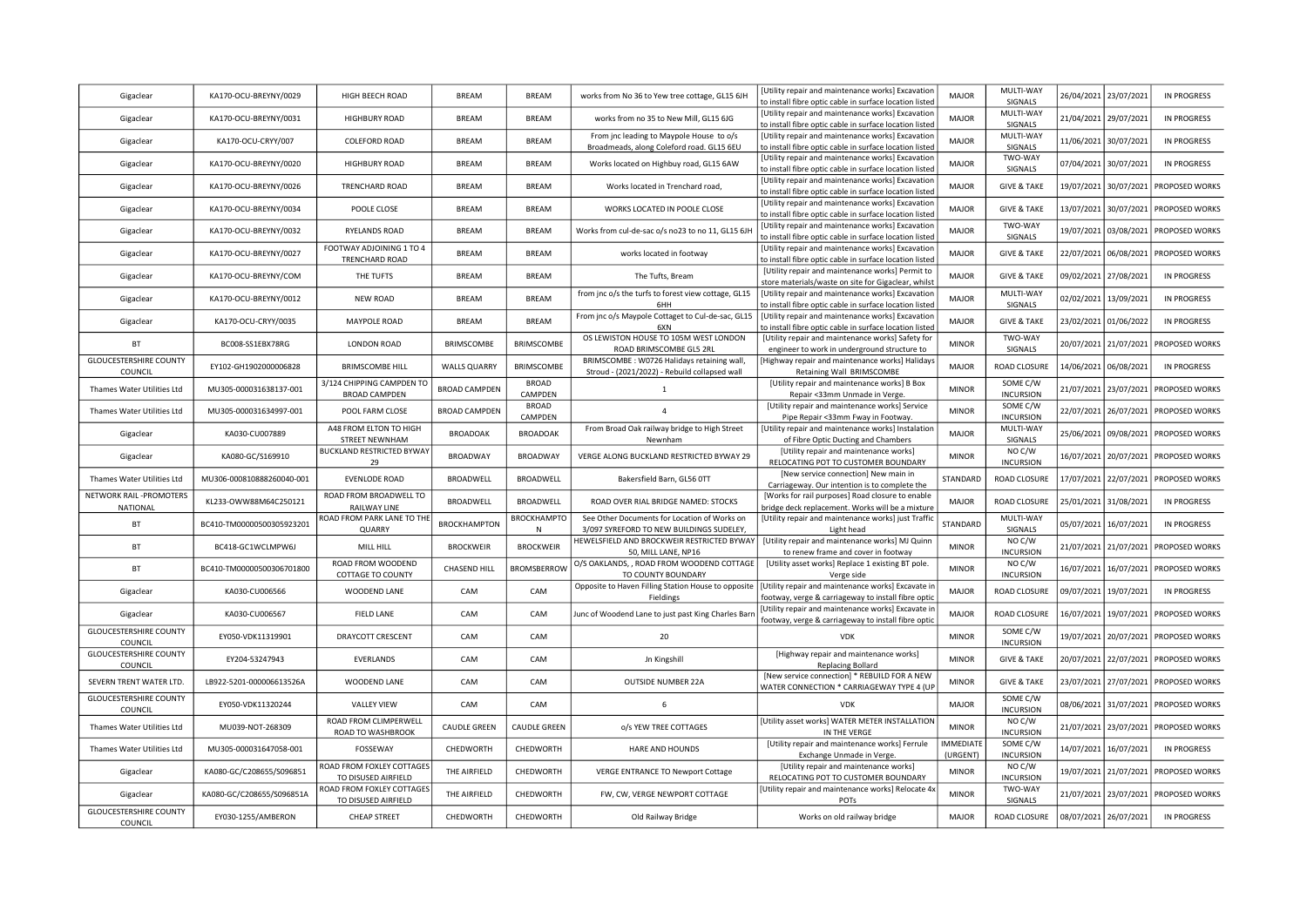| Netomnia Ltd                             | D2003-LSCH34500           | <b>LIBERTUS ROAD</b>    | CHELTENHAM            | CHELTENHAM | Opp 33 Libertus Road                                                           | [Utility asset works] Excavation to carry out work<br>on telecommunication assets, installing a new       | <b>MINOR</b>                 | SOME C/W<br><b>INCURSION</b> | 13/07/2021 | 15/07/2021            | PROPOSED WORKS        |
|------------------------------------------|---------------------------|-------------------------|-----------------------|------------|--------------------------------------------------------------------------------|-----------------------------------------------------------------------------------------------------------|------------------------------|------------------------------|------------|-----------------------|-----------------------|
| CityFibre                                | KG046-CHE-1-FTTH-PN113-9  | <b>FARINGDON ROAD</b>   | CHELTENHAM            | CHELTENHAM | Junc Hatherley Lane/Farringdon Road                                            | [Utility repair and maintenance works] installation<br>of duct for City Fibre build in the footway        | <b>MINOR</b>                 | SOME C/W<br><b>INCURSION</b> | 13/07/2021 | 15/07/2021            | <b>IN PROGRESS</b>    |
| <b>GLOUCESTERSHIRE COUNTY</b><br>COUNCIL | EY102-GH1902000007312     | <b>HENRIETTA STREET</b> | CHELTENHAM            | CHELTENHAM | CHELTENHAM: HENRIETTA STREET                                                   | [Highway repair and maintenance works] Signage<br>CHELTENHAM                                              | <b>MINOR</b>                 | <b>GIVE &amp; TAKE</b>       | 15/07/2021 | 15/07/2021            | <b>IN PROGRESS</b>    |
| CityFibre                                | KG046-CHE-1-FTTH-PN105-28 | ROBERT BURNS AVENUE     | CHELTENHAM            | CHELTENHAM | Bridge on Robert Burns Avenue, Close to Bibury<br>Road                         | [Utility repair and maintenance works] Trial Hole<br>in footway                                           | <b>MINOR</b>                 | <b>GIVE &amp; TAKE</b>       | 13/07/2021 | 15/07/2021            | <b>IN PROGRESS</b>    |
| Gigaclear                                | KA080-GC/S956861          | OLD GLOUCESTER ROAD     | CHELTENHAM            | CHELTENHAM | VERGE FROM NEW BUILD OLD GLOUCESTER ROAD<br>TO PILGROVE COTTAGE                | [Utility repair and maintenance works] RELOCATE<br>POT 44M VERGE                                          | <b>MINOR</b>                 | NO C/W<br><b>INCURSION</b>   | 14/07/2021 | 15/07/2021            | <b>IN PROGRESS</b>    |
| CityFibre                                | KG046-CHE-1-FTTH-PN103-1  | <b>TENNYSON ROAD</b>    | CHELTENHAM            | CHELTENHAM | O/S 92 Tennyson Road                                                           | [Utility repair and maintenance works] To clear<br>one blockage on Tennyson Road                          | <b>MINOR</b>                 | NO C/W<br><b>INCURSION</b>   |            | 13/07/2021 15/07/2021 | <b>IN PROGRESS</b>    |
| SEVERN TRENT WATER LTD.                  | LB901-1303-000012824989   | MAIN ROAD               | SHURDINGTON           | CHELTENHAM | O/S ARLINGTON                                                                  | [Utility repair and maintenance works] * HV Bbox<br>Install 25mm and Meter * Job in Footway (6mm          | <b>MINOR</b>                 | TWO-WAY<br>SIGNALS           | 13/07/2021 | 15/07/2021            | <b>IN PROGRESS</b>    |
| <b>GLOUCESTERSHIRE COUNTY</b><br>COUNCIL | EY099-L-MAIN-00011732     | <b>NORTH STREET</b>     | CHELTENHAM            | CHELTENHAM | o/s 14, jct albion street                                                      | DFT Video camera Traffic survey                                                                           | HIGHWAYS<br>ACT              | NO C/W<br><b>INCURSION</b>   | 16/07/2021 | 16/07/2021            | PROPOSED WORKS        |
| <b>GLOUCESTERSHIRE COUNTY</b><br>COUNCIL | EY099-L-MAIN-00011733     | PROMENADE               | CHELTENHAM            | CHELTENHAM | jct imperial square                                                            | DFT Video camera traffic survey                                                                           | HIGHWAYS<br>ACT              | NO C/W<br><b>INCURSION</b>   | 16/07/2021 | 16/07/2021            | PROPOSED WORKS        |
| SEVERN TRENT WATER LTD.                  | LB901-1303-000012723829   | <b>QUAT GOOSE LANE</b>  | CHELTENHAM            | CHELTENHAM | O/S 11 QUAT GOOSE LANE                                                         | [Utility repair and maintenance works] Stop tap<br>Reset lid                                              | <b>MINOR</b>                 | <b>GIVE &amp; TAKE</b>       |            | 16/07/2021 16/07/2021 | <b>PROPOSED WORKS</b> |
| <b>GLOUCESTERSHIRE COUNTY</b><br>COUNCIL | EY102-GH1902000006246     | <b>HARP HILL</b>        | <b>CHARLTON KINGS</b> | CHELTENHAM | CHELTENHAM: 40972 - Harp Hill, Cheltenham Phase<br>2 - (2021/2022) : HARP HILI | [Highway repair and maintenance works] Drainage<br>Work Harp Hill CHELTENHAM                              | <b>MAJOR</b>                 | ROAD CLOSURE                 | 28/06/2021 | 16/07/2021            | <b>IN PROGRESS</b>    |
| BT                                       | BC007-WCLWK64G            | DETMORE CLOSE           | <b>CHARLTON KINGS</b> | CHELTENHAM | o/s 4 DETMORE CLOSE CHARLTON KINGS CHE,<br>LTENHAM GL53 8QP                    | [Utility repair and maintenance works] Customer<br>out of service excavation required to fix faulty       | <b>IMMEDIATE</b><br>(URGENT) | <b>GIVE &amp; TAKE</b>       | 14/07/2021 | 16/07/2021            | IN PROGRESS           |
| CityFibre                                | KG046-CHE-1-FTTH-PN301-6  | ST GEORGES ROAD         | CHELTENHAM            | CHELTENHAM | O/S 142 TO GREAT WESTERN TERRACE, ST GEORGES<br>ROAD, CHELTENHAM               | [Statutory infrastructure works] INSTALL FIBRE<br>OPTIC APPARATUS APPROX 60M IN VERGE                     | STANDARD                     | <b>GIVE &amp; TAKE</b>       |            | 28/06/2021 16/07/2021 | IN PROGRESS           |
| <b>GLOUCESTERSHIRE COUNTY</b><br>COUNCIL | EY204-23709965            | <b>ST GEORGES PLACE</b> | CHELTENHAM            | CHELTENHAM | OS Clarence's Walk                                                             | Highway repair and maintenance works] Column<br>Install                                                   | <b>MINOR</b>                 | <b>GIVE &amp; TAKE</b>       |            | 14/07/2021 16/07/2021 | <b>PROPOSED WORKS</b> |
| <b>GLOUCESTERSHIRE COUNTY</b><br>COUNCIL | EY091-VDK11300465         | <b>COLLEGE LAWN</b>     | CHELTENHAM            | CHELTENHAM | 1 and 2                                                                        | <b>VDK</b>                                                                                                | STANDARD                     | SOME C/W<br><b>INCURSION</b> | 05/07/2021 | 16/07/2021            | PROPOSED WORKS        |
| BT                                       | BC008-PTMS13087380A       | SANDY LANE              | <b>CHARLTON KINGS</b> | CHELTENHAM | 9 SANDY LANE CHELTENHAM GL53 9BS                                               | [Utility asset works] traffic management required<br>to safely access overhead network                    | MAJOR                        | ROAD CLOSURE                 |            | 16/07/2021 16/07/2021 | PROPOSED WORKS        |
| CityFibre                                | KG046-CHE-1-FTTH-PN305-1  | ELDORADO ROAD           | CHELTENHAM            | CHELTENHAM | O/S 35 TO O/S 14 ELDORADO ROAD                                                 | [Utility repair and maintenance works] [Statutory<br>Infrastructure Work] INSTALL FIBRE OPTIC             | STANDARD                     | <b>GIVE &amp; TAKE</b>       |            | 05/07/2021 16/07/2021 | <b>IN PROGRESS</b>    |
| CityFibre                                | KG046-CHE-1-FTTH-PN152-1  | <b>BRAMLEY ROAD</b>     | CHELTENHAM            | CHELTENHAM | BRAMLEY ROAD, Cheltenham                                                       | [Utility repair and maintenance works] To clear<br>one blockage on Bramley Road                           | <b>MINOR</b>                 | NO C/W<br><b>INCURSION</b>   |            | 14/07/2021 16/07/2021 | <b>IN PROGRESS</b>    |
| VIRGIN MEDIA                             | NK110-ANSL026918          | SOLWAY ROAD             | CHELTENHAM            | CHELTENHAM | 28 SOLWAY ROAD CHELTENHAM GL51 OLZ                                             | [Utility repair and maintenance works] INSTALL<br>TEE IN FOOTWAY                                          | <b>MINOR</b>                 | NO C/W<br><b>INCURSION</b>   | 15/07/2021 | 16/07/2021            | PROPOSED WORKS        |
| Netomnia Ltd                             | D2003-LSCH42957-B32       | PRIORS ROAD             | CHELTENHAM            | CHELTENHAM | O/S 247 - 257 Priors Road                                                      | [Utility asset works] excavation required to install<br>telecoms ducting                                  | <b>MINOR</b>                 | SOME C/W<br><b>INCURSION</b> | 14/07/2021 | 16/07/2021            | PROPOSED WORKS        |
| SEVERN TRENT WATER LTD.                  | LB901-1303-000012822582   | HATHERLEY ROAD          | CHELTENHAM            | CHELTENHAM | O/S 261                                                                        | [Utility repair and maintenance works] HV Stop<br>tap Renew 25mm                                          | <b>MINOR</b>                 | SOME C/W<br><b>INCURSION</b> |            | 14/07/2021 16/07/2021 | <b>IN PROGRESS</b>    |
| Wales& West Utilities                    | XY410-003001517612        | <b>CHURCH WALK</b>      | <b>CHARLTON KINGS</b> | CHELTENHAM | JUNC COPT ELM ROAD - O/S NO. 4                                                 | [Utility repair and maintenance works] REPLACE<br>99M OF OLD METALLIC GAS MAINS WITH NEW                  | STANDARD                     | <b>GIVE &amp; TAKE</b>       |            | 05/07/2021 16/07/2021 | <b>IN PROGRESS</b>    |
| <b>VIRGIN MEDIA</b>                      | NK110-ANSL026873          | <b>QUEEN STREET</b>     | CHELTENHAM            | CHELTENHAM | 20 QUEEN STREET CHELTENHAM GL51 9AU                                            | [Utility repair and maintenance works] INSTALL<br>TEE IN FOOTWAY                                          | <b>MINOR</b>                 | NO C/W<br><b>INCURSION</b>   | 15/07/2021 | 16/07/2021            | PROPOSED WORKS        |
| SEVERN TRENT WATER LTD.                  | LB901-1303-000060401095   | <b>BEAUMONT DRIVE</b>   | CHELTENHAM            | CHELTENHAM | O/S 7                                                                          | [Utility repair and maintenance works] * HV Stop<br>tap Renew 25mm * Job in Footway (6mm Bitmac           | <b>IMMEDIATE</b><br>(URGENT) | <b>GIVE &amp; TAKE</b>       |            | 14/07/2021 16/07/2021 | <b>IN PROGRESS</b>    |
| <b>GLOUCESTERSHIRE COUNTY</b><br>COUNCIL | EY091-VDK11321900         | ST STEPHENS ROAD        | CHELTENHAM            | CHELTENHAM | 30                                                                             | VDK                                                                                                       | STANDARD                     | SOME C/W<br><b>INCURSION</b> |            | 12/07/2021 16/07/2021 | <b>PROPOSED WORKS</b> |
| <b>BT</b>                                | BC007-WCLPDH3S            | LINDEN AVENUE           | PRESTBURY             | CHELTENHAM | 109 LINDEN AVENUE PRESTBURY CHELTENHAM<br>GLOUCESTERSHIRE. GL52 3DT            | [Utility repair and maintenance works] Excavation<br>to lay duct for new telecoms cabling to provide      | <b>MINOR</b>                 | SOME C/W<br><b>INCURSION</b> |            | 14/07/2021 16/07/2021 | <b>IN PROGRESS</b>    |
| <b>GLOUCESTERSHIRE COUNTY</b><br>COUNCIL | EY204-21083310            | SWINDON LANE            | CHELTENHAM            | CHELTENHAM | Jn Windyridge Road                                                             | [Highway repair and maintenance works]<br><b>Replacing Bollard</b>                                        | <b>MINOR</b>                 | <b>GIVE &amp; TAKE</b>       | 14/07/2021 | 16/07/2021            | <b>PROPOSED WORKS</b> |
| SEVERN TRENT WATER LTD.                  | LB901-1303-000060399837   | <b>NAUNTON CRESCENT</b> | CHELTENHAM            | CHELTENHAM | FRONT <sub>126</sub>                                                           | [Utility repair and maintenance works] Boundary<br>box Install, Clear to Boundary I                       | <b>MINOR</b>                 | NO C/W<br><b>INCURSION</b>   | 14/07/2021 | 16/07/2021            | <b>IN PROGRESS</b>    |
| Netomnia Ltd                             | D2003-LSCH41609-B12       | <b>MALDEN ROAD</b>      | CHELTENHAM            | CHELTENHAM | O/S 4 and O/S 14Malden Road                                                    | [Utility asset works] Excavation to locate and clear<br>blockages in telecoms ducts, one at either end of | <b>MINOR</b>                 | SOME C/W<br><b>INCURSION</b> |            | 14/07/2021 16/07/2021 | PROPOSED WORKS        |
| Netomnia Ltd                             | D2003-LSCH41609-B15       | <b>MALDEN ROAD</b>      | CHELTENHAM            | CHELTENHAM | O/S 40- O/S Chartwell Mews on Malden Road                                      | [Utility asset works] Excavation required to locate<br>and clear blockages in telecoms ducts              | <b>MINOR</b>                 | SOME C/W<br><b>INCURSION</b> |            | 14/07/2021 16/07/2021 | PROPOSED WORKS        |
| Netomnia Ltd                             | D2003-LSCH41609-B3        | MALDEN ROAD             | CHELTENHAM            | CHELTENHAM | O/S 52 Malden Road                                                             | [Utility asset works] Excavation to locate and clear<br>blockages from telecoms ducting                   | <b>MINOR</b>                 | SOME C/W<br><b>INCURSION</b> | 14/07/2021 | 16/07/2021            | <b>PROPOSED WORKS</b> |
| <b>VIRGIN MEDIA</b>                      | NK110-ANSL026904          | ST PAULS STREET SOUTH   | CHELTENHAM            | CHELTENHAM | FLAT 1 THE GRANARY 10B ST. PAULS STREET SOUTH<br>CHELTENHAM GL50 4AW           | [Utility repair and maintenance works] INSTALL<br>TEE IN FOOTWAY                                          | <b>MINOR</b>                 | NO C/W<br><b>INCURSION</b>   | 15/07/2021 | 16/07/2021            | PROPOSED WORKS        |
| CityFibre                                | KG046-CHE-1-FTTH-PN305-5  | <b>WELL PLACE</b>       | CHELTENHAM            | CHELTENHAM | JN OF DOURO RD TO JN OF CHRISTCHURCH RD                                        | [Utility repair and maintenance works] [Statutory<br>Infrastructure Work] INSTALL FIBRE OPTIC             | STANDARD                     | NO C/W<br><b>INCURSION</b>   |            | 05/07/2021 16/07/2021 | <b>IN PROGRESS</b>    |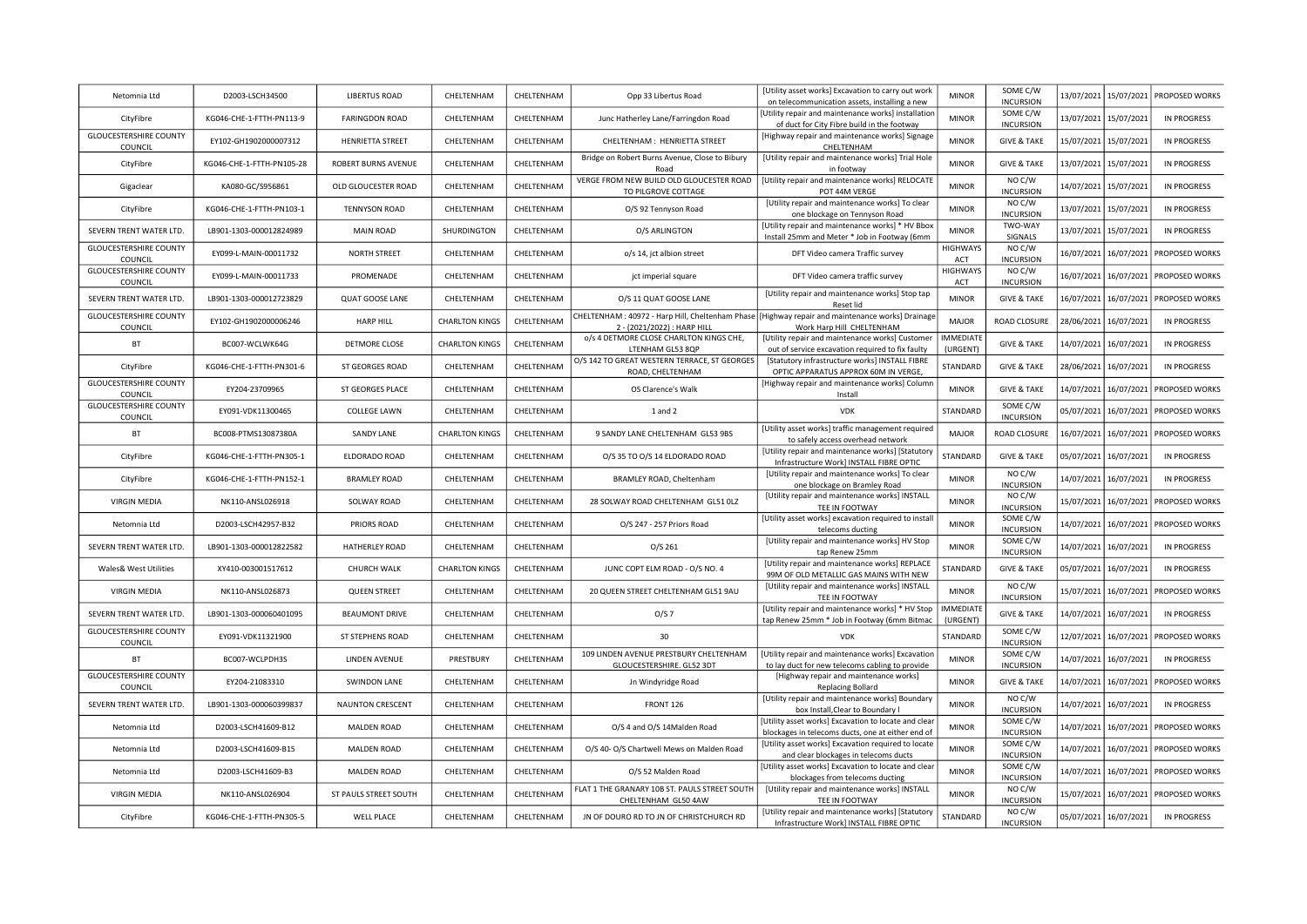| CityFibre                         | KG046-CHE-1-FTTH-PN308-27 | <b>BOURNSIDE ROAD</b>                          | CHELTENHAM            | CHELTENHAM | 7 Bournside Road, GL51 3AH, CHELTENHAM                              | [Utility repair and maintenance works] To clear<br>one blockage on Bournside Road                          | <b>MINOR</b>                 | NO C/W<br><b>INCURSION</b>                       | 14/07/2021 | 16/07/2021 | <b>IN PROGRESS</b>         |
|-----------------------------------|---------------------------|------------------------------------------------|-----------------------|------------|---------------------------------------------------------------------|------------------------------------------------------------------------------------------------------------|------------------------------|--------------------------------------------------|------------|------------|----------------------------|
| Netomnia Ltd                      | D2003-LSCH41598-B4        | ALBERT ROAD                                    | CHELTENHAM            | CHELTENHAM | O/S 108 Albert Road                                                 | [Utility asset works] Excavation to locate and clear<br>blockages in telecoms ducts                        | <b>MINOR</b>                 | SOME C/W<br><b>INCURSION</b>                     | 14/07/2021 | 16/07/2021 | PROPOSED WORKS             |
| CityFibre                         | KG046-CHE-1-FTTH-PN304-13 | ARLE ROAD                                      | CHELTENHAM            | CHELTENHAM | O/S NO 22 - O/S 60 ARLE ROAD                                        | [Utility repair and maintenance works] [Statutory<br>Infrastructure Work] INSTALL FIBRE OPTIC              | <b>MAJOR</b>                 | MULTI-WAY<br>SIGNALS                             | 09/06/2021 | 16/07/2021 | <b>IN PROGRESS</b>         |
| CityFibre                         | KG046-CHE-1-FTTH-PN161-14 | ARLE ROAD                                      | CHELTENHAM            | CHELTENHAM | Arle Road Junction Arle Drive and College Drive                     | [Utility repair and maintenance works] Installatior<br>of duct for City Fibre build in the footway and the | STANDARD                     | MULTI-WAY<br>SIGNALS                             | 06/07/2021 | 16/07/2021 | <b>IN PROGRESS</b>         |
| SEVERN TRENT WATER LTD.           | LB901-1303-000012800405   | ARLE ROAD                                      | CHELTENHAM            | CHELTENHAM | $O/S$ 25                                                            | [Utility repair and maintenance works] Stop tap<br>Reset lid                                               | <b>MINOR</b>                 | <b>GIVE &amp; TAKE</b>                           | 16/07/2021 | 16/07/2021 | PROPOSED WORKS             |
| CityFibre                         | KG005-S69539-01           | <b>TRAFALGAR STREET</b>                        | CHELTENHAM            | CHELTENHAM | From rear of number 24 to rear of Perking Pieces Ltd                | [Utility repair and maintenance works] Lay approx<br>64m of duct and build chamber                         | <b>MAJOR</b>                 | ROAD CLOSURE                                     | 14/07/2021 | 16/07/2021 | <b>IN PROGRESS</b>         |
| CityFibre                         | KG046-CHE-1-FTTH-PN113-3  | <b>COLESBOURNE ROAD</b>                        | CHELTENHAM            | CHELTENHAM | COLESBOURNE AVE JN ROUND TO JN WITH ROBERT<br><b>BURNS AVE</b>      | [Utility repair and maintenance works] [Statutory<br>Infrastructure Work] INSTALL FIBRE OPTIC              | <b>MAJOR</b>                 | SOME C/W<br><b>INCURSION</b>                     | 07/06/2021 | 16/07/2021 | <b>IN PROGRESS</b>         |
| <b>VIRGIN MEDIA</b>               | NK110-ANSL026882          | COLESBOURNE ROAD                               | CHELTENHAM            | CHELTENHAM | 26 COLESBOURNE ROAD CHELTENHAM GL51 6DL                             | [Utility repair and maintenance works] CLEAR<br>BLOCKED DUCT IN FOOTWAY                                    | <b>MINOR</b>                 | NO C/W<br><b>INCURSION</b>                       | 15/07/2021 | 16/07/2021 | PROPOSED WORKS             |
| CityFibre                         | KG046-CHE-1-FTTH-PN113-7  | <b>COWLEY CLOSE</b>                            | CHELTENHAM            | CHELTENHAM | lunc Willersley Road/ Cowley Close for whole Cul De<br>Sac          | [Utility repair and maintenance works] installation<br>of duct for City Fibre build in the footway         | STANDARD                     | NO C/W<br><b>INCURSION</b>                       | 30/06/2021 | 16/07/2021 | <b>IN PROGRESS</b>         |
| SEVERN TRENT WATER LTD.           | LB901-1303-000012835999   | FOOTWAY FROM ROOSEVELT<br>AVENUE TO OAK AVENUE | CHELTENHAM            | CHELTENHAM | $O/S$ 16                                                            | [Utility repair and maintenance works] * HV<br>Boundary box Repair * non visible leak                      | <b>IMMEDIATE</b><br>(URGENT) | NO C/W<br><b>INCURSION</b>                       | 14/07/2021 | 16/07/2021 | <b>IN PROGRESS</b>         |
| BT                                | BC007-WCLG461P            | <b>CHARLTON KINGS FOOTPATH</b><br>32           | CHELTENHAM            | CHELTENHAM | Outside 28 BROOKWAY ROAD CHARLTON KINGS,<br>CHELTENHAM GL53 8HD     | [Utility repair and maintenance works] Excavation<br>in footway to repair/replace faulty telecoms cable    | <b>IMMEDIATE</b><br>(URGENT) | STOP/GO BOARDS                                   | 14/07/2021 | 16/07/2021 | <b>IN PROGRESS</b>         |
| <b>Wales&amp; West Utilities</b>  | XY410-003001593667        | <b>GRETTON ROAD</b>                            | <b>GRETTON</b>        | CHELTENHAM | O/S NEW HOUSE - THE JUNCTION WITH WORKING<br>LANE                   | [Utility repair and maintenance works] REPLACE<br>1047M X GAS MAINS AND 35 GAS SERVICES                    | <b>MAJOR</b>                 | ROAD CLOSURE                                     | 25/03/2021 | 16/07/2021 | <b>IN PROGRESS</b>         |
| SEVERN TRENT WATER LTD.           | LB901-1303-000012827471   | LONGLANDS ROAD                                 | <b>BISHOPS CLEEVE</b> | CHELTENHAM | O/S 4 LONGLANDS CLOSE                                               | [Utility repair and maintenance works] HV Bbox<br>Renew 25mm add Meter                                     | <b>MINOR</b>                 | <b>GIVE &amp; TAKE</b>                           | 14/07/2021 | 16/07/2021 | <b>IN PROGRESS</b>         |
| Gigaclear                         | KA080-GC/C065112/S452701  | CHELTENHAM ROAD                                | WINCHCOMBE            | CHELTENHAM | FW VERGE S/O DRYFIELD MEADOW BARN                                   | [Utility repair and maintenance works] RESOLVING<br><b>BLOCKAGE</b>                                        | <b>MINOR</b>                 | NO C/W<br><b>INCURSION</b>                       | 14/07/2021 | 16/07/2021 | PROPOSED WORKS             |
| Gigaclear                         | KA080-GC/S450571          | SALTERS LANE                                   | <b>HAILES</b>         | CHELTENHAM | FW, CW ENTRANCE TO Hailes Farm                                      | [Utility repair and maintenance works]<br>RELOCATING POT TO CUSTOMER BOUNDARY                              | <b>MINOR</b>                 | SOME C/W<br><b>INCURSION</b>                     | 14/07/2021 | 16/07/2021 | PROPOSED WORKS             |
| <b>Wales&amp; West Utilities</b>  | XY410-003001593673/999    | <b>WORKING LANE</b>                            | GRETTON               | CHELTENHAM | OPP 10                                                              | [Utility repair and maintenance works] WELFARE<br>UNIT LOCATION                                            | <b>MAJOR</b>                 | SOME C/W<br><b>INCURSION</b>                     | 25/03/2021 | 16/07/2021 | <b>IN PROGRESS</b>         |
| SEVERN TRENT WATER LTD.           | LB901-1303-000012806419   | STANCOMBE LANE                                 | WINCHCOMBE            | CHELTENHAM | OSBOURNE COTTAGE                                                    | [Utility repair and maintenance works] Small<br>Hydrant Install In-line 6'                                 | <b>MINOR</b>                 | <b>GIVE &amp; TAKE</b>                           | 14/07/2021 | 16/07/2021 | <b>IN PROGRESS</b>         |
| <b>Wales&amp; West Utilities</b>  | XY245-004000170731        | <b>CLEEVE HILL</b>                             | CHELTENHAM            | CHELTENHAM | O/S MOUNTROSS                                                       | [Utility repair and maintenance works] LAY NEW<br><b>GAS SERVICE 8M PUBLIC</b>                             | STANDARD                     | TWO-WAY<br>SIGNALS                               | 13/07/2021 | 16/07/2021 | PROPOSED WORKS             |
| BT                                | BC008-SSZSV976PG          | <b>CHARLTON LANE</b>                           | CHELTENHAM            | CHELTENHAM | POLE OS 83 CHARLTON RD TO 199 OLD BRISTOL RD<br>CHELTENHAM GL53 7DS | [New service connection] Access to Overhead<br>Network - cabling for new customer connection               | <b>MINOR</b>                 | MULTI-WAY<br>SIGNALS                             | 19/07/2021 | 19/07/2021 | PROPOSED WORKS             |
| <b>BT</b>                         | BC008-SSZSV976PG1         | OLD BATH ROAD                                  | CHELTENHAM            | CHELTENHAM | POLE OS 83 CHARLTON RD TO 199 OLD BRISTOL RD<br>CHELTENHAM GL53 7DS | [New service connection] Access to Overhead                                                                | <b>MINOR</b>                 | MULTI-WAY<br>SIGNALS                             | 19/07/2021 | 19/07/2021 | <b>PROPOSED WORKS</b>      |
| Western Power Distribution        | HM751-2303137             | ST GEORGES ROAD                                | CHELTENHAM            | CHELTENHAM | Outside 142                                                         | Network - cabling for new customer connection<br>[Disconnection or alteration of supply] 1 joint hole      | <b>MINOR</b>                 | SOME C/W<br><b>INCURSION</b>                     | 19/07/2021 | 19/07/2021 | PROPOSED WORKS             |
| CityFibre                         | KG046-CHE-1-FTTH-PN202-16 | KINGSVILLE ROAD                                | CHELTENHAM            | CHELTENHAM | OS number 10 to OS number 16 Kingsville Road                        | in tarmac footway for disconnection of supply<br>[Utility repair and maintenance works] [Statutory         | <b>MINOR</b>                 | NOC/W                                            | 15/07/2021 | 19/07/2021 | PROPOSED WORKS             |
| Netomnia Ltd                      | D2003-LSCH41507-B5        | NEW BARN LANE                                  | CHELTENHAM            | CHELTENHAM | S/O 3 Brymore Avenue on New Barn Lane                               | Infrastructure Work] INSTALL FIBRE OPTIC<br>[Utility asset works] Excavation required to locate            | <b>MINOR</b>                 | <b>INCURSION</b><br>SOME C/W<br><b>INCURSION</b> | 15/07/2021 | 19/07/2021 | PROPOSED WORKS             |
| <b>Western Power Distribution</b> | HM751-2302699             | WARDEN HILL ROAD                               | CHELTENHAM            | CHELTENHAM | Outside 109 to 119                                                  | and clear blockages in telecoms ducts<br>[New service connection] 50m trenching in tarmac                  | STANDARD                     | SOME C/W                                         | 12/07/2021 | 19/07/2021 | IN PROGRESS                |
| <b>VIRGIN MEDIA</b>               | NK110-ANSL027015          | <b>MENDIP CLOSE</b>                            | CHELTENHAM            | CHELTENHAM | 12 MENDIP CLOSE CHELTENHAM GL52 5DS                                 | footway and grass verge for new streetlights/signs<br>[Utility repair and maintenance works] CLEAR         | <b>MINOR</b>                 | <b>INCURSION</b><br>NO C/W                       | 16/07/2021 | 19/07/2021 | PROPOSED WORKS             |
| Netomnia Ltd                      | D2003-LSCH41507-B10       | LIME CLOSE                                     | PRESTBURY             | CHELTENHAM | O/S 2 Lime Close                                                    | BLOCKED TEE IN FOOTWAY<br>[Utility asset works] Excavation to locate and clear                             | <b>MINOR</b>                 | <b>INCURSION</b><br>SOME C/W                     | 15/07/2021 | 19/07/2021 | PROPOSED WORKS             |
| CityFibre                         | KG046-CHE-1-FTTH-PN105-2  | <b>BIBURY ROAD</b>                             | CHELTENHAM            | CHELTENHAM | Junc Benhall Road to Swanswell Drive                                | blockages in telecoms ducts<br>[Utility repair and maintenance works] [Statutory                           | <b>MAJOR</b>                 | <b>INCURSION</b><br>NO C/W                       | 08/06/2021 | 19/07/2021 | <b>IN PROGRESS</b>         |
| CityFibre                         | KG046-CHE-1-FTTH-PN105-1  | <b>WHITTINGTON ROAD</b>                        | CHELTENHAM            | CHELTENHAM | Junc Miserden Road to Junc Benhall Avenue                           | Infrastructure Work] INSTALL FIBRE OPTIC<br>[Utility repair and maintenance works] [Statutory              | <b>MAJOR</b>                 | <b>INCURSION</b><br>NO C/W                       | 08/06/2021 | 19/07/2021 | <b>IN PROGRESS</b>         |
| <b>Wales&amp; West Utilities</b>  | XY081-003001609659        | <b>BATH STREET</b>                             | CHELTENHAM            | CHELTENHAM | <b>OPP 32</b>                                                       | Infrastructure Work] INSTALL FIBRE OPTIC<br>[Remedial works] DIG OUT AND REPLACE                           | <b>MINOR</b>                 | <b>INCURSION</b><br><b>GIVE &amp; TAKE</b>       | 16/07/2021 | 19/07/2021 | PROPOSED                   |
| Netomnia Ltd                      | D2003-LSCH41597-B5A       | ORCHARD WAY                                    | CHELTENHAM            | CHELTENHAM | lunction of Orchard Way, Alstone Lane and Brooklyn                  | DAMAGED FRAME<br>[Utility asset works] Excavation required to locate                                       | <b>MINOR</b>                 | MULTI-WAY                                        | 15/07/2021 | 19/07/2021 | REMEDIAL<br>PROPOSED WORKS |
| BT                                | BC410-TM00000500313183300 | COLLUM END RISE                                | LECKHAMPTON           | CHELTENHAM | Road<br>SS1EQP13, OPP 15 TO O/S 30, COLLUM END RISE                 | and clear blockages in telecoms ducts and test rod<br>[Utility repair and maintenance works] 1, Build 1    | <b>IMMEDIATE</b>             | SIGNALS<br>SOME C/W                              | 15/07/2021 | 19/07/2021 | <b>IN PROGRESS</b>         |
| Netomnia Ltd                      | D2003-LSCH41597-B5B       | <b>BROOKLYN ROAD</b>                           | CHELTENHAM            | CHELTENHAM | Junction of Orchard Way, Alstone Lane and Brooklyn                  | precast chamber 725mm x 255mm x 665mm deep<br>[Utility asset works] Excavation to locate and clear         | (URGENT)<br><b>MINOR</b>     | <b>INCURSION</b><br>MULTI-WAY                    | 15/07/2021 | 19/07/2021 | PROPOSED WORKS             |
| <b>VIRGIN MEDIA</b>               | NK110-ANSL026313          | <b>ARLE ROAD</b>                               | CHELTENHAM            | CHELTENHAM | Road<br>19 ARLE ROAD CHELTENHAM GL51 8JT                            | blockages in telecoms ducts and test, rod and rope<br>[Utility repair and maintenance works] CLEAR         | <b>MINOR</b>                 | SIGNALS<br>NO C/W                                | 16/07/2021 |            | 19/07/2021 PROPOSED WORKS  |
|                                   |                           |                                                |                       |            |                                                                     | BLOCKED TEE IN FOOTWAY                                                                                     |                              | <b>INCURSION</b>                                 |            |            |                            |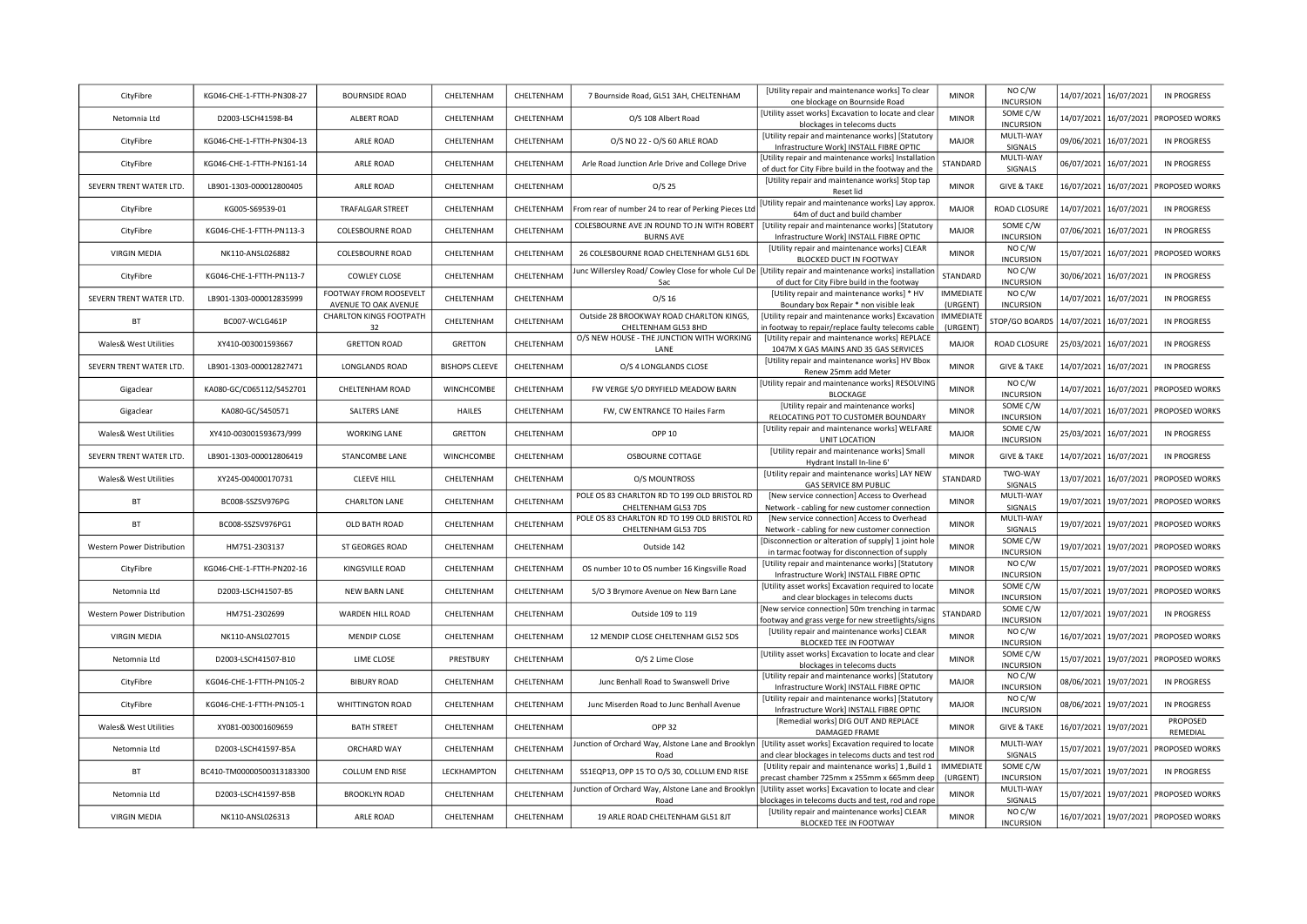| CityFibre                                | KG046-CHE-1-FTTH-PN311-2  | <b>ACCESS TOWARDS</b><br>SUPERMARKET FROM | CHELTENHAM            | CHELTENHAM | S/O WAITROSE PETROL STATION TO S/O GREAT<br>WESTERN ROAD FOOTPATH | [Utility repair and maintenance works] [Statutory<br>Infrastructure Work] INSTALL FIBRE OPTIC             | STANDARD     | NO C/W<br><b>INCURSION</b>         |            | 06/07/2021 19/07/2021 | <b>IN PROGRESS</b>                   |
|------------------------------------------|---------------------------|-------------------------------------------|-----------------------|------------|-------------------------------------------------------------------|-----------------------------------------------------------------------------------------------------------|--------------|------------------------------------|------------|-----------------------|--------------------------------------|
| SEVERN TRENT WATER LTD.                  | LB901-1303-000012832313   | HILLSIDE CLOSE                            | WOODMANCOTE           | CHELTENHAM | O/S 7                                                             | [Utility repair and maintenance works] HV                                                                 | <b>MINOR</b> | NO C/W<br><b>INCURSION</b>         |            | 15/07/2021 19/07/2021 | <b>IN PROGRESS</b>                   |
| <b>VIRGIN MEDIA</b>                      | NK110-ANSL026142          | TWO HEDGES ROAD                           | <b>BISHOPS CLEEVE</b> | CHELTENHAM | 4 TWO HEDGES ROAD BISHOPS CLEEVE                                  | Boundary box Install 25mm 1 of 4<br>[Utility repair and maintenance works] CLEAR                          | <b>MINOR</b> | NO C/W                             |            | 16/07/2021 19/07/2021 | PROPOSED WORKS                       |
| SEVERN TRENT WATER LTD.                  | LB901-1303-000060391526   | <b>GLOUCESTER ROAD</b>                    | CHELTENHAM            | CHELTENHAM | CHELTENHAM GL52 8DT<br>$\overline{a}$                             | <b>BLOCKAGE IN FOOTWAY</b><br>[Utility repair and maintenance works] Sluice                               | <b>MINOR</b> | <b>INCURSION</b><br>STOP/GO BOARDS |            | 19/07/2021 20/07/2021 | PROPOSED WORKS                       |
| Netomnia Ltd                             | D2003-LSCHS2B6            | <b>GLOUCESTER ROAD</b>                    | CHELTENHAM            | CHELTENHAM | O/S 141 - 137A Gloucester Road                                    | Valve Reset lid<br>[Utility asset works] Excavation required to repair                                    | <b>MINOR</b> | SOME C/W                           |            |                       | 16/07/2021 20/07/2021 PROPOSED WORKS |
|                                          |                           |                                           |                       |            | Junction Gloucester Road, Alstone Road and St                     | damaged telecoms duct<br>[Utility asset works] Excavation to locate and clear                             | <b>MINOR</b> | <b>INCURSION</b><br>MULTI-WAY      |            |                       |                                      |
| Netomnia Ltd                             | D2003-LSCHS2B5S8B6A       | <b>GLOUCESTER ROAD</b>                    | CHELTENHAM            | CHELTENHAM | Georges Road                                                      | blockages in telecoms ducts<br>[Utility repair and maintenance works] Small                               |              | SIGNALS<br>NO C/W                  |            |                       | 16/07/2021 20/07/2021 PROPOSED WORKS |
| CityFibre                                | KG046-CHE-1-FTTH-PN311-14 | ST GEORGES ROAD                           | CHELTENHAM            | CHELTENHAM | O/S 33 St Georges Road                                            | Excavation to fit street cabinet to house fibre                                                           | <b>MINOR</b> | <b>INCURSION</b>                   |            |                       | 16/07/2021 20/07/2021 PROPOSED WORKS |
| Netomnia Ltd                             | D2003-LSCHS2B5S8B6C       | ST GEORGES ROAD                           | CHELTENHAM            | CHELTENHAM | Junction Gloucester Road, Alstone Road and St<br>Georges Road     | [Utility asset works] excavation required to locate<br>and clear blockages in telecoms ducts              | <b>MINOR</b> | MULTI-WAY<br>SIGNALS               | 16/07/2021 | 20/07/2021            | PROPOSED WORKS                       |
| SEVERN TRENT WATER LTD.                  | LB901-1303-000012835062   | KINGSVILLE ROAD                           | CHELTENHAM            | CHELTENHAM | <b>GMF MOTOR FACTORS LTD</b>                                      | [Utility repair and maintenance works] HV Bbox<br>Install 25mm and Meter                                  | <b>MINOR</b> | <b>GIVE &amp; TAKE</b>             |            |                       | 16/07/2021 20/07/2021 PROPOSED WORKS |
| Netomnia Ltd                             | D2003-LS41492-B2          | PRESTBURY ROAD                            | CHELTENHAM            | CHELTENHAM | Opp 279 - S/O 279 Prestbury Road down Coronation<br>Road          | [Utility asset works] Excavation to locate and clear<br>blockages in telecoms ducts                       | <b>MINOR</b> | SOME C/W<br><b>INCURSION</b>       |            | 16/07/2021 20/07/2021 | PROPOSED WORKS                       |
| SEVERN TRENT WATER LTD.                  | LB901-1303-000012795274   | SWINDON ROAD                              | CHELTENHAM            | CHELTENHAM | OUTSIDE HARWOOD LODGE                                             | [Utility repair and maintenance works] Meter<br>Reset lid                                                 | <b>MINOR</b> | NO C/W<br><b>INCURSION</b>         |            | 20/07/2021 20/07/2021 | PROPOSED WORKS                       |
| <b>VIRGIN MEDIA</b>                      | NK110-ANSL027078          | <b>CLEEVE VIEW ROAD</b>                   | CHELTENHAM            | CHELTENHAM | O CLEEVE VIEW ROAD CHELTENHAM GL52 5NH                            | [Utility repair and maintenance works] INSTALL                                                            | <b>MINOR</b> | NO C/W                             | 19/07/2021 | 20/07/2021            | PROPOSED WORKS                       |
| CityFibre                                | KG046-CHE-1-FTTH-PN307-10 | <b>BAYSHILL ROAD</b>                      | CHELTENHAM            | CHELTENHAM | O/S First Church of Christ to Parabola Mews, Bayshill             | NEW TEE IN FOOTWAY<br>[Utility repair and maintenance works] Approx                                       | <b>MINOR</b> | <b>INCURSION</b><br>NO C/W         |            |                       | 16/07/2021 20/07/2021 PROPOSED WORKS |
|                                          |                           |                                           |                       |            | Lane<br>Junction Gloucester Road, Alstone Road and St             | 50m Excavate in Footpath to Install Fibre Optic<br>[Utility asset works] excavation to locate and clear   |              | <b>INCURSION</b><br>MULTI-WAY      |            |                       |                                      |
| Netomnia Ltd                             | D2003-LSCHS2B5S8B6B       | <b>ALSTONE LANE</b>                       | CHELTENHAM            | CHELTENHAM | Georges Road                                                      | blockages in telecoms duct<br>[Utility repair and maintenance works] HV Bbox                              | <b>MINOR</b> | SIGNALS<br>SOME C/W                |            | 16/07/2021 20/07/2021 | PROPOSED WORKS                       |
| SEVERN TRENT WATER LTD.                  | LB901-1303-000012828276   | <b>BROOKLYN ROAD</b>                      | CHELTENHAM            | CHELTENHAM | 84                                                                | Install 25mm and Meter                                                                                    | <b>MINOR</b> | <b>INCURSION</b>                   |            | 16/07/2021 20/07/2021 | PROPOSED WORKS                       |
| Airband Community Internet<br>Ltd        | A8001-RO-G9-LA06-SH       | <b>GRETTON ROAD</b>                       | <b>GOTHERINGTON</b>   | CHELTENHAM | From 396902, 229627 To 397621, 230028                             | [Utility asset works] TRR existing duct and install<br>telegraph pole                                     | <b>MINOR</b> | TWO-WAY<br>SIGNALS                 |            | 16/07/2021 20/07/2021 | PROPOSED WORKS                       |
| Gigaclear                                | KA080-GC/C221020/S440909  | POST OFFICE LANE                          | <b>CLEEVE HILL</b>    | CHELTENHAM | CW & VERGE from O/S Highbury to junction with<br>Cleeve Hill      | [Utility repair and maintenance works] Locate and<br>clear blockage                                       | <b>MINOR</b> | SOME C/W<br><b>INCURSION</b>       |            | 16/07/2021 20/07/2021 | PROPOSED WORKS                       |
| <b>Wales&amp; West Utilities</b>         | XY410-003001594151        | <b>BARN CLOSE</b>                         | GRETTON               | CHELTENHAM | FROM THE JUNC WITH GRETTON RD TO O/S NO.1                         | [Utility repair and maintenance works] REPLACE<br>60M X GAS MAINS AND 6 GAS SERVICES                      | STANDARD     | <b>GIVE &amp; TAKE</b>             |            | 07/07/2021 20/07/2021 | IN PROGRESS                          |
| <b>GLOUCESTERSHIRE COUNTY</b><br>COUNCIL | EY102-GH1902000006755     | CHELTENHAM ROAD                           | WINCHCOMBE            | CHELTENHAM | CHELTENHAM: B4632 -: CHELTENHAM ROAD                              | [Highway repair and maintenance works] Replace<br>existing junction sign with new junction sign. Erect    | <b>MINOR</b> | TWO-WAY<br>SIGNALS                 |            | 19/07/2021 20/07/2021 | PROPOSED WORKS                       |
| Airband Community Internet<br>Ltd        | A8001-RO-G9-LA08-SH       | CHURCH ROAD                               | WOOLSTONE             | CHELTENHAM | From church road to Woolstone Lane                                | [Utility asset works] Install Telegraph poles                                                             | <b>MINOR</b> | SOME C/W<br><b>INCURSION</b>       |            | 16/07/2021 20/07/2021 | PROPOSED WORKS                       |
| SEVERN TRENT WATER LTD.                  | LB901-1303-000012832175A  | <b>LANSDOWN ROAD</b>                      | CHELTENHAM            | CHELTENHAM | OLD POLICE HQ                                                     | [Utility repair and maintenance works] Short<br>Comm Pipe Cut Off 2'                                      | <b>MINOR</b> | SOME C/W<br><b>INCURSION</b>       |            |                       | 19/07/2021 21/07/2021 PROPOSED WORKS |
| <b>GLOUCESTERSHIRE COUNTY</b><br>COUNCIL | EY204-16357247            | <b>ALBION STREET</b>                      | CHELTENHAM            | CHELTENHAM | Jn St Johns Street                                                | [Highway repair and maintenance works] Bollard<br>Replacement                                             | <b>MINOR</b> | <b>GIVE &amp; TAKE</b>             |            | 19/07/2021 21/07/2021 | PROPOSED WORKS                       |
| Netomnia Ltd                             | D2003-LSCH41644-B3        | <b>GLOUCESTER ROAD</b>                    | CHELTENHAM            | CHELTENHAM | O/S 14-22 Gloucester Road                                         | [Utility asset works] Excavation to locate and clear<br>blockages in telecoms ducts                       | <b>MINOR</b> | SOME C/W<br><b>INCURSION</b>       |            |                       | 19/07/2021 21/07/2021 PROPOSED WORKS |
| <b>GLOUCESTERSHIRE COUNTY</b>            | EY204-83280594            | ST GEORGES ROAD                           | CHELTENHAM            | CHELTENHAM | Jn Bayshill Road                                                  | [Highway repair and maintenance works]                                                                    | <b>MINOR</b> | <b>GIVE &amp; TAKE</b>             |            | 19/07/2021 21/07/2021 | PROPOSED WORKS                       |
| COUNCIL<br>CityFibre                     | KG046-CHE-1-FTTH-PN307-12 | PARABOLA ROAD                             | CHELTENHAM            | CHELTENHAM | Jnc Overton Road, Parabola Road                                   | Replacing Bollard<br>[Utility repair and maintenance works] CW & FW                                       | <b>MINOR</b> | <b>GIVE &amp; TAKE</b>             |            | 18/07/2021 21/07/2021 | PROPOSED WORKS                       |
| SEVERN TRENT WATER LTD.                  | LB901-1303-000012790080   | HATHERLEY ROAD                            | CHELTENHAM            | CHELTENHAM | OUTSIDE NO 9                                                      | excavation to complete remedial defective<br>[Utility repair and maintenance works] Boundary              | <b>MINOR</b> | TWO-WAY                            |            | 19/07/2021 21/07/2021 | PROPOSED WORKS                       |
| SEVERN TRENT WATER LTD.                  | LB901-1303-000012823904   | <b>WARDEN HILL ROAD</b>                   | CHELTENHAM            | CHELTENHAM | O/S 87 WARDEN HILL ROAD                                           | box Install, Clear to Boundary I<br>[Utility repair and maintenance works] HV Bbox                        | <b>MINOR</b> | SIGNALS<br><b>GIVE &amp; TAKE</b>  |            | 19/07/2021 21/07/2021 | PROPOSED WORKS                       |
|                                          |                           |                                           |                       |            |                                                                   | Install 25mm and Meter<br>[Utility asset works] Multiple excavations required                             |              | SOME C/W                           |            |                       |                                      |
| Netomnia Ltd                             | D2003-LSCH41374-B7        | <b>NOVERTON LANE</b>                      | PRESTBURY             | CHELTENHAM | O/S 28-46 Noverton Lane                                           | to fit ducting for telecoms assets<br>[Utility asset works] 1m2 excavation, clear                         | <b>MINOR</b> | <b>INCURSION</b>                   |            | 19/07/2021 21/07/2021 | PROPOSED WORKS                       |
| Netomnia Ltd                             | D2003-LSCHS1B10A          | ALSTONE CROFT                             | CHELTENHAM            | CHELTENHAM | Jct of Alstone Lane & Alstone Croft                               | blockage and fully reinstate the carriageway                                                              | <b>MINOR</b> | <b>GIVE &amp; TAKE</b>             |            | 19/07/2021 21/07/2021 | PROPOSED WORKS                       |
| CityFibre                                | KG046-CHE-1-FTTH-PN105-25 | DAYLESFORD CLOSE                          | CHELTENHAM            | CHELTENHAM | Junc Bibury Road to all of Daylesford Road                        | Utility repair and maintenance works] Installatior<br>of duct for City Fibre build in the footway and the | STANDARD     | SOME C/W<br><b>INCURSION</b>       |            | 08/07/2021 21/07/2021 | <b>IN PROGRESS</b>                   |
| Western Power Distribution               | HM751-2304649             | MISERDEN ROAD                             | CHELTENHAM            | CHELTENHAM | outside 16/17                                                     | [Utility asset works] 1 joint hole in tarmac footway<br>for supply alteration                             | STANDARD     | <b>GIVE &amp; TAKE</b>             |            | 14/07/2021 21/07/2021 | IN PROGRESS                          |
| CityFibre                                | KG046-CHE-1-FTTH-PN308-26 | HATHERLEY COURT ROAD                      | CHELTENHAM            | CHELTENHAM | 3 Hatherley Court Road                                            | [Utility repair and maintenance works] To clear<br>one blockage on Hatherley Court Road                   | <b>MINOR</b> | NO C/W<br><b>INCURSION</b>         |            | 19/07/2021 21/07/2021 | PROPOSED WORKS                       |
| Netomnia Ltd                             | D2003-LSCH41644-B4        | <b>MARKET STREET</b>                      | CHELTENHAM            | CHELTENHAM | O/S 72-76 Market Street                                           | [Utility asset works] Excavation required to locate<br>and clear blockages in telecoms ducts              | <b>MINOR</b> | SOME C/W<br><b>INCURSION</b>       |            |                       | 19/07/2021 21/07/2021 PROPOSED WORKS |
|                                          |                           |                                           |                       |            |                                                                   |                                                                                                           |              |                                    |            |                       |                                      |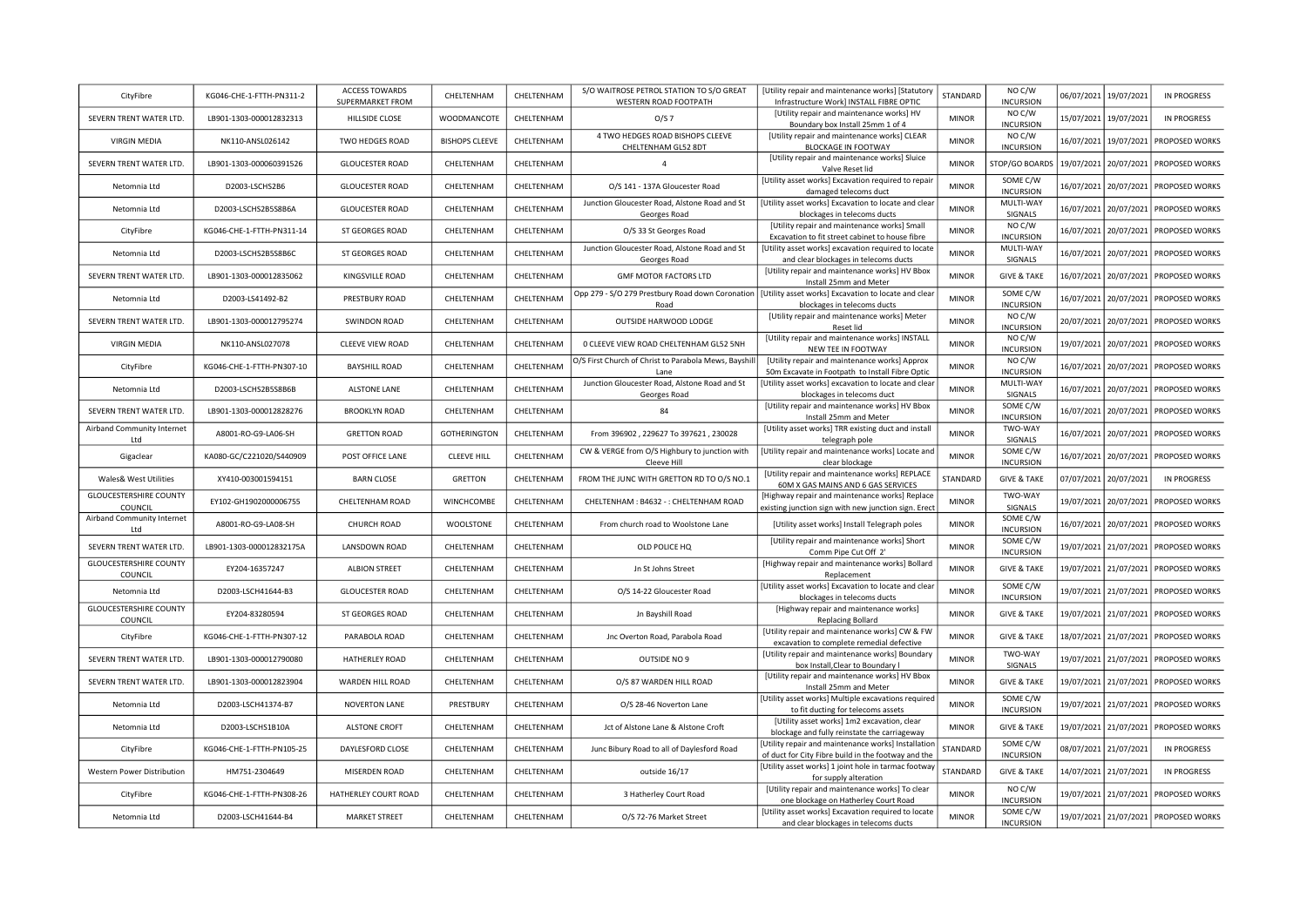| Netomnia Ltd                                           | D2003-LSCHS1B10B          | <b>ALSTONE LANE</b>       | CHELTENHAM            | CHELTENHAM | Jct of Alstone Lane & Alstone Croft                    | [Utility asset works] 1m2 excavation, clear<br>blockage and fully reinstate the carriageway                | <b>MINOR</b>             | <b>GIVE &amp; TAKE</b>                     | 19/07/2021<br>21/07/2021 | <b>PROPOSED WORKS</b>       |
|--------------------------------------------------------|---------------------------|---------------------------|-----------------------|------------|--------------------------------------------------------|------------------------------------------------------------------------------------------------------------|--------------------------|--------------------------------------------|--------------------------|-----------------------------|
| Netomnia Ltd                                           | D2003-LSCH41506-B19       | <b>PARK LANE</b>          | PRESTBURY             | CHELTENHAM | O/S The Chase to Beechwood on Park Lane                | [Utility asset works] Multiple excavations required<br>to locate & clear blockages in telecoms duct        | <b>MINOR</b>             | SOME C/W<br><b>INCURSION</b>               | 19/07/2021               | 21/07/2021   PROPOSED WORKS |
| SEVERN TRENT WATER LTD.                                | LB901-1303-000012836150   | LINWELL CLOSE             | CHELTENHAM            | CHELTENHAM | OUTSIDE 46                                             | [Utility repair and maintenance works] HV Bbox<br>Install 25mm and Meter                                   | <b>MINOR</b>             | <b>GIVE &amp; TAKE</b>                     | 19/07/2021<br>21/07/2021 | <b>PROPOSED WORKS</b>       |
| CityFibre                                              | KG046-CHE-1-FTTH-PN105-3  | <b>COBERLEY ROAD</b>      | CHELTENHAM            | CHELTENHAM | Junc Cobberley Road and Whittington Road               | [Utility repair and maintenance works] Installation<br>of duct for City Fibre build in the footway and the | STANDARD                 | MULTI-WAY<br>SIGNALS                       | 08/07/2021<br>21/07/2021 | <b>IN PROGRESS</b>          |
| <b>GLOUCESTERSHIRE COUNTY</b><br>COUNCIL               | EY091-VDK11322723         | CAERNARVON ROAD           | CHELTENHAM            | CHELTENHAM | 121                                                    | <b>VDK</b>                                                                                                 | <b>MINOR</b>             | SOME C/W<br><b>INCURSION</b>               | 20/07/2021<br>21/07/2021 | PROPOSED WORKS              |
| Netomnia Ltd                                           | D2003-LSCH42954-B3        | <b>CLEEVELANDS AVENUE</b> | CHELTENHAM            | CHELTENHAM | O/S 2 Cleevelands Avenue                               | [Utility asset works] excavation to repair damaged<br>telecoms ducts                                       | <b>MINOR</b>             | SOME C/W<br><b>INCURSION</b>               | 19/07/2021               | 21/07/2021 PROPOSED WORKS   |
| SEVERN TRENT WATER LTD.                                | LB901-1303-000012683857A  | ST MARGARETS ROAD         | CHELTENHAM            | CHELTENHAM | OPPOSITE NUMBER 1                                      | [Permanent reinstatement] * * Remove temp<br>tarmac and complete Interim - Perm                            | <b>MINOR</b>             | SOME C/W<br><b>INCURSION</b>               | 20/07/2021<br>21/07/2021 | PROPOSED<br>PERMANENT       |
| Netomnia Ltd                                           | D2003-LSCH42954-B1        | <b>CLEEVELANDS DRIVE</b>  | CHELTENHAM            | CHELTENHAM | S/O 2 Cleevelands Avenue to O/S 4 Cleevelands<br>Drive | [Utility asset works] Excavation to carry out duct<br>repair on telecoms duct                              | <b>MINOR</b>             | SOME C/W<br><b>INCURSION</b>               | 19/07/2021<br>21/07/2021 | <b>PROPOSED WORKS</b>       |
| Netomnia Ltd                                           | D2003-LSCH42954-B2        | <b>CLEEVELANDS DRIVE</b>  | CHELTENHAM            | CHELTENHAM | O/S 3 Cleevelands Drive                                | [Utility asset works] excavation to repair damaged                                                         | <b>MINOR</b>             | SOME C/W<br><b>INCURSION</b>               | 19/07/2021<br>21/07/2021 | <b>PROPOSED WORKS</b>       |
| Netomnia Ltd                                           | D2003-LSCH42954-B4        | <b>CLEEVELANDS DRIVE</b>  | CHELTENHAM            | CHELTENHAM | S/O 1 Cleevelands Avenue to O/S 8 Cleevelands          | telecoms ducts<br>[Utility asset works] excavation to repair damaged                                       | <b>MINOR</b>             | SOME C/W                                   | 19/07/2021               | 21/07/2021   PROPOSED WORKS |
| <b>GLOUCESTERSHIRE COUNTY</b>                          | EY204-20889690            | SHURDINGTON ROAD          | CHELTENHAM            | CHELTENHAM | Drive<br>Jn Up Hatherley Way                           | telecoms duct<br>[Highway repair and maintenance works]                                                    | <b>MINOR</b>             | <b>INCURSION</b><br><b>GIVE &amp; TAKE</b> | 19/07/2021<br>21/07/2021 | <b>PROPOSED WORKS</b>       |
| COUNCIL<br>CityFibre                                   | KG046-CHE-1-FTTH-PN311-3  | HONEYBOURNE WAY           | CHELTENHAM            | CHELTENHAM | HONEYBOURNE WAY TO ST GEORGES ROAD                     | Replacing 1 x Bollard and 1 x Sign<br>[Utility repair and maintenance works] [Statutory                    | STANDARD                 | MULTI-WAY                                  | 24/06/2021<br>21/07/2021 | IN PROGRESS                 |
| Western Power Distribution                             | HM751-2307149             | <b>RIVER LEYS</b>         | CHELTENHAM            | CHELTENHAM | Outside 130                                            | Infrastructure Work] INSTALL FIBRE OPTIC<br>[Utility repair and maintenance works] Urgent                  | <b>IMMEDIATE</b>         | SIGNALS<br>SOME C/W                        | 21/07/2021<br>08/07/2021 | <b>IN PROGRESS</b>          |
| <b>GLOUCESTERSHIRE COUNTY</b>                          | EY204-52111945            | MONTPELLIER TERRACE       | CHELTENHAM            | CHELTENHAM | Jn Suffolk Square                                      | excavation in highway to locate and repair HV<br>[Highway repair and maintenance works] Bollard            | (URGENT)<br><b>MINOR</b> | <b>INCURSION</b><br><b>GIVE &amp; TAKE</b> | 21/07/2021               | <b>PROPOSED WORKS</b>       |
| COUNCIL                                                |                           |                           |                       |            |                                                        | Replacement<br>[Utility repair and maintenance works] REPLACE                                              |                          | TWO-WAY                                    | 19/07/2021               |                             |
| Wales& West Utilities<br>Airband Community Internet    | XY410-003001593670        | <b>CHURCH ROW</b>         | <b>GRETTON</b>        | CHELTENHAM | $O/S$ 9-11                                             | 68M X GAS MAINS AND 5 SERVICES<br>[Utility asset works] Clear Blockage on existing                         | STANDARD                 | SIGNALS<br>TWO-WAY                         | 08/07/2021<br>21/07/2021 | IN PROGRESS                 |
| Ltd                                                    | A8001-RO-G9-CLEEVE-SH     | <b>CLEEVE ROAD</b>        | <b>GOTHERINGTON</b>   | CHELTENHAM | The Lawns to 20 Cleeve Road                            | duct<br>[Utility repair and maintenance works] LAY NEW                                                     | <b>MINOR</b>             | SIGNALS                                    | 19/07/2021<br>21/07/2021 | PROPOSED WORKS              |
| Wales& West Utilities<br><b>GLOUCESTERSHIRE COUNTY</b> | XY245-004000171072        | <b>LANGLEY ROAD</b>       | WINCHCOMBE            | CHELTENHAM | $O/S$ 21                                               | GAS SERVICE 7M PUBLIC<br>[Highway repair and maintenance works] Column                                     | STANDARD                 | <b>GIVE &amp; TAKE</b>                     | 15/07/2021<br>21/07/2021 | <b>PROPOSED WORKS</b>       |
| COUNCIL                                                | EY204-66395274            | CHELTENHAM ROAD           | WINCHCOMBE            | CHELTENHAM | OS <sub>5</sub>                                        | Removal                                                                                                    | <b>MINOR</b>             | <b>GIVE &amp; TAKE</b>                     | 19/07/2021               | 21/07/2021 PROPOSED WORKS   |
| GLOUCESTERSHIRE COUNTY<br>COUNCIL                      | EY102-GH1902000006758     | CHURCH ROAD               | WOOLSTONE             | CHELTENHAM | CHELTENHAM :: CHURCH ROAD                              | [Highway repair and maintenance works] Replace<br>post and sign CHELTENHAM :                               | <b>MINOR</b>             | <b>GIVE &amp; TAKE</b>                     | 21/07/2021               | 21/07/2021   PROPOSED WORKS |
| <b>GLOUCESTERSHIRE COUNTY</b><br>COUNCIL               | EY204-07823934            | <b>BROADWAY ROAD</b>      | <b>TODDINGTON</b>     | CHELTENHAM | Evesham, Side of Toddington RAB                        | [Highway repair and maintenance works]<br>Replacing Bollard                                                | <b>MINOR</b>             | <b>GIVE &amp; TAKE</b>                     | 19/07/2021<br>21/07/2021 | <b>PROPOSED WORKS</b>       |
| CityFibre                                              | KG046-CHE-1-FTTH-PN308-29 | <b>TANNERS ROAD</b>       | CHELTENHAM            | CHELTENHAM | O/S 17 Tanners Road, GL50 2PT, CHELTENHAM              | [Utility repair and maintenance works] To clear<br>one blockage on Eldorado Road                           | <b>MINOR</b>             | NO C/W<br><b>INCURSION</b>                 | 20/07/2021               | 22/07/2021 PROPOSED WORKS   |
| Wales& West Utilities                                  | XY244-008000168449        | RUSSELL STREET            | CHELTENHAM            | CHELTENHAM | O/S <sub>6</sub>                                       | [Utility repair and maintenance works] CUT OFF<br>GAS SERVICE FORSAFETY 1M PUBLIC                          | <b>MINOR</b>             | <b>GIVE &amp; TAKE</b>                     | 20/07/2021               | 22/07/2021 PROPOSED WORKS   |
| CityFibre                                              | KG046-CHE-1-FTTH-PN105-26 | SHEEPSCOMBE CLOSE         | CHELTENHAM            | CHELTENHAM | Jn Bibury Road to all of Sheepscombe Close             | [Utility repair and maintenance works] Installation<br>of duct for City Fibre build in the footway and the | STANDARD                 | NO C/W<br><b>INCURSION</b>                 | 09/07/2021<br>22/07/2021 | <b>IN PROGRESS</b>          |
| CityFibre                                              | KG046-CHE-1-FTTH-PN305-6  | LANSDOWN PARADE           | CHELTENHAM            | CHELTENHAM | JN WELL PLACE TO WELLCLOSE HOSUE                       | [Utility repair and maintenance works] [Statutory<br>Infrastructure Work] INSTALL FIBRE OPTIC              | STANDARD                 | NO C/W<br><b>INCURSION</b>                 | 13/07/2021<br>22/07/2021 | IN PROGRESS                 |
| <b>GLOUCESTERSHIRE COUNTY</b><br>COUNCIL               | EY102-GH1902000007394     | <b>EVESHAM ROAD</b>       | CHELTENHAM            | CHELTENHAM | Cheltenham Racecourse/Evesham Road                     | [Highway repair and maintenance works]<br><b>Geotechnical Monitoring</b>                                   | <b>MINOR</b>             | TWO-WAY<br>SIGNALS                         | 22/07/2021               | 22/07/2021 PROPOSED WORKS   |
| SEVERN TRENT WATER LTD.                                | LB901-1303-000012836561   | <b>MONTPELLIER GROVE</b>  | CHELTENHAM            | CHELTENHAM | <b>OUTSIDE NUMBER 9</b>                                | [Utility repair and maintenance works] Hydrant<br>Renew                                                    | <b>MINOR</b>             | SOME C/W<br><b>INCURSION</b>               | 20/07/2021               | 22/07/2021   PROPOSED WORKS |
| SEVERN TRENT WATER LTD.                                | LB901-1303-000012789347   | CHRISTCHURCH ROAD         | CHELTENHAM            | CHELTENHAM | 1 TO 8                                                 | [Utility repair and maintenance works] Stop tap                                                            | <b>MINOR</b>             | SOME C/W<br><b>INCURSION</b>               | 21/07/2021<br>22/07/2021 | <b>PROPOSED WORKS</b>       |
| <b>GLOUCESTERSHIRE COUNTY</b>                          | EY102-GH1902000007459     | <b>HAYDEN ROAD</b>        | CHELTENHAM            | CHELTENHAM | CHELTENHAM: HAYDEN ROAD                                | Reset lid<br>[Highway repair and maintenance works] To                                                     | <b>MINOR</b>             | <b>GIVE &amp; TAKE</b>                     | 22/07/2021<br>22/07/2021 | PROPOSED WORKS              |
| COUNCIL<br>SEVERN TRENT WATER LTD.                     | LB901-1303-000012830255   | CRUMMOCK WALK             | CHELTENHAM            | CHELTENHAM | OUTSIDE NO1                                            | replace pedestrian guard rails CHELTENHAM<br>[Utility repair and maintenance works] HV Bbox                | <b>MINOR</b>             | NO C/W                                     | 20/07/2021               | 22/07/2021 PROPOSED WORKS   |
| SEVERN TRENT WATER LTD.                                | LB901-1303-000012822675   | SOUTHAM LANE              | SOUTHAM               | CHELTENHAM | TRINDLESS                                              | Install 25mm and Meter<br>[Utility repair and maintenance works] * Hydrant                                 | <b>MINOR</b>             | <b>INCURSION</b><br>MULTI-WAY              | 20/07/2021<br>22/07/2021 | <b>PROPOSED WORKS</b>       |
| BT                                                     | BC110-0000000500308241800 | <b>AGGS HILL</b>          | CHELTENHAM            | CHELTENHAM | ADJ TO JNC ENTRANCE LOWER HEWLETTS FARM ON,            | Renew * Job in Carriageway (10mm Bitmac<br>[Utility repair and maintenance works] Build 1                  | <b>MAJOR</b>             | SIGNALS<br>ROAD CLOSURE                    | 12/07/2021<br>23/07/2021 | <b>IN PROGRESS</b>          |
| SEVERN TRENT WATER LTD.                                | LB901-1303-000012807657   | <b>CIRENCESTER ROAD</b>   | <b>CHARLTON KINGS</b> | CHELTENHAM | <b>AGGS HILL</b><br>OUTSIDE NO 215                     | precast chamber 1310mm x 610mm x 1265mm<br>[Utility repair and maintenance works] Long                     | STANDARD                 | MULTI-WAY                                  | 20/07/2021<br>23/07/2021 | PROPOSED WORKS              |
|                                                        |                           |                           |                       |            |                                                        | Comm pipe Renew 25mm<br>[Utility repair and maintenance works] 2nd LH for                                  |                          | SIGNALS<br>MULTI-WAY                       |                          |                             |
| SEVERN TRENT WATER LTD.                                | LB901-1303-000012827300   | <b>BAFFORD APPROACH</b>   | CHELTENHAM            | CHELTENHAM | 0/S NO 2                                               | LB9011303-000012807657                                                                                     | STANDARD                 | SIGNALS                                    | 20/07/2021               | 23/07/2021   PROPOSED WORKS |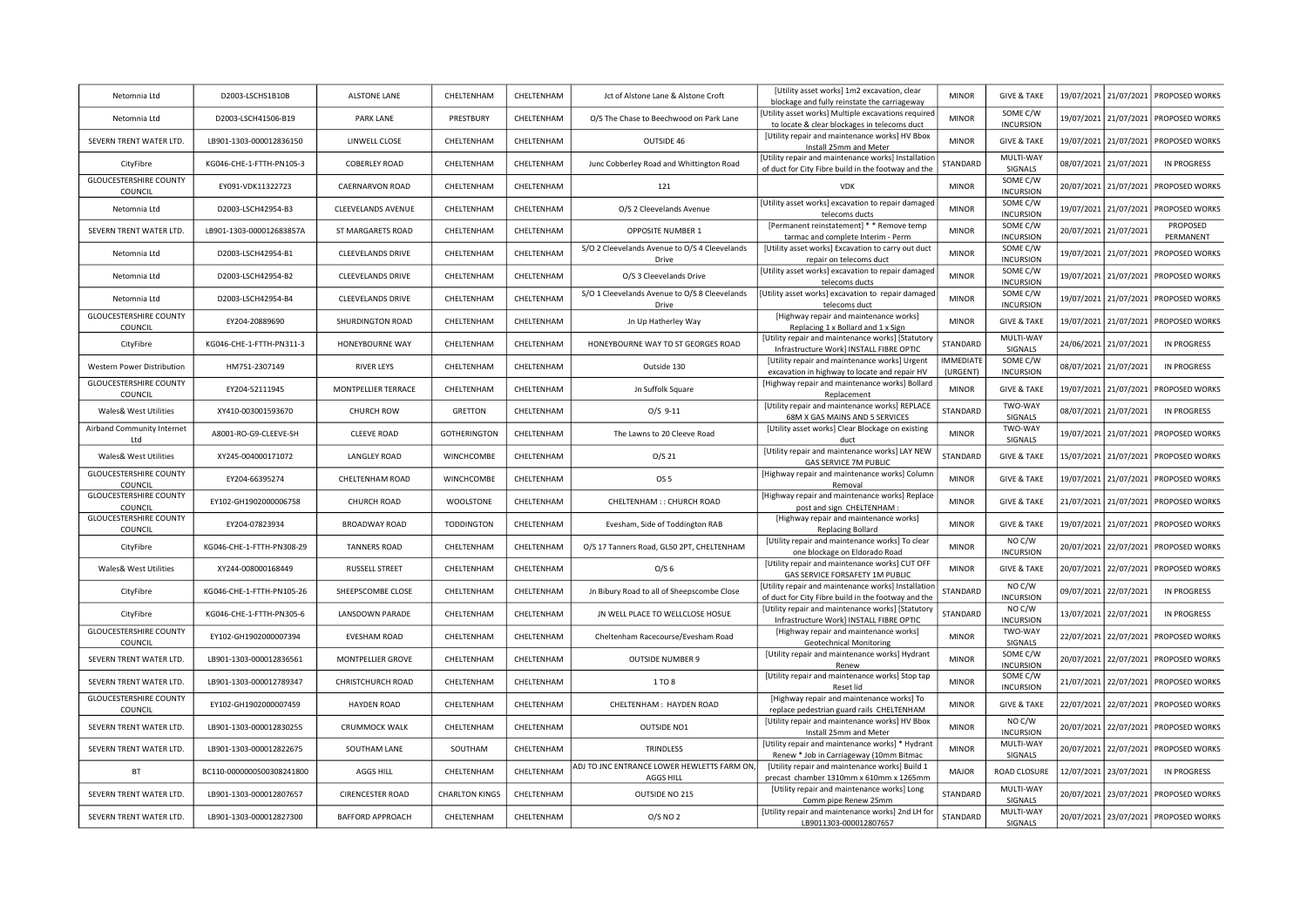| SEVERN TRENT WATER LTD.                               | LB901-1303-000012758938   | WHITECROSS SQUARE          | CHELTENHAM            | CHELTENHAM | O/S <sub>4</sub>                                               | [Utility repair and maintenance works] Long<br>Comm pipe Renew 25mm                                                | <b>MINOR</b> | <b>GIVE &amp; TAKE</b>                     |            |                       | 21/07/2021 23/07/2021 PROPOSED WORKS |
|-------------------------------------------------------|---------------------------|----------------------------|-----------------------|------------|----------------------------------------------------------------|--------------------------------------------------------------------------------------------------------------------|--------------|--------------------------------------------|------------|-----------------------|--------------------------------------|
| SEVERN TRENT WATER LTD.                               | LB901-1303-000012813155   | VILLAGE ROAD               | CHELTENHAM            | CHELTENHAM | O/S 3 ARLEEND COTTAGES                                         | [Utility repair and maintenance works] * Long<br>Comm pipe Install 25mm * Job in Carriageway                       | STANDARD     | <b>GIVE &amp; TAKE</b>                     |            | 20/07/2021 23/07/2021 | PROPOSED WORKS                       |
| CityFibre                                             | KG046-CHE-1-FTTH-PN157-1  | ASHLANDS ROAD              | CHELTENHAM            | CHELTENHAM | O/S Ashlands Road no.25 flats in FW                            | (Utility repair and maintenance works] To clear 1 ><br>blockage on O/S Ashlands Road no.25 flats in FW             | STANDARD     | <b>GIVE &amp; TAKE</b>                     | 12/07/2021 | 23/07/2021            | PROPOSED WORKS                       |
| CityFibre                                             | KG046-CHE-1-FTTH-PN202-1  | <b>GLYNBRIDGE GARDENS</b>  | CHELTENHAM            | CHELTENHAM | JN VILLAGE ROAD TO END OF GLYNBRIDGE<br><b>GARDENS</b>         | [Utility repair and maintenance works] [Statutory<br>Infrastructure Work] INSTALL FIBRE OPTIC                      | <b>MAJOR</b> | NO C/W<br><b>INCURSION</b>                 |            | 14/06/2021 23/07/2021 | IN PROGRESS                          |
| SEVERN TRENT WATER LTD.                               | LB901-1303-000012746153A  | PRESTBURY ROAD             | CHELTENHAM            | CHELTENHAM | O/S 1 THE OLD SURGERY                                          | [Utility repair and maintenance works] * Long<br>Comm Pipe Cut Off .5' * Job in Carriageway                        | <b>MINOR</b> | TWO-WAY<br>SIGNALS                         |            | 21/07/2021 23/07/2021 | PROPOSED WORKS                       |
| CityFibre                                             | KG046-CHE-1-FTTH-PN113-8  | HATHERLEY LANE             | CHELTENHAM            | CHELTENHAM | Junc Redgrove Park/Hatherley Lane to OS 15<br>Hatherley Lane   | [Utility repair and maintenance works] installatior<br>of duct for City Fibre build in the footway and             | STANDARD     | MULTI-WAY<br>SIGNALS                       |            | 14/07/2021 23/07/2021 | <b>IN PROGRESS</b>                   |
| Wales& West Utilities                                 | XY410-003001483684        | <b>RED ROWER CLOSE</b>     | CHELTENHAM            | CHELTENHAM | O/S NO.4 RED ROWER CLOSE TO O/S NO.16<br>SWINDOWN LANE         | [Utility repair and maintenance works] REPLACE<br>20M OF OLD METALLIC GAS MAINS WITH NEW                           | <b>MAJOR</b> | <b>GIVE &amp; TAKE</b>                     | 18/06/2021 | 23/07/2021            | IN PROGRESS                          |
| <b>GLOUCESTERSHIRE COUNTY</b><br>COUNCIL              | EY091-LURSB344723         | <b>TALBOT ROAD</b>         | CHELTENHAM            | CHELTENHAM | junction of Lansdowne Road                                     | S278 footway remediald and planing/surfacing                                                                       | STANDARD     | STOP/GO BOARDS                             |            | 12/07/2021 23/07/2021 | <b>IN PROGRESS</b>                   |
| Wales& West Utilities                                 | XY410-003001483679        | SWINDON LANE               | CHELTENHAM            | CHELTENHAM | O/S SUNNYSIDE TO O/S NO.68 SWINDON LANE                        | works for development<br>[Utility repair and maintenance works] REPLACE<br>596M OF OLD METALLIC GAS MAINS WITH NEW | <b>MAJOR</b> | MULTI-WAY<br>SIGNALS                       |            | 12/04/2021 23/07/2021 | <b>IN PROGRESS</b>                   |
| SEVERN TRENT WATER LTD.                               | LB901-1303-000060399949A  | <b>NAUNTON CRESCENT</b>    | CHELTENHAM            | CHELTENHAM | $O/S$ 73                                                       | [Utility repair and maintenance works] HV Bbox<br>Renew 25mm add Meter                                             | <b>MINOR</b> | NO C/W<br><b>INCURSION</b>                 |            | 21/07/2021 23/07/2021 | PROPOSED WORKS                       |
| SEVERN TRENT WATER LTD.                               | LB901-1303-000012827301   | OKUS ROAD                  | <b>CHARLTON KINGS</b> | CHELTENHAM | SIDE OF NO 209                                                 | [Utility repair and maintenance works] 3rd LH for                                                                  | STANDARD     | MULTI-WAY                                  | 20/07/2021 | 23/07/2021            | PROPOSED WORKS                       |
| CityFibre                                             | KG046-CHE-1-FTTH-PN308-25 | <b>BOURNSIDE ROAD</b>      | CHELTENHAM            | CHELTENHAM | O/s number 5, Bournside Rd                                     | LB9011303-000012807657<br>[Utility repair and maintenance works] To clear                                          | <b>MINOR</b> | SIGNALS<br>NO C/W                          | 21/07/2021 | 23/07/2021            | PROPOSED WORKS                       |
| <b>GLOUCESTERSHIRE COUNTY</b>                         | EY204-91438423            | TEWKESBURY ROAD            | CHELTENHAM            | CHELTENHAM | Jn Hayden Road                                                 | one blockage on Bournside Road<br>[Highway repair and maintenance works] Bollard                                   | <b>MINOR</b> | <b>INCURSION</b><br><b>GIVE &amp; TAKE</b> |            |                       | 21/07/2021 23/07/2021 PROPOSED WORKS |
| COUNCIL<br><b>GLOUCESTERSHIRE COUNTY</b>              | EY204-18997972            | TEWKESBURY ROAD            | CHELTENHAM            | CHELTENHAM | Jn Manor Road                                                  | Replacement<br>[Highway repair and maintenance works] Bollard                                                      | <b>MINOR</b> | <b>GIVE &amp; TAKE</b>                     |            | 21/07/2021 23/07/2021 | PROPOSED WORKS                       |
| COUNCIL<br>CityFibre                                  | KG046-CHE-1-FTTH-PN305-2  | ELDORADO CRESCENT          | CHELTENHAM            | CHELTENHAM | O/S 14 TO O/S WINDRUSH                                         | Replacement<br>[Utility repair and maintenance works] [Statutory                                                   | STANDARD     | <b>GIVE &amp; TAKE</b>                     |            | 12/07/2021 23/07/2021 | IN PROGRESS                          |
| Western Power Distribution                            | HM751-2304532             | FOOTWAY ADJOINING 37 AND   | CHELTENHAM            | CHELTENHAM | outside 37                                                     | Infrastructure Work] INSTALL FIBRE OPTIC<br>[Utility asset works] 1 joint hole in tarmac footway                   | STANDARD     | <b>GIVE &amp; TAKE</b>                     | 15/07/2021 | 23/07/2021            | PROPOSED WORKS                       |
| <b>GLOUCESTERSHIRE COUNTY</b>                         | EY102-GH1902000006235     | 39 SALIX COURT<br>DOG LANE | <b>WITCOMBE</b>       | CHELTENHAM | CHELTENHAM : Dog Lane, Bentham. : DOG LANE                     | for supply alteration<br>[Highway repair and maintenance works] Drainage                                           | <b>MAJOR</b> | ROAD CLOSURE                               |            |                       | 19/07/2021 23/07/2021 PROPOSED WORKS |
| COUNCIL<br>BT                                         | BC008-PTMS264579          | SHURDINGTON ROAD           | BADGEWORTH            | CHELTENHAM | SHURDINGTON RD O/S PRIMROSE VALE                               | works to replace existing damaged drainage pipe<br>[Utility asset works] TM Required to provide safe               | <b>MINOR</b> | TWO-WAY                                    |            | 23/07/2021 23/07/2021 | PROPOSED WORKS                       |
| SEVERN TRENT WATER LTD.                               | LB922-5201-000006563381   | <b>CIRENCESTER ROAD</b>    | <b>CHARLTON KINGS</b> | CHELTENHAM | CHELTENHAM GL51 4UD<br>OPPOSITE NUMBER 303                     | working zone for pole test to be preformed.<br>[New service connection] * new water connection                     | <b>MINOR</b> | <b>SIGNALS</b><br>TWO-WAY                  |            | 24/07/2021 26/07/2021 | PROPOSED WORKS                       |
| CityFibre                                             | KG046-CHE-1-FTTH-PN163-1  | ROWANFIELD ROAD            | CHELTENHAM            | CHELTENHAM | JUNCTION SUSSEX AVE TO JUNCTION ASHTRE MEWS                    | * CARRIAGEWAY TYPE 2 (2.5 TO 10 MSA)<br>[Utility repair and maintenance works] Approx                              | <b>MAJOR</b> | SIGNALS<br>MULTI-WAY                       | 15/06/2021 | 26/07/2021            | IN PROGRESS                          |
| <b>BT</b>                                             | BC410-TM00000500304483900 | <b>BOUNCERS LANE</b>       | CHELTENHAM            | CHELTENHAM | O/S 30, BOUNCERS LANE                                          | 250m. Excavate in Verge, Footway & Carriageway<br>[Utility repair and maintenance works] Replace 1                 | <b>MINOR</b> | SIGNALS<br>NO C/W                          |            | 22/07/2021 26/07/2021 | PROPOSED WORKS                       |
| CityFibre                                             | KG046-CHE-1-FTTH-PN158-1  | <b>BROOKLYN ROAD</b>       | CHELTENHAM            | CHELTENHAM | O/S 53 Brooklyn Road between JUF 4 - 108 and JUF               | existing pole 0.5m x 0.5m<br>[Utility repair and maintenance works] To clear                                       | STANDARD     | <b>INCURSION</b><br><b>GIVE &amp; TAKE</b> |            | 13/07/2021 26/07/2021 | PROPOSED WORKS                       |
| CityFibre                                             | KG046-CHE-1-FTTH-PN161-2  | ARLE GARDENS               | CHELTENHAM            | CHELTENHAM | ARLE ROAD JN TO ALSTONE LANE JN. ARLE                          | one blockage on Brooklyn Road between JUF 4<br>[Statutory infrastructure works] INSTALL FIBRE                      | <b>MAJOR</b> | <b>GIVE &amp; TAKE</b>                     |            | 15/06/2021 26/07/2021 | <b>IN PROGRESS</b>                   |
|                                                       | KG046-CHE-1-FTTH-PN162-20 | DEVON AVENUE               | CHELTENHAM            | CHELTENHAM | GARDENS, CHELTENHAM<br>O/S NO. 33 TO O/S NO. 17                | OPTIC APPARATUS - APPROX 500M IN VERGE &<br>[Utility repair and maintenance works] Excavation                      | STANDARD     | NO C/W                                     | 30/06/2021 | 26/07/2021            | IN PROGRESS                          |
| CityFibre<br>SEVERN TRENT WATER LTD.                  | LB521-A6S-121828771A      | ROYAL WELL ROAD            | CHELTENHAM            | CHELTENHAM |                                                                | Micro trench in Verge<br>[Utility repair and maintenance works] We are                                             | <b>MINOR</b> | <b>INCURSION</b><br><b>GIVE &amp; TAKE</b> |            | 22/07/2021 26/07/2021 | PROPOSED WORKS                       |
|                                                       |                           |                            |                       |            | O/S Number 81 Royal Well Road                                  | maintaining flow monitoring equipment in the                                                                       |              | SOME C/W                                   |            |                       |                                      |
| Western Power Distribution<br>NETWORK RAIL -PROMOTERS | HM751-0696063             | THE WITHERS                | <b>BISHOPS CLEEVE</b> | CHELTENHAM | Outside 39                                                     | [New service connection] New supply<br>[Works for rail purposes] The barrier at                                    | <b>MINOR</b> | <b>INCURSION</b>                           |            | 22/07/2021 26/07/2021 | PROPOSED WORKS                       |
| NATIONAL                                              | KL265-81M44BAG250721      | <b>BOZARD LANE</b>         | <b>TREDINGTON</b>     | CHELTENHAM | Treddington level crossing                                     | Treddington Level Crossing is subject to a Full<br>[Utility repair and maintenance works] To clear                 | <b>MAJOR</b> | ROAD CLOSURE                               |            |                       | 25/07/2021 26/07/2021 PROPOSED WORKS |
| CityFibre                                             | KG046-CHE-1-FTTH-PN157-2  | ASHLANDS ROAD              | CHELTENHAM            | CHELTENHAM | 1-10 Ashlands Road, GL51 ODP                                   | two blockages on Ashlands Road between JUF 4<br>[Utility repair and maintenance works] To clear                    | STANDARD     | <b>GIVE &amp; TAKE</b>                     |            | 14/07/2021 27/07/2021 | PROPOSED WORKS                       |
| CityFibre                                             | KG046-CHE-1-FTTH-PN157-3  | ASHLANDS ROAD              | CHELTENHAM            | CHELTENHAM | 1-10 Ashlands Road, GL51 ODP                                   | two blockages on Ashlands Road between JUF 4                                                                       | STANDARD     | <b>GIVE &amp; TAKE</b><br>NO C/W           |            |                       | 14/07/2021 27/07/2021 PROPOSED WORKS |
| CityFibre                                             | KG046-CHE-1-FTTH-PN305-33 | SHAKESPEARE ROAD           | CHELTENHAM            | CHELTENHAM | 39 Shakespeare Road GL51 7QH, CHELTENHAM                       | [Utility repair and maintenance works] To clear<br>one blockage on Shakespeare Road                                | <b>MINOR</b> | <b>INCURSION</b>                           |            |                       | 23/07/2021 27/07/2021 PROPOSED WORKS |
| CityFibre                                             | KG046-CHE-1-FTTH-PN152-24 | PENNSYLVANIA AVENUE        | CHELTENHAM            | CHELTENHAM | 51 Pennsylvania Way GL51 7JF, CHELTENHAM                       | [Utility repair and maintenance works] To clear<br>one blockage on Shakespeare Road                                | <b>MINOR</b> | NO C/W<br><b>INCURSION</b>                 |            |                       | 23/07/2021 27/07/2021 PROPOSED WORKS |
| <b>VIRGIN MEDIA</b>                                   | NK110-ANSL027142          | <b>BRONTE CLOSE</b>        | HATHERLEY             | CHELTENHAM | o/s 27 BRONTE CLOSE, GLOUCESTERSHIRE, GL51<br>3NG              | [Utility repair and maintenance works] LAY DUCT<br>1m IN C/W                                                       | <b>MINOR</b> | <b>GIVE &amp; TAKE</b>                     | 23/07/2021 | 27/07/2021            | PROPOSED WORKS                       |
| <b>VIRGIN MEDIA</b>                                   | NK110-ANSL026973          | <b>ALSTONE LANE</b>        | CHELTENHAM            | CHELTENHAM | o/s BRAMERY HOUSE ON ALSTONE LANE,<br>GLOUCESTERSHIRE, GL518HE | [Utility repair and maintenance works] LAY DUCT<br>3m IN F/W                                                       | <b>MINOR</b> | SOME C/W<br><b>INCURSION</b>               |            |                       | 23/07/2021 27/07/2021 PROPOSED WORKS |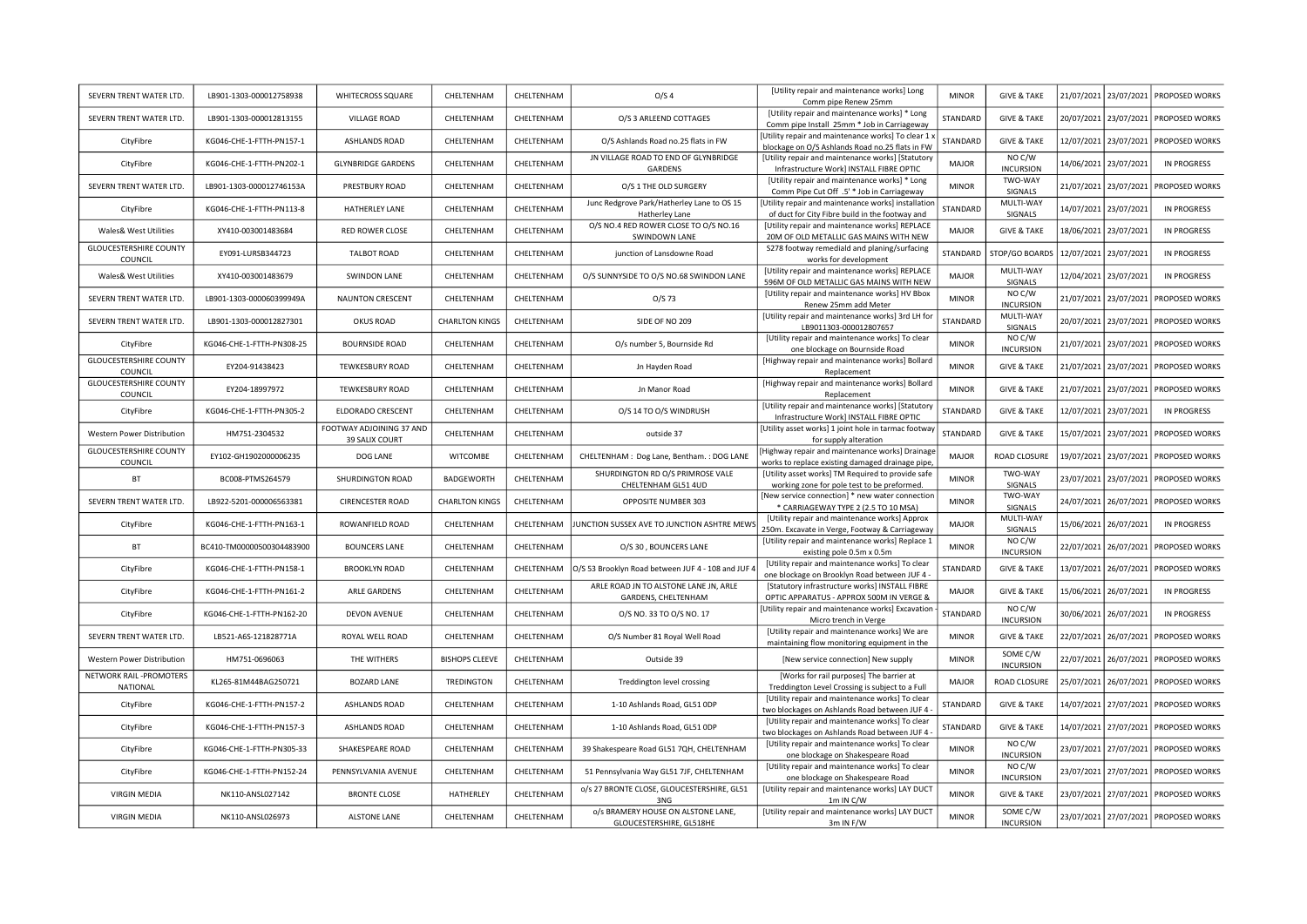| CityFibre                                | KG046-CHE-1-FTTH-PN303-1  | <b>QUEENS ROAD</b>                              | CHELTENHAM            | CHELTENHAM | 66 Queens Road, GL50 2NF                                                                          | [Utility repair and maintenance works] To clear<br>two blockages on Queens Road between JUF 6             | STANDARD                     | <b>GIVE &amp; TAKE</b>        |            | 15/07/2021 28/07/2021   | PROPOSED WORKS                       |
|------------------------------------------|---------------------------|-------------------------------------------------|-----------------------|------------|---------------------------------------------------------------------------------------------------|-----------------------------------------------------------------------------------------------------------|------------------------------|-------------------------------|------------|-------------------------|--------------------------------------|
| CityFibre                                | KG046-CHE-1-FTTH-PN303-2  | QUEENS ROAD                                     | CHELTENHAM            | CHELTENHAM | 66 Queens Road, GL50 2NF                                                                          | [Utility repair and maintenance works] To clear<br>two blockages on Queens Road between JUF 6 -           | STANDARD                     | <b>GIVE &amp; TAKE</b>        |            | 15/07/2021 28/07/2021   | PROPOSED WORKS                       |
| Western Power Distribution               | HM751-2304674             | <b>LAZENBY COURT</b>                            | CHELTENHAM            | CHELTENHAM | outside 2                                                                                         | [Utility asset works] 1 joint hole in tarmac footway<br>for supply alteration and trenching to no 19 cut  | STANDARD                     | <b>GIVE &amp; TAKE</b>        | 20/07/2021 | 28/07/2021              | PROPOSED WORKS                       |
| CityFibre                                | KG046-CHE-1-FTTH-PN311-23 | ST GEORGES ROAD                                 | CHELTENHAM            | CHELTENHAM | O/S Yorkleigh Doctors Surgery to Jnc St Georges<br>Place                                          | [Utility repair and maintenance works] Approx<br>150m Excavate in Footway to install fibre optic          | STANDARD                     | NOC/W<br><b>INCURSION</b>     |            | 16/07/2021 29/07/2021   | PROPOSED WORKS                       |
| CityFibre                                | KG046-CHE-1-FTTH-PN305-7  | <b>WESTERN ROAD</b>                             | CHELTENHAM            | CHELTENHAM | JN MALVERN RD TO WAVERLEY HOUSE                                                                   | [Utility repair and maintenance works] [Statutory<br>Infrastructure Work] INSTALL FIBRE OPTIC             | STANDARD                     | NO C/W<br><b>INCURSION</b>    |            | 16/07/2021   29/07/2021 | PROPOSED WORKS                       |
| <b>GLOUCESTERSHIRE COUNTY</b>            | EY102-GH1901000006446     | <b>SUFFOLK ROAD</b>                             | CHELTENHAM            | CHELTENHAM | CHELTENHAM : Suffolk road, Cheltenham : SUFFOLK                                                   | [Highway repair and maintenance works] EMER In                                                            | <b>IMMEDIATE</b><br>(URGENT) | SOME C/W<br><b>INCURSION</b>  |            | 27/04/2021 30/07/2021   | IN PROGRESS                          |
| COUNCIL<br>CityFibre                     | KG046-CHE-1-FTTH-PN311-24 | ST GEORGES ROAD                                 | CHELTENHAM            | CHELTENHAM | ROAD<br>Jct Honeybourne Road to O/S 111 St Georges Road                                           | Hours Unsafe Asset - footpath emergency closure<br>[Utility repair and maintenance works] Approx          | STANDARD                     | MULTI-WAY                     | 19/07/2021 | 30/07/2021              | PROPOSED WORKS                       |
| CityFibre                                | KG046-CHE-1-FTTH-PN105-27 | NOTGROVE CLOSE                                  | CHELTENHAM            | CHELTENHAM | Junc Bibury Road and Notgrove Close                                                               | 50m Excavate in Footpath & Carriageway to instal<br>Utility repair and maintenance works] Installatior    | STANDARD                     | SIGNALS<br>NOC/W              |            | 19/07/2021 30/07/2021   | PROPOSED WORKS                       |
| CityFibre                                | KG046-CHE-1-FTTH-PN311-26 | HONEYBOURNE WAY                                 | CHELTENHAM            | CHELTENHAM | Jn St Georges Rd and Honeybourne Way                                                              | of duct for City Fibre build in the footway and the<br>[Utility repair and maintenance works] Light head  | STANDARD                     | <b>INCURSION</b><br>MULTI-WAY |            | 19/07/2021 30/07/2021   | PROPOSED WORKS                       |
| Wales& West Utilities                    | XY410-003001597418        | <b>GRETTON ROAD</b>                             | WINCHCOMBE            | CHELTENHAM | JUNCTION OF WINCHCOMBE ROAD TO JUNCTION                                                           | permit for TM<br>[Utility repair and maintenance works] REPLACE                                           | <b>MAJOR</b>                 | SIGNALS<br>ROAD CLOSURE       |            | 29/03/2021 30/07/2021   | <b>IN PROGRESS</b>                   |
| Wales& West Utilities                    | XY410-003001606601        | <b>BADGEWORTH ROAD</b>                          | BADGEWORTH            | CHELTENHAM | OF EVESHAM ROAD<br>O/S CHESTNUT NURSERIES TO JUNCTION OF                                          | 539M X GAS MAINS<br>[Utility repair and maintenance works] REPLACE                                        | STANDARD                     | TWO-WAY                       |            | 14/05/2021 30/07/2021   | IN PROGRESS                          |
| <b>GLOUCESTERSHIRE COUNTY</b>            | EY101-43070865B           | <b>HYDE LANE</b>                                | SOUTHAM               | CHELTENHAM | MEADOW VIEW                                                                                       | 18M OF OLD METALLIC GAS MAINS WITH NEW                                                                    | <b>MAJOR</b>                 | SIGNALS<br>LANE CLOSURE       | 22/03/2021 | 01/08/2021              | PROPOSED WORKS                       |
| COUNCIL<br><b>GLOUCESTERSHIRE COUNTY</b> |                           |                                                 |                       |            | Hyde Lane                                                                                         | Prelim Design - Highways capacity improvements                                                            |                              |                               |            |                         |                                      |
| COUNCIL<br><b>GLOUCESTERSHIRE COUNTY</b> | EY101-43070865            | <b>EVESHAM ROAD</b>                             | SOUTHAM               | CHELTENHAM | A435 Hyde Lane Junction, Bishops Cleeve                                                           | Prelim Design - Highways capacity improvements                                                            | <b>MAJOR</b>                 | LANE CLOSURE                  |            | 22/03/2021 01/08/2021   | PROPOSED WORKS                       |
| COUNCIL                                  | EY101-43070865A           | SOUTHAM LANE                                    | SOUTHAM               | CHELTENHAM | Southam Lane                                                                                      | Prelim Design - Highways capacity improvements<br>[Utility repair and maintenance works] Installation     | <b>MAJOR</b>                 | LANE CLOSURE                  |            | 22/03/2021 01/08/2021   | PROPOSED WORKS                       |
| CityFibre                                | KG046-CHE-1-FTTH-PN105-29 | <b>COBERLEY ROAD</b>                            | CHELTENHAM            | CHELTENHAM | Juc Whittington road - juc Benhall Ave<br>JUNCTION SOMERSET AVENUE TO JUNCTION                    | of duct for City Fibre build in the footway and the<br>[Utility repair and maintenance works] Approx      | STANDARD                     | <b>GIVE &amp; TAKE</b>        |            | 20/07/2021 02/08/2021   | PROPOSED WORKS                       |
| CityFibre                                | KG046-CHE-1-FTTH-PN163-2  | DEVON AVENUE                                    | CHELTENHAM            | CHELTENHAM | LIBERTUS ROAD                                                                                     | 550m. Excavate in Verge, Footway & Carriageway                                                            | <b>MAJOR</b>                 | <b>GIVE &amp; TAKE</b>        | 14/07/2021 | 04/08/2021              | IN PROGRESS                          |
| <b>GLOUCESTERSHIRE COUNTY</b><br>COUNCIL | EY099-TTROOA001           | A40 GOLDEN VALLEY<br>WESTBOUND SLIP ROAD OFF TO | CHELTENHAM            | CHELTENHAM | the A40 Westbound and M5 Southbound Exit Slip<br>Roads                                            | A40 Westbound and M5 Southbound Exit Slip<br>Roads 10pm - 5am R&W Rail are carrying out                   | HIGHWAY!<br>ACT              | ROAD CLOSURE                  |            | 19/07/2021 06/08/2021   | PROPOSED WORKS                       |
| Wales& West Utilities                    | XY410-003001517610        | COPT ELM ROAD                                   | <b>CHARLTON KINGS</b> | CHELTENHAM | O/S NO. 2 - JUNC CHURCH STREET                                                                    | [Utility repair and maintenance works] REPLACE<br>517M OF OLD METALLIC GAS MAINS WITH 519M                | <b>MAJOR</b>                 | <b>GIVE &amp; TAKE</b>        | 14/05/2021 | 13/08/2021              | <b>IN PROGRESS</b>                   |
| <b>Highways England</b>                  | FN402-HEPIN565178         | OLD GLOUCESTER ROAD                             | <b>STAVERTON</b>      | CHELTENHAM | Staverton Bridge over M5 between J10 and 11 on<br>34634 GL51 0UX Start of works 389546 223041 End | * Removal and reconstruction of parapet edge<br>beams * Full parapet and adjacent safety fencing          | <b>MAJOR</b>                 | ROAD CLOSURE                  | 13/07/2020 | 13/08/2021              | <b>IN PROGRESS</b>                   |
| CityFibre                                | KG046-CHE-1-FTTH-PN309-9  | <b>GLOUCESTER ROAD</b>                          | CHELTENHAM            | CHELTENHAM | JN OF ST GEORGES ROAD JN OF QUEENS ROAD                                                           | Utility repair and maintenance works] [Statutory<br>Infrastructure Work] INSTALL FIBRE OPTIC              | <b>MAJOR</b>                 | NO C/W<br><b>INCURSION</b>    | 05/07/2021 | 15/08/2021              | IN PROGRESS                          |
| Western Power Distribution               | HM751-2305405A            | THE LANES                                       | CHELTENHAM            | CHELTENHAM | From opposite the side of 1 The Alders to junction<br>with Brizen Lane                            | [Utility asset works] 54m trenching in tarmac<br>footway and 15m road crossing in tarmac road for         | <b>MAJOR</b>                 | SOME C/W<br><b>INCURSION</b>  |            | 19/07/2021 16/08/2021   | PROPOSED WORKS                       |
| Western Power Distribution               | HM751-2305405C            | <b>BRIZEN LANE</b>                              | CHELTENHAM            | CHELTENHAM | From junction with The Lanes to junction with Farm<br>Lane                                        | [Utility asset works] 48m trenching in tarmac<br>footway for reinforcement scheme. Works to be            | <b>MAJOR</b>                 | SOME C/W<br><b>INCURSION</b>  | 19/07/2021 | 16/08/2021              | PROPOSED WORKS                       |
| Western Power Distribution               | HM751-2305405B            | <b>FARM LANE</b>                                | LECKHAMPTON           | CHELTENHAM | From junction with Brizen Lane to junction with<br>Kidnappers Lane                                | [Utility asset works] 216m trenching in tarmac<br>footway and carriageway for reinforcement               | <b>MAJOR</b>                 | SOME C/W<br><b>INCURSION</b>  | 19/07/2021 | 16/08/2021              | PROPOSED WORKS                       |
| Western Power Distribution               | HM751-2307299             | <b>BROOKLYN ROAD</b>                            | CHELTENHAM            | CHELTENHAM | Between numbers 64-150 & 57-133.                                                                  | [Utility asset works] 37 joint holes in tarmac<br>footway and 244m trenching in tarmac footway            | <b>MAJOR</b>                 | TWO-WAY<br>SIGNALS            | 12/07/2021 | 18/08/2021              | IN PROGRESS                          |
| CityFibre                                | KG046-CHE-1-FTTH-PN113-5  | NETTLETON ROAD                                  | CHELTENHAM            | CHELTENHAM | Junc Willersley Road/Nettleton Road and Nettletons<br>Road/Robert burns avenue                    | [Utility repair and maintenance works] installation<br>of duct for City Fibre build in the footway with 1 | <b>MAJOR</b>                 | NOC/W<br><b>INCURSION</b>     |            | 14/07/2021 24/08/2021   | PROPOSED WORKS                       |
| CityFibre                                | KG046-CHE-1-FTTH-PN113-6  | WILLERSEY ROAD                                  | CHELTENHAM            | CHELTENHAM | Junc Willersley Road/Nettleton Road and Willersley                                                | [Utility repair and maintenance works] installation                                                       | <b>MAJOR</b>                 | MULTI-WAY                     |            | 15/07/2021 25/08/2021   | PROPOSED WORKS                       |
| <b>GLOUCESTERSHIRE COUNTY</b><br>COUNCIL | EY101-WCTIS4              | <b>GLOUCESTER ROAD</b>                          | CHELTENHAM            | CHELTENHAM | Road/Robert burns avenue<br>A40 Court Roundabout                                                  | of duct for City Fibre build in the footway with 1<br>[Highway improvement works] Arle Court              | <b>MAJOR</b>                 | SIGNALS<br>LANE CLOSURE       |            | 01/07/2020 31/08/2021   | <b>IN PROGRESS</b>                   |
| <b>GLOUCESTERSHIRE COUNTY</b>            | EY101-WCTIS9              | <b>GLOUCESTER ROAD</b>                          | CHELTENHAM            | CHELTENHAM | B4063                                                                                             | Improvements<br>[Highway improvement works] Arle Court                                                    | <b>MAJOR</b>                 | LANE CLOSURE                  |            | 01/07/2020 31/08/2021   | IN PROGRESS                          |
| COUNCIL<br><b>GLOUCESTERSHIRE COUNTY</b> | EY101-WCTIS11             | HATHERLEY LANE                                  | CHELTENHAM            | CHELTENHAM | Hatherley Lane                                                                                    | Improvements<br>[Highway improvement works] Arle Court                                                    | <b>MAJOR</b>                 | LANE CLOSURE                  |            | 01/07/2020 31/08/2021   | <b>IN PROGRESS</b>                   |
| COUNCIL<br><b>GLOUCESTERSHIRE COUNTY</b> | EY101-WCTIS10             | FIDDLERS GREEN LANE                             | CHELTENHAM            | CHELTENHAM | <b>Fiddlers Green Lane</b>                                                                        | Improvements<br>[Highway improvement works] Arle Court                                                    | <b>MAJOR</b>                 | LANE CLOSURE                  |            | 01/07/2020 31/08/2021   | <b>IN PROGRESS</b>                   |
| COUNCIL<br><b>GLOUCESTERSHIRE COUNTY</b> | EY101-WCTIS3              | A40 GOLDEN VALLEY                               | CHELTENHAM            | CHELTENHAM | A40 Golden Valley Slip Road                                                                       | Improvements<br>[Highway improvement works] A40 EB Widening                                               | <b>MAJOR</b>                 | LANE CLOSURE                  |            | 01/07/2020 31/08/2021   | <b>IN PROGRESS</b>                   |
| COUNCIL<br><b>GLOUCESTERSHIRE COUNTY</b> |                           | EASTBOUND SLIP ROAD ON<br>A40 GOLDEN VALLEY     | CHELTENHAM            |            |                                                                                                   | M5 J11 to Arle Court<br>[Highway improvement works] A40 EB Widening                                       | <b>MAJOR</b>                 | LANE CLOSURE                  |            |                         | <b>IN PROGRESS</b>                   |
| COUNCIL<br><b>GLOUCESTERSHIRE COUNTY</b> | EY101-WCTIS2              | EASTBOUND CENTRE JUNCTION                       |                       | CHELTENHAM | A40 Golden Valley Overbridge                                                                      | M5 J11 to Arle Court                                                                                      |                              | SOME C/W                      |            | 01/07/2020 31/08/2021   |                                      |
| COUNCIL                                  | EY020-VDK11293381         | COWLSMEAD                                       | SHURDINGTON           | CHELTENHAM | $\mathbf{q}$                                                                                      | <b>VDK</b>                                                                                                | <b>MAJOR</b>                 | <b>INCURSION</b>              |            |                         | 01/02/2021 01/09/2021 PROPOSED WORKS |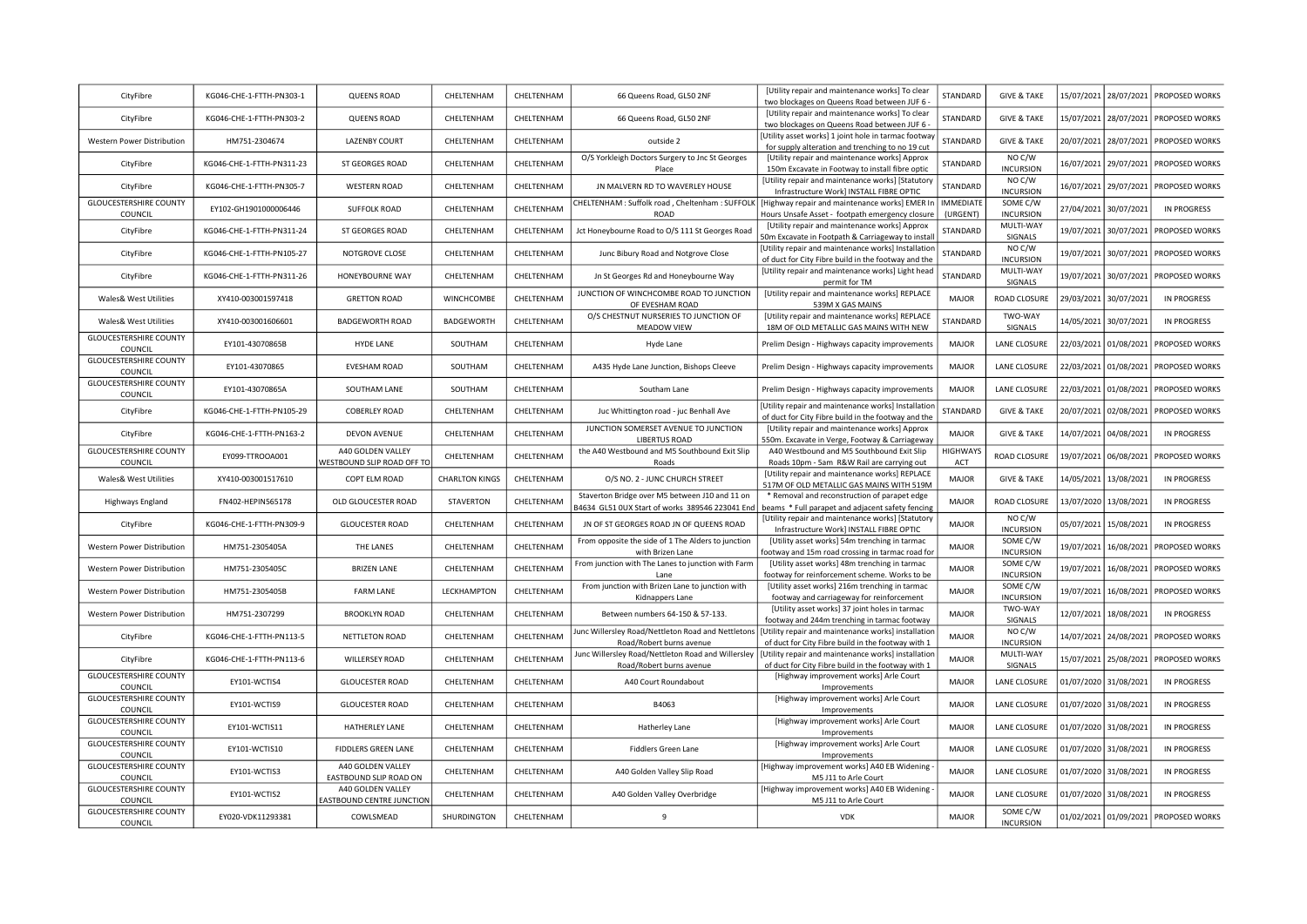| <b>Wales&amp; West Utilities</b>                | XY410-003001235752/01     | <b>GLYNROSA ROAD</b>                                | <b>CHARLTON KINGS</b>      | CHELTENHAM                 | JUNC EAST END ROAD/GLYNROSA ROAD - O/S<br>NO.34 GLYNROSA ROAD                                          | [Utility repair and maintenance works] REPLACE<br>410M OF 2IN, 100MM ST, DI WITH 410M OF            | <b>MAJOR</b>          | <b>GIVE &amp; TAKE</b>            | 05/07/2021 | 03/09/2021 | <b>PROPOSED WORKS</b> |
|-------------------------------------------------|---------------------------|-----------------------------------------------------|----------------------------|----------------------------|--------------------------------------------------------------------------------------------------------|-----------------------------------------------------------------------------------------------------|-----------------------|-----------------------------------|------------|------------|-----------------------|
| <b>Wales&amp; West Utilities</b>                | XY245-003001599167        | EVESHAM ROAD                                        | <b>TODDINGTON</b>          | CHELTENHAM                 | FROM THE JUNCTION WITH GRETTON ROAD TO THE<br>JUNCTION WITH SMITHY LANE                                | [Utility repair and maintenance works] REPLACE<br>174M X GAS MAINS AND 2 SERVICES                   | <b>MAJOR</b>          | <b>GIVE &amp; TAKE</b>            | 14/07/2021 | 08/09/2021 | PROPOSED WORKS        |
| <b>GLOUCESTERSHIRE COUNTY</b>                   | EY102-GH1902000006715     | <b>BIBURY ROAD</b>                                  | CHELTENHAM                 | CHELTENHAM                 | CHELTENHAM: 4/90972 Bibury Road & Whittington                                                          | [Highway repair and maintenance works] Footway                                                      | <b>MAJOR</b>          | MULTI-WAY                         | 19/07/2021 | 10/09/2021 | PROPOSED WORKS        |
| COUNCIL<br>Wales& West Utilities                | XY410-003001235755/01     | <b>BUCKLES CLOSE</b>                                | <b>CHARLTON KINGS</b>      | CHELTENHAM                 | Road Benhall Cheltenham (856289) : BIBURY ROAD<br>JUNC BUCKLES CLOSE/GLYNROSA ROAD - O/S NO.           | resurfacing CHELTENHAM<br>[Utility repair and maintenance works] REPLACE                            | <b>MAJOR</b>          | SIGNALS<br><b>GIVE &amp; TAKE</b> | 05/07/2021 | 10/09/2021 | PROPOSED WORKS        |
| <b>Wales&amp; West Utilities</b>                | XY245-003001599175        | SMITHY LANE                                         | GREET                      | CHELTENHAM                 | 37 BUCKLES CLOSE<br>FROM THE JUNC WITH EVESHAM RD TO THE                                               | 230M OF 2IN, 100MM ST, DI WITH 230M OF<br>[Utility repair and maintenance works] REPLACE            | <b>MAJOR</b>          | <b>GIVE &amp; TAKE</b>            | 19/07/2021 | 10/09/2021 | PROPOSED WORKS        |
| SEVERN TRENT WATER LTD                          | LB529-A7W-12758055A       | <b>GREET ROAD</b>                                   | WINCHCOMBE                 | CHELTENHAM                 | JUNCTION WITH MARKET LANE<br>from old station house to kenelm rise                                     | 283M GAS MAINS AND 8 X GAS SERVICES<br>[Utility asset works] Water Quality scheme to                | <b>MAJOR</b>          | MULTI-WAY                         | 05/07/2021 | 11/09/2021 | IN PROGRESS           |
|                                                 |                           |                                                     |                            |                            |                                                                                                        | renew 752m of existing water mains in<br>[Utility asset works] Permit for light head and            |                       | SIGNALS<br>MULTI-WAY              |            |            |                       |
| SEVERN TRENT WATER LTD.                         | LB529-A7W-12758056A       | <b>KENELM RISE</b>                                  | WINCHCOMBE                 | CHELTENHAM                 | junction of greet road                                                                                 | placement of skip within TM set up, work is being<br>[Utility repair and maintenance works] WELFARE | MAJOR                 | SIGNALS<br>NO C/W                 | 05/07/2021 | 11/09/2021 | IN PROGRESS           |
| <b>Wales&amp; West Utilities</b>                | XY410-003001523264/999    | LEDMORE ROAD                                        | <b>CHARLTON KINGS</b>      | CHELTENHAM                 | $O/S$ 34                                                                                               | UNIT LOCATION                                                                                       | <b>MAJOR</b>          | <b>INCURSION</b>                  | 06/07/2021 | 24/09/2021 | <b>IN PROGRESS</b>    |
| <b>BT</b>                                       | BC418-WSDBFAA3557D        | ROAD FOM JUNCTION WITH<br>ROSEMARY LANE TO JUNCTION | <b>TIDENHAM CHASE</b>      | CHEPSTOW                   | OPP HONEYSUCKLE COTTAGE, B4228, TIDENHAM<br>CHASE, CHEPSTOW                                            | [Utility repair and maintenance works] MJ Quinn<br>are to replace damaged pole in verge             | <b>MINOR</b>          | TWO-WAY<br>SIGNALS                | 20/07/2021 | 20/07/2021 | PROPOSED WORKS        |
| Thames Water Utilities Ltd                      | MU039-NOT-268312          | LEYSBOURNE                                          | <b>CHIPPING</b><br>CAMPDEN | CHIPPING<br>CAMPDEN        | OLD SCHOOL HOUSE                                                                                       | [Utility asset works] WATER METER INSTALLATION<br>IN THE FOOTWAY.                                   | <b>MINOR</b>          | NO C/W<br><b>INCURSION</b>        | 21/07/2021 | 23/07/2021 | PROPOSED WORKS        |
| Thames Water Utilities Ltd                      | MU305-000031635038-001    | LITTLEWORTH                                         | CHIPPING                   | CHIPPING                   | 55                                                                                                     | [Utility repair and maintenance works] Fire                                                         | <b>MINOR</b>          | SOME C/W                          | 22/07/2021 | 26/07/2021 | PROPOSED WORKS        |
|                                                 |                           |                                                     | CAMPDEN                    | CAMPDEN                    |                                                                                                        | Hydrant LCC Type Exchange Cway in Carriageway                                                       |                       | <b>INCURSION</b>                  |            |            |                       |
| <b>GLOUCESTERSHIRE COUNTY</b><br><b>COUNCIL</b> | EY030-1262/SHANNONSIDE    | <b>ASTON ROAD</b>                                   | <b>CHIPPING</b><br>CAMPDEN | <b>CHIPPING</b><br>CAMPDEN | Entrance to new site for Duchy Homes                                                                   | Creation of new bellmouth                                                                           | MAJOR                 | TWO-WAY<br>SIGNALS                | 16/07/2021 | 30/07/2021 | PROPOSED WORKS        |
| <b>GLOUCESTERSHIRE COUNTY</b>                   |                           |                                                     | CHIPPING                   | CHIPPING                   | CHIPPING CAMPDEN : paxford road by white house :                                                       | [Highway repair and maintenance works] erect                                                        |                       | TWO-WAY                           |            |            |                       |
| COUNCIL                                         | EY102-GH1902000006787     | PAXFORD ROAD                                        | CAMPDEN                    | CAMPDEN                    | PAXFORD ROAD                                                                                           | and maintain traffic signals to protect failing                                                     | MAJOR                 | <b>SIGNALS</b>                    | 31/12/2020 | 31/12/2021 | <b>IN PROGRESS</b>    |
| SEVERN TRENT WATER LTD.                         | LB901-1303-000060398253   | <b>ROSS ROAD</b>                                    | CHRISTCHURCH               | CHRISTCHURCH               | C/O 1 THE OAKS                                                                                         | [Utility repair and maintenance works] * Small                                                      | <b>MINOR</b>          | TWO-WAY                           | 21/07/2021 | 23/07/2021 | PROPOSED WORKS        |
|                                                 |                           |                                                     |                            |                            |                                                                                                        | Sluice Valve Install 3' * Job in Carriageway (10mm                                                  |                       | SIGNALS                           |            |            |                       |
| <b>Wales&amp; West Utilities</b>                | XY244-004000169583        | MAZE WALK                                           | CHRISTCHURCH               | CHRISTCHURCH               | O/S 74 LAYING TO NEW BUILD                                                                             | [Utility repair and maintenance works] LAY NEW<br>GAS SERVICE 18M PUBLIC                            | STANDARD              | TWO-WAY<br>SIGNALS                | 21/07/2021 | 28/07/2021 | PROPOSED WORKS        |
| SEVERN TRENT WATER LTD                          | LB901-1303-000012836158   | CAUSEWAY ROAD                                       | CINDERFORD                 | CINDERFORD                 | $\mathbf{1}$                                                                                           | [Utility repair and maintenance works] * Long<br>Comm Pipe Repair 2' * Job in Carriageway (10mm     | IMMEDIATE<br>(URGENT) | NO C/W<br><b>INCURSION</b>        | 14/07/2021 | 16/07/2021 | <b>IN PROGRESS</b>    |
| SEVERN TRENT WATER LTD                          | LB901-1303-000060400730   | WILLOWDEAN                                          | CINDERFORD                 | CINDERFORD                 | OUTSIDE 14 HAZELDEAN                                                                                   | [Utility repair and maintenance works] HV<br>Boundary box Install 25mm                              | <b>MINOR</b>          | <b>GIVE &amp; TAKE</b>            | 19/07/2021 | 21/07/2021 | PROPOSED WORKS        |
| <b>Wales&amp; West Utilities</b>                | XY410-003001492816/999    | ST WHITES ROAD                                      | CINDERFORD                 | CINDERFORD                 | OPP 7 ST WHITES ROAD                                                                                   | [Utility repair and maintenance works] WELFARE<br>UNIT LOCATION                                     | <b>MAJOR</b>          | NOC/W<br><b>INCURSION</b>         | 27/04/2021 | 23/07/2021 | <b>IN PROGRESS</b>    |
| <b>Wales&amp; West Utilities</b>                | XY244-003001492816        | <b>WESTERLEY CLOSE</b>                              | CINDERFORD                 | CINDERFORD                 | JUNCTION OF ST. WHITES ROAD TO O/S NO.53 & 29                                                          | [Utility repair and maintenance works] REPLACE<br>599M OF OLD METALLIC GAS MAINS WITH NEW           | <b>MAJOR</b>          | <b>GIVE &amp; TAKE</b>            | 26/04/2021 | 23/07/2021 | IN PROGRESS           |
| Wales& West Utilities                           | XY244-003001493328        | <b>WESTFIELD ROAD</b>                               | CINDERFORD                 | CINDERFORD                 | JUNCTION OF EDGE HILLS ROAD TO O/S NO.23                                                               | [Utility repair and maintenance works] REPLACE<br>59M OF OLD METALLIC GAS MAINS WITH NEW            | <b>MAJOR</b>          | <b>GIVE &amp; TAKE</b>            | 12/07/2021 | 27/08/2021 | PROPOSED WORKS        |
| Thames Water Utilities Ltd                      | MU306-J528TP14TP13TARMAC  | STROUD ROAD                                         | CIRENCESTER                | CIRENCESTER                | as per pinpoint. It's only permanent tarmac to be                                                      | [Permanent reinstatement] permanent tarmac to                                                       | <b>MINOR</b>          | MULTI-WAY                         | 15/07/2021 | 15/07/2021 | IN PROGRESS           |
| <b>GLOUCESTERSHIRE COUNTY</b>                   | EY030-1312/BATHURSTDEVELO | <b>WILKINSON ROAD</b>                               | CIRENCESTER                | CIRENCESTER                | laid<br>Wilkinson Road                                                                                 | be laid on 2 no. trial holes                                                                        | <b>MAJOR</b>          | SIGNALS<br>TWO-WAY                | 01/07/2021 | 16/07/2021 | IN PROGRESS           |
| COUNCIL                                         |                           |                                                     |                            |                            |                                                                                                        | Traffic Lights for Bathurst Development works                                                       |                       | SIGNALS                           |            |            |                       |
| Thames Water Utilities Ltd                      | MU305-000031605689-002    | SCHOOL LANE                                         | CIRENCESTER                | CIRENCESTER                | <b>SIX GABLES</b>                                                                                      | [Utility repair and maintenance works] B Box<br>Repair <33mm Fway in Footway.                       | <b>MINOR</b>          | SOME C/W<br><b>INCURSION</b>      | 15/07/2021 | 19/07/2021 | PROPOSED WORKS        |
| Thames Water Utilities Ltd                      | MU305-000031632875-001    | <b>MARKET PLACE</b>                                 | CIRENCESTER                | <b>CIRENCESTER</b>         | 6                                                                                                      | [Utility repair and maintenance works] Main<br>Clamp 6 to 12' Cway in Carriageway.                  | <b>MINOR</b>          | SOME C/W<br><b>INCURSION</b>      | 20/07/2021 | 22/07/2021 | PROPOSED WORKS        |
| Thames Water Utilities Ltd                      | MU305-000031629447-001    | ASHCROFT ROAD                                       | CIRENCESTER                | CIRENCESTER                | behind #14                                                                                             | [Utility repair and maintenance works] Fire<br>Hydrant Standard Repair Fway in Footway.             | <b>MINOR</b>          | SOME C/W<br><b>INCURSION</b>      | 21/07/2021 | 23/07/2021 | PROPOSED WORKS        |
| <b>Wales&amp; West Utilities</b>                | XY242-004000171338        | <b>CRICKLADE STREET</b>                             | CIRENCESTER                | CIRENCESTER                | O/S <sub>2</sub>                                                                                       | [Utility repair and maintenance works] LAY NEW<br>GAS SERVICE 3M PUBLIC                             | STANDARD              | <b>GIVE &amp; TAKE</b>            | 20/07/2021 | 23/07/2021 | PROPOSED WORKS        |
| Thames Water Utilities Ltd                      | MU305-000031630583-001    | SHEPHERDS WAY                                       | CIRENCESTER                | CIRENCESTER                | 43                                                                                                     | [Utility repair and maintenance works] Service<br>Pipe Repair <33mm Cway in Carriageway.            | <b>MINOR</b>          | SOME C/W<br><b>INCURSION</b>      | 21/07/2021 | 23/07/2021 | PROPOSED WORKS        |
| Thames Water Utilities Ltd                      | MU306-J528J912SIDDINGTON  | SIDDINGTON ROAD                                     | CIRENCESTER                | CIRENCESTER                | End of Siddington road on grass verge and 2 parking<br>bays + On the T junction for crossing path into | [Disconnection or alteration of supply] Relocation<br>of valve and hydrant                          | STANDARD              | <b>GIVE &amp; TAKE</b>            | 14/07/2021 | 26/07/2021 | <b>IN PROGRESS</b>    |
| Thames Water Utilities Ltd                      | MU305-000031635138-001    | <b>ESLAND PLACE</b>                                 | CIRENCESTER                | CIRENCESTER                | ٩                                                                                                      | [Utility repair and maintenance works] Service                                                      | <b>MINOR</b>          | SOME C/W<br><b>INCURSION</b>      | 23/07/2021 | 27/07/2021 | PROPOSED WORKS        |
| Thames Water Utilities Ltd                      | MU305-000031630568-001    | PETHERA CLOSE                                       | CIRENCESTER                | CIRENCESTER                | $\Delta$                                                                                               | Pipe Repair <33mm Unmade in Verge.<br>[Utility repair and maintenance works] Service                | <b>MINOR</b>          | SOME C/W                          | 23/07/2021 | 27/07/2021 | PROPOSED WORKS        |
|                                                 |                           | FOOTWAY FROM NORTHWEST                              |                            |                            | FW CW V THE WHOLE OF FOOTWAY FROM                                                                      | Pipe Repair <33mm Cway in Private - Made<br>[Utility repair and maintenance works] Relocate 3       |                       | <b>INCURSION</b><br>SOME C/W      |            |            |                       |
| Gigaclear                                       | KA080-GC/C205206/S421578  | OF 97 ROSE WAY TO WEST OF                           | CIRENCESTER                | <b>CIRENCESTER</b>         | NORTHWEST OF 97 ROSE WAY TO WEST OF 85 ROSE                                                            | <b>POTS</b>                                                                                         | <b>MINOR</b>          | <b>INCURSION</b>                  | 23/07/2021 | 27/07/2021 | PROPOSED WORKS        |
| Thames Water Utilities Ltd                      | MU306-H566-001            | SOMERFORD ROAD                                      | CIRENCESTER                | <b>CIRENCESTER</b>         | Spratsgate Lane J/O Clarkes lane to Spratsgate Lane<br>J/O Somerford Road                              | [Utility repair and maintenance works] To set out<br>temporary warning signs (site entrance, road   | <b>MAJOR</b>          | NO C/W<br><b>INCURSION</b>        | 15/06/2020 | 31/07/2021 | <b>IN PROGRESS</b>    |
| <b>GLOUCESTERSHIRE COUNTY</b><br>COUNCIL        | EY030-1313/BATHURSTDEVELO | <b>WILKINSON ROAD</b>                               | CIRENCESTER                | CIRENCESTER                | Wilkinson Road/Somerford Rd junction                                                                   | Traffic Lights for Bathurst Development works                                                       | <b>MAJOR</b>          | MULTI-WAY<br>SIGNALS              | 12/07/2021 | 24/09/2021 | <b>IN PROGRESS</b>    |
|                                                 |                           |                                                     |                            |                            |                                                                                                        |                                                                                                     |                       |                                   |            |            |                       |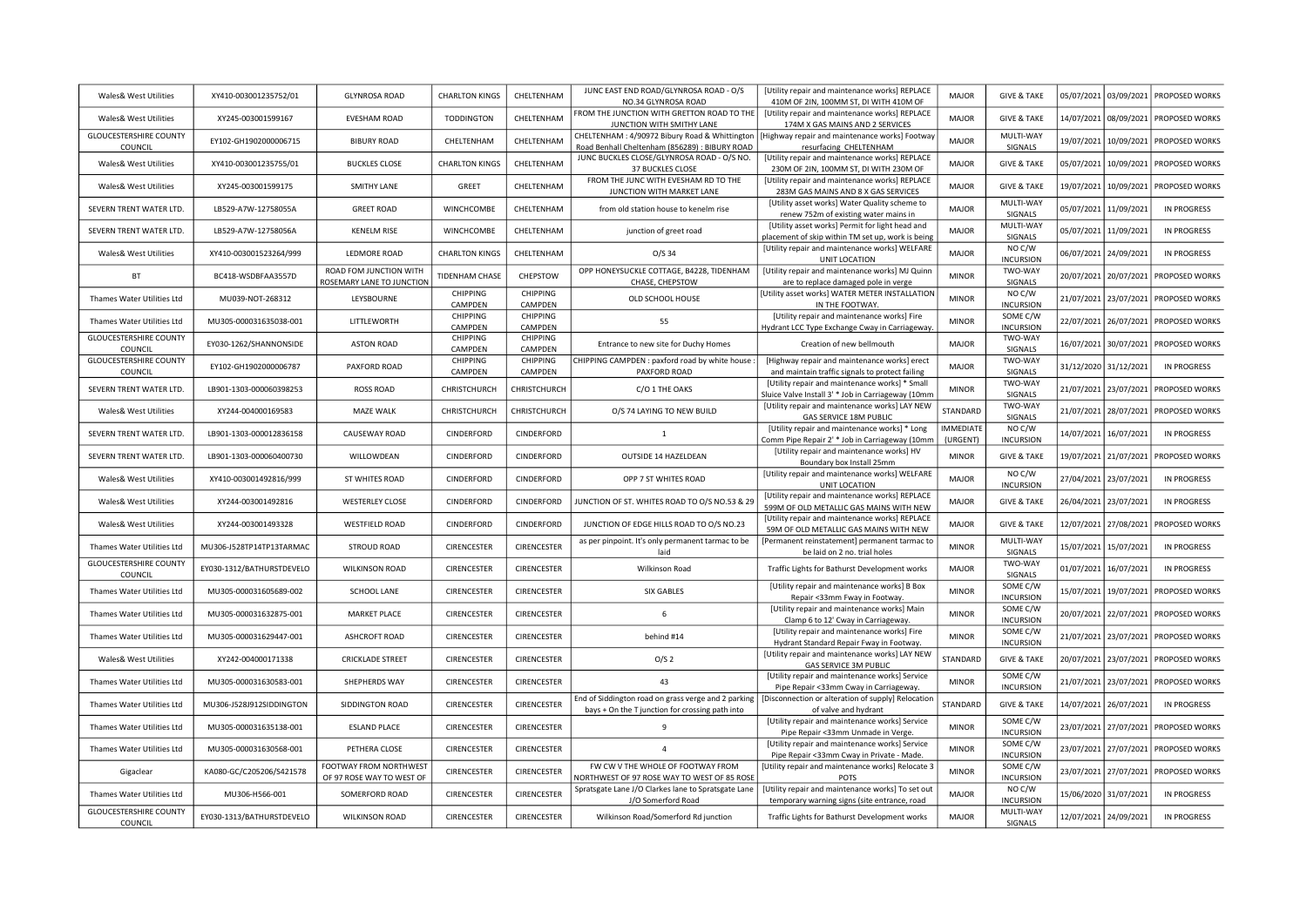| Gigaclear                                                    | KA030-CU007905           | THE ROCKS                                        | CLEARWELL              | CLEARWELL              | B4228 to 100m into The Rocks                                                                | [Utility repair and maintenance works] Instalation<br>of Fibre Optic Ducting and Chambers              | <b>MAJOR</b>                 | ROAD CLOSURE                  |            | 22/07/2021 27/07/2021 | PROPOSED WORKS                       |
|--------------------------------------------------------------|--------------------------|--------------------------------------------------|------------------------|------------------------|---------------------------------------------------------------------------------------------|--------------------------------------------------------------------------------------------------------|------------------------------|-------------------------------|------------|-----------------------|--------------------------------------|
| <b>BT</b>                                                    | BC008-PTMS13678          | THE STREET COALEY TO CAM<br>AND DURSLEY RAILWAY  | COALEY                 | COALEY                 | OS HILMAR THE STREET COALEY TO CAM AND<br>DURSLEY RAILWAY STATION COALEY                    | [Utility asset works] TM Required to provide safe<br>working zone for pole test to be preformed.       | <b>MINOR</b>                 | TWO-WAY<br>SIGNALS            |            | 15/07/2021 15/07/2021 | PROPOSED WORKS                       |
| <b>GLOUCESTERSHIRE COUNTY</b><br>COUNCIL                     | EY102-GH1902000007224    | <b>BIRCH PARK</b>                                | COALWAY                | COALWAY                | DRYBROOK: nailbridge road, drybrook: NAILBRIDGE                                             | Highway repair and maintenance works] Ironcraft<br>repair to safety railings. DRYBROOK                 | <b>MINOR</b>                 | <b>GIVE &amp; TAKE</b>        | 19/07/2021 | 19/07/2021            | PROPOSED WORKS                       |
| Gigaclear                                                    | KA080-GC/C225985/S099424 | <b>TETBURY ROAD</b>                              | COATES                 | COATES                 | CW V FROM THAMES HEAD BARN TO JUNCTION OF<br>TREWSBURY ROAD                                 | [Utility repair and maintenance works] Trial Holes                                                     | <b>MINOR</b>                 | SOME C/W<br><b>INCURSION</b>  |            | 16/07/2021 20/07/2021 | PROPOSED WORKS                       |
| SEVERN TRENT WATER LTD.                                      | LB901-1303-000012826220  | VICTORIA ROAD                                    | COLEFORD               | COLEFORD               | $O/S$ 46                                                                                    | [Utility repair and maintenance works] * HV Short<br>Comm Pipe Repair 25mm * non visible leak          | <b>IMMEDIATI</b><br>(URGENT) | SOME C/W<br><b>INCURSION</b>  |            | 13/07/2021 15/07/2021 | <b>IN PROGRESS</b>                   |
| BT                                                           | BC007-WCLVP09Z           | THE LINKS                                        | COLEFORD               | COLEFORD               | o/s 41 THE LINKS COLEFORD GL168HX                                                           | [Utility repair and maintenance works] Customer                                                        | <b>MMEDIATE</b>              | <b>GIVE &amp; TAKE</b>        | 13/07/2021 | 15/07/2021            | <b>IN PROGRESS</b>                   |
| Gigaclear                                                    | KA030-CU008493           | CINDERHILL                                       | COLEFORD               | COLEFORD               | Adjacent to Cadets Centre                                                                   | out of service excavation required to fix faulty<br>[Utility repair and maintenance works] Cabinet     | (URGENT)<br>STANDARD         | <b>GIVE &amp; TAKE</b>        | 12/07/2021 | 16/07/2021            | PROPOSED WORKS                       |
| <b>GLOUCESTERSHIRE COUNTY</b>                                | EY099-S50-00853          | JOYFORD HILL                                     | COLEFORD               | COLEFORD               | outside Spring Meadow (new development)                                                     | plinth construction<br>Development works, Contractor: MF Freeman Ltd                                   | <b>MAJOR</b>                 | ROAD CLOSURE                  | 12/07/2021 | 16/07/2021            | PROPOSED WORKS                       |
| COUNCIL<br>SEVERN TRENT WATER LTD.                           | LB922-5201-000006592272A | JOYFORD HILL                                     | COLEFORD               | COLEFORD               | O/S WESTFIELD HOUSE                                                                         | [New service connection] * New Clean Water                                                             | <b>MAJOR</b>                 | ROAD CLOSURE                  |            | 14/07/2021 16/07/2021 | <b>IN PROGRESS</b>                   |
| <b>Wales&amp; West Utilities</b>                             | XY244-004000169129       | <b>BAKERS HILL</b>                               | COLEFORD               | COLEFORD               | O/S 7                                                                                       | Connection * Lay 1 x service pipe from 125mm<br>[Permanent reinstatement] REPLACE TEMPORARY            | <b>MINOR</b>                 | <b>GIVE &amp; TAKE</b>        |            | 16/07/2021 19/07/2021 | PROPOSED                             |
|                                                              | XY243-001003863084       | <b>BANK STREET</b>                               | COLEFORD               |                        | $O/S$ 18                                                                                    | REINSTATEMENT WITH PERMANENT<br>[Permanent reinstatement] REPLACE TEMPORARY                            | <b>MINOR</b>                 | <b>GIVE &amp; TAKE</b>        | 16/07/2021 |                       | PERMANENT<br>PROPOSED                |
| <b>Wales&amp; West Utilities</b>                             |                          |                                                  |                        | COLEFORD               |                                                                                             | REINSTATEMENT WITH PERMANENT<br>[Utility repair and maintenance works] Instalation                     |                              | MULTI-WAY                     |            | 19/07/2021            | PERMANENT                            |
| Gigaclear                                                    | KA030-CU008052           | <b>LAKERS ROAD</b>                               | <b>FIVE ACRES</b>      | COLEFORD               | Junc Park Road to Opp 1 Dukes Close                                                         | of Fibre Optic Ducting and Chambers<br>[Utility repair and maintenance works] Instalation              | STANDARD                     | SIGNALS<br>MULTI-WAY          |            | 13/07/2021 22/07/2021 | <b>IN PROGRESS</b>                   |
| Gigaclear                                                    | KA030-CU008050           | <b>PARK ROAD</b>                                 | <b>FIVE ACRES</b>      | COLEFORD               | Junc Lower Road to 35 Park Road                                                             | of Fibre Optic Ducting and Chambers                                                                    | <b>MAJOR</b>                 | SIGNALS                       |            | 29/06/2021 22/07/2021 | <b>IN PROGRESS</b>                   |
| Gigaclear                                                    | KA030-CU006812           | <b>SUNNY BANK ROAD</b>                           | COLEFORD               | COLEFORD               | Opp 85 Buchanan Avenue, Coleford<br>Opp. Bell Hotel Lords Hill to Jun. with Old Station     | [Utility repair and maintenance works] Storage<br>[Utility repair and maintenance works] Instalatior   | MAJOR                        | <b>GIVE &amp; TAKE</b>        |            | 14/10/2020 30/07/2021 | <b>IN PROGRESS</b>                   |
| Gigaclear                                                    | KA030-CU007581           | <b>LORDS HILL</b>                                | COLEFORD               | COLEFORD               | Road - Lords Hilll                                                                          | of Fibre Optic Ducting and Chambers                                                                    | <b>MAJOR</b>                 | ROAD CLOSURE                  |            | 19/07/2021 06/08/2021 | PROPOSED WORKS                       |
| Gigaclear                                                    | KA030-CU008095           | PARKSIDE                                         | COLEFORD               | COLEFORD               | Parkside to Sparrow Hill                                                                    | [Utility repair and maintenance works] Instalation<br>of Fibre Optic Ducting, Chambers and Cabinets    | STANDARD                     | <b>GIVE &amp; TAKE</b>        |            | 24/05/2021 20/08/2021 | IN PROGRESS                          |
| <b>SCOTTISH&amp; SOUTHERN</b><br><b>ELECTRICITY NETWORKS</b> | LP151-S30005131          | HATHEROP ROAD                                    | <b>COLN ST ALDWYNS</b> | COLN ST<br>ALDWYNS     | ADJ THE PUMP HOUSE - DEAN ROW                                                               | [Utility repair and maintenance works] INSTALL<br>CABLE - DISMANTLE POLES - INSTALL PMT -              | <b>MAJOR</b>                 | ROAD CLOSURE                  |            | 12/07/2021 06/08/2021 | <b>IN PROGRESS</b>                   |
| <b>GLOUCESTERSHIRE COUNTY</b><br>COUNCIL                     | EY030-1328/BBC           | CHURCH ROAD                                      | CONDICOTE              | CONDICOTE              | Condicot                                                                                    | Filming                                                                                                | <b>MINOR</b>                 | STOP/GO BOARDS                | 15/07/2021 | 15/07/2021            | PROPOSED WORKS                       |
| <b>GLOUCESTERSHIRE COUNTY</b><br>COUNCIL                     | EY102-GH1902000006287    | PAINSWICK ROAD                                   | CRANHAM                | CRANHAM                | Painswick Road Cranham                                                                      | [Highway repair and maintenance works] Ash Die<br>Back Painswick Road Cranham                          | <b>MAJOR</b>                 | ROAD CLOSURE                  |            | 12/07/2021 15/07/2021 | <b>IN PROGRESS</b>                   |
| <b>BT</b>                                                    | BC008-PTMS114381A        | PAINSWICK ROAD                                   | CRANHAM                | CRANHAM                | PAINSWICK ROAD CLOSE TO PINCOTT KNOLL                                                       | [Utility asset works] TM REQUIRED TO PROVIDE<br>SAFE WORKING ZONE FOR POLETEST                         | <b>MINOR</b>                 | TWO-WAY<br>SIGNALS            | 19/07/2021 | 19/07/2021            | PROPOSED WORKS                       |
| <b>GLOUCESTERSHIRE COUNTY</b><br>COUNCIL                     | EY102-GH1902000007422    | ROAD FROM CRANHAM<br>CORNER TO JUNCTION WITH     | CRANHAM                | CRANHAM                | CRANHAM: B1590 - The Old Post Office - Ringway<br>works 2021/2022 : 3/193 CRANHAM CORNER TO | [Highway repair and maintenance works] The Old<br>Post Office (B1590) CRANHAM                          | <b>MAJOR</b>                 | ROAD CLOSURE                  |            |                       | 19/07/2021 20/08/2021 PROPOSED WORKS |
| <b>GLOUCESTERSHIRE COUNTY</b><br>COUNCIL                     | EY102-GH1901000005608    | <b>TETBURY ROAD</b>                              | <b>CULKERTON</b>       | CULKERTON              | : For the attention of Ali Jackson : Whole of<br>gloucestershire, for mass orders only.     | [Highway repair and maintenance works] Surface<br>Dressing Tetbury Road Kemble 815913                  | <b>MAJOR</b>                 | ROAD CLOSURE                  |            | 15/07/2021 15/07/2021 | PROPOSED WORKS                       |
| <b>GLOUCESTERSHIRE COUNTY</b><br>COUNCIL                     | EY102-GH1901000006239    | <b>TETBURY ROAD</b>                              | <b>CULKERTON</b>       | CULKERTON              | : For the attention of Ali Jackson : Whole of<br>gloucestershire, for mass orders only.     | [Highway repair and maintenance works] Surface<br>Dressing Tetbury Road Culkerton                      | <b>MAJOR</b>                 | ROAD CLOSURE                  | 15/07/2021 |                       | 15/07/2021 PROPOSED WORKS            |
| <b>GLOUCESTERSHIRE COUNTY</b><br>COUNCIL                     | EY102-GH1901000005610    | <b>BATH ROAD</b>                                 | <b>DIDMARTON</b>       | <b>DIDMARTON</b>       | : For the attention of Ali Jackson : Whole of<br>gloucestershire, for mass orders only.     | [Highway repair and maintenance works] Surface<br>Dressing Bath Road Willesley                         | <b>MAJOR</b>                 | ROAD CLOSURE                  | 17/07/2021 | 17/07/2021            | PROPOSED WORKS                       |
| Gigaclear                                                    | KA030-CU007990           | <b>HIGH STREET</b>                               | <b>DRYBROOK</b>        | <b>DRYBROOK</b>        | Junction with Hawthorns Road to Junction of<br>Drybrook Rd                                  | [Utility repair and maintenance works] Instalatior<br>of Fibre Optic Ducting and Chambers              | STANDARD                     | MULTI-WAY<br>SIGNALS          |            | 19/07/2021 22/07/2021 | PROPOSED WORKS                       |
| <b>BT</b>                                                    | BC008-PTMS355884         | <b>MORSE ROAD</b>                                | <b>DRYBROOK</b>        | <b>DRYBROOK</b>        | MORSE ROAD OUTSIDE BRIAR COTTAGES TO                                                        | [Utility asset works] TM REQUIRED FOR SAFE                                                             | <b>MINOR</b>                 | TWO-WAY                       |            | 25/07/2021 25/07/2021 | PROPOSED WORKS                       |
| Gigaclear                                                    | KA030-CU008025           | DRYBROOK ROAD                                    | <b>DRYBROOK</b>        | <b>DRYBROOK</b>        | OUTSIDE HOLLY COTTAGES DRYBOOK GL17 9AL<br>O/s Pharmacy to Junction of Trinity Road         | WORKING ZONE FOR POLETEST<br>[Utility repair and maintenance works] Instalatior                        | <b>MAJOR</b>                 | SIGNALS<br>MULTI-WAY          |            | 20/07/2021 06/08/2021 | PROPOSED WORKS                       |
| Gigaclear                                                    | KA030-CU007991           | DRYBROOK ROAD                                    | THE CROSS              | <b>DRYBROOK</b>        | Junction of High Street to The Pharmacy                                                     | of Fibre Optic Ducting and Chambers<br>[Utility repair and maintenance works] Instalation              | <b>MAJOR</b>                 | SIGNALS<br>MULTI-WAY          | 20/07/2021 | 06/08/2021            | PROPOSED WORKS                       |
| <b>GLOUCESTERSHIRE COUNTY</b>                                | EY030-1159/GCC           | 400895 LYCH GATE TO                              | <b>DUNTISBOURNE</b>    | <b>DUNTISBOURNE</b>    | Long Ford                                                                                   | of Fibre Optic Ducting and Chambers<br>Long Ford Footpath damage                                       | <b>MAJOR</b>                 | SIGNALS<br>ROAD CLOSURE       |            | 23/09/2020 31/03/2022 | <b>IN PROGRESS</b>                   |
| COUNCIL<br>SEVERN TRENT WATER LTD.                           | LB906-0000-000041008760  | <b>LAVENDER COTTAGE</b><br><b>HARDINGS DRIVE</b> | LEER<br><b>DURSLEY</b> | LEER<br><b>DURSLEY</b> | ON FOOTWAY OUTSIDE NUMBER 3                                                                 | [Utility repair and maintenance works] Install                                                         | <b>MINOR</b>                 | NO C/W                        |            | 15/07/2021 19/07/2021 | <b>IN PROGRESS</b>                   |
|                                                              |                          | <b>B4060 STANCOMBE DURSLEY</b>                   |                        |                        | Junction otuside The Gate House Property to                                                 | external meter in boundary box at depth of under<br>[Utility repair and maintenance works] Instalation | <b>MINOR</b>                 | <b>INCURSION</b><br>MULTI-WAY |            |                       |                                      |
| Gigaclear                                                    | KA030-CU007962           | TO NORTH NIBLEY<br><b>B4060 MELKSHAM COURT</b>   | STANCOMBE              | <b>DURSLEY</b>         | Outside Brookside Cottage<br>B4060 OPP MELKSHAM COTTAGE THE STREET FROM                     | of Fibre Optic Ducting and Chambers<br>[Utility asset works] TM Required to provide safe               |                              | SIGNALS<br>TWO-WAY            |            | 15/07/2021 19/07/2021 | PROPOSED WORKS                       |
| <b>BT</b>                                                    | BC008-PTMS118526         | STINCHCOMBE TO STANCOMBE<br>COCKSHUTE LANE TO    | STINCHCOMBE            | DURSLEY                | PIERS COURT COTTAGES TO MELKSHAM COTTAGE                                                    | working zone for pole test to be preformed.<br>[Utility repair and maintenance works] Resolving        | <b>MINOR</b>                 | SIGNALS<br>NO C/W             |            | 20/07/2021 20/07/2021 | PROPOSED WORKS                       |
| Gigaclear                                                    | KA080-GC/C193894/S414072 | <b>THREEWAYS WICK</b>                            | <b>LOWER WICK</b>      | <b>DURSLEY</b>         | VERGE from Lower Wick Cottage to Meadowside                                                 | blockage                                                                                               | <b>MINOR</b>                 | <b>INCURSION</b>              |            |                       | 20/07/2021 22/07/2021 PROPOSED WORKS |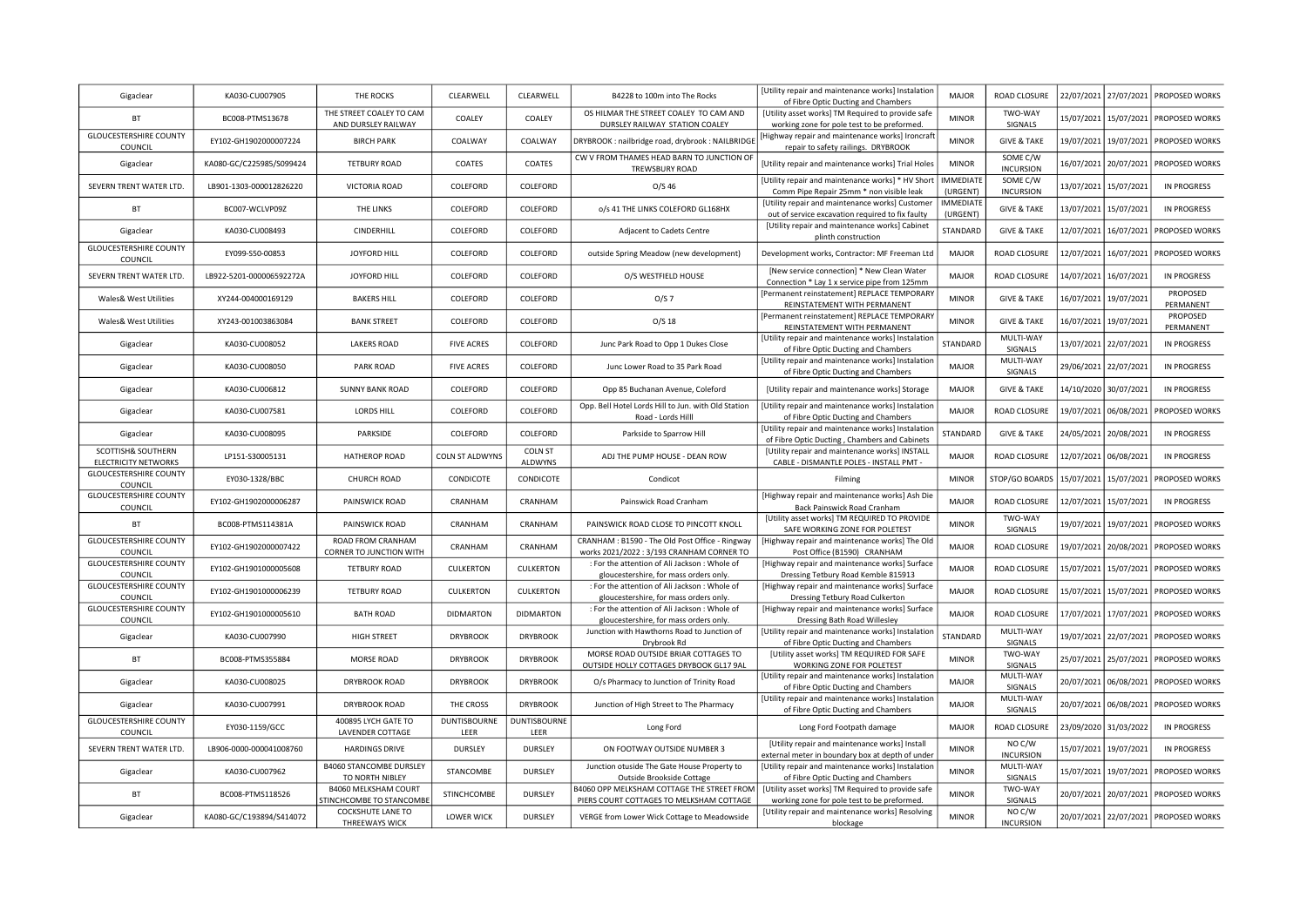| BT                                       | BC008-WC8VP81CWESTA       | THE AVENUE                                             | STINCHCOMBE                  | DURSLEY                      | O/S Vale Animal Hospital, The Avenue, Cam,<br>Stinchcombe, Dursley, Gloucestershire, South West | [Remedial works] TM REQUIRED FOR ENGINEERS<br>TO SAFELY ACCESS UNDERGROUND STRUCTURE                                      | <b>MINOR</b>                        | TWO-WAY<br>SIGNALS              | 23/07/2021 | 23/07/2021            | PROPOSED<br>REMEDIAL                 |
|------------------------------------------|---------------------------|--------------------------------------------------------|------------------------------|------------------------------|-------------------------------------------------------------------------------------------------|---------------------------------------------------------------------------------------------------------------------------|-------------------------------------|---------------------------------|------------|-----------------------|--------------------------------------|
| Gigaclear                                | KA030-CU008496            | <b>B4060 MELKSHAM COURT</b>                            | STINCHCOMBE                  | <b>DURSLEY</b>               | Outside Yercombe Lodge to 250m South of                                                         | [Utility repair and maintenance works] Blowing,                                                                           | <b>MINOR</b>                        | TWO-WAY<br>SIGNALS              | 21/07/2021 | 23/07/2021            | PROPOSED WORKS                       |
| Wales& West Utilities                    | XY003-003001514698/01     | STINCHCOMBE TO STANCOMBE<br>SPRING HILL                | <b>EASTINGTON</b>            | EASTINGTON                   | Yercombe Lodge<br>OPP SPRINGFIELD & O/S THE YELLOW HOUSE                                        | splicing and testing fibre under TM<br>[Remedial works] REPLACE MISSING LETTER AND                                        | <b>MINOR</b>                        | <b>GIVE &amp; TAKE</b>          |            | 16/07/2021 17/07/2021 | PROPOSED                             |
| Netomnia Ltd                             | D2003-LSST58271           | <b>SPRING HILL</b>                                     | <b>EASTINGTON</b>            | EASTINGTON                   | O/S Saddlewood/Springfield on Spring Hill                                                       | RED ANTI-SKID<br>[Utility asset works] To install a chamber in                                                            | <b>MINOR</b>                        | TWO-WAY<br>SIGNALS              | 19/07/2021 | 21/07/2021            | REMEDIAL<br>PROPOSED WORKS           |
| Wales& West Utilities                    | XY003-003001514697/999/01 | PIKE LOCK LANE                                         | <b>EASTINGTON</b>            | EASTINGTON                   | SIDE OF LOCK HOUSE                                                                              | footpath and duct in footpath from existing<br>[Utility repair and maintenance works] NOTICE<br>FOR STORAGE OF CABIN ONLY | MAJOR                               | SOME C/W<br><b>INCURSION</b>    | 05/07/2021 | 06/08/2021            | <b>IN PROGRESS</b>                   |
| <b>Wales&amp; West Utilities</b>         | XY003-003001514698/02     | <b>SPRING HILL</b>                                     | <b>EASTINGTON</b>            | <b>EASTINGTON</b>            | FROM MEADOW BRIDGE - COMPTON HOUSE                                                              | [Utility repair and maintenance works] LAY 488M                                                                           | <b>MAJOR</b>                        | MULTI-WAY                       | 05/07/2021 | 06/08/2021            | <b>IN PROGRESS</b>                   |
| <b>Wales&amp; West Utilities</b>         | XY003-003001520167/03     | <b>ALKERTON ROAD</b>                                   | <b>EASTINGTON</b>            | EASTINGTON                   | JUNCTION OF MILLEND LANE TO O/S COMPTON                                                         | X NEW GAS MAINS<br>[Utility repair and maintenance works] LAY NEW                                                         | <b>MAJOR</b>                        | SIGNALS<br>MULTI-WAY            | 05/07/2021 | 06/08/2021            | <b>IN PROGRESS</b>                   |
| <b>Wales&amp; West Utilities</b>         | XY003-003001514697/PTS/01 | CHURCHEND                                              | <b>EASTINGTON</b>            | EASTINGTON                   | HOUSE<br>SIDE OF CANDLE COTTAGE                                                                 | PE MAIN APPROX 13M<br>[Utility repair and maintenance works] NOTICE<br>FOR SIGNAL HEAD ONLY                               | <b>MAJOR</b>                        | SIGNALS<br>MULTI-WAY<br>SIGNALS | 05/07/2021 | 06/08/2021            | <b>IN PROGRESS</b>                   |
| <b>Wales&amp; West Utilities</b>         | XY003-003001520168/02     | MILLEND LANE                                           | <b>EASTINGTON</b>            | <b>EASTINGTON</b>            | SIDE OF EASTINGTON VILLAGE HALL                                                                 | [Utility repair and maintenance works] LAY NEW<br>MAIN 18M                                                                | MAJOR                               | MULTI-WAY<br>SIGNALS            | 05/07/2021 | 06/08/2021            | <b>IN PROGRESS</b>                   |
| Wales& West Utilities                    | XY003-003001514697/02     | <b>CHIPMANS PLATT</b><br>ROUNDABOUT TO SPRING HILL     | CHURCHEND                    | EASTINGTON                   | FROM PIKE LOCK BRIDGE - ADJ OF BROOK COTTAGE                                                    | [Utility repair and maintenance works] LAY 360M<br>X NEW GAS MAINS                                                        | MAJOR                               | MULTI-WAY<br>SIGNALS            | 05/07/2021 | 06/08/2021            | <b>IN PROGRESS</b>                   |
| GLOUCESTERSHIRE COUNTY<br>COUNCIL        | EY050-SDC/060421          | <b>BROADFIELD ROAD</b>                                 | <b>EASTINGTON</b>            | EASTINGTON                   | o/s 10 to o/s 38                                                                                | construction of new homes for SDC                                                                                         | <b>MAJOR</b>                        | ROAD CLOSURE                    | 06/04/2021 | 24/12/2021            | <b>IN PROGRESS</b>                   |
| Thames Water Utilities Ltd               | MU305-000031629243-002    | DOG LANE                                               | CHARINGWORTH                 | <b>EBRINGTON</b>             | CHARINGWORTH CHASE FARM                                                                         | [Utility repair and maintenance works] Main Cut<br>Out 0 to 6' Unmade in Verge.                                           | <b>MINOR</b>                        | SOME C/W<br><b>INCURSION</b>    | 20/07/2021 | 22/07/2021            | PROPOSED WORKS                       |
| Thames Water Utilities Ltd               | MU305-000031541480-001    | <b>SCHOOL LANE</b>                                     | EDGEWORTH                    | EDGEWORTH                    | SCHOOL HOUSE                                                                                    | [Utility repair and maintenance works] Service<br>Pipe Repair <33mm Cway in Carriageway.                                  | MAJOR                               | ROAD CLOSURE                    | 19/07/2021 | 21/07/2021            | PROPOSED WORKS                       |
| Thames Water Utilities Ltd               | MU305-000031628984-001    | EDGEWORTH BRIDLEWAY 8                                  | EDGEWORTH                    | EDGEWORTH                    | COACH HOUS EDGEWORTH BRIDLEWAY 8                                                                | [Utility repair and maintenance works] Service<br>Pipe Repair <33mm Unmade in Verge.                                      | <b>MINOR</b>                        | SOME C/W<br><b>INCURSION</b>    | 20/07/2021 | 22/07/2021            | <b>PROPOSED WORKS</b>                |
| <b>Thames Water Utilities Ltd</b>        | MU305-000031641751-001    | EDGEWORTH RESTRICTED<br>BYWAY 32                       | EDGEWORTH                    | EDGEWORTH                    | SCHOOL HOUSE                                                                                    | [Utility repair and maintenance works] Service<br>Pipe Repair <33mm Unmade in Verge. Our                                  | <b>MINOR</b>                        | SOME C/W<br><b>INCURSION</b>    | 20/07/2021 | 22/07/2021            | PROPOSED WORKS                       |
| Thames Water Utilities Ltd               | MU305-000031622672-001    | EDGEWORTH HILL ROAD                                    | EDGEWORTH                    | EDGEWORTH                    | $\overline{\mathbf{3}}$                                                                         | [Utility repair and maintenance works] Service<br>Pipe Repair <33mm Cway in Carriageway.                                  | <b>MINOR</b>                        | SOME C/W<br><b>INCURSION</b>    | 23/07/2021 | 27/07/2021            | PROPOSED WORKS                       |
| <b>Wales&amp; West Utilities</b>         | XY242-001003725031        | <b>MILTON STREET</b>                                   | <b>FAIRFORD</b>              | FAIRFORD                     | OUTSIDE CALDECOTT HOUSE                                                                         | TRACE AND REPAIR GAS ESCAPE AND<br>PERMANENTLY REINSTATE WHERE POSSIBLE.                                                  | <b>IMMEDIATE</b><br><b>EMERGENO</b> | SOME C/W<br><b>INCURSION</b>    | 13/09/2020 | 30/07/2021            | <b>IN PROGRESS</b>                   |
| Western Power Distribution               | HM752-6005881             | ROES POOL TO THE OLD BAKERY                            | THE GREEN                    | <b>FRAMPTON ON</b><br>SEVERN | outside Pool Cottage                                                                            | [Utility repair and maintenance works] Urgent<br>excavation in highway to locate and repair LV                            | <b>IMMEDIATE</b><br>(URGENT)        | SOME C/W<br><b>INCURSION</b>    | 12/07/2021 | 16/07/2021            | <b>IN PROGRESS</b>                   |
| SEVERN TRENT WATER LTD.                  | LB521-A6S-121828578A      | <b>BRIDGE ROAD</b>                                     | <b>FRAMPTON ON</b><br>SEVERN | <b>FRAMPTON ON</b><br>SEVERN | O/S Avelway on Bridge Road                                                                      | [Utility repair and maintenance works] We are<br>maintaining flow monitoring equipment in the                             | <b>MINOR</b>                        | MULTI-WAY<br>SIGNALS            | 22/07/2021 | 23/07/2021            | PROPOSED WORKS                       |
| GLOUCESTERSHIRE COUNTY<br>COUNCIL        | EY204-51618384            | PEARCE WAY                                             | <b>GLOUCESTER</b>            | <b>GLOUCESTER</b>            | Op Seddon Atkin Sign                                                                            | [Highway repair and maintenance works] Column<br>Replacement                                                              | <b>MINOR</b>                        | <b>GIVE &amp; TAKE</b>          | 13/07/2021 | 15/07/2021            | PROPOSED WORKS                       |
| <b>VIRGIN MEDIA</b>                      | NK110-ANSL026822          | ESTCOURT ROAD SERVICE ROAD                             | <b>GLOUCESTER</b>            | <b>GLOUCESTER</b>            | 134 ESTCOURT ROAD ON ESTCOURT ROAD SERVICE<br>ROAD GLOUCESTER GL1 3LJ                           | [Utility repair and maintenance works] INSTALL<br>TEE IN FOOTWAY                                                          | <b>MINOR</b>                        | NOC/W<br><b>INCURSION</b>       | 14/07/2021 | 15/07/2021            | PROPOSED WORKS                       |
| SEVERN TRENT WATER LTD.                  | LB901-1303-000012817582A  | <b>CORAL CLOSE</b>                                     | <b>GLOUCESTER</b>            | <b>GLOUCESTER</b>            | O/S <sub>18</sub>                                                                               | [Utility repair and maintenance works] HV<br>Boundary box Install 25mm                                                    | <b>MINOR</b>                        | SOME C/W<br><b>INCURSION</b>    | 13/07/2021 | 15/07/2021            | <b>IN PROGRESS</b>                   |
| <b>GLOUCESTERSHIRE COUNTY</b><br>COUNCIL | EY100-864596              | <b>COLEBRIDGE AVENUE</b>                               | <b>GLOUCESTER</b>            | <b>GLOUCESTER</b>            | 4/84067 Colebridge Avenue Gloucester                                                            | [Highway improvement works] Concrete Road<br>Resurfacing                                                                  | <b>MAJOR</b>                        | ROAD CLOSURE                    | 12/07/2021 | 15/07/2021            | <b>IN PROGRESS</b>                   |
| <b>GLOUCESTERSHIRE COUNTY</b><br>COUNCIL | EY204-60670534            | <b>BRISTOL ROAD</b>                                    | <b>GLOUCESTER</b>            | <b>GLOUCESTER</b>            | Jn Hempsted Lane                                                                                | [Highway repair and maintenance works]<br>Replacing Column                                                                | <b>MINOR</b>                        | <b>GIVE &amp; TAKE</b>          | 13/07/2021 | 15/07/2021            | PROPOSED WORKS                       |
| <b>VIRGIN MEDIA</b>                      | NK110-ANSL026884          | CARISBROOKE ROAD                                       | HUCCLECOTE                   | <b>GLOUCESTER</b>            | 41 CARISBROOKE ROAD HUCCLECOTE GLOUCESTER<br>GL3 3QR                                            | [Utility repair and maintenance works] CLEAR<br>BLOCKED MAIN DUCT IN FOOTWAY                                              | <b>MINOR</b>                        | NO C/W<br><b>INCURSION</b>      | 15/07/2021 | 15/07/2021            | PROPOSED WORKS                       |
| VIRGIN MEDIA                             | NK110-ANSL025800          | CONEY HILL ROAD                                        | <b>GLOUCESTER</b>            | <b>GLOUCESTER</b>            | 170 CONEY HILL ROAD GLOUCESTER GL4 4QG                                                          | [Utility repair and maintenance works] CLEAR<br>BLOCKED TEE IN FOOTWAY                                                    | <b>MINOR</b>                        | NO C/W<br><b>INCURSION</b>      | 14/07/2021 | 15/07/2021            | <b>PROPOSED WORKS</b>                |
| <b>GLOUCESTERSHIRE COUNTY</b><br>COUNCIL | EY204-73757475            | PITT STREET                                            | <b>GLOUCESTER</b>            | <b>GLOUCESTER</b>            | OS <sub>4</sub>                                                                                 | [Highway repair and maintenance works] Column<br>Replacement                                                              | <b>MINOR</b>                        | <b>GIVE &amp; TAKE</b>          | 13/07/2021 | 15/07/2021            | PROPOSED WORKS                       |
| <b>VIRGIN MEDIA</b>                      | NK110-ANSL026818          | <b>DEANS WAY</b>                                       | <b>GLOUCESTER</b>            | <b>GLOUCESTER</b>            | 18 DEANS WAY GLOUCESTER GL1 2QN                                                                 | [Utility repair and maintenance works] INSTALL<br>TEE IN FOOTWAY                                                          | <b>MINOR</b>                        | NO C/W<br><b>INCURSION</b>      | 14/07/2021 | 15/07/2021            | PROPOSED WORKS                       |
| <b>GLOUCESTERSHIRE COUNTY</b><br>COUNCIL | EY204-07443797            | FOOTWAY FROM HARVEY<br><b>CLOSE TO PARTRIDGE CLOSE</b> | <b>GLOUCESTER</b>            | <b>GLOUCESTER</b>            | ON FP OS 10                                                                                     | [Highway repair and maintenance works] Column<br>Replacement                                                              | <b>MINOR</b>                        | <b>GIVE &amp; TAKE</b>          |            | 13/07/2021 15/07/2021 | PROPOSED WORKS                       |
| Western Power Distribution               | HM752-6005829             | FOOTWAY FROM WOODGATE<br>CLOSE TO GRASBY CLOSE         | GLOUCESTER                   | <b>GLOUCESTER</b>            | side of 10 woodgate close                                                                       | [Utility repair and maintenance works] Urgent<br>excavation in highway to locate and repair LV                            | <b>IMMEDIATE</b><br>(URGENT)        | NO C/W<br><b>INCURSION</b>      | 09/07/2021 | 15/07/2021            | <b>IN PROGRESS</b>                   |
| <b>GLOUCESTERSHIRE COUNTY</b><br>COUNCIL | EY102-GH1901000006206     | CHURCHDOWN LANE                                        | CHURCHDOWN                   | <b>GLOUCESTER</b>            | : For the attention of Ali Jackson : Whole of<br>gloucestershire, for mass orders only.         | [Highway repair and maintenance works]<br>Churchdown Lane Hucclecote                                                      | MAJOR                               | ROAD CLOSURE                    | 15/07/2021 | 15/07/2021            | PROPOSED WORKS                       |
| BT                                       | BC008-SS1ELF04JCH         | CHELTENHAM ROAD EAST                                   | CHURCHDOWN                   | <b>GLOUCESTER</b>            | Opp Anson Bus Park Old Gloucester Road<br>Cheltenham Rd East B4063 Staverton Glos GL2 9QU       | [Utility repair and maintenance works] Access to<br>Underground structure to restore customer                             | IMMEDIATE<br>(URGENT)               | TWO-WAY<br>SIGNALS              | 15/07/2021 | 15/07/2021            | <b>IN PROGRESS</b>                   |
| BT                                       | BC008-ONEA50907351A1      | <b>TEWKESBURY ROAD</b>                                 | LONGFORD                     | <b>GLOUCESTER</b>            | Tewkesbury Road between The War Memorial and<br>Yew Tree House Longford Gloucester              | [Utility asset works] Safe access to Underground<br>structures - fibre cabling and jointing for new                       | <b>MINOR</b>                        | TWO-WAY<br>SIGNALS              |            |                       | 15/07/2021 15/07/2021 PROPOSED WORKS |
|                                          |                           |                                                        |                              |                              |                                                                                                 |                                                                                                                           |                                     |                                 |            |                       |                                      |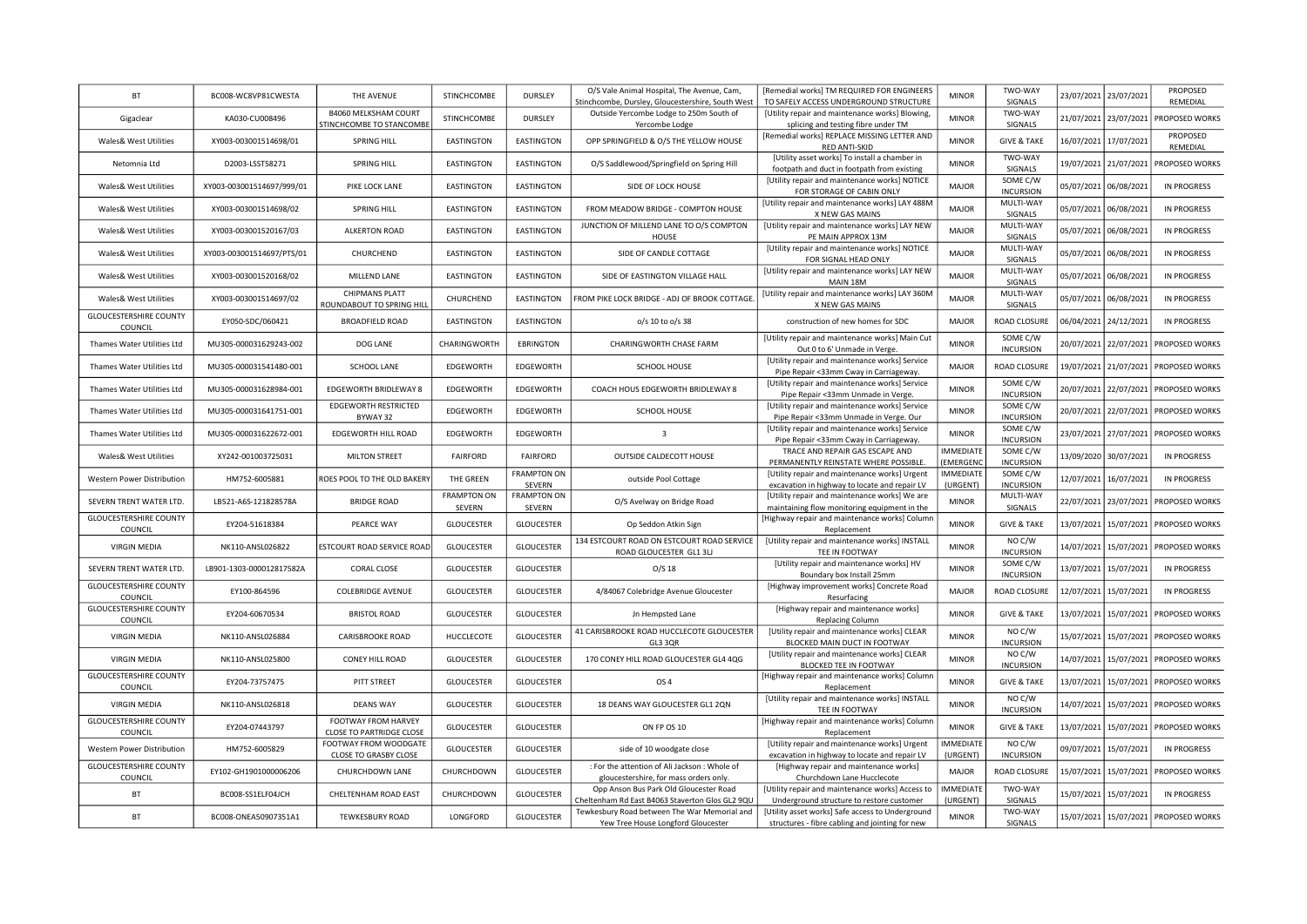| Gigaclear                                | KA080-GC/C127763/S442508  | LOVAGE CLOSE                                     | CHURCHDOWN        | <b>GLOUCESTER</b> | CW, VERGE 9 Lovage Close                                   | [Utility repair and maintenance works] Relocate<br>POT                                                   | <b>MINOR</b>                        | SOME C/W<br><b>INCURSION</b> | 13/07/2021 | 15/07/2021            | <b>IN PROGRESS</b>    |
|------------------------------------------|---------------------------|--------------------------------------------------|-------------------|-------------------|------------------------------------------------------------|----------------------------------------------------------------------------------------------------------|-------------------------------------|------------------------------|------------|-----------------------|-----------------------|
| <b>GLOUCESTERSHIRE COUNTY</b><br>COUNCIL | EY020-GB1507HE            | <b>VALIANT WAY</b>                               | <b>BROCKWORTH</b> | <b>GLOUCESTER</b> | Lane 1                                                     | <b>Gully Cleaning works</b>                                                                              | <b>MINOR</b>                        | LANE CLOSURE                 | 15/07/2021 | 15/07/2021            | PROPOSED WORKS        |
| CityFibre                                | KG046-GLO-1-FTTH-PN551-10 | CHATSWORTH AVENUE                                | <b>GLOUCESTER</b> | <b>GLOUCESTER</b> | From 56 to No. 82                                          | [Utility repair and maintenance works] to excavate<br>and install City Fibre apparatus in Verge, Footway | STANDARD                            | MULTI-WAY<br>SIGNALS         | 01/07/2021 | 16/07/2021            | <b>IN PROGRESS</b>    |
| SEVERN TRENT WATER LTD                   | LB901-1303-000060401387   | HOPEWELL STREET                                  | <b>GLOUCESTER</b> | <b>GLOUCESTER</b> | $F$ / $O$ 36                                               | [Utility repair and maintenance works] * Short<br>Comm Pipe Repair .5' * non visible leak                | <b>IMMEDIATE</b><br>(URGENT)        | SOME C/W<br><b>INCURSION</b> | 14/07/2021 | 16/07/2021            | <b>IN PROGRESS</b>    |
| Wales& West Utilities                    | XY243-001003910695        | <b>STROUD ROAD</b>                               | <b>GLOUCESTER</b> | <b>GLOUCESTER</b> | OUTSIDE 252                                                | [Utility repair and maintenance works] TRACE AND<br>REPAIR GAS ESCAPE AND PERMANENTLY                    | <b>IMMEDIATE</b><br><b>EMERGENO</b> | TWO-WAY<br>SIGNALS           | 08/07/2021 | 16/07/2021            | <b>IN PROGRESS</b>    |
| Western Power Distribution               | HM752-9537703             | <b>BRISTOL ROAD</b>                              | <b>GLOUCESTER</b> | <b>GLOUCESTER</b> | Outside Canal Br. substation 790658                        | [Utility repair and maintenance works] Urgent<br>excavation in highway to locate and repair HV           | <b>IMMEDIATE</b><br>(URGENT)        | TWO-WAY<br>SIGNALS           | 11/07/2021 | 16/07/2021            | <b>IN PROGRESS</b>    |
| <b>GLOUCESTERSHIRE COUNTY</b><br>COUNCIL | EY204-14590178            | <b>HEMPSTED LANE</b>                             | <b>GLOUCESTER</b> | <b>GLOUCESTER</b> | OS 172                                                     | [Highway repair and maintenance works] Column<br>Replacement                                             | <b>MINOR</b>                        | <b>GIVE &amp; TAKE</b>       | 14/07/2021 | 16/07/2021            | PROPOSED WORKS        |
| GLOUCESTERSHIRE COUNTY<br>COUNCIL        | EY100-864589              | 484527 ACCESS ROAD TO<br>AMBULANCE STATION OFF   | <b>GLOUCESTER</b> | <b>GLOUCESTER</b> | 4/85427 Access to Ambulance Station off Eastern<br>Avenue  | [Highway improvement works] Concrete Road<br>Resurfacing                                                 | <b>MAJOR</b>                        | ROAD CLOSURE                 | 15/07/2021 | 16/07/2021            | PROPOSED WORKS        |
| CityFibre                                | KG046-GLO-1-FTTH-PN505-25 | <b>FERRY GARDENS</b>                             | <b>GLOUCESTER</b> | <b>GLOUCESTER</b> | from millers dyke junction to entire road                  | [Utility repair and maintenance works]<br>Rectification on preivious works undertaken in                 | <b>MINOR</b>                        | <b>GIVE &amp; TAKE</b>       | 14/07/2021 | 16/07/2021            | PROPOSED WORKS        |
| CityFibre                                | KG046-GLO-1-FTTH-PN505-24 | MILLERS DYKE                                     | QUEDGELEY         | <b>GLOUCESTER</b> | From Water Wheel Junction to Mill Grove Junction           | [Utility repair and maintenance works] Emergency<br>works on the open reach network collapsed duct       | <b>MINOR</b>                        | <b>GIVE &amp; TAKE</b>       | 14/07/2021 | 16/07/2021            | <b>PROPOSED WORKS</b> |
| Zayo Group UK Ltd (formerly<br>AboveNet) | ZV007-21-07-023           | HUCCLECOTE ROAD                                  | <b>GLOUCESTER</b> | <b>GLOUCESTER</b> | O/S 55 TO M5 BRIDGE (NEAR 134)                             | [Utility repair and maintenance works] URGENT<br>BLOCKAGE REPAIRS ON FAULTY CABLE                        | <b>IMMEDIATE</b><br>(URGENT)        | SOME C/W<br><b>INCURSION</b> | 14/07/2021 | 16/07/2021            | <b>IN PROGRESS</b>    |
| Western Power Distribution               | HM756-2240565             | SEVERN VALE DRIVE                                | QUEDGELEY         | <b>GLOUCESTER</b> | Outside El Sub Sta at rear of 2 Curtis Hayward Drive       | [Remedial works] COUNCIL DEFECT - Dig up and<br>relay grass verge 1.7M x 1.5M                            | <b>MINOR</b>                        | NO C/W<br><b>INCURSION</b>   | 15/07/2021 | 16/07/2021            | PROPOSED<br>REMEDIAL  |
| CityFibre                                | KG046-GLO-1-FTTH-PN554-1  | <b>OSBORNE AVENUE</b>                            | <b>GLOUCESTER</b> | <b>GLOUCESTER</b> | unction of Windsor Drive to End of Osborne Avenu           | [Utility repair and maintenance works] to excavate<br>and install City Fibre apparatus in Verge, Footway | STANDARD                            | <b>GIVE &amp; TAKE</b>       | 05/07/2021 | 16/07/2021            | <b>IN PROGRESS</b>    |
| <b>GLOUCESTERSHIRE COUNTY</b><br>COUNCIL | EY204-58689158            | VINCENT AVENUE                                   | <b>GLOUCESTER</b> | <b>GLOUCESTER</b> | S/O 1 Longleat Ave                                         | [Highway repair and maintenance works] Column<br>Replacement                                             | <b>MINOR</b>                        | <b>GIVE &amp; TAKE</b>       | 15/07/2021 | 16/07/2021            | PROPOSED WORKS        |
| SEVERN TRENT WATER LTD.                  | LB922-5201-000006601632   | <b>HYDE LANE</b>                                 | <b>GLOUCESTER</b> | <b>GLOUCESTER</b> | NEXT TO NO.76                                              | [New service connection] * 3x new connections<br>25mm mdpe services * to 90mm hppe main in               | <b>MINOR</b>                        | <b>GIVE &amp; TAKE</b>       | 14/07/2021 | 16/07/2021            | IN PROGRESS           |
| <b>GLOUCESTERSHIRE COUNTY</b><br>COUNCIL | EY204-98227961            | SECUNDA WAY                                      | <b>GLOUCESTER</b> | <b>GLOUCESTER</b> | Nr FP to Harness Close                                     | [Highway repair and maintenance works] Sign Post<br>Removal                                              | <b>MINOR</b>                        | <b>GIVE &amp; TAKE</b>       | 14/07/2021 | 16/07/2021            | PROPOSED WORKS        |
| <b>VIRGIN MEDIA</b>                      | NK110-ANSL026925          | <b>TOLSEY GARDENS</b>                            | <b>GLOUCESTER</b> | <b>GLOUCESTER</b> | 27 TOLSEY GARDENS TUFFLEY GLOUCESTER GL4 ODR               | [Utility repair and maintenance works] CLEAR<br><b>BLOCKAGE IN FOOTWAY</b>                               | <b>MINOR</b>                        | NOC/W<br><b>INCURSION</b>    | 15/07/2021 | 16/07/2021            | PROPOSED WORKS        |
| Wales& West Utilities                    | XY244-001003904286        | FOOTWAY FROM HAWTHORNE<br>AVENUE TO FIELDFARE    | <b>GLOUCESTER</b> | <b>GLOUCESTER</b> | FOOTPATH S/O 19 EAGLE WAY                                  | [Utility repair and maintenance works] TRACE AND<br>REPAIR GAS ESCAPE AND PERMANENTLY                    | <b>IMMEDIATE</b><br><b>EMERGENC</b> | NO C/W<br><b>INCURSION</b>   | 20/06/2021 | 16/07/2021            | IN PROGRESS           |
| Wales& West Utilities                    | XY244-001003904263        | FOOTWAY FROM HAWTHORNE<br>AVENUE TO FIELDFARE    | <b>GLOUCESTER</b> | <b>GLOUCESTER</b> | OUTSIDE 86 WOODCOCK CLOSE, ABBEYDALE,<br><b>GLOUCESTER</b> | [Utility repair and maintenance works] TRACE AND<br>REPAIR GAS ESCAPE AND PERMANENTLY                    | IMMEDIATE<br>(EMERGEN)              | SOME C/W<br><b>INCURSION</b> | 20/06/2021 | 16/07/2021            | <b>IN PROGRESS</b>    |
| <b>GLOUCESTERSHIRE COUNTY</b><br>COUNCIL | EY204-72954337            | FOOTWAYS FROM THE<br>CAUSEWAY TO MILLERS DYKE    | QUEDGELEY         | <b>GLOUCESTER</b> | 2nd Column from Millers Dyke                               | [Highway repair and maintenance works]<br><b>Replacing Column</b>                                        | <b>MINOR</b>                        | <b>GIVE &amp; TAKE</b>       | 14/07/2021 | 16/07/2021            | PROPOSED WORKS        |
| GLOUCESTERSHIRE COUNTY<br>COUNCIL        | EY204-21830013            | FOOTWAYS ADJOINING<br>SOUTHEAST SIDE OF 11 TO 13 | QUEDGELEY         | <b>GLOUCESTER</b> | SO 11 Merchants Mead                                       | [Highway repair and maintenance works] Column<br>Replacement                                             | <b>MINOR</b>                        | <b>GIVE &amp; TAKE</b>       | 14/07/2021 | 16/07/2021            | PROPOSED WORKS        |
| <b>GLOUCESTERSHIRE COUNTY</b><br>COUNCIL | EY204-18625563            | CHESTNUT CLOSE                                   | HARDWICKE         | <b>GLOUCESTER</b> | OS 8 / 10                                                  | [Highway repair and maintenance works] Column<br>Replacement                                             | <b>MINOR</b>                        | <b>GIVE &amp; TAKE</b>       | 14/07/2021 | 16/07/2021            | PROPOSED WORKS        |
| Western Power Distribution               | HM752-2304294             | <b>ESSEX CLOSE</b>                               | CHURCHDOWN        | <b>GLOUCESTER</b> | OUTSIDE 10                                                 | [Utility asset works] 2 joint holes in tarmac<br>footway and grass verge for supply alteration           | STANDARD                            | NO C/W<br><b>INCURSION</b>   | 12/07/2021 | 16/07/2021            | <b>IN PROGRESS</b>    |
| Gigaclear                                | KA080-GC/S450946          | <b>SAGE CLOSE</b>                                | CHURCHDOWN        | <b>GLOUCESTER</b> | FW V 1 TO 4 Sage Close, Churchdown, Gloucester             | [Utility repair and maintenance works]<br>RELOCATING POT TO CUSTOMER BOUNDARY                            | <b>MINOR</b>                        | NO C/W<br><b>INCURSION</b>   | 14/07/2021 | 16/07/2021            | <b>IN PROGRESS</b>    |
| Zayo Group UK Ltd (formerly<br>AboveNet) | ZV007-21-07-024           | HUCCLECOTE ROAD                                  | HUCCLECOTE        | <b>GLOUCESTER</b> | FROM M5 BRIDGE TO O/S 165                                  | [Utility repair and maintenance works] URGENT<br>BLOCKAGE REPAIRS ON FAULTY CABLE                        | <b>IMMEDIATE</b><br>(URGENT)        | SOME C/W<br><b>INCURSION</b> | 14/07/2021 | 16/07/2021            | <b>IN PROGRESS</b>    |
| SEVERN TRENT WATER LTD.                  | LB701-2302-000012801353   | BARNWOOD ROAD                                    | <b>GLOUCESTER</b> | <b>GLOUCESTER</b> | LOCATED NEAR 76 BARNWOOD ROAD IN C/W                       | [Utility repair and maintenance works] *<br>REPLACEMENT OF DEFECTIVE MANHOLE FRAME                       | <b>MINOR</b>                        | LANE CLOSURE                 | 19/07/2021 | 19/07/2021            | PROPOSED WORKS        |
| <b>VIRGIN MEDIA</b>                      | NK110-ANSL022332          | <b>BRUNSWICK ROAD</b>                            | <b>GLOUCESTER</b> | <b>GLOUCESTER</b> | 53 BRUNSWICK ROAD GLOUCESTER GL1 1JS                       | [Remedial works] RECTIFY DEFECT                                                                          | <b>MINOR</b>                        | NO C/W<br><b>INCURSION</b>   |            | 16/07/2021 19/07/2021 | PROPOSED<br>REMEDIAL  |
| <b>Wales&amp; West Utilities</b>         | XY245-001003843438        | LONDON ROAD                                      | <b>GLOUCESTER</b> | <b>GLOUCESTER</b> | $O/S$ 62                                                   | [Remedial works] REPAIRS TO DEFECTIVE<br>REINSTATEMENT (WWU REF:D12174)                                  | <b>MINOR</b>                        | <b>GIVE &amp; TAKE</b>       | 16/07/2021 | 19/07/2021            | PROPOSED<br>REMEDIAL  |
| Wales& West Utilities                    | XY410-003001520473        | <b>HIGH VIEW</b>                                 | <b>GLOUCESTER</b> | <b>GLOUCESTER</b> | $O/S$ 10                                                   | [Remedial works] REPAIRS TO DEFECTIVE<br>REINSTATEMENT (WWU REF:D12499)                                  | <b>MINOR</b>                        | <b>GIVE &amp; TAKE</b>       |            | 16/07/2021 19/07/2021 | PROPOSED<br>REMEDIAL  |
| SEVERN TRENT WATER LTD.                  | LB901-1303-000060400283   | STRATTON ROAD                                    | <b>GLOUCESTER</b> | <b>GLOUCESTER</b> | O/S 54                                                     | [Utility repair and maintenance works] * Short<br>Comm Pipe Repair .5' * non visible leak                | <b>IMMEDIATE</b><br>(URGENT)        | SOME C/W<br><b>INCURSION</b> | 12/07/2021 | 19/07/2021            | <b>IN PROGRESS</b>    |
| <b>VIRGIN MEDIA</b>                      | NK110-ANSL026327          | STROUD ROAD                                      | <b>GLOUCESTER</b> | <b>GLOUCESTER</b> | o/s 234 STROUD ROAD, GLOUCESTERSHIRE, GL4 0AU              | [Utility repair and maintenance works] LAY DUCT<br>10m IN F/W                                            | <b>MINOR</b>                        | SOME C/W<br><b>INCURSION</b> | 15/07/2021 | 19/07/2021            | PROPOSED WORKS        |
| <b>Wales&amp; West Utilities</b>         | XY410-003001520508        | <b>ST SWITHUNS ROAD</b>                          | <b>GLOUCESTER</b> | <b>GLOUCESTER</b> | JUNC HIGH VIEW TO JUNCTION OF HEMPSTEAD<br>LANE            | [Utility repair and maintenance works] REPLACE<br>98M OF 8' CI WITH 125M PE.                             | <b>MAJOR</b>                        | <b>GIVE &amp; TAKE</b>       | 14/06/2021 | 19/07/2021            | <b>IN PROGRESS</b>    |
| Wales& West Utilities                    | XY410-003001520926        | CARISBROOKE ROAD                                 | HUCCLECOTE        | <b>GLOUCESTER</b> | 27/28 & JNC WATTS                                          | [Remedial works] REPAIRS TO DEFECTIVE<br>REINSTATEMENT (WWU REF:D12659)                                  | <b>MINOR</b>                        | <b>GIVE &amp; TAKE</b>       |            | 16/07/2021 19/07/2021 | PROPOSED<br>REMEDIAL  |
|                                          |                           |                                                  |                   |                   |                                                            |                                                                                                          |                                     |                              |            |                       |                       |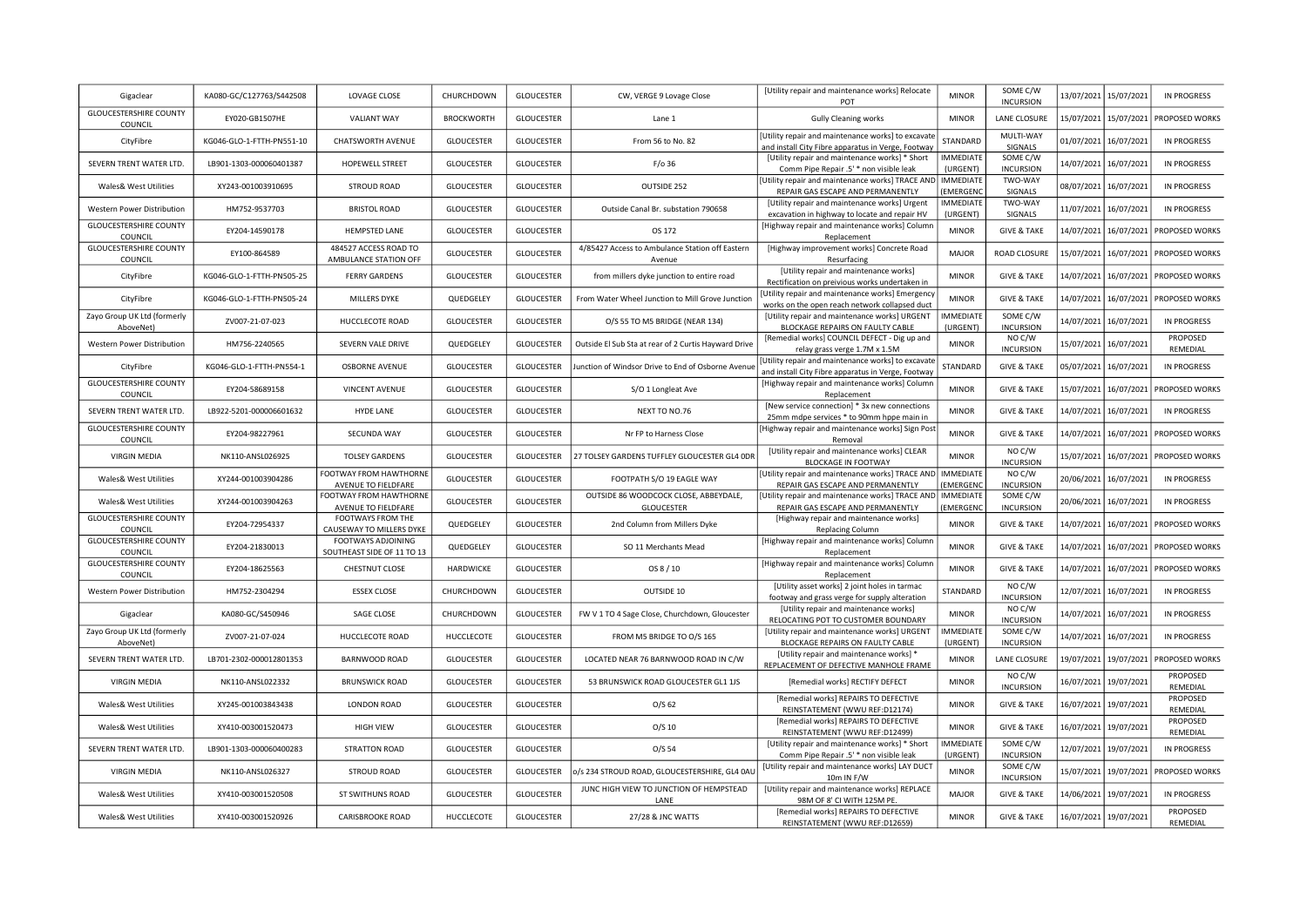| [Remedial works] REPAIRS TO DEFECTIVE<br>16/07/2021 19/07/2021<br><b>Wales&amp; West Utilities</b><br>XY243-004000168673<br>MASSEY ROAD<br><b>GLOUCESTER</b><br><b>GLOUCESTER</b><br>ADJ <sub>2</sub><br><b>MINOR</b><br><b>GIVE &amp; TAKE</b><br>REINSTATEMENT (WWU REF:D12655)<br>[Remedial works] REPAIRS TO DEFECTIVE<br><b>COUSLEY CLOSE</b><br><b>GLOUCESTER</b><br><b>GLOUCESTER</b><br>JNC BILLBR & O/S 8/9<br><b>MINOR</b><br><b>GIVE &amp; TAKE</b><br>16/07/2021 19/07/2021<br>Wales& West Utilities<br>XY410-003001520927<br>REINSTATEMENT (WWU REF:D12662)<br>Jnct Windsor Drive / Sandringham Avenue to<br>[Utility repair and maintenance works] to excavate<br>KG046-GLO-1-FTTH-PN554-2<br><b>GLOUCESTER</b><br><b>GLOUCESTER</b><br>STANDARD<br><b>GIVE &amp; TAKE</b><br>06/07/2021 19/07/2021<br>SANDRINGHAM AVENUE<br>CityFibre<br>Osborne Avenue<br>and install City Fibre apparatus in Verge, Footway<br>[Utility repair and maintenance works] Urgent<br><b>IMMEDIATE</b><br>SOME C/W<br><b>GLOUCESTER</b><br><b>Western Power Distribution</b><br>HM752-6005804<br>ALFRED STREET<br><b>GLOUCESTER</b><br>Outside number 87<br>13/07/2021<br>(URGENT)<br><b>INCURSION</b><br>Service Disconnection.<br>S/o 51-53 MILLBROOK STREET ON ACCESS ROAD TO<br>[Utility repair and maintenance works] LAY<br><b>VIRGIN MEDIA</b><br>NK110-ANSL025314<br>ACCESS ROAD TO LOBB COURT<br><b>GLOUCESTER</b><br><b>GLOUCESTER</b><br><b>MINOR</b><br><b>GIVE &amp; TAKE</b><br>LOBB COURT, GLOUCESTERSHIRE, GL1 4BP<br>APPROX 5M NEW DUCT IN C/W AND 3M IN<br>[Utility repair and maintenance works] City Fibre<br>KG046-GLO-1-FTTH-PN607-20<br>STREAMSIDE<br>QUEDGELEY<br><b>GLOUCESTER</b><br>STANDARD<br><b>GIVE &amp; TAKE</b><br>06/07/2021 19/07/2021<br>CityFibre<br>Streamside Jn Greenhill Road to O/s 39 Streamside<br>build to lay two way duct for fibre network<br>[Utility repair and maintenance works] City Fibre<br>KG046-GLO-1-FTTH-PN655-32<br>HARDWICKE<br><b>GLOUCESTER</b><br><b>GIVE &amp; TAKE</b><br><b>ASHGROVE CLOSE</b><br>Start Jn Elmgrove Rd East to O/s 17 Ashgrove Close<br><b>MINOR</b><br>CityFibre<br>build to lay two way duct for fibre network<br>[Utility repair and maintenance works] City Fibre<br><b>GLOUCESTER</b><br>KG046-GLO-1-FTTH-PN655-33<br><b>CORNFIELD DRIVE</b><br>HARDWICKE<br>Start Jn Elmgrove Rd East to Jn Barley Close<br><b>MINOR</b><br><b>GIVE &amp; TAKE</b><br>CityFibre<br>build to lay two way duct for fibre network<br>[Utility repair and maintenance works] City Fibre | 19/07/2021 | PROPOSED<br>REMEDIAL<br>PROPOSED<br>REMEDIAL<br>IN PROGRESS<br><b>IN PROGRESS</b><br>15/07/2021 19/07/2021 PROPOSED WORKS |
|----------------------------------------------------------------------------------------------------------------------------------------------------------------------------------------------------------------------------------------------------------------------------------------------------------------------------------------------------------------------------------------------------------------------------------------------------------------------------------------------------------------------------------------------------------------------------------------------------------------------------------------------------------------------------------------------------------------------------------------------------------------------------------------------------------------------------------------------------------------------------------------------------------------------------------------------------------------------------------------------------------------------------------------------------------------------------------------------------------------------------------------------------------------------------------------------------------------------------------------------------------------------------------------------------------------------------------------------------------------------------------------------------------------------------------------------------------------------------------------------------------------------------------------------------------------------------------------------------------------------------------------------------------------------------------------------------------------------------------------------------------------------------------------------------------------------------------------------------------------------------------------------------------------------------------------------------------------------------------------------------------------------------------------------------------------------------------------------------------------------------------------------------------------------------------------------------------------------------------------------------------------------------------------------------------------------------------------------------------------------------------------------------------------------------------------------------------------------------------------------------------------------------------------------------------|------------|---------------------------------------------------------------------------------------------------------------------------|
|                                                                                                                                                                                                                                                                                                                                                                                                                                                                                                                                                                                                                                                                                                                                                                                                                                                                                                                                                                                                                                                                                                                                                                                                                                                                                                                                                                                                                                                                                                                                                                                                                                                                                                                                                                                                                                                                                                                                                                                                                                                                                                                                                                                                                                                                                                                                                                                                                                                                                                                                                          |            |                                                                                                                           |
|                                                                                                                                                                                                                                                                                                                                                                                                                                                                                                                                                                                                                                                                                                                                                                                                                                                                                                                                                                                                                                                                                                                                                                                                                                                                                                                                                                                                                                                                                                                                                                                                                                                                                                                                                                                                                                                                                                                                                                                                                                                                                                                                                                                                                                                                                                                                                                                                                                                                                                                                                          |            |                                                                                                                           |
|                                                                                                                                                                                                                                                                                                                                                                                                                                                                                                                                                                                                                                                                                                                                                                                                                                                                                                                                                                                                                                                                                                                                                                                                                                                                                                                                                                                                                                                                                                                                                                                                                                                                                                                                                                                                                                                                                                                                                                                                                                                                                                                                                                                                                                                                                                                                                                                                                                                                                                                                                          |            |                                                                                                                           |
|                                                                                                                                                                                                                                                                                                                                                                                                                                                                                                                                                                                                                                                                                                                                                                                                                                                                                                                                                                                                                                                                                                                                                                                                                                                                                                                                                                                                                                                                                                                                                                                                                                                                                                                                                                                                                                                                                                                                                                                                                                                                                                                                                                                                                                                                                                                                                                                                                                                                                                                                                          |            |                                                                                                                           |
|                                                                                                                                                                                                                                                                                                                                                                                                                                                                                                                                                                                                                                                                                                                                                                                                                                                                                                                                                                                                                                                                                                                                                                                                                                                                                                                                                                                                                                                                                                                                                                                                                                                                                                                                                                                                                                                                                                                                                                                                                                                                                                                                                                                                                                                                                                                                                                                                                                                                                                                                                          |            |                                                                                                                           |
|                                                                                                                                                                                                                                                                                                                                                                                                                                                                                                                                                                                                                                                                                                                                                                                                                                                                                                                                                                                                                                                                                                                                                                                                                                                                                                                                                                                                                                                                                                                                                                                                                                                                                                                                                                                                                                                                                                                                                                                                                                                                                                                                                                                                                                                                                                                                                                                                                                                                                                                                                          |            | IN PROGRESS                                                                                                               |
|                                                                                                                                                                                                                                                                                                                                                                                                                                                                                                                                                                                                                                                                                                                                                                                                                                                                                                                                                                                                                                                                                                                                                                                                                                                                                                                                                                                                                                                                                                                                                                                                                                                                                                                                                                                                                                                                                                                                                                                                                                                                                                                                                                                                                                                                                                                                                                                                                                                                                                                                                          |            | 15/07/2021 19/07/2021 PROPOSED WORKS                                                                                      |
|                                                                                                                                                                                                                                                                                                                                                                                                                                                                                                                                                                                                                                                                                                                                                                                                                                                                                                                                                                                                                                                                                                                                                                                                                                                                                                                                                                                                                                                                                                                                                                                                                                                                                                                                                                                                                                                                                                                                                                                                                                                                                                                                                                                                                                                                                                                                                                                                                                                                                                                                                          |            | 15/07/2021 19/07/2021 PROPOSED WORKS                                                                                      |
| KG046-WSM-1-FTTH-PN655-34<br><b>BARLEY CLOSE</b><br>HARDWICKE<br><b>GLOUCESTER</b><br>Jn Cornfield Drive to No.13 Barley Close<br><b>MINOR</b><br><b>GIVE &amp; TAKE</b><br>CityFibre<br>build to lay two way duct for fibre network                                                                                                                                                                                                                                                                                                                                                                                                                                                                                                                                                                                                                                                                                                                                                                                                                                                                                                                                                                                                                                                                                                                                                                                                                                                                                                                                                                                                                                                                                                                                                                                                                                                                                                                                                                                                                                                                                                                                                                                                                                                                                                                                                                                                                                                                                                                     |            | 15/07/2021 19/07/2021 PROPOSED WORKS                                                                                      |
| SOME C/W<br>[Utility repair and maintenance works] ELR<br>HARDWICKE<br><b>GLOUCESTER</b><br>STANDARD<br>06/07/2021 19/07/2021<br>KG046-GLO-1-FTTH-PN655-1<br><b>ELMGROVE ESTATE</b><br>JN Cornfield Drive to all of Elmgrove Estate<br>CityFibre<br><b>INCURSION</b><br>Distribution UG ducting                                                                                                                                                                                                                                                                                                                                                                                                                                                                                                                                                                                                                                                                                                                                                                                                                                                                                                                                                                                                                                                                                                                                                                                                                                                                                                                                                                                                                                                                                                                                                                                                                                                                                                                                                                                                                                                                                                                                                                                                                                                                                                                                                                                                                                                          |            | <b>IN PROGRESS</b>                                                                                                        |
| [Utility repair and maintenance works] * HV Stop<br><b>IMMEDIATE</b><br><b>GLOUCESTER</b><br>15/07/2021 19/07/2021<br>SEVERN TRENT WATER LTD.<br>LB901-1303-000012837383<br><b>BLACKSMITH LANE</b><br>THE LEIGH<br>OUTSIDE COTSWOLD FARM<br>ROAD CLOSURE<br>tap Renew 32mm * significant leak<br>(URGENT)                                                                                                                                                                                                                                                                                                                                                                                                                                                                                                                                                                                                                                                                                                                                                                                                                                                                                                                                                                                                                                                                                                                                                                                                                                                                                                                                                                                                                                                                                                                                                                                                                                                                                                                                                                                                                                                                                                                                                                                                                                                                                                                                                                                                                                                |            | IN PROGRESS                                                                                                               |
| [Utility asset works] 1 joint hole in tarmac footway<br>TWO-WAY<br>Western Power Distribution<br>HM752-2304813<br>DOWN HATHERLEY LANE<br><b>DOWN HATHERLEY</b><br><b>GLOUCESTER</b><br><b>OUTSIDE 1</b><br>STANDARD<br>13/07/2021<br>SIGNALS<br>for new supply                                                                                                                                                                                                                                                                                                                                                                                                                                                                                                                                                                                                                                                                                                                                                                                                                                                                                                                                                                                                                                                                                                                                                                                                                                                                                                                                                                                                                                                                                                                                                                                                                                                                                                                                                                                                                                                                                                                                                                                                                                                                                                                                                                                                                                                                                           | 19/07/2021 | IN PROGRESS                                                                                                               |
| [Utility repair and maintenance works] Excavate<br>NO C/W<br>VQ004-UKP6452/D<br>DOWN HATHERLEY LANE<br><b>DOWN HATHERLEY</b><br><b>GLOUCESTER</b><br><b>MINOR</b><br>15/07/2021 19/07/2021<br><b>ESP Electricity Ltd</b><br>Outside the substation<br><b>INCURSION</b><br>POC to feed new cables into the substation                                                                                                                                                                                                                                                                                                                                                                                                                                                                                                                                                                                                                                                                                                                                                                                                                                                                                                                                                                                                                                                                                                                                                                                                                                                                                                                                                                                                                                                                                                                                                                                                                                                                                                                                                                                                                                                                                                                                                                                                                                                                                                                                                                                                                                     |            | IN PROGRESS                                                                                                               |
| SOME C/W<br>Utility repair and maintenance works] PIA WORKS<br><b>BROCKWORTH</b><br><b>GLOUCESTER</b><br>CW, FW, VERGE ALONG TWYVER PLACE<br><b>MINOR</b><br>15/07/2021 19/07/2021<br>KA080-GC/S415154<br><b>TWYVER PLACE</b><br>Gigaclear<br>TO GIVE CUSTOMER A LIVE SERVICE TO THE<br><b>INCURSION</b>                                                                                                                                                                                                                                                                                                                                                                                                                                                                                                                                                                                                                                                                                                                                                                                                                                                                                                                                                                                                                                                                                                                                                                                                                                                                                                                                                                                                                                                                                                                                                                                                                                                                                                                                                                                                                                                                                                                                                                                                                                                                                                                                                                                                                                                 |            | <b>IN PROGRESS</b>                                                                                                        |
| CW, VERGE FROM MISTELTOE BARN TO 7<br>[Utility repair and maintenance works] Relocate<br>SOME C/W<br>DEERHURST FOOTPATH 41<br><b>GLOUCESTER</b><br><b>GLOUCESTER</b><br>15/07/2021 19/07/2021<br>KA080-GC/S990914<br><b>MINOR</b><br>Gigaclear<br><b>INCURSION</b><br>WESTVIEW<br>POT                                                                                                                                                                                                                                                                                                                                                                                                                                                                                                                                                                                                                                                                                                                                                                                                                                                                                                                                                                                                                                                                                                                                                                                                                                                                                                                                                                                                                                                                                                                                                                                                                                                                                                                                                                                                                                                                                                                                                                                                                                                                                                                                                                                                                                                                    |            | IN PROGRESS                                                                                                               |
| [Utility repair and maintenance works] Excavation<br><b>GLOUCESTER</b><br>10/06/2021 20/07/2021<br>KG046-GLO-1-FTTH-PN402-31<br>SOUTHERN AVENUE<br><b>GLOUCESTER</b><br>Epney Road Jnct to Firwood Drive Jnct<br>MAJOR<br><b>GIVE &amp; TAKE</b><br>CityFibre<br>in the footway and verge to install city fibre                                                                                                                                                                                                                                                                                                                                                                                                                                                                                                                                                                                                                                                                                                                                                                                                                                                                                                                                                                                                                                                                                                                                                                                                                                                                                                                                                                                                                                                                                                                                                                                                                                                                                                                                                                                                                                                                                                                                                                                                                                                                                                                                                                                                                                          |            | IN PROGRESS                                                                                                               |
| [Utility repair and maintenance works] LAY NEW<br>XY243-004000169466<br><b>WESTGATE STREET</b><br><b>GLOUCESTER</b><br><b>GLOUCESTER</b><br>O/S 50<br><b>MINOR</b><br><b>GIVE &amp; TAKE</b><br>Wales& West Utilities<br>GAS SERVICE 4M PUBLIC                                                                                                                                                                                                                                                                                                                                                                                                                                                                                                                                                                                                                                                                                                                                                                                                                                                                                                                                                                                                                                                                                                                                                                                                                                                                                                                                                                                                                                                                                                                                                                                                                                                                                                                                                                                                                                                                                                                                                                                                                                                                                                                                                                                                                                                                                                           |            | 18/07/2021 20/07/2021 PROPOSED WORKS                                                                                      |
| <b>IMMEDIATE</b><br>SOME C/W<br>[Utility repair and maintenance works] Urgent<br><b>GLOUCESTER</b><br>14/07/2021 20/07/2021<br>HM752-2308147<br><b>TUDOR STREET</b><br><b>GLOUCESTER</b><br>Outside number 40<br>Western Power Distribution<br><b>INCURSION</b><br>excavation in highway to locate and repair LV<br>(URGENT)                                                                                                                                                                                                                                                                                                                                                                                                                                                                                                                                                                                                                                                                                                                                                                                                                                                                                                                                                                                                                                                                                                                                                                                                                                                                                                                                                                                                                                                                                                                                                                                                                                                                                                                                                                                                                                                                                                                                                                                                                                                                                                                                                                                                                             |            | <b>IN PROGRESS</b>                                                                                                        |
| [Utility repair and maintenance works] Defect<br>KG046-GLO-1-FTTH-PN404-39<br><b>MILTON AVENUE</b><br><b>GLOUCESTER</b><br><b>GLOUCESTER</b><br>Jn Podsmead Rd to all of Milton Avenue<br>STANDARD<br><b>GIVE &amp; TAKE</b><br>07/07/2021 20/07/2021<br>CityFibre<br>rectification in CW, FW & Verge                                                                                                                                                                                                                                                                                                                                                                                                                                                                                                                                                                                                                                                                                                                                                                                                                                                                                                                                                                                                                                                                                                                                                                                                                                                                                                                                                                                                                                                                                                                                                                                                                                                                                                                                                                                                                                                                                                                                                                                                                                                                                                                                                                                                                                                    |            | IN PROGRESS                                                                                                               |
| [New service connection] * NEW WATER<br>SOME C/W<br>SEVERN TRENT WATER LTD.<br>LB922-5201-000006552220<br><b>ELMGROVE ROAD</b><br><b>GLOUCESTER</b><br><b>GLOUCESTER</b><br><b>OUTSIDE NUMBER 57A</b><br>STANDARD<br>14/07/2021 20/07/2021<br>CONNECTION * CARRIAGEWAY TYPE 4 (UP TO 0.5<br><b>INCURSION</b>                                                                                                                                                                                                                                                                                                                                                                                                                                                                                                                                                                                                                                                                                                                                                                                                                                                                                                                                                                                                                                                                                                                                                                                                                                                                                                                                                                                                                                                                                                                                                                                                                                                                                                                                                                                                                                                                                                                                                                                                                                                                                                                                                                                                                                             |            | IN PROGRESS                                                                                                               |
| [Utility repair and maintenance works] Defect<br>KG046-GLO-1-FTTH-PN404-41<br><b>HARVEY CLOSE</b><br><b>GLOUCESTER</b><br><b>GLOUCESTER</b><br>STANDARD<br><b>GIVE &amp; TAKE</b><br>07/07/2021 20/07/2021<br>CityFibre<br>Jn Milton Avenue to all of Harvey Close<br>rectification in CW, FW & Verge                                                                                                                                                                                                                                                                                                                                                                                                                                                                                                                                                                                                                                                                                                                                                                                                                                                                                                                                                                                                                                                                                                                                                                                                                                                                                                                                                                                                                                                                                                                                                                                                                                                                                                                                                                                                                                                                                                                                                                                                                                                                                                                                                                                                                                                    |            | IN PROGRESS                                                                                                               |
| [Utility repair and maintenance works] Defect<br><b>GLOUCESTER</b><br><b>GLOUCESTER</b><br>STANDARD<br>07/07/2021 20/07/2021<br>KG046-GLO-1-FTTH-PN404-40<br>MANSELL CLOSE<br>Jn Milton Avenue to all of Mansell Close<br><b>GIVE &amp; TAKE</b><br>CityFibre<br>rectification in CW, FW & Verge                                                                                                                                                                                                                                                                                                                                                                                                                                                                                                                                                                                                                                                                                                                                                                                                                                                                                                                                                                                                                                                                                                                                                                                                                                                                                                                                                                                                                                                                                                                                                                                                                                                                                                                                                                                                                                                                                                                                                                                                                                                                                                                                                                                                                                                         |            | IN PROGRESS                                                                                                               |
| <b>GLOUCESTERSHIRE COUNTY</b><br>[Highway repair and maintenance works] Barton<br>TWO-WAY<br>EY102-GH1902000007424<br><b>BARTON STREET</b><br><b>GLOUCESTER</b><br><b>GLOUCESTER</b><br><b>GLOUCESTER: BARTON STREET</b><br><b>MINOR</b><br>COUNCIL<br>Street, Gloucester: CW Patch to channel blocks<br>SIGNALS                                                                                                                                                                                                                                                                                                                                                                                                                                                                                                                                                                                                                                                                                                                                                                                                                                                                                                                                                                                                                                                                                                                                                                                                                                                                                                                                                                                                                                                                                                                                                                                                                                                                                                                                                                                                                                                                                                                                                                                                                                                                                                                                                                                                                                         |            | 19/07/2021 20/07/2021 PROPOSED WORKS                                                                                      |
| Junction off Glencairn Avenue to Junction off<br>[Utility repair and maintenance works] to excavate<br>07/07/2021 20/07/2021<br>KG046-GLO-1-FTTH-PN551-1<br><b>VINCENT AVENUE</b><br><b>GLOUCESTER</b><br><b>GLOUCESTER</b><br>STANDARD<br><b>GIVE &amp; TAKE</b><br>CityFibre<br>and install City Fibre apparatus in Verge, Footway<br>Wodburn Avenue                                                                                                                                                                                                                                                                                                                                                                                                                                                                                                                                                                                                                                                                                                                                                                                                                                                                                                                                                                                                                                                                                                                                                                                                                                                                                                                                                                                                                                                                                                                                                                                                                                                                                                                                                                                                                                                                                                                                                                                                                                                                                                                                                                                                   |            | IN PROGRESS                                                                                                               |
| [Utility repair and maintenance works] Defect<br>KG046-GLO-1-FTTH-PN556-43<br><b>BROOKTHORPE CLOSE</b><br><b>GLOUCESTER</b><br><b>GLOUCESTER</b><br>STANDARD<br><b>GIVE &amp; TAKE</b><br>07/07/2021 20/07/2021<br>CityFibre<br>Jn Tuffley Lane to all of Brookthorpe Close<br>rectification in CW, FW & Verge                                                                                                                                                                                                                                                                                                                                                                                                                                                                                                                                                                                                                                                                                                                                                                                                                                                                                                                                                                                                                                                                                                                                                                                                                                                                                                                                                                                                                                                                                                                                                                                                                                                                                                                                                                                                                                                                                                                                                                                                                                                                                                                                                                                                                                           |            | IN PROGRESS                                                                                                               |
| [Utility repair and maintenance works] Defect<br><b>GLOUCESTER</b><br>STANDARD<br>07/07/2021 20/07/2021<br>KG046-GLO-1-FTTH-PN557-36<br><b>GRANGE ROAD</b><br><b>GLOUCESTER</b><br><b>GIVE &amp; TAKE</b><br>CityFibre<br>Jn Tuffley Lane to jn Stroud Road<br>rectification in CW, FW & Verge                                                                                                                                                                                                                                                                                                                                                                                                                                                                                                                                                                                                                                                                                                                                                                                                                                                                                                                                                                                                                                                                                                                                                                                                                                                                                                                                                                                                                                                                                                                                                                                                                                                                                                                                                                                                                                                                                                                                                                                                                                                                                                                                                                                                                                                           |            | <b>IN PROGRESS</b>                                                                                                        |
| <b>FOOTWAY FROM TOLSEY</b><br>[Utility repair and maintenance works] Urgent<br><b>MMEDIATE</b><br>SOME C/W<br>Western Power Distribution<br>HM752-9488716<br><b>GLOUCESTER</b><br><b>GLOUCESTER</b><br>at the rear of Tolsey Gardens flats<br>14/07/2021 20/07/2021<br>GARDENS TO SHEPHERD ROAD<br><b>INCURSION</b><br>excavation in highway to locate and repair street<br>(URGENT)                                                                                                                                                                                                                                                                                                                                                                                                                                                                                                                                                                                                                                                                                                                                                                                                                                                                                                                                                                                                                                                                                                                                                                                                                                                                                                                                                                                                                                                                                                                                                                                                                                                                                                                                                                                                                                                                                                                                                                                                                                                                                                                                                                     |            | IN PROGRESS                                                                                                               |
| [Utility repair and maintenance works] City Fibre<br>KG046-GLO-1-FTTH-PN655-34<br>WESTBOURNE DRIVE<br>HARDWICKE<br><b>GLOUCESTER</b><br><b>MINOR</b><br><b>GIVE &amp; TAKE</b><br>CityFibre<br>Jn from Poplar Way to Jn Elmgrove Road West<br>build to lay two way duct for fibre network                                                                                                                                                                                                                                                                                                                                                                                                                                                                                                                                                                                                                                                                                                                                                                                                                                                                                                                                                                                                                                                                                                                                                                                                                                                                                                                                                                                                                                                                                                                                                                                                                                                                                                                                                                                                                                                                                                                                                                                                                                                                                                                                                                                                                                                                |            | 16/07/2021 20/07/2021 PROPOSED WORKS                                                                                      |
| 23 BRIDGE KEEPERS WAY HARDWICKE GLOUCESTER<br>NO C/W<br>[Utility repair and maintenance works] INSTALL<br><b>VIRGIN MEDIA</b><br><b>BRIDGE KEEPERS WAY</b><br>HARDWICKE<br><b>GLOUCESTER</b><br><b>MINOR</b><br>NK110-ANSL027091<br><b>INCURSION</b><br>GL2 4BD<br>TEE IN FOOTWAY                                                                                                                                                                                                                                                                                                                                                                                                                                                                                                                                                                                                                                                                                                                                                                                                                                                                                                                                                                                                                                                                                                                                                                                                                                                                                                                                                                                                                                                                                                                                                                                                                                                                                                                                                                                                                                                                                                                                                                                                                                                                                                                                                                                                                                                                        |            | 19/07/2021 20/07/2021 PROPOSED WORKS                                                                                      |
| <b>GLOUCESTERSHIRE COUNTY</b><br>A417 MAISEMORE ROAD TO<br><b>HIGHWAYS</b><br>NO C/W<br>MAISEMORE<br><b>GLOUCESTER</b><br>EY020-GBKIER<br>A417 from M50 south<br>HE closure of M50, A417 used as div. route.<br><b>INCURSION</b><br>COUNCIL<br><b>GLOUCESTER</b><br><b>ACT</b>                                                                                                                                                                                                                                                                                                                                                                                                                                                                                                                                                                                                                                                                                                                                                                                                                                                                                                                                                                                                                                                                                                                                                                                                                                                                                                                                                                                                                                                                                                                                                                                                                                                                                                                                                                                                                                                                                                                                                                                                                                                                                                                                                                                                                                                                           |            | 19/07/2021 20/07/2021 PROPOSED WORKS                                                                                      |
| CW VERGE FROM MULBERRY HOUSE TO THE<br>SOME C/W<br>KA080-GC/C209904/S441018<br><b>TEWKESBURY ROAD</b><br><b>NORTON</b><br><b>GLOUCESTER</b><br>[Utility repair and maintenance works] Trial Holes<br><b>MINOR</b><br>Gigaclear<br><b>INCURSION</b><br><b>TEACHERS</b>                                                                                                                                                                                                                                                                                                                                                                                                                                                                                                                                                                                                                                                                                                                                                                                                                                                                                                                                                                                                                                                                                                                                                                                                                                                                                                                                                                                                                                                                                                                                                                                                                                                                                                                                                                                                                                                                                                                                                                                                                                                                                                                                                                                                                                                                                    |            | 16/07/2021 20/07/2021 PROPOSED WORKS                                                                                      |
| VERGE, CW, FW FROM OLD COBBLERS COTTAGE TO<br>SOME C/W<br>[Utility repair and maintenance works] RELOCATE<br>KA080-GC/C223051/S195200<br>CHACELEY FOOTPATH 29<br><b>GLOUCESTER</b><br><b>GLOUCESTER</b><br><b>MINOR</b>                                                                                                                                                                                                                                                                                                                                                                                                                                                                                                                                                                                                                                                                                                                                                                                                                                                                                                                                                                                                                                                                                                                                                                                                                                                                                                                                                                                                                                                                                                                                                                                                                                                                                                                                                                                                                                                                                                                                                                                                                                                                                                                                                                                                                                                                                                                                  |            | 16/07/2021 20/07/2021 PROPOSED WORKS                                                                                      |
| Gigaclear<br><b>BOX STREET</b><br><b>INCURSION</b><br>POT                                                                                                                                                                                                                                                                                                                                                                                                                                                                                                                                                                                                                                                                                                                                                                                                                                                                                                                                                                                                                                                                                                                                                                                                                                                                                                                                                                                                                                                                                                                                                                                                                                                                                                                                                                                                                                                                                                                                                                                                                                                                                                                                                                                                                                                                                                                                                                                                                                                                                                |            |                                                                                                                           |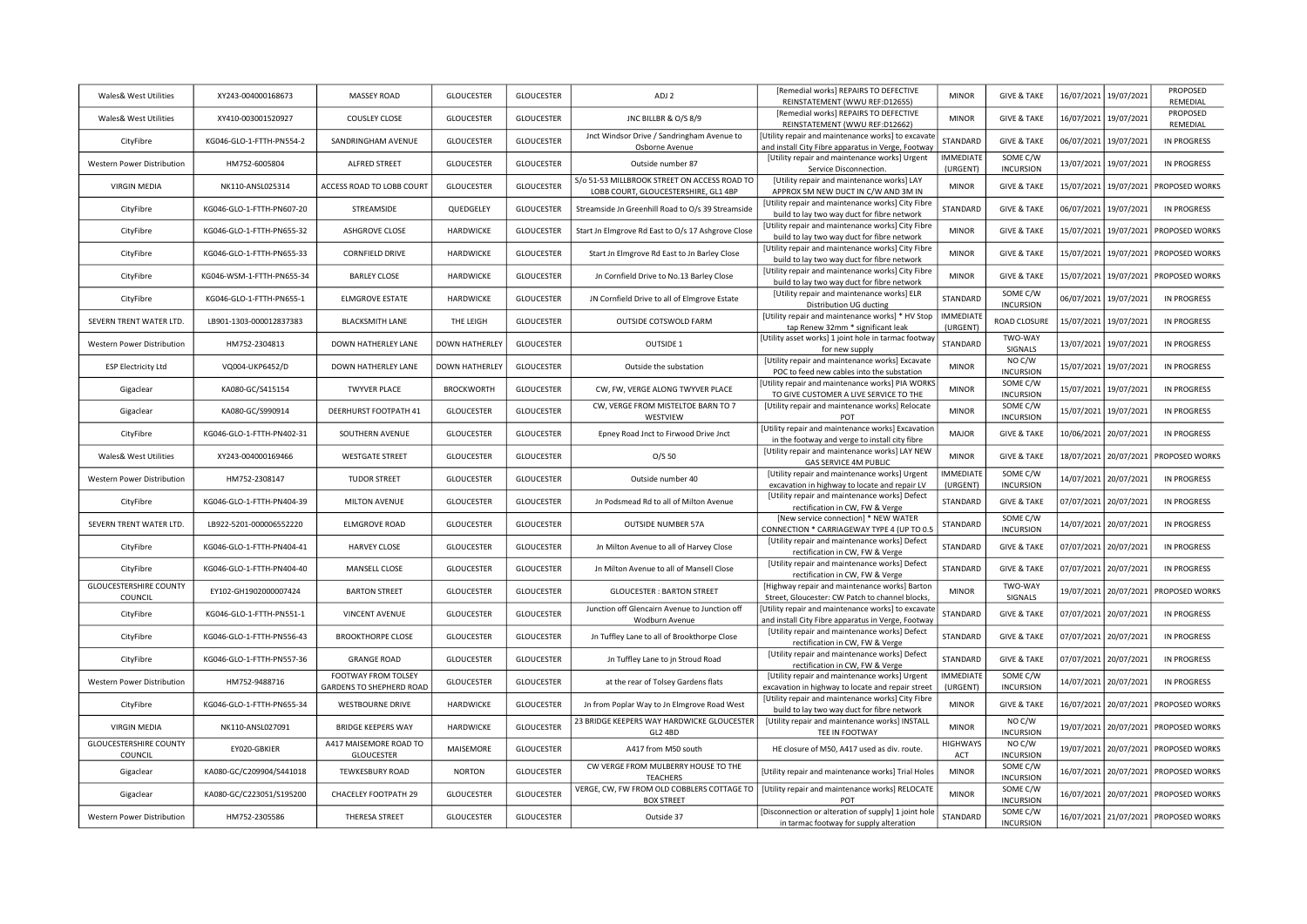| CityFibre                                  | KG046-GLO-1-FTTH-PN554-6  | <b>WINDSOR DRIVE</b>                                    | <b>GLOUCESTER</b> | <b>GLOUCESTER</b> | from Holmleigh Road interchange to jct of Grange<br>Road                                 | [Utility repair and maintenance works] to excavate<br>and install City Fibre apparatus in Verge, Footway   | STANDARD     | <b>GIVE &amp; TAKE</b>                     | 29/06/2021 | 21/07/2021 | <b>IN PROGRESS</b>         |
|--------------------------------------------|---------------------------|---------------------------------------------------------|-------------------|-------------------|------------------------------------------------------------------------------------------|------------------------------------------------------------------------------------------------------------|--------------|--------------------------------------------|------------|------------|----------------------------|
| <b>VIRGIN MEDIA</b>                        | NK110-ANSL027144          | ELMLEAZE                                                | <b>GLOUCESTER</b> | <b>GLOUCESTER</b> | 13 ELMLEAZE GLOUCESTER GL2 OJT                                                           | [Utility repair and maintenance works] INSTALL<br>TEE IN FOOTWAY                                           | <b>MINOR</b> | NO C/W<br><b>INCURSION</b>                 | 20/07/2021 | 21/07/2021 | PROPOSED WORKS             |
| Western Power Distribution                 | HM752-2302853             | SUDBROOK WAY                                            | <b>GLOUCESTER</b> | <b>GLOUCESTER</b> | From Junction with Painswick Road to Electricity<br>Substation                           | [Utility asset works] 145m trenching in tarmac<br>footway for cable overlay                                | STANDARD     | SOME C/W<br><b>INCURSION</b>               | 15/07/2021 | 21/07/2021 | PROPOSED WORKS             |
| <b>GLOUCESTERSHIRE COUNTY</b><br>COUNCIL   | EY204-81364274            | SEVERN VALE DRIVE                                       | QUEDGELEY         | <b>GLOUCESTER</b> | Op Tesco Car Park, At Zebra Crossing                                                     | [Highway repair and maintenance works]<br>Investigating and Repairing Cable Damage                         | <b>MINOR</b> | <b>GIVE &amp; TAKE</b>                     | 19/07/2021 | 21/07/2021 | PROPOSED WORKS             |
| Western Power Distribution                 | HM752-2302849             | NORBURY AVENUE                                          | <b>GLOUCESTER</b> | <b>GLOUCESTER</b> | From Electricity Substation to Junction with                                             | [Utility asset works] 219m trenching in tarmac                                                             | STANDARD     | SOME C/W                                   | 12/07/2021 | 21/07/2021 | <b>IN PROGRESS</b>         |
| <b>GLOUCESTERSHIRE COUNTY</b>              | EY204-33722667            | UNDERHILL ROAD                                          | <b>GLOUCESTER</b> | <b>GLOUCESTER</b> | Painswick Road<br>On Corner Opp 47a                                                      | footway for cable overlay<br>[Highway repair and maintenance works] Stump                                  | <b>MINOR</b> | <b>INCURSION</b><br><b>GIVE &amp; TAKE</b> | 19/07/2021 | 21/07/2021 | PROPOSED WORKS             |
| COUNCIL<br>Western Power Distribution      | HM752-2302779             | FOOTWAY FROM NORTH OF 8                                 | <b>GLOUCESTER</b> | <b>GLOUCESTER</b> | From Painswick Road to Electric Substation                                               | Removal<br>[Utility asset works] 128m trenching in tarmac                                                  | STANDARD     | SOME C/W                                   | 08/07/2021 | 21/07/2021 | <b>IN PROGRESS</b>         |
| CityFibre                                  | KG046-GLO-1-FTTH-PN655-35 | LINNET CLOSE TO SOUTH OF 57<br>FOOTWAY ADJOINING 1 TO 8 | HARDWICKE         | <b>GLOUCESTER</b> | Start Jn Elmgrove Rd East to Jn Cornfield Drive                                          | footway and grass verge for cable overlay<br>[Utility repair and maintenance works] City Fibre             | <b>MINOR</b> | <b>INCURSION</b><br>SOME C/W               | 19/07/2021 | 21/07/2021 | PROPOSED WORKS             |
|                                            |                           | LLOYD BAKER COURT                                       |                   |                   | A38 FROM OPP COURT FARM TO JNC OF DOWN                                                   | build to lay two way duct for fibre network<br>[Utility repair and maintenance works] Access to            |              | <b>INCURSION</b><br>MULTI-WAY              |            |            |                            |
| <b>BT</b>                                  | BC008-SSZTS596LK          | TEWKESBURY ROAD                                         | TWIGWORTH         | <b>GLOUCESTER</b> | HATHERLEY LANE TWIGWORTH GLOUCESTER GL2                                                  | Underground structure - cable renewal to restore<br>[Remedial works] * Remove grab scaring on fw           | <b>MINOR</b> | SIGNALS<br>TWO-WAY                         | 21/07/2021 | 21/07/2021 | PROPOSED WORKS<br>PROPOSED |
| SEVERN TRENT WATER LTD.                    | LB901-1303-000012652303   | <b>FINLAY ROAD</b>                                      | <b>GLOUCESTER</b> | <b>GLOUCESTER</b> | 156                                                                                      | and relay to profile, re-overband cw patch * whilst                                                        | <b>MINOR</b> | SIGNALS                                    | 22/07/2021 | 22/07/2021 | REMEDIAL                   |
| SEVERN TRENT WATER LTD.                    | LB906-0000-000041009712   | PAINSWICK ROAD                                          | <b>GLOUCESTER</b> | <b>GLOUCESTER</b> | ON FOOTWAY OUTSIDE NUMBER 365                                                            | [Utility repair and maintenance works] Install                                                             | <b>MINOR</b> | NO C/W                                     | 20/07/2021 | 22/07/2021 | PROPOSED WORKS             |
| SEVERN TRENT WATER LTD.                    | LB901-1303-000060400949   | <b>LARKHAY ROAD</b>                                     | HUCCLECOTE        | <b>GLOUCESTER</b> | OS <sub>8</sub>                                                                          | external meter in boundary box at depth of under<br>[Remedial works] HV Bbox Install, Clear to             | <b>MINOR</b> | <b>INCURSION</b><br><b>GIVE &amp; TAKE</b> | 20/07/2021 | 22/07/2021 | PROPOSED                   |
|                                            |                           |                                                         |                   |                   |                                                                                          | Boundary logger<br>[Utility repair and maintenance works] Excavate                                         |              |                                            |            |            | REMEDIAL                   |
| CityFibre<br><b>GLOUCESTERSHIRE COUNTY</b> | KG046-GLO-1-FTTH-PN554-11 | WINDSOR DRIVE                                           | <b>GLOUCESTER</b> | <b>GLOUCESTER</b> | Outside No 10 - 12 Windsor Drive<br>Jn Aspen Drive, Jn Tirley Close, Jn Deerhurst Place, | and install City Fibre apparatus in Verge, Footway<br>[Highway repair and maintenance works] Pulling       | STANDARD     | <b>GIVE &amp; TAKE</b>                     | 12/07/2021 | 22/07/2021 | IN PROGRESS                |
| COUNCIL                                    | EY204-46438619            | SEVERN VALE DRIVE                                       | QUEDGELEY         | <b>GLOUCESTER</b> | <b>Jn Curtis Hayward Drive</b>                                                           | Cable and restoring supply to 4 x Bollard Islands                                                          | <b>MINOR</b> | <b>GIVE &amp; TAKE</b>                     | 20/07/2021 | 22/07/2021 | PROPOSED WORKS             |
| <b>GLOUCESTERSHIRE COUNTY</b><br>COUNCIL   | EY100-864600              | MAY TREE SQUARE                                         | <b>GLOUCESTER</b> | <b>GLOUCESTER</b> | 4/84535 May Tree Square Gloucester                                                       | [Highway improvement works] Concrete Road<br>Resurfacing                                                   | <b>MAJOR</b> | ROAD CLOSURE                               | 21/07/2021 | 22/07/2021 | PROPOSED WORKS             |
| SEVERN TRENT WATER LTD.                    | LB906-0000-000041009552   | <b>BECKFORD ROAD</b>                                    | <b>GLOUCESTER</b> | <b>GLOUCESTER</b> | ON FOOTWAY OUTSIDE NUMBER 14                                                             | [Utility repair and maintenance works] Install<br>external meter in boundary box at depth of under         | <b>MINOR</b> | NO C/W<br><b>INCURSION</b>                 | 20/07/2021 | 22/07/2021 | PROPOSED WORKS             |
| CityFibre                                  | KG046-GLO-1-FTTH-PN655-5  | PLOUGHMANS WAY                                          | HARDWICKE         | <b>GLOUCESTER</b> | JNC of Cornfield Drive to o/s 18 Ploughmans                                              | [Utility repair and maintenance works] ELR of UG<br>apparatus                                              | STANDARD     | SOME C/W<br><b>INCURSION</b>               | 09/07/2021 | 22/07/2021 | <b>IN PROGRESS</b>         |
| CityFibre                                  | KG046-GLO-1-FTTH-PN655-6  | HILDYARD CLOSE                                          | HARDWICKE         | <b>GLOUCESTER</b> | Jn Elmgrove Road East to all of Hildyard Close                                           | [Utility repair and maintenance works] ELR of UG<br>apparatus                                              | STANDARD     | SOME C/W<br><b>INCURSION</b>               | 09/07/2021 | 22/07/2021 | <b>IN PROGRESS</b>         |
| CityFibre                                  | KG046-GLO-1-FTTH-PN655-8  | ELMGROVE ROAD EAST                                      | HARDWICKE         | <b>GLOUCESTER</b> | JNC of meadow fern to opposite No 28 Elmgrove                                            | [Utility repair and maintenance works] ELR of UG<br>apparatus                                              | STANDARD     | TWO-WAY<br>SIGNALS                         | 09/07/2021 | 22/07/2021 | <b>IN PROGRESS</b>         |
| CityFibre                                  | KG046-GLO-1-FTTH-PN655-9  | ELMGROVE ROAD EAST                                      | HARDWICKE         | <b>GLOUCESTER</b> | O/s 28 Elmgrove to 54                                                                    | [Utility repair and maintenance works] ELR of UG                                                           | STANDARD     | TWO-WAY                                    | 09/07/2021 | 22/07/2021 | <b>IN PROGRESS</b>         |
| CityFibre                                  | KG046-GLO-1-FTTH-PN655-11 | ELMGROVE ROAD EAST                                      | HARDWICKE         | <b>GLOUCESTER</b> | 54 elmogrve to junctionmof Ashgrove Close                                                | apparatus<br>[Utility repair and maintenance works] ELR of UG                                              | STANDARD     | SIGNALS<br>TWO-WAY                         | 09/07/2021 | 22/07/2021 | IN PROGRESS                |
|                                            |                           |                                                         |                   |                   |                                                                                          | apparatus<br>[Utility repair and maintenance works] TRAFFIC                                                |              | SIGNALS<br>MULTI-WAY                       |            |            |                            |
| Wales& West Utilities                      | XY243-003001522142/PTS    | TUFFLEY AVENUE                                          | <b>GLOUCESTER</b> | <b>GLOUCESTER</b> | JUNCTION OF NEWARK ROAD                                                                  | LIGHT HEAD ONLY                                                                                            | STANDARD     | SIGNALS                                    | 12/07/2021 | 23/07/2021 | IN PROGRESS                |
| <b>GLOUCESTERSHIRE COUNTY</b><br>COUNCIL   | FY099-S50-00849           | ST ALDATE STREET                                        | <b>GLOUCESTER</b> | <b>GLOUCESTER</b> | Opposite 21-23                                                                           | New electrical feeder pillar for Kings Square<br>development, Promoter: City Council, Contractor:          | STANDARD     | <b>GIVE &amp; TAKE</b>                     | 15/07/2021 | 23/07/2021 | PROPOSED WORKS             |
| CityFibre                                  | KG046-GLO-1-FTTH-PN654-06 | <b>BRISTOL ROAD</b>                                     | QUEDGELEY         | <b>GLOUCESTER</b> | Bristol Rd to south of 15 Meerbrook Way                                                  | [Utility repair and maintenance works] Excavate in<br>verge, footpath & carriageway to install fibre optic | <b>MINOR</b> | <b>GIVE &amp; TAKE</b>                     | 21/07/2021 | 23/07/2021 | PROPOSED WORKS             |
| CityFibre                                  | KG046-GLO-1-FTTH-PN551-11 | CHATSWORTH AVENUE                                       | <b>GLOUCESTER</b> | <b>GLOUCESTER</b> | From No. 82 to jct of Bodiam Avenue                                                      | [Utility repair and maintenance works] to excavate<br>and install City Fibre apparatus in Verge, Footway   | STANDARD     | <b>GIVE &amp; TAKE</b>                     | 12/07/2021 | 23/07/2021 | IN PROGRESS                |
| <b>GLOUCESTERSHIRE COUNTY</b><br>COUNCIL   | EY204-26195554            | <b>RUMSEY CLOSE</b>                                     | <b>GLOUCESTER</b> | <b>GLOUCESTER</b> | OS 29                                                                                    | [Highway repair and maintenance works]<br>Repairing Cable Damage                                           | <b>MINOR</b> | <b>GIVE &amp; TAKE</b>                     | 21/07/2021 | 23/07/2021 | PROPOSED WORKS             |
| <b>GLOUCESTERSHIRE COUNTY</b><br>COUNCIL   | EY204-58846311            | THE QUAY                                                | GLOUCESTER        | <b>GLOUCESTER</b> | Jn Quay                                                                                  | [Highway repair and maintenance works] Bollard<br>Replacement                                              | <b>MINOR</b> | <b>GIVE &amp; TAKE</b>                     | 21/07/2021 | 23/07/2021 | PROPOSED WORKS             |
| CityFibre                                  | KG046-GLO-1-FTTH-PN172-1  | HEMPSTED LANE                                           | <b>GLOUCESTER</b> | <b>GLOUCESTER</b> | Start O/s No. 153 to Jn Waters Reach                                                     | [Utility repair and maintenance works] City Fibre                                                          | STANDARD     | MULTI-WAY                                  | 16/06/2021 | 23/07/2021 | <b>IN PROGRESS</b>         |
| CityFibre                                  | KG046-GLO-1-FTTH-PN172-2  | <b>HEMPSTED LANE</b>                                    | <b>GLOUCESTER</b> | <b>GLOUCESTER</b> | From Waters Reach Jn to O/s No. 115                                                      | build to lay two way duct for fibre network<br>[Utility repair and maintenance works] City Fibre           | STANDARD     | SIGNALS<br>SOME C/W                        | 14/07/2021 | 23/07/2021 | IN PROGRESS                |
| CityFibre                                  | KG046-GLO-1-FTTH-PN172-3  | <b>HEMPSTED LANE</b>                                    | <b>GLOUCESTER</b> | <b>GLOUCESTER</b> | From O/s No.115 to Side of No.39                                                         | build to lay two way duct for fibre network<br>[Utility repair and maintenance works] City Fibre           | STANDARD     | <b>INCURSION</b><br>SOME C/W               | 17/06/2021 | 23/07/2021 | <b>IN PROGRESS</b>         |
| CityFibre                                  | KG046-GLO-1-FTTH-PN657-3  | <b>WATER MEADOW</b>                                     | QUEDGELEY         | <b>GLOUCESTER</b> | JN of Lower Meadow to all of Water Meadow                                                | build to lay two way duct for fibre network<br>[Utility repair and maintenance works] To                   | STANDARD     | <b>INCURSION</b><br><b>GIVE &amp; TAKE</b> | 19/07/2021 | 23/07/2021 | PROPOSED WORKS             |
|                                            | KG046-GLO-1-FTTH-PN657-6  | <b>HARVEST WAY</b>                                      | QUEDGELEY         | <b>GLOUCESTER</b> | JN Lower Meadow to all of Harvest Way                                                    | excavate and install CF apparatus in Verge, FW &<br>[Utility repair and maintenance works] To              | STANDARD     | <b>GIVE &amp; TAKE</b>                     | 19/07/2021 | 23/07/2021 | PROPOSED WORKS             |
| CityFibre<br><b>GLOUCESTERSHIRE COUNTY</b> |                           |                                                         |                   |                   | GLOUCESTER : London Road, Gloucester. : LONDON                                           | excavate and install CF apparatus in Verge, FW &<br>[Highway repair and maintenance works] London          |              | MULTI-WAY                                  |            |            |                            |
| COUNCIL                                    | EY102-GH1902000006853     | <b>CLAREMONT ROAD</b>                                   | <b>GLOUCESTER</b> | <b>GLOUCESTER</b> | ROAD                                                                                     | Road Cycle lane scheme - Trial holes and CCTV                                                              | STANDARD     | SIGNALS                                    | 15/07/2021 | 23/07/2021 | IN PROGRESS                |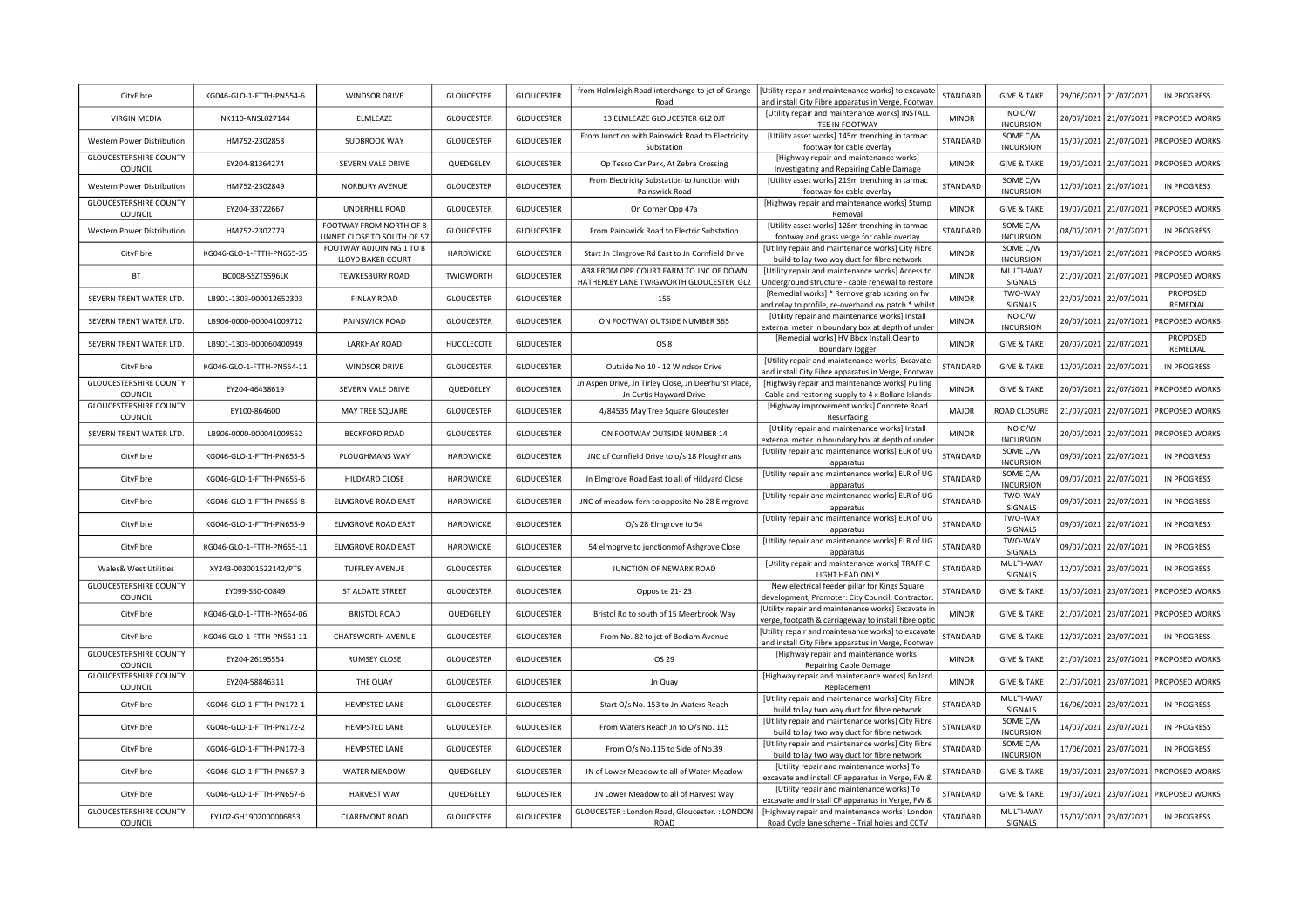| CityFibre                                | KG046-GLO-1-FTTH-PN657-4  | <b>CATKIN CLOSE</b>                                   | QUEDGELEY          | <b>GLOUCESTER</b> | JN Water Meadow to all of Catkin Close                                              | [Utility repair and maintenance works] To<br>excavate and install CF apparatus in Verge, FW &             | STANDARD     | <b>GIVE &amp; TAKE</b>                     |            | 19/07/2021 23/07/2021 | PROPOSED WORKS                       |
|------------------------------------------|---------------------------|-------------------------------------------------------|--------------------|-------------------|-------------------------------------------------------------------------------------|-----------------------------------------------------------------------------------------------------------|--------------|--------------------------------------------|------------|-----------------------|--------------------------------------|
| CityFibre                                | KG046-GLO-1-FTTH-PN657-5  | LOWER MEADOW                                          | QUEDGELEY          | <b>GLOUCESTER</b> | JN Fieldcourt Drive to all of Lower Meadow                                          | [Utility repair and maintenance works] To<br>excavate and install CF apparatus in Verge, FW &             | STANDARD     | <b>GIVE &amp; TAKE</b>                     |            | 19/07/2021 23/07/2021 | PROPOSED WORKS                       |
| Western Power Distribution               | HM752-2306571             | NAAS LANE                                             | QUEDGELEY          | <b>GLOUCESTER</b> | OUTSIDE 2 NEW PLOTS CAVERSHAM NAAS LANE                                             | [New service connection] 1 joint hole in tarmac<br>footway and 7m trenching in tarmac footway for         | STANDARD     | NO C/W<br><b>INCURSION</b>                 |            | 19/07/2021 23/07/2021 | PROPOSED WORKS                       |
| CityFibre                                | KG046-GLO-1-FTTH-PN163-2  | SECUNDA WAY                                           | <b>GLOUCESTER</b>  | <b>GLOUCESTER</b> | From the Hempsted Lane junction to opposite of<br>junction to The Gallops           | [Utility repair and maintenance works] Excavate<br>footway/carriageway to install city fibre duct         | <b>MAJOR</b> | <b>GIVE &amp; TAKE</b>                     |            | 15/06/2021 23/07/2021 | IN PROGRESS                          |
| CityFibre                                | KG046-GLO-1-FTTH-PN554-4  | HOLMLEIGH PARADE                                      | <b>GLOUCESTER</b>  | <b>GLOUCESTER</b> | Across entrance of jct to Holmleigh road                                            | [Utility repair and maintenance works] To<br>excavate and install City Fibre apparatus in Verge           | STANDARD     | <b>GIVE &amp; TAKE</b>                     |            | 12/07/2021 23/07/2021 | IN PROGRESS                          |
| CityFibre                                | KG046-GLO-1-FTTH-PN654-01 | <b>BLOSSOM COURT</b>                                  | QUEDGELEY          | <b>GLOUCESTER</b> | From Number 1 to Number 8 Blossom Court                                             | [Utility repair and maintenance works] Excavation                                                         | STANDARD     | <b>GIVE &amp; TAKE</b>                     |            | 19/07/2021 23/07/2021 | PROPOSED WORKS                       |
| CityFibre                                | KG046-GLO-1-FTTH-PN656-8  | <b>WESTBOURNE DRIVE</b>                               | HARDWICKE          | <b>GLOUCESTER</b> | IN OVERBROOK RD TO O/S 11 WESTBOURNE DRIVE                                          | and laying of CityFibre duct, back fill & reinstate,<br>[Utility repair and maintenance works] [Statutory | STANDARD     | MULTI-WAY                                  | 12/07/2021 | 23/07/2021            | <b>IN PROGRESS</b>                   |
| CityFibre                                | KG046-GLO-1-FTTH-PN656-7  | <b>OVERBROOK ROAD</b>                                 | HARDWICKE          | <b>GLOUCESTER</b> | JN OF FIELD COURT DRIVE TO JN CHERRY CLOSE                                          | Infrastructure Work] INSTALL FIBRE OPTIC<br>[Utility repair and maintenance works] [Statutory             | STANDARD     | SIGNALS<br>MULTI-WAY                       |            | 12/07/2021 23/07/2021 | <b>IN PROGRESS</b>                   |
| CityFibre                                | KG046-GLO-1-FTTH-PN655-12 | SPRINGFIELD                                           | HARDWICKE          | <b>GLOUCESTER</b> | Green area to o/s 26a                                                               | Infrastructure Work] INSTALL FIBRE OPTIC<br>[Utility repair and maintenance works] ELR of UG              | STANDARD     | SIGNALS<br>SOME C/W                        |            | 12/07/2021 23/07/2021 | <b>IN PROGRESS</b>                   |
| CityFibre                                | KG046-GLO-1-FTTH-PN659-13 | <b>SELLARS ROAD</b>                                   | HARDWICKE          | <b>GLOUCESTER</b> | From jct of School Lane roundabout to jct of                                        | apparatus<br>[Utility repair and maintenance works] [Statutory                                            | STANDARD     | <b>INCURSION</b><br>MULTI-WAY              |            | 12/07/2021 23/07/2021 | <b>IN PROGRESS</b>                   |
| CityFibre                                | KG046-GLO-1-FTTH-PN655-10 | FOOTWAY FROM ELMGROVE                                 | HARDWICKE          | <b>GLOUCESTER</b> | Westland Rd<br>62 Elmgrove Estate to o/s 35 St Nicholas Court                       | Infrastructure Work] INSTALL FIBRE OPTIC<br>[Utility repair and maintenance works] ELR of UG              | STANDARD     | SIGNALS<br><b>GIVE &amp; TAKE</b>          | 12/07/2021 | 23/07/2021            | IN PROGRESS                          |
| <b>GLOUCESTERSHIRE COUNTY</b>            |                           | ESTATE TO CLOVER DRIVE                                | INNSWORTH          | <b>GLOUCESTER</b> | (including whole court)                                                             | apparatus<br>S278 works to create pedestrian crossings and lay                                            | <b>MAJOR</b> | TWO-WAY                                    |            | 28/06/2021 23/07/2021 | IN PROGRESS                          |
| COUNCIL                                  | EY010-LURSB511050         | <b>INNSWORTH LANE</b>                                 |                    |                   | Whittle Gardens Development<br>ACROSS ROSE BANK MAIN ROAD TIRLEY                    | tactile pavemtns                                                                                          |              | SIGNALS<br>TWO-WAY                         |            |                       |                                      |
| BT                                       | BC008-PTMS81637           | <b>MAIN ROAD</b>                                      | TIRLEY             | <b>GLOUCESTER</b> | GLOUCESTER GLOUCESTERSHIRE GL19 4EU<br>Outside Yew Tree Cottage Down Hatherley Lane | [Utility asset works] pole test                                                                           | <b>MINOR</b> | SIGNALS<br>TWO-WAY                         |            | 23/07/2021 23/07/2021 | PROPOSED WORKS                       |
| BT                                       | BC008-PTMS362393          | DOWN HATHERLEY LANE                                   | DOWN HATHERLEY     | <b>GLOUCESTER</b> | Down Hatherley Gloucester GL2 9QB<br>FW, CW, VERGE FROM A38 TO CHELTENHAM           | [Utility asset works] pole test<br>[Utility repair and maintenance works] Locate and                      | <b>MINOR</b> | SIGNALS<br>SOME C/W                        |            | 23/07/2021 23/07/2021 | PROPOSED WORKS                       |
| Gigaclear                                | KA080-GC/C213940/S452196A | THE WHARF LANE                                        | THE LEIGH          | <b>GLOUCESTER</b> | <b>NANNIES</b><br>Near the Texaco Garage Tewkesbury Road Coombe                     | Clear Blockage<br>[Utility asset works] Traffic management for safe                                       | <b>MINOR</b> | <b>INCURSION</b><br>TWO-WAY                | 21/07/2021 | 23/07/2021            | PROPOSED WORKS                       |
| BT                                       | BC008-IBA3603X            | TEWKESBURY ROAD                                       | COOMBE HILL        | <b>GLOUCESTER</b> | Hill Gloucester GloucestershireGL19 4BE<br>FW CW V S/O THE OLD POLICE STATION TO    | access to 2 existing carriageway boxes for de-<br>[Utility repair and maintenance works] Locate and       | <b>MINOR</b> | SIGNALS<br>SOME C/W                        |            | 23/07/2021 23/07/2021 | PROPOSED WORKS                       |
| Gigaclear                                | KA080-GC/C213940/S452196  | <b>TEWKESBURY ROAD</b>                                | <b>COOMBE HILL</b> | <b>GLOUCESTER</b> | ENTRANCE TO EVINGTON LODGE                                                          | clear blockage                                                                                            | <b>MINOR</b> | <b>INCURSION</b>                           |            | 21/07/2021 23/07/2021 | PROPOSED WORKS                       |
| <b>GLOUCESTERSHIRE COUNTY</b><br>COUNCIL | EY102-GH1902000006597     | <b>CLAREMONT ROAD</b>                                 | <b>GLOUCESTER</b>  | <b>GLOUCESTER</b> | GLOUCESTER : Claremont Road, Gloucester. :<br><b>CLAREMONT ROAD</b>                 | [Highway repair and maintenance works] London<br>Road Cycle lane scheme - Claremont Road                  | <b>MAJOR</b> | ROAD CLOSURE                               |            | 24/07/2021 24/07/2021 | PROPOSED WORKS                       |
| <b>GLOUCESTERSHIRE COUNTY</b><br>COUNCIL | EY100-806211F             | <b>BRISTOL ROAD</b>                                   | QUEDGELEY          | <b>GLOUCESTER</b> | B4008 Bristol Road, Quedgeley                                                       | [Highway improvement works] Carriageway<br>Resurfacing                                                    | <b>MAJOR</b> | ROAD CLOSURE                               |            | 08/07/2021 25/07/2021 | IN PROGRESS                          |
| SEVERN TRENT WATER LTD.                  | LB901-1303-000012835986   | HOLMLEIGH ROAD                                        | <b>GLOUCESTER</b>  | <b>GLOUCESTER</b> | <b>GRANGE JUNIOR SCHOOL</b>                                                         | [Utility repair and maintenance works] * HV Short<br>Comm Pipe Repair 25mm * Job in Verge (Grass)         | <b>MINOR</b> | NO C/W<br><b>INCURSION</b>                 |            | 24/07/2021 25/07/2021 | PROPOSED WORKS                       |
| <b>GLOUCESTERSHIRE COUNTY</b><br>COUNCIL | EY100-806211C             | SOUTHERN CONNECTOR                                    | <b>GLOUCESTER</b>  | <b>GLOUCESTER</b> | A38 Southern Connector, Gloucester                                                  | [Highway improvement works] Carriageway<br>Resurfacing                                                    | <b>MAJOR</b> | ROAD CLOSURE                               |            | 08/07/2021 25/07/2021 | <b>IN PROGRESS</b>                   |
| <b>GLOUCESTERSHIRE COUNTY</b><br>COUNCIL | EY100-806211I             | <b>BRISTOL ROAD</b>                                   | <b>GLOUCESTER</b>  | <b>GLOUCESTER</b> | 3/8019 Bristol Road, Gloucester                                                     | [Highway improvement works] Carriageway<br>Resurfacing                                                    | <b>MAJOR</b> | ROAD CLOSURE                               |            | 08/07/2021 25/07/2021 | <b>IN PROGRESS</b>                   |
| <b>GLOUCESTERSHIRE COUNTY</b><br>COUNCIL | EY100-806211J             | <b>GOODRIDGE AVENUE</b>                               | <b>GLOUCESTER</b>  | <b>GLOUCESTER</b> | 4/82540 Goodridge Avenue, Gloucester                                                | [Highway improvement works] Carriageway<br>Resurfacing                                                    | <b>MAJOR</b> | ROAD CLOSURE                               |            | 08/07/2021 25/07/2021 | IN PROGRESS                          |
| <b>GLOUCESTERSHIRE COUNTY</b><br>COUNCIL | EY100-806211K             | <b>GREENHILL DRIVE</b>                                | <b>GLOUCESTER</b>  | <b>GLOUCESTER</b> | 3/8010 Greenhill Drive, Gloucester                                                  | [Highway improvement works] Carriageway<br>Resurfacing                                                    | <b>MAJOR</b> | ROAD CLOSURE                               |            | 08/07/2021 25/07/2021 | <b>IN PROGRESS</b>                   |
| <b>GLOUCESTERSHIRE COUNTY</b><br>COUNCIL | EY100-806211E             | <b>COLE AVENUE</b>                                    | <b>GLOUCESTER</b>  | <b>GLOUCESTER</b> | A38 Cole Avenue, Gloucester                                                         | [Highway improvement works] Carriageway<br>Resurfacing                                                    | <b>MAJOR</b> | ROAD CLOSURE                               |            | 08/07/2021 25/07/2021 | <b>IN PROGRESS</b>                   |
| <b>GLOUCESTERSHIRE COUNTY</b><br>COUNCIL | EY100-806211H             | SECUNDA WAY                                           | <b>GLOUCESTER</b>  | <b>GLOUCESTER</b> | A430 Secunda Way, Gloucester                                                        | [Highway improvement works] Carriageway<br>Resurfacing                                                    | <b>MAJOR</b> | ROAD CLOSURE                               |            | 08/07/2021 25/07/2021 | <b>IN PROGRESS</b>                   |
| <b>GLOUCESTERSHIRE COUNTY</b><br>COUNCIL | EY100-806211D             | A38 JUNCTION OFCOLE<br>AVENUE AND SOUTHERN            | <b>GLOUCESTER</b>  | <b>GLOUCESTER</b> | A38 Jct of Cole Avenue and Southern Connector,<br>Gloucester                        | [Highway improvement works] Carriageway<br>Resurfacing                                                    | <b>MAJOR</b> | ROAD CLOSURE                               |            | 08/07/2021 25/07/2021 | IN PROGRESS                          |
| <b>GLOUCESTERSHIRE COUNTY</b><br>COUNCIL | EY100-806211G             | SLIP ROAD FROM TUFFLEY LANE<br>ROUNDABOUT TO SOUTHERN | <b>GLOUCESTER</b>  | <b>GLOUCESTER</b> | 3/8010 Slip from Tuffley Lane Roundabout to<br>Southern Connector, Gloucester       | [Highway improvement works] Carriageway<br>Resurfacing                                                    | <b>MAJOR</b> | ROAD CLOSURE                               |            | 08/07/2021 25/07/2021 | IN PROGRESS                          |
| <b>GLOUCESTERSHIRE COUNTY</b>            | EY100-865223B             | LONDON ROAD                                           | <b>GLOUCESTER</b>  | <b>GLOUCESTER</b> | B4063 London Road, Gloucester                                                       | [Highway improvement works] Carriageway                                                                   | <b>MAJOR</b> | ROAD CLOSURE                               |            | 22/07/2021 26/07/2021 | PROPOSED WORKS                       |
| COUNCIL<br>Western Power Distribution    | HM752-2306590             | <b>STROUD ROAD</b>                                    | <b>GLOUCESTER</b>  | <b>GLOUCESTER</b> | opposite 21 toward the junction Bristol Road                                        | Resurfacing<br>[New service connection] 1 joint hole in tarmac                                            | STANDARD     | NO C/W                                     |            | 20/07/2021 26/07/2021 | PROPOSED WORKS                       |
| <b>Wales&amp; West Utilities</b>         | XY243-005000319004        | RYECROFT STREET                                       | <b>GLOUCESTER</b>  | <b>GLOUCESTER</b> | $O/S$ 24                                                                            | footway and 9m trenching in tarmac footway for<br>[Permanent reinstatement] REPLACE TEMPORARY             | <b>MINOR</b> | <b>INCURSION</b><br><b>GIVE &amp; TAKE</b> |            | 23/07/2021 26/07/2021 | PROPOSED                             |
| CityFibre                                | KG046-GLO-1-FTTH-PN413-2  | ST PAULS ROAD                                         | <b>GLOUCESTER</b>  | <b>GLOUCESTER</b> | ST PAULS COURT JN TO NEW STREET JN, ST PAULS                                        | REINSTATEMENT WITH PERMANENT<br>[Utility repair and maintenance works] INSTALL                            | <b>MINOR</b> | <b>GIVE &amp; TAKE</b>                     |            | 22/07/2021 26/07/2021 | PERMANENT<br>PROPOSED WORKS          |
| <b>GLOUCESTERSHIRE COUNTY</b>            | EY100-865223A             | <b>BRUTON WAY</b>                                     | <b>GLOUCESTER</b>  | <b>GLOUCESTER</b> | ROAD, GLOUCESTER<br>A430 Bruton Way, Gloucester                                     | FIBRE OPTIC APPARATUS - 50M IN VERGE,<br>[Highway improvement works] Carriageway                          | <b>MAJOR</b> | ROAD CLOSURE                               |            |                       | 22/07/2021 26/07/2021 PROPOSED WORKS |
| COUNCIL                                  |                           |                                                       |                    |                   |                                                                                     | Resurfacing                                                                                               |              |                                            |            |                       |                                      |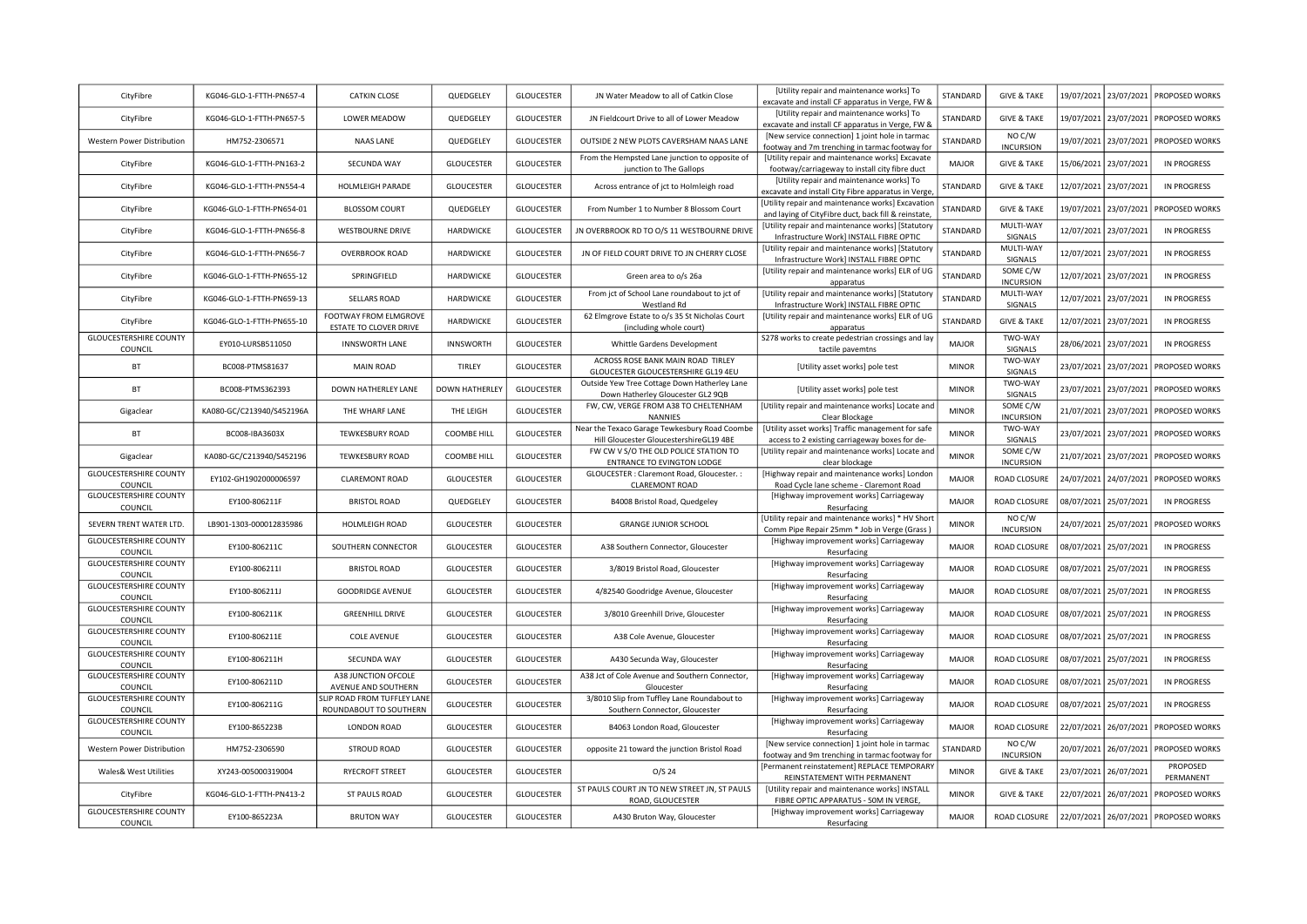| <b>GLOUCESTERSHIRE COUNTY</b><br>COUNCIL | EY100-865223              | <b>BLACK DOG WAY</b>                                 | <b>GLOUCESTER</b> | <b>GLOUCESTER</b> | A430 Black Dog Way Gloucester                                                | [Highway improvement works] Carriageway<br>Resurfacing                                                   | <b>MAJOR</b> | ROAD CLOSURE                 |            | 22/07/2021 26/07/2021 | PROPOSED WORKS                       |
|------------------------------------------|---------------------------|------------------------------------------------------|-------------------|-------------------|------------------------------------------------------------------------------|----------------------------------------------------------------------------------------------------------|--------------|------------------------------|------------|-----------------------|--------------------------------------|
| Wales& West Utilities                    | XY244-001003838537        | <b>SPA ROAD</b>                                      | <b>GLOUCESTER</b> | <b>GLOUCESTER</b> | $\overline{7}$                                                               | [Remedial works] REPAIRS TO DEFECTIVE<br>REINSTATEMENT (WWU REF:D12441)                                  | <b>MINOR</b> | <b>GIVE &amp; TAKE</b>       |            | 23/07/2021 26/07/2021 | PROPOSED<br>REMEDIAL                 |
| CityFibre                                | KG046-GLO-1-FTTH-PN402-20 | <b>BETJEMAN CLOSE</b>                                | <b>GLOUCESTER</b> | <b>GLOUCESTER</b> | FROM NUMBER 7 TO NUMBER 32 BETJEMAN CLOSE,<br><b>GLOUCESTER</b>              | [Remedial works] REMIDIAL WORKS IN VERGE<br>AND FOOTWAY                                                  | STANDARD     | <b>GIVE &amp; TAKE</b>       |            | 20/07/2021 26/07/2021 | PROPOSED<br>REMEDIAL                 |
| CityFibre                                | KG046-GLO-1-FTTH-PN402-1  | SHAKESPEARE AVENUE                                   | <b>GLOUCESTER</b> | <b>GLOUCESTER</b> | LOWER TUFFLEY LANE JN TO MILTON AVENUE JN,<br>SHAKESPEARE AVENUE, GLOUCESTER | [Remedial works] REMIDIAL WORKS IN VERGE &<br>FOOTWAY, COVERS DEFECTS ON PN401-20, 401-3                 | STANDARD     | <b>GIVE &amp; TAKE</b>       |            | 20/07/2021 26/07/2021 | PROPOSED<br>REMEDIAL                 |
| SEVERN TRENT WATER LTD.                  | LB521-A6S-125698772A      | <b>GRANGE ROAD</b>                                   | <b>GLOUCESTER</b> | <b>GLOUCESTER</b> | O/S Number 125 Grange Road                                                   | [Utility repair and maintenance works] We are<br>maintaining flow monitoring equipment in the            | <b>MINOR</b> | <b>GIVE &amp; TAKE</b>       |            | 22/07/2021 26/07/2021 | PROPOSED WORKS                       |
| Western Power Distribution               | HM752-2303185             | <b>HEMPSTED LANE</b>                                 | <b>GLOUCESTER</b> | <b>GLOUCESTER</b> | Outside 25                                                                   | [Utility repair and maintenance works] 1 joint hole<br>in tarmac footway and 1m trenching in tarmac      | STANDARD     | SOME C/W<br><b>INCURSION</b> |            | 22/07/2021 27/07/2021 | PROPOSED WORKS                       |
| CityFibre                                | KG046-GLO-1-FTTH-PN551-3  | <b>WARWICK AVENUE</b>                                | <b>GLOUCESTER</b> | <b>GLOUCESTER</b> | Entrace to Warwick Avenue off Chatsworth Avenue<br>to End of Warwick Avenue  | [Utility repair and maintenance works] to excavate<br>and install City Fibre apparatus in Verge, Footway | STANDARD     | <b>GIVE &amp; TAKE</b>       |            | 14/07/2021 27/07/2021 | IN PROGRESS                          |
| Western Power Distribution               | HM752-2302343             | MASSEY ROAD                                          | <b>GLOUCESTER</b> | <b>GLOUCESTER</b> | adjacent 2                                                                   | [New service connection] 1 joint hole in tarmac<br>footway and 2m trenching in tarmac footway for        | STANDARD     | SOME C/W<br><b>INCURSION</b> |            | 22/07/2021 27/07/2021 | PROPOSED WORKS                       |
| <b>VIRGIN MEDIA</b>                      | NK110-ANSL026054          | <b>WORCESTER PARADE</b>                              | <b>GLOUCESTER</b> | <b>GLOUCESTER</b> | s/o 22 WORCESTER PARADE, GLOUCESTERSHIRE,<br>GL1 3AR                         | [Utility repair and maintenance works] lay 2m nev<br>duct in fw and fit 2 x new fw chambers              | <b>MINOR</b> | SOME C/W<br><b>INCURSION</b> |            | 23/07/2021 27/07/2021 | PROPOSED WORKS                       |
| SEVERN TRENT WATER LTD.                  | LB922-5201-000006548594   | <b>SPA ROAD</b>                                      | <b>GLOUCESTER</b> | <b>GLOUCESTER</b> | 7 FLATS AT NORFOLK HOUSE                                                     | [New service connection] * NEW WATER<br>CONNECTION * CARRIAGEWAY TYPE 4 (UP TO 0.5                       | STANDARD     | TWO-WAY<br>SIGNALS           |            | 21/07/2021 27/07/2021 | PROPOSED WORKS                       |
| SEVERN TRENT WATER LTD.                  | LB901-1303-000012829303   | PARK END ROAD                                        | <b>GLOUCESTER</b> | <b>GLOUCESTER</b> | $C/O$ 97                                                                     | [Utility repair and maintenance works] HV<br>Boundary box Repair                                         | <b>MINOR</b> | <b>GIVE &amp; TAKE</b>       |            | 25/07/2021 27/07/2021 | PROPOSED WORKS                       |
| CityFibre                                | KG046-GLO-1-FTTH-PN607-21 | STREAMSIDE                                           | QUEDGELEY         | <b>GLOUCESTER</b> | O/s 39 Streamside to O/s 29 St Briavels Close                                | [Utility repair and maintenance works] City Fibre<br>build to lay two way duct for fibre network         | STANDARD     | <b>GIVE &amp; TAKE</b>       |            | 14/07/2021 27/07/2021 | IN PROGRESS                          |
| CityFibre                                | KG046-GLO-1-FTTH-PN607-22 | <b>CARDINAL DRIVE</b>                                | QUEDGELEY         | <b>GLOUCESTER</b> | 29 St Briavels Close to Jn Watermint Drive                                   | [Utility repair and maintenance works] City Fibre<br>build to lay two way duct for fibre network         | STANDARD     | <b>GIVE &amp; TAKE</b>       |            | 14/07/2021 27/07/2021 | PROPOSED WORKS                       |
| <b>Wales&amp; West Utilities</b>         | XY244-004000171662        | MELVILLE ROAD                                        | CHURCHDOWN        | <b>GLOUCESTER</b> | $O/S$ 112                                                                    | [Utility repair and maintenance works] LAY NEW<br><b>GAS SERVICE 1M PUBLIC</b>                           | <b>MINOR</b> | SOME C/W<br><b>INCURSION</b> |            | 23/07/2021 27/07/2021 | PROPOSED WORKS                       |
| SEVERN TRENT WATER LTD.                  | LB521-A6S-125698791A      | A417 MAISEMORE ROAD TO<br><b>GLOUCESTER</b>          | MAISEMORE         | <b>GLOUCESTER</b> | O/S Elm Cottage on A417 Maisemore Road to<br>Gloucester                      | [Utility repair and maintenance works] We are<br>maintaining flow monitoring equipment in the            | <b>MINOR</b> | <b>GIVE &amp; TAKE</b>       |            | 23/07/2021 27/07/2021 | PROPOSED WORKS                       |
| CityFibre                                | KG046-GLO-1-FTTH-PN551-6  | THORESBY AVENUE                                      | <b>GLOUCESTER</b> | <b>GLOUCESTER</b> | from jct of Chatsworth Ave to jct of Charletcote<br>Avenue                   | Utility repair and maintenance works] to excavate<br>and install City Fibre apparatus in Verge, Footway  | STANDARD     | <b>GIVE &amp; TAKE</b>       |            | 15/07/2021 28/07/2021 | PROPOSED WORKS                       |
| CityFibre                                | KG046-GLO-1-FTTH-PN163-3  | SECUNDA WAY                                          | <b>GLOUCESTER</b> | <b>GLOUCESTER</b> | From the junction of The Gallops road crossing up to<br>Mainsail Lane        | [Utility repair and maintenance works] Excavate<br>footway/carriageway to install city fibre duct        | <b>MAJOR</b> | <b>GIVE &amp; TAKE</b>       |            | 09/07/2021 28/07/2021 | <b>IN PROGRESS</b>                   |
| Western Power Distribution               | HM752-2302834             | ST ALDATE STREET                                     | <b>GLOUCESTER</b> | <b>GLOUCESTER</b> | Opposite 3                                                                   | [Utility asset works] 2 joint holes in tarmac<br>footway and tarmac road for link box                    | STANDARD     | SOME C/W<br><b>INCURSION</b> |            | 19/07/2021 29/07/2021 | PROPOSED WORKS                       |
| CityFibre                                | KG046-GLO-1-FTTH-PN551-12 | <b>IVORY CLOSE</b>                                   | <b>GLOUCESTER</b> | <b>GLOUCESTER</b> | entrance of Ivory Close off Holmleigh Road to the<br>end of Ivory Close      | [Utility repair and maintenance works] excavate<br>and install City Fibre apparatus in Verge, Footway    | STANDARD     | <b>GIVE &amp; TAKE</b>       |            | 16/07/2021 29/07/2021 | PROPOSED WORKS                       |
| CityFibre                                | KG046-GLO-1-FTTH-PN551-7  | PETWORTH CLOSE                                       | <b>GLOUCESTER</b> | <b>GLOUCESTER</b> | Entrance to Petworth Close from Thoresby Avenue<br>to End of Petworth Close  | [Utility repair and maintenance works] to excavate<br>and install City Fibre apparatus in Verge, Footway | STANDARD     | <b>GIVE &amp; TAKE</b>       |            | 16/07/2021 29/07/2021 | PROPOSED WORKS                       |
| Western Power Distribution               | HM752-2307250             | <b>ELMGROVE ROAD</b>                                 | <b>GLOUCESTER</b> | <b>GLOUCESTER</b> | adjacent 57                                                                  | [New service connection] 1 joint hole in tarmac<br>footway and 4m trenching in tarmac footway and        | STANDARD     | NO C/W<br><b>INCURSION</b>   |            |                       | 23/07/2021 29/07/2021 PROPOSED WORKS |
| <b>GLOUCESTERSHIRE COUNTY</b><br>COUNCIL | EY102-GH1902000006854     | <b>LONDON ROAD</b>                                   | <b>GLOUCESTER</b> | <b>GLOUCESTER</b> | GLOUCESTER: London Road, Gloucester.: LONDON<br><b>ROAD</b>                  | [Highway repair and maintenance works] London<br>Road Cycle lane scheme - Carriageway Widening           | STANDARD     | MULTI-WAY<br>SIGNALS         | 25/07/2021 | 30/07/2021            | PROPOSED WORKS                       |
| CityFibre                                | KG046-GLO-1-FTTH-PN552-1  | <b>CHATSWORTH AVENUE</b>                             | <b>GLOUCESTER</b> | <b>GLOUCESTER</b> | From jct of Bodiam Avenue to Farnborough Close<br>roundabout                 | [Utility repair and maintenance works] To<br>excavate and isntall CF apparatus in Verge,                 | STANDARD     | <b>GIVE &amp; TAKE</b>       |            | 19/07/2021 30/07/2021 | PROPOSED WORKS                       |
| CityFibre                                | KG046-GLO-1-FTTH-PN551-4  | LONGLEAT AVENUE                                      | <b>GLOUCESTER</b> | <b>GLOUCESTER</b> | Entrace to Longleat off Chatsworth Avenue to End of<br>Longleat Avenue       | [Utility repair and maintenance works] to excavate<br>and install City Fibre apparatus in Verge, Footway | STANDARD     | <b>GIVE &amp; TAKE</b>       |            | 19/07/2021 30/07/2021 | PROPOSED WORKS                       |
| CityFibre                                | KG046-GLO-1-FTTH-PN551-5  | <b>GLENCAIRN AVENUE</b>                              | <b>GLOUCESTER</b> | <b>GLOUCESTER</b> | Entrace to Glencairn Avenue off Vincent Avenue to<br>End of Glencairn Avenue | [Utility repair and maintenance works] to excavate<br>and install City Fibre apparatus in Verge, Footway | STANDARD     | <b>GIVE &amp; TAKE</b>       |            | 19/07/2021 30/07/2021 | PROPOSED WORKS                       |
| CityFibre                                | KG046-GLO-1-FTTH-PN552-2  | CHARLECOTE AVENUE                                    | <b>GLOUCESTER</b> | <b>GLOUCESTER</b> | From jct of Chatsworth Avenue to entire road                                 | [Utility repair and maintenance works] To<br>excavate and isntall CF apparatus in Verge,                 | STANDARD     | TWO-WAY<br>SIGNALS           |            | 19/07/2021 30/07/2021 | PROPOSED WORKS                       |
| CityFibre                                | KG046-GLO-1-FTTH-PN654-03 | <b>LANHAM GARDENS</b>                                | QUEDGELEY         | <b>GLOUCESTER</b> | Jn Field Court drive to all of Lanham Gardens                                | [Utility repair and maintenance works] Excavatior<br>and laying of CityFibre duct, back fill & reinstate | STANDARD     | <b>GIVE &amp; TAKE</b>       |            | 19/07/2021 30/07/2021 | PROPOSED WORKS                       |
| CityFibre                                | KG046-GLO-1-FTTH-PN552-3  | THORESBY AVENUE                                      | <b>GLOUCESTER</b> | <b>GLOUCESTER</b> | From jct of Charlecote Avenue to outside no. 123<br>Thoresby Avenue          | [Utility repair and maintenance works] To<br>excavate and isntall CF apparatus in Verge,                 | STANDARD     | TWO-WAY<br>SIGNALS           |            | 19/07/2021 30/07/2021 | PROPOSED WORKS                       |
| CityFibre                                | KG046-GLO-1-FTTH-PN654-02 | MANSFIELD MEWS                                       | QUEDGELEY         | <b>GLOUCESTER</b> | Jn Lanham Gardens to all of Mansfield Mews                                   | [Utility repair and maintenance works] Excavatior<br>and laying of CityFibre duct, back fill & reinstate | STANDARD     | <b>GIVE &amp; TAKE</b>       |            | 19/07/2021 30/07/2021 | PROPOSED WORKS                       |
| SEVERN TRENT WATER LTD.                  | LB506-A7S13956103A        | THE GALLOPS                                          | <b>GLOUCESTER</b> | <b>GLOUCESTER</b> | From the side of number 24 to outside number 26                              | [Utility asset works] Connection into existing<br>manhole and lay new gravity sewer into new             | STANDARD     | SOME C/W<br><b>INCURSION</b> | 19/07/2021 | 30/07/2021            | PROPOSED WORKS                       |
| CityFibre                                | KG046-GLO-1-FTTH-PN606-1  | WOODVALE KINGSWAY                                    | QUEDGELEY         | <b>GLOUCESTER</b> | From Jn Watermint Drive to O/s 25 Woodvale                                   | [Utility repair and maintenance works] City Fibre<br>build to lay two way duct for fibre network         | <b>MAJOR</b> | <b>GIVE &amp; TAKE</b>       |            | 13/07/2021 30/07/2021 | PROPOSED WORKS                       |
| CityFibre                                | KG046-GLO-1-FTTH-PN658-01 | FOOTWAY FROM FIELD COURT<br>DRIVE HEADING NORTHWARDS | QUEDGELEY         | <b>GLOUCESTER</b> | From Fieldcourt Drive jct to outside the rear of #46<br>Darrell Close        | [Utility repair and maintenance works] To<br>excavate and install CF apparatus in verge, FW &            | STANDARD     | <b>GIVE &amp; TAKE</b>       |            | 19/07/2021 30/07/2021 | PROPOSED WORKS                       |
| CityFibre                                | KG046-GLO-1-FTTH-PN657-1  | <b>OVERBROOK ROAD</b>                                | HARDWICKE         | <b>GLOUCESTER</b> | From jct of Westbourne Drive to jct of Fieldcourt<br>Drive                   | [Utility repair and maintenance works] To<br>excavate and install CF apparatus in Verge, FW &            | STANDARD     | MULTI-WAY<br>SIGNALS         |            |                       | 19/07/2021 30/07/2021 PROPOSED WORKS |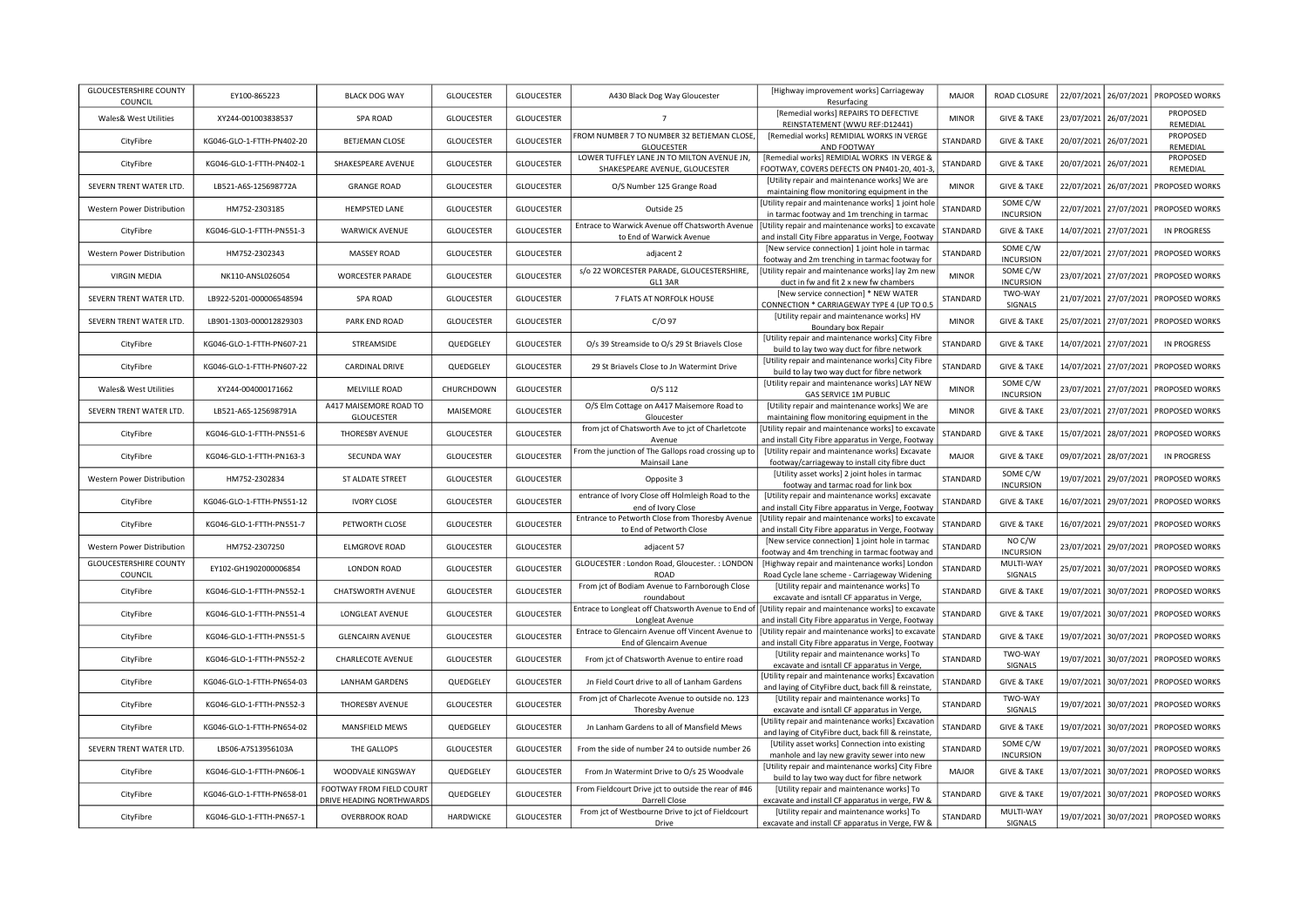| Wales& West Utilities                                       | XY410-003001521660/01     | <b>ERMIN STREET</b>                                 | <b>BROCKWORTH</b> | <b>GLOUCESTER</b> | O/S NO.101 ERMIN STREET TO S/O NO.169                                                                | [Utility repair and maintenance works] REPLACE<br>578M OF OLD METALLIC GAS MAINS WITH NEW               | <b>MAJOR</b> | MULTI-WAY<br>SIGNALS              |                       | 27/04/2021 30/07/2021 | <b>IN PROGRESS</b>    |
|-------------------------------------------------------------|---------------------------|-----------------------------------------------------|-------------------|-------------------|------------------------------------------------------------------------------------------------------|---------------------------------------------------------------------------------------------------------|--------------|-----------------------------------|-----------------------|-----------------------|-----------------------|
| <b>Wales&amp; West Utilities</b>                            | XY410-003001522145        | NEWARK ROAD                                         | <b>GLOUCESTER</b> | <b>GLOUCESTER</b> | JUNCTION OF TUFFLEY AVENUE TO O/S NO.38<br>NEWARK ROAD                                               | [Utility repair and maintenance works] REPLACE<br>103M OF OLD METALLIC GAS MAINS WITH NEW               | <b>MAJOR</b> | <b>GIVE &amp; TAKE</b>            | 06/07/2021 02/08/2021 |                       | IN PROGRESS           |
| CityFibre                                                   | KG046-GLO-1-FTTH-PN604-3  | UXBRIDGE LANE KINGSWAY                              | <b>GLOUCESTER</b> | <b>GLOUCESTER</b> | Start O/c No.45 Uxbridge Lane to O/s No.32                                                           | [Utility repair and maintenance works] City Fibre                                                       | <b>MAJOR</b> | <b>GIVE &amp; TAKE</b>            | 14/07/2021            | 02/08/2021            | PROPOSED WORKS        |
| Gigaclear                                                   | KA030-CU007723            | MOOREND ROAD                                        | ELDERSFIELD       | <b>GLOUCESTER</b> | T Junction with B4211to Outside Brays Croft                                                          | build to lay two way duct for fibre network<br>[Utility repair and maintenance works] Excavating        | <b>MAJOR</b> | ROAD CLOSURE                      | 21/07/2021            | 03/08/2021            | PROPOSED WORKS        |
| CityFibre                                                   | KG046-GLO-1-FTTH-PN552-4  | <b>BODIAM AVENUE</b>                                | <b>GLOUCESTER</b> | <b>GLOUCESTER</b> | From Chatsworth Avenue jct to jct of Arundel Close                                                   | in verge and footway to relocate POT0009<br>[Utility repair and maintenance works] To                   | STANDARD     | TWO-WAY                           | 21/07/2021            | 03/08/2021            | PROPOSED WORKS        |
|                                                             |                           |                                                     |                   |                   |                                                                                                      | excavate and isntall CF apparatus in Verge<br>Utility repair and maintenance works] to excavate         |              | SIGNALS                           |                       |                       |                       |
| CityFibre                                                   | KG046-GLO-1-FTTH-PN551-9  | DENHAM CLOSE<br>THATCHAM AVENUE                     | <b>GLOUCESTER</b> | <b>GLOUCESTER</b> | Entrance to Denham Close to End of Denham Close<br>Start O/s No.100 & finish Thatcham Ave Island F/p | and install City Fibre apparatus in Verge, Footway<br>[Utility repair and maintenance works] City Fibre | STANDARD     | <b>GIVE &amp; TAKE</b>            | 21/07/2021            | 03/08/2021            | PROPOSED WORKS        |
| CityFibre                                                   | KG046-GLO-1-FTTH-PN604-1  | KINGSWAY                                            | QUEDGELEY         | <b>GLOUCESTER</b> | near No.82                                                                                           | build to lay two way duct for fibre network                                                             | <b>MAJOR</b> | <b>GIVE &amp; TAKE</b>            | 15/07/2021            | 03/08/2021            | PROPOSED WORKS        |
| CityFibre                                                   | KG046-GLO-1-FTTH-PN551-8  | <b>SULGRAVE CLOSE</b>                               | <b>GLOUCESTER</b> | <b>GLOUCESTER</b> | Entrance to Sulgrave Close to End of Sulgrave Close                                                  | Utility repair and maintenance works] to excavate<br>and install City Fibre apparatus in Verge, Footway | STANDARD     | <b>GIVE &amp; TAKE</b>            | 22/07/2021            | 04/08/2021            | PROPOSED WORKS        |
| CityFibre                                                   | KG046-GLO-1-FTTH-PN413-3  | <b>WESTON ROAD</b>                                  | <b>GLOUCESTER</b> | <b>GLOUCESTER</b> | O/S 106 TO NEW STREET JN, WESTON ROAD,<br><b>GLOUCESTER</b>                                          | [Utility repair and maintenance works] INSTALL<br>FIBRE OPTIC APPARATUS - 80M IN VERGE,                 | STANDARD     | <b>GIVE &amp; TAKE</b>            | 22/07/2021            | 04/08/2021            | PROPOSED WORKS        |
| CityFibre                                                   | KG046-GLO-1-FTTH-PN413    | <b>NEW STREET</b>                                   | <b>GLOUCESTER</b> | <b>GLOUCESTER</b> | CROWN GREEN COURT JN TO STROUD ROAD JN,<br>NEW STREET, GLOUCESTER                                    | [Utility repair and maintenance works] INSTALL<br>FIBRE OPTIC APPARATUS - 387M IN VERGE                 | <b>MAJOR</b> | <b>GIVE &amp; TAKE</b>            | 22/07/2021            | 05/08/2021            | <b>PROPOSED WORKS</b> |
| <b>VIRGIN MEDIA</b>                                         | NK110-SSWGPL/LNBU03/44    | <b>HALTON WAY KINGSWAY</b>                          | QUEDGELEY         | <b>GLOUCESTER</b> | CW JUNC OF WOODVALE KINGSWAY - O/S 15                                                                | [Utility repair and maintenance works] CW                                                               | STANDARD     | SOME C/W                          | 23/07/2021            | 05/08/2021            | PROPOSED WORKS        |
| <b>VIRGIN MEDIA</b>                                         | NK110-SSWGPL/LNBU03/43    | SHAWBURY AVENUE                                     | QUEDGELEY         | <b>GLOUCESTER</b> | HALTON WAY KINGSWAY, QUEDGELEY<br>CW THE WHOLE OF SHAWBURY AVENUE                                    | OVERLAY<br>[Utility repair and maintenance works] CW                                                    | STANDARD     | <b>INCURSION</b><br>SOME C/W      | 23/07/2021            | 05/08/2021            | PROPOSED WORKS        |
|                                                             |                           | KINGSWAY                                            |                   |                   | KINGSWAY, QUEDGELEY<br>From the rear of 17 Cheviot Close to jct of Lanham                            | OVERLAY<br>[Utility repair and maintenance works] To                                                    |              | <b>INCURSION</b><br>MULTI-WAY     |                       |                       |                       |
| CityFibre                                                   | KG046-GLO-1-FTTH-PN657-2  | FIELDCOURT DRIVE                                    | QUEDGELEY         | <b>GLOUCESTER</b> | Gardens<br>SECUNDA WAY JN TO TUFFLEY AVENUE JN, BRISTOL                                              | excavate and install CF apparatus in Verge, FW &<br>[Utility repair and maintenance works] INSTALL      | <b>MAJOR</b> | <b>SIGNALS</b><br>MULTI-WAY       | 19/07/2021            | 06/08/2021            | PROPOSED WORKS        |
| CityFibre                                                   | KG046-GLO-1-FTTH-PN401-23 | <b>BRISTOL ROAD</b>                                 | <b>GLOUCESTER</b> | <b>GLOUCESTER</b> | ROAD, GLOUCESTER                                                                                     | FIBRE OPTIC APPARATUS - APPROX, 1707M IN                                                                | <b>MAJOR</b> | SIGNALS                           | 28/06/2021            | 06/08/2021            | IN PROGRESS           |
| CityFibre                                                   | KG046-GLO-1-FTTH-PN604-4  | <b>BRIZE AVENUE KINGSWAY</b>                        | <b>GLOUCESTER</b> | <b>GLOUCESTER</b> | O/s No. 34 Brize Ave                                                                                 | [Utility repair and maintenance works] City Fibre<br>build to lay two way duct for fibre network        | <b>MAJOR</b> | <b>GIVE &amp; TAKE</b>            | 23/07/2021            | 11/08/2021            | PROPOSED WORKS        |
| Wales& West Utilities                                       | XY243-003001576875        | SEVERN VALE DRIVE                                   | QUEDGELEY         | <b>GLOUCESTER</b> | JUNCTION OF SCHOOL LANE TO S/O NO.5 WATER<br>WHEEL CLOSE                                             | [Utility repair and maintenance works] LAY 226M<br>X 250MM PE REINFORCEMENT                             | <b>MAJOR</b> | <b>GIVE &amp; TAKE</b>            | 05/07/2021            | 13/08/2021            | IN PROGRESS           |
| Wales& West Utilities                                       | XY243-003001572909        | UNDERHILL ROAD                                      | <b>GLOUCESTER</b> | <b>GLOUCESTER</b> | AT THE JUNCTION WITH CRANWELL CLOSE AND O/S<br>34                                                    | [Utility repair and maintenance works] REPLACE<br>14M X GAS MAINS                                       | <b>MAJOR</b> | <b>GIVE &amp; TAKE</b>            | 19/07/2021            | 13/08/2021            | PROPOSED WORKS        |
| <b>Wales&amp; West Utilities</b>                            | XY243-003001576842        | SCHOOL LANE                                         | QUEDGELEY         | <b>GLOUCESTER</b> | JUNCTION OF SEVERN VALE DRIVE TO S/O NO.57<br>PINEWOOD ROAD                                          | [Utility repair and maintenance works] LAY 134M<br>X 250MM PE REINFORCEMENT                             | <b>MAJOR</b> | TWO-WAY<br>SIGNALS                | 05/07/2021            | 13/08/2021            | <b>IN PROGRESS</b>    |
| Wales& West Utilities                                       | XY243-003001572908        | <b>CRANWELL CLOSE</b>                               | <b>GLOUCESTER</b> | <b>GLOUCESTER</b> | $O/S$ 1-45                                                                                           | [Utility repair and maintenance works] REPLACE<br>333M X GAS MAINS AND 38 GAS SERVICES                  | <b>MAJOR</b> | <b>GIVE &amp; TAKE</b>            | 28/05/2021            | 19/08/2021            | IN PROGRESS           |
| Wales& West Utilities                                       | XY243-003001572910        | FOOTWAY BETWEEN 48 AND 50<br>UNDERHILL ROAD HEADING | GLOUCESTER        | <b>GLOUCESTER</b> | $36 - 46$                                                                                            | [Utility repair and maintenance works] REPLACE<br>37M X GAS MAINS                                       | <b>MAJOR</b> | NO C/W<br><b>INCURSION</b>        | 28/05/2021            | 19/08/2021            | IN PROGRESS           |
| Wales& West Utilities                                       | XY243-003001572911        | FOOTWAY FROM END OF<br>CRANWELL CLOSE TO            | GLOUCESTER        | <b>GLOUCESTER</b> | <b>REAR OF 8-10</b>                                                                                  | [Utility repair and maintenance works] REPLACE<br>26M X GAS MAINS                                       | <b>MAJOR</b> | NO C/W<br><b>INCURSION</b>        | 28/05/2021            | 19/08/2021            | IN PROGRESS           |
| CityFibre                                                   | KG046-GLO-1-FTTH-PN604-2  | <b>BRIZE AVENUE KINGSWAY</b>                        | GLOUCESTER        | <b>GLOUCESTER</b> | Start Roundabout Farnborough Close to entire road                                                    | [Utility repair and maintenance works] City Fibre                                                       | <b>MAJOR</b> | <b>GIVE &amp; TAKE</b>            | 15/07/2021            | 24/08/2021            | PROPOSED WORKS        |
| Wales& West Utilities                                       | XY410-003001522146        | <b>GLADSTONE ROAD</b>                               | <b>GLOUCESTER</b> | <b>GLOUCESTER</b> | Brize Ave to Jn Thatcham Ave<br>JUNCTION OF GRANVILLE STREET TO JUNCTION OF                          | build to lay two way duct for fibre network<br>[Utility repair and maintenance works] REPLACE           | <b>MAJOR</b> | <b>GIVE &amp; TAKE</b>            | 14/07/2021            | 25/08/2021            | PROPOSED WORKS        |
| <b>GLOUCESTERSHIRE COUNTY</b>                               | EY099-LURSB670130         | BARNWOOD ROAD                                       | <b>GLOUCESTER</b> | <b>GLOUCESTER</b> | TUFFLEY AVENUE<br>junction of Armscroft Road and Elmbridge Road                                      | 214M OF OLD METALLIC GAS MAINS WITH NEW<br>Traffic signals junction works. Lane closures off            | <b>MAJOR</b> | LANE CLOSURE                      | 19/07/2021            | 27/08/2021            | PROPOSED WORKS        |
| COUNCIL                                                     |                           |                                                     |                   |                   |                                                                                                      | peak and multi way temp lights throughout whole<br>[Utility repair and maintenance works] [Statutory    |              |                                   |                       |                       |                       |
| CityFibre                                                   | KG046-GLO-1-FTTH-PN501-16 | <b>GOODRIDGE AVENUE</b>                             | <b>GLOUCESTER</b> | <b>GLOUCESTER</b> | Facing KFC Goodridge Avenue                                                                          | Infrastructure Work] COMPOUND REQUIRED FOR<br>[Utility asset works] 1089m trenching in tarmac           | <b>MAJOR</b> | <b>GIVE &amp; TAKE</b><br>TWO-WAY | 02/06/2021            | 01/09/2021            | IN PROGRESS           |
| Western Power Distribution                                  | HM752-2296678A            | PAINSWICK ROAD                                      | <b>GLOUCESTER</b> | <b>GLOUCESTER</b> | From Eastern Avenue to Matson Lane                                                                   | footway and tarmac road and grass verge for cable                                                       | <b>MAJOR</b> | SIGNALS                           | 22/07/2021            | 02/09/2021            | PROPOSED WORKS        |
| Western Power Distribution                                  | HM752-2296678B            | <b>EASTERN AVENUE</b>                               | <b>GLOUCESTER</b> | <b>GLOUCESTER</b> | Across Painsiwck Road Roundabout                                                                     | [Utility asset works] 46m trenching in tarmac<br>footway and tarmac road for cable overlay              | <b>MAJOR</b> | MULTI-WAY<br>SIGNALS              | 22/07/2021            | 02/09/2021            | PROPOSED WORKS        |
| <b>Western Power Distribution</b>                           | HM752-2296678C            | COTTESWOLD ROAD                                     | <b>GLOUCESTER</b> | <b>GLOUCESTER</b> | From Painswick Road to Electricity Substation                                                        | [Utility asset works] 86m trenching in tarmac<br>footway and tarmac road for cable overlay              | <b>MAJOR</b> | TWO-WAY<br>SIGNALS                | 22/07/2021            | 02/09/2021            | PROPOSED WORKS        |
| Western Power Distribution                                  | HM752-2296678G            | <b>MATSON LANE</b>                                  | <b>GLOUCESTER</b> | <b>GLOUCESTER</b> | From Painswick Road to Electricity Substation                                                        | [Utility asset works] 45m trenching in tarmac<br>footway and tarmac road for cable overlay              | <b>MAJOR</b> | MULTI-WAY<br>SIGNALS              | 22/07/2021            | 02/09/2021            | PROPOSED WORKS        |
| <b>Western Power Distribution</b>                           | HM752-2296678E            | SUDBROOK WAY                                        | <b>GLOUCESTER</b> | <b>GLOUCESTER</b> | opposite church<br>From Painswick Road to Electricity Substation                                     | [Utility asset works] 148m trenching in tarmac                                                          | <b>MAJOR</b> | TWO-WAY                           | 22/07/2021            | 02/09/2021            | PROPOSED WORKS        |
| Western Power Distribution                                  | HM752-2296678F            | NORBURY AVENUE                                      | <b>GLOUCESTER</b> | <b>GLOUCESTER</b> | From Painswick Road to Electricity Substation                                                        | footway and tarmac road for cable overlay<br>[Utility asset works] 225m trenching in tarmac             | <b>MAJOR</b> | SIGNALS<br>TWO-WAY                | 22/07/2021            | 02/09/2021            | PROPOSED WORKS        |
|                                                             |                           | FOOTWAY FROM NORTH OF 8                             |                   |                   |                                                                                                      | footway and tarmac road for cable overlay<br>[Utility asset works] 124m trenching in tarmac             |              | SIGNALS<br>SOME C/W               |                       |                       |                       |
| Western Power Distribution<br><b>GLOUCESTERSHIRE COUNTY</b> | HM752-2296678D            | LINNET CLOSE TO SOUTH OF 57                         | <b>GLOUCESTER</b> | <b>GLOUCESTER</b> | From Painswick Road to Electricity Substation                                                        | footway and grass verge for cable overlay<br>Road closed and no parking/ no waiting/ no                 | <b>MAJOR</b> | <b>INCURSION</b>                  | 22/07/2021            | 02/09/2021            | PROPOSED WORKS        |
| COUNCIL                                                     | EY099-15-153-RSB          | <b>MERCHANTS ROAD</b>                               | <b>GLOUCESTER</b> | <b>GLOUCESTER</b> | <b>Downings Malthouse</b>                                                                            | loading for safety shoring, demolitionand                                                               | <b>MAJOR</b> | ROAD CLOSURE                      | 24/07/2020 01/10/2021 |                       | IN PROGRESS           |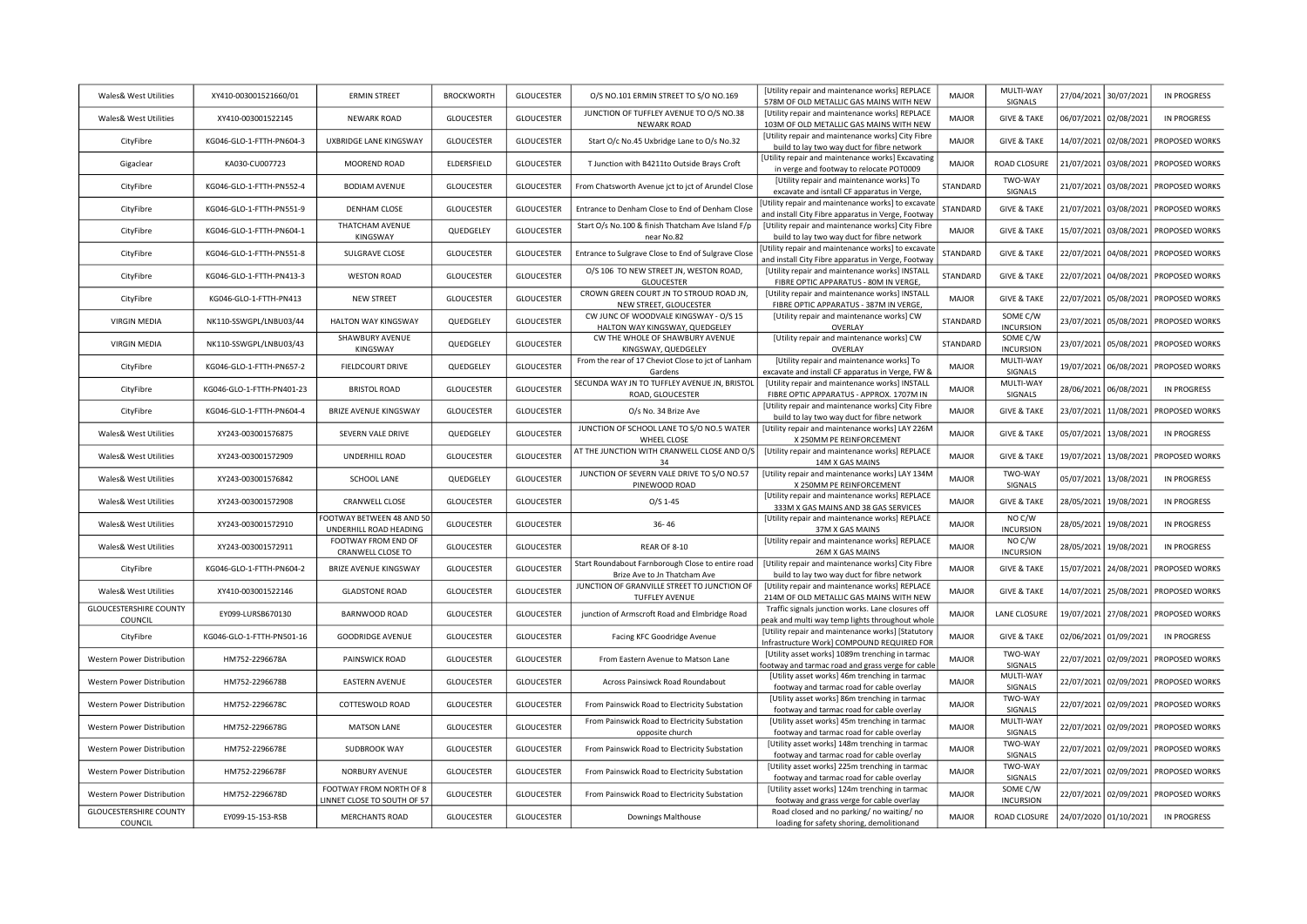| <b>GLOUCESTERSHIRE COUNTY</b><br>COUNCIL | EY050-S278/HUNTSGROVEB    | HARESFIELD LANE                                     | HARDWICKE              | <b>GLOUCESTER</b>         | New Development                                                                                | s278 works for new road layout associated with<br>Huntsgrove Development                                | <b>MAJOR</b>                 | ROAD CLOSURE                         | 10/03/2021 | 08/12/2021 | <b>IN PROGRESS</b>        |
|------------------------------------------|---------------------------|-----------------------------------------------------|------------------------|---------------------------|------------------------------------------------------------------------------------------------|---------------------------------------------------------------------------------------------------------|------------------------------|--------------------------------------|------------|------------|---------------------------|
| SEVERN TRENT WATER LTD.                  | LB521-A6S-125698792A      | <b>GLOUCESTER ROAD</b>                              | <b>HARTPURY</b>        | <b>HARTPURY</b>           | O/S Watersmeet (Hotel) on Gloucester Road                                                      | [Utility repair and maintenance works] We are<br>maintaining flow monitoring equipment in the           | <b>MINOR</b>                 | <b>GIVE &amp; TAKE</b>               | 23/07/2021 | 27/07/2021 | PROPOSED WORKS            |
| BT                                       | BC410-TM00000500304697322 | THE STREET TO A4135                                 | <b>NUPEND</b>          | <b>HORSLEY</b>            | From opposite property named Ashdown to access<br>road to Woodleaze Farm, THE STREET TO A4135  | [Utility repair and maintenance works] To access<br>jointing chambers to blow in fibre cables           | STANDARD                     | MULTI-WAY<br>SIGNALS                 | 21/07/2021 | 26/07/2021 | PROPOSED WORKS            |
| BT                                       | BC410-TM00000500304697326 | JUNCTION WITH 51425 TO THE<br>STREET TO A4135       | HORSLEY                | <b>HORSLEY</b>            | Junction The Street to A4135, JUNCTION WITH<br>51425 TO THE STREET TO A4135                    | [Optional permit no fee] For traffic management<br>purposes for signal head                             | STANDARD                     | MULTI-WAY<br>SIGNALS                 | 21/07/2021 | 26/07/2021 | PROPOSED WORKS            |
| SEVERN TRENT WATER LTD                   | LB922-5201-000006609896   | THE FAIRWAYS                                        | <b>HUNTLEY</b>         | HUNTLEY                   | <b>OUTSIDE NUMBER 35</b>                                                                       | [New service connection] * new water connection<br>* CARRIAGEWAY TYPE 4 (UP TO 0.5 MSA)                 | STANDARD                     | SOME C/W<br><b>INCURSION</b>         | 15/07/2021 | 21/07/2021 | <b>IN PROGRESS</b>        |
| SEVERN TRENT WATER LTD.                  | LB521-A6S-125698790A      | ORCHARD WAY                                         | HUNTLEY                | <b>HUNTLEY</b>            | O/S Number 2 Orchard Way                                                                       | [Utility repair and maintenance works] We are<br>maintaining flow monitoring equipment in the           | <b>MINOR</b>                 | <b>GIVE &amp; TAKE</b>               | 23/07/2021 | 27/07/2021 | PROPOSED WORKS            |
| <b>GLOUCESTERSHIRE COUNTY</b><br>COUNCIL | EY099-892703              | ROAD FROM NORTH OF<br>PRESTNEY COTTAGE TO EAST OF   | <b>ICOMB</b>           | <b>ICOMB</b>              | <b>Little Dormers</b>                                                                          | Roofing works with scaffolding                                                                          | <b>MAJOR</b>                 | TWO-WAY<br>SIGNALS                   | 07/06/2021 | 19/07/2021 | IN PROGRESS               |
| <b>GLOUCESTERSHIRE COUNTY</b><br>COUNCIL | EY102-GH1901000006238     | FOSSEWAY                                            | KEMBLE                 | KEMBLE                    | <b>FOSSEWAY KEMBLE</b>                                                                         | [Highway repair and maintenance works] Surface<br><b>Dressing Fosseway Kemble</b>                       | <b>MAJOR</b>                 | ROAD CLOSURE                         | 15/07/2021 | 15/07/2021 | PROPOSED WORKS            |
| <b>GLOUCESTERSHIRE COUNTY</b><br>COUNCIL | EY030-1206/SWINDON        | 3/171 COUNTY BOUNDARY TO<br>HIGH STREET KEMPSFORD   | KEMPSFORD              | KEMPSFORD                 | Hannington                                                                                     | <b>Diversion Route</b>                                                                                  | STANDARD                     | NO C/W<br><b>INCURSION</b>           | 05/07/2021 | 16/07/2021 | <b>IN PROGRESS</b>        |
| SEVERN TRENT WATER LTD.                  | LB901-1303-000012835781   | <b>ROSS ROAD</b>                                    | KILCOT                 | KILCOT                    | POONA                                                                                          | [Utility repair and maintenance works] * HV<br>Boundary box Renew 25mm * Job in Footway                 | <b>IMMEDIATE</b><br>(URGENT) | TWO-WAY<br>SIGNALS                   | 14/07/2021 | 16/07/2021 | <b>IN PROGRESS</b>        |
| SEVERN TRENT WATER LTD.                  | LB901-1303-000012822086A  | THE DAFFODILS                                       | <b>KINGS STANLEY</b>   | <b>KINGS STANLEY</b>      | 27                                                                                             | [Utility repair and maintenance works] HV Short<br>Comm Pipe Repair 25mm                                | <b>MINOR</b>                 | <b>GIVE &amp; TAKE</b>               | 13/07/2021 | 15/07/2021 | PROPOSED WORKS            |
| <b>Wales&amp; West Utilities</b>         | XY243-004000171770        | <b>GARDENERS WAY</b>                                | <b>KINGS STANLEY</b>   | <b>KINGS STANLEY</b>      | O/S <sub>4</sub>                                                                               | [Utility repair and maintenance works] LAY NEW<br>GAS SERVICE 3M PUBLIC                                 | <b>MINOR</b>                 | SOME C/W<br><b>INCURSION</b>         | 20/07/2021 | 22/07/2021 | PROPOSED WORKS            |
| BT                                       | BC410-TM00000500304697325 | 3/262 B4058 TO WINDMILL<br>LANE KINGSCOTE           | KINGSCOTE              | KINGSCOTE                 | From junction B4058 to 40m from junction B4058,<br>3/262 B4058 TO WINDMILL LANE KINGSCOTE      | [Optional permit no fee] For traffic management<br>purposes for signal head                             | STANDARD                     | MULTI-WAY<br>SIGNALS                 | 21/07/2021 | 26/07/2021 | PROPOSED WORKS            |
| BT                                       | BC410-TM00000500304697324 | B4058 FROM LAMPERN HILL TO<br><b>BATH ROAD</b>      | KINGSCOTE              | KINGSCOTE                 | From 50m North of South Lodge to 322m NE of<br>unction Lampern Hill, B4058 FROM LAMPERN HILL   | [Utility repair and maintenance works] To access<br>jointing chambers to blow in fibre cables           | STANDARD                     | MULTI-WAY<br>SIGNALS                 | 21/07/2021 | 26/07/2021 | PROPOSED WORKS            |
| BT                                       | BC410-TM00000500304697323 | B4058 FROM SOUTH LODGE TO<br>DISTRICT BOUNDARY      | KINGSCOTE              | KINGSCOTE                 | From access road to Woodleaze Farm to junction<br>opposite South Lodge, B4058 FROM SOUTH LODGE | [Utility repair and maintenance works] To access<br>jointing chambers to blow in fibre cables           | STANDARD                     | MULTI-WAY<br>SIGNALS                 | 21/07/2021 | 26/07/2021 | PROPOSED WORKS            |
| VIRGIN MEDIA                             | NK110-ANSL026664          | <b>LAXTON DRIVE</b>                                 | <b>KINGSWOOD</b>       | <b>KINGSWOOD</b>          | 3 LAXTON DRIVE KINGSWOOD WOTTON-UNDER-<br>EDGE GL12 8SQ                                        | [Utility repair and maintenance works] RELOCATE<br>TEE IN FOOTWAY                                       | <b>MINOR</b>                 | NOC/W<br><b>INCURSION</b>            | 19/07/2021 | 20/07/2021 | PROPOSED WORKS            |
| Thames Water Utilities Ltd               | MU306-000811185800045-001 | SHERBORNE STREET                                    | LECHLADE               | LECHLADE                  | 4 Sherbourne Street, Lechlade, GL7 3AH                                                         | [New service connection] HH 4 Plot 1, 1x25mm<br>MDPE mtrd Supply in Carriageway. Our intention          | STANDARD                     | SOME C/W<br><b>INCURSION</b>         | 12/07/2021 | 16/07/2021 | <b>IN PROGRESS</b>        |
| Gigaclear                                | KA080-GC/C205451/S637905  | LONGDOLES WOOD                                      | <b>COLN WATERS</b>     | LECHLADE                  | CW & VERGE whole USRN                                                                          | [Utility repair and maintenance works] Locate and<br>clear blockage                                     | <b>MINOR</b>                 | SOME C/W<br><b>INCURSION</b>         | 14/07/2021 | 16/07/2021 | <b>IN PROGRESS</b>        |
| Thames Water Utilities Ltd               | MU305-000031631046-001    | <b>ST JOHNS STREET</b>                              | LECHLADE               | LECHLADE                  | <b>OLCOTE</b>                                                                                  | [Utility repair and maintenance works] Boundary<br>Box Exchange Fway in Footway.                        | <b>MINOR</b>                 | SOME C/W<br><b>INCURSION</b>         | 15/07/2021 | 19/07/2021 | PROPOSED WORKS            |
| Gigaclear                                | KA010-GCX002465           | <b>HIGH STREET</b>                                  | LECHLADE               | LECHLADE                  | F/W outside Ashleigh House                                                                     | [Utility repair and maintenance works] 0.1m cut &<br>Chase, F/W                                         | <b>MINOR</b>                 | NO C/W<br><b>INCURSION</b>           | 19/07/2021 | 19/07/2021 | PROPOSED WORKS            |
| Gigaclear                                | KA030-CU008338            | A46 BATH ROAD LEIGHTERTON<br>TO WHITEWELL WOOD      | SADDLEWOOD             | LEIGHTERTON               | Junction The Furlongs To Burden Court Farm to<br>Junciton The Furlongs To Burden Court Farm    | [Utility repair and maintenance works] Installation<br>of multiduct and joint                           | <b>MINOR</b>                 | TWO-WAY<br>SIGNALS                   | 14/07/2021 | 16/07/2021 | PROPOSED WORKS            |
| <b>GLOUCESTERSHIRE COUNTY</b><br>COUNCIL | EY030-1288/SOUTHGLOS      | A46 WHITEWELL WOOD TO<br><b>COUNTY BOUNDARY</b>     | LEIGHTERTON            | LEIGHTERTON               | Stroud Road Hawkesbury                                                                         | South Glos Diversion Route                                                                              | MAJOR                        | NO <sub>CV</sub><br><b>INCURSION</b> | 01/07/2021 | 16/07/2021 | <b>IN PROGRESS</b>        |
| Gigaclear                                | KA030-CU008470            | CHURCH ROAD                                         | <b>LEONARD STANLEY</b> | LEONARD<br>STANLEY        | Outside No 5 Church Road to Bath Road                                                          | [Utility repair and maintenance works] Installation<br>of cabinet and power ducting. Locate power cable | <b>MINOR</b>                 | MULTI-WAY<br>SIGNALS                 | 15/07/2021 | 19/07/2021 | PROPOSED WORKS            |
| <b>GLOUCESTERSHIRE COUNTY</b><br>COUNCIL | EY102-GH1902000006823     | <b>GRANGE LANE</b>                                  | LITTLEDEAN             | LITTLEDEAN                | LITTLEDEAN : Grange Lane, Littledean, GL14 3NQ :<br><b>GRANGE LANE</b>                         | [Highway repair and maintenance works] Drainage<br>investigation. then repair to connect in existing    | MAJOR                        | ROAD CLOSURE                         | 15/07/2021 | 17/07/2021 | PROPOSED WORKS            |
| Gigaclear                                | KA080-GC/C188682/S551332  | <b>CHURCH STREET</b>                                | LITTLEDEAN             | LITTLEDEAN                | FW O/S Cornerways Church Street Littledean                                                     | [Utility repair and maintenance works]<br>RECTIFYING DEFECT                                             | <b>MINOR</b>                 | NOC/W<br><b>INCURSION</b>            | 15/07/2021 | 19/07/2021 | PROPOSED WORKS            |
| Gigaclear                                | KA030-CU003896            | THE RUFFIT                                          | LITTLEDEAN             | LITTLEDEAN                | The Ruffit                                                                                     | [Remedial works] rectify council defects. Long<br>delays                                                | <b>MINOR</b>                 | <b>GIVE &amp; TAKE</b>               | 16/07/2021 | 20/07/2021 | PROPOSED<br>REMEDIAL      |
| <b>Bristol Water</b>                     | AY009-2674196             | MAIN ROAD THROUGH LONG<br><b>NEWNTON</b>            | LONG NEWNTON           | LONG NEWNTON              | Outside The Red House                                                                          | [Remedial works] rectify defect                                                                         | <b>MINOR</b>                 | TWO-WAY<br>SIGNALS                   | 21/07/2021 | 22/07/2021 | PROPOSED<br>REMEDIAL      |
| <b>BT</b>                                | BC008-218537              | LONGHOPE FOOTPATH 31                                | LONGHOPE               | LONGHOPE                  | 44136 GLOUCESTER ROAD OUTSIDE PARISH MILL TO<br>JUNCTION FOR CHEESEGROVE FARM GL17 0QD         | [Utility asset works] TM Required to provide safe<br>working zone for pole test to be preformed.        | <b>MINOR</b>                 | TWO-WAY<br>SIGNALS                   | 20/07/2021 | 20/07/2021 | PROPOSED WORKS            |
| SEVERN TRENT WATER LTD                   | LB521-A6S-125698789A      | MONMOUTH ROAD                                       | LONGHOPE               | LONGHOPE                  | O/S Old Way House Monmouth Road                                                                | [Utility repair and maintenance works] We are<br>maintaining flow monitoring equipment in the           | <b>MINOR</b>                 | SOME C/W<br><b>INCURSION</b>         | 23/07/2021 | 27/07/2021 | PROPOSED WORKS            |
| Thames Water Utilities Ltd               | MU055--J823-52-DSR-TV-03  | THE SQUARE                                          | LOWER SLAUGHTEF        | LOWER<br>SLAUGHTER        | From junction with Malthouse Lane to outside<br>Riverside                                      | [Utility asset works] Lining of 150mm diameter<br>sewer (no dig)                                        | <b>MINOR</b>                 | SOME C/W<br><b>INCURSION</b>         | 21/07/2021 | 23/07/2021 | PROPOSED WORKS            |
| Thames Water Utilities Ltd               | MU055--J823-52-DSR-TV-02  | MALTHOUSE LANE                                      | LOWER SLAUGHTER        | LOWER<br><b>SLAUGHTER</b> | From outside Greystones to junction with The<br>Square                                         | [Utility asset works] Lining of 150mm diameter<br>sewer (no dig)                                        | <b>MINOR</b>                 | SOME C/W<br><b>INCURSION</b>         | 21/07/2021 | 23/07/2021 | PROPOSED WORKS            |
| Thames Water Utilities Ltd               | MU055--J823-15-44-TV-01   | ROAD FROM THE OLD<br>PARSONAGE TO PIKE HOUSE        | LOWER SLAUGHTEF        | LOWER<br>SLAUGHTER        | Outside The Slaughters Country Inn to junction with<br>Kings Well Lane                         | [Utility asset works] Lining of 150mm diameter<br>sewer (no dig)                                        | <b>MINOR</b>                 | SOME C/W<br><b>INCURSION</b>         | 22/07/2021 | 26/07/2021 | PROPOSED WORKS            |
| <b>GLOUCESTERSHIRE COUNTY</b><br>COUNCIL | EY010-NRS-RSB-30844K      | B4234 FROM JUNCTION WITH<br>ROSS ROAD TO THE ANCHOR | LOWER LYDBROOK         | LYDBROOK                  | between Anchor Inn and Sundale                                                                 | Urgent ash dieback tree felling, Contractors: R<br>Cole                                                 | <b>MINOR</b>                 | STOP/GO BOARDS                       | 15/07/2021 |            | 16/07/2021 PROPOSED WORKS |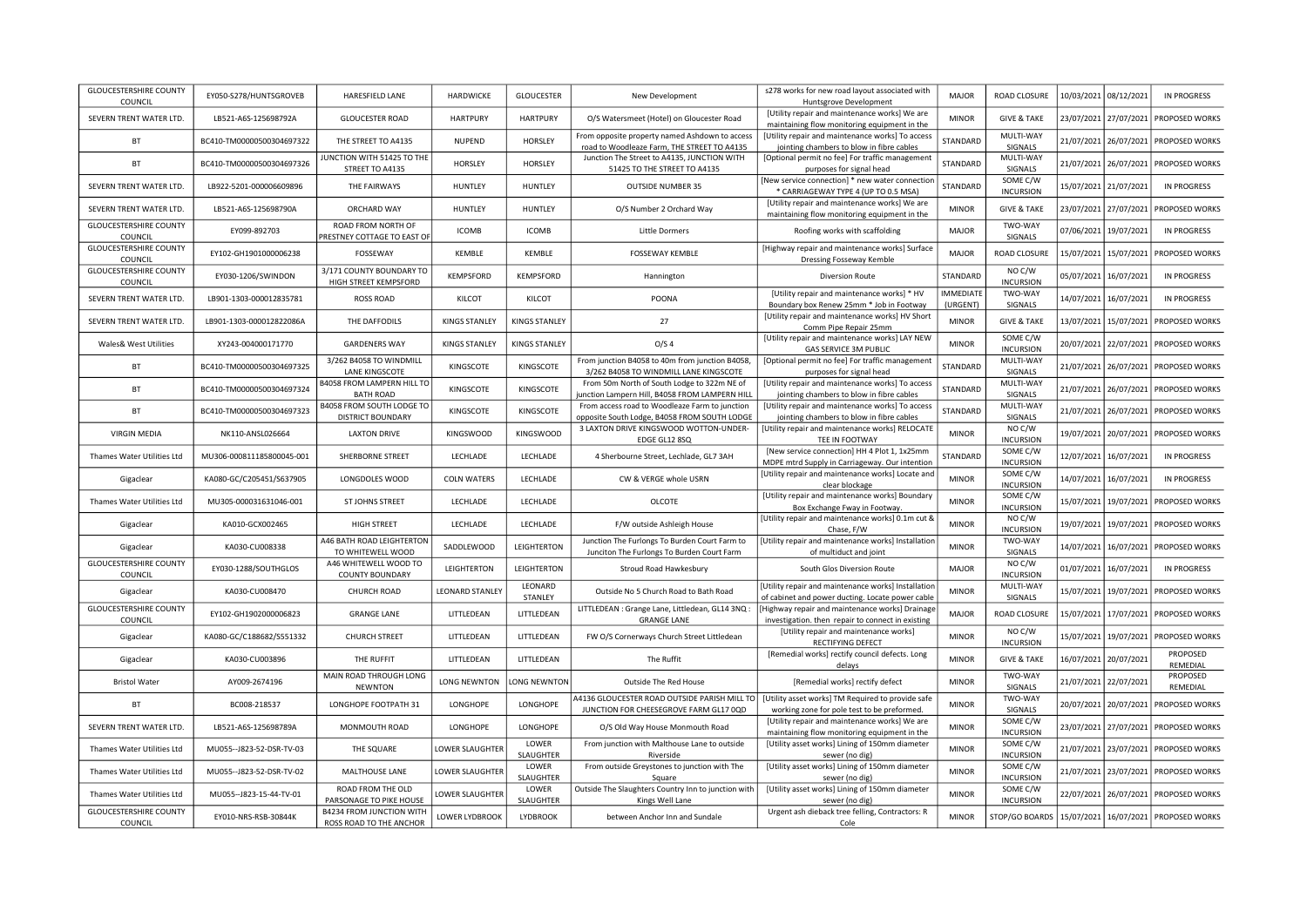| Western Power Distribution               | HM755-2307633             | <b>BRACKEN CLOSE</b>                                | LYDNEY                      | LYDNEY                    | outside 3                                                                            | [Utility repair and maintenance works] Urgent<br>excavation in highway to locate and repair LV               | <b>IMMEDIATE</b><br>(URGENT)        | NO C/W<br><b>INCURSION</b>   | 12/07/2021 | 19/07/2021 | <b>IN PROGRESS</b>    |
|------------------------------------------|---------------------------|-----------------------------------------------------|-----------------------------|---------------------------|--------------------------------------------------------------------------------------|--------------------------------------------------------------------------------------------------------------|-------------------------------------|------------------------------|------------|------------|-----------------------|
| Gigaclear                                | KA170-K170-OCU-HEYY/8-B   | <b>NAAS LANE</b>                                    | LYDNEY                      | LYDNEY                    | Works along tutnalls street                                                          | [Utility repair and maintenance works] Excavation<br>to install fibre optic cable in surface location listed | STANDARD                            | MULTI-WAY<br>SIGNALS         | 13/07/2021 | 20/07/2021 | PROPOSED WORKS        |
| <b>Wales&amp; West Utilities</b>         | XY244-004000171236        | <b>OXFORD STREET</b>                                | LYDNEY                      | LYDNEY                    | O/S <sub>26</sub>                                                                    | [Utility repair and maintenance works] LAY NEW<br><b>GAS SERVICE 6M PUBLIC</b>                               | STANDARD                            | <b>GIVE &amp; TAKE</b>       | 19/07/2021 | 22/07/2021 | <b>PROPOSED WORKS</b> |
| Gigaclear                                | KA170-K170-OCU-HEYY/9     | <b>TUTNALLS STREET</b>                              | LYDNEY                      | LYDNEY                    | Works along Tutnalls street                                                          | [Utility repair and maintenance works] Excavation<br>to install fibre optic cable in surface location listed | STANDARD                            | MULTI-WAY<br><b>SIGNALS</b>  | 19/07/2021 | 26/07/2021 | PROPOSED WORKS        |
| Gigaclear                                | KA170-K170-OCU-HEYY/7     | <b>HAMS ROAD</b>                                    | LYDNEY                      | LYDNEY                    | Works located along Hams road                                                        | [Utility repair and maintenance works] Excavation<br>to install fibre optic cable in surface location listed | STANDARD                            | MULTI-WAY<br>SIGNALS         | 19/07/2021 | 27/07/2021 | PROPOSED WORKS        |
| Gigaclear                                | KA170-K170-OCU-HEYY/8     | <b>NAAS LANE</b>                                    | LYDNEY                      | LYDNEY                    | Works along Nass lane                                                                | [Utility repair and maintenance works] Excavation<br>to install fibre optic cable in surface location listed | STANDARD                            | MULTI-WAY<br>SIGNALS         | 19/07/2021 | 27/07/2021 | <b>PROPOSED WORKS</b> |
| Gigaclear                                | KA170-K170-OCU-HEYY/14    | KIMBERLEY DRIVE                                     | LYDNEY                      | LYDNEY                    | Works along Kimberley drive                                                          | [Utility repair and maintenance works] Excavation<br>to install fibre optic cable in surface location listed | STANDARD                            | <b>GIVE &amp; TAKE</b>       | 19/07/2021 | 28/07/2021 | <b>PROPOSED WORKS</b> |
| Gigaclear                                | KA170-OCU-HEYY/PLIINTH    | HIGHFIELD ROAD                                      | LYDNEY                      | LYDNEY                    | s/o 19 highfield road, lydney                                                        | [Utility repair and maintenance works] Excavation<br>to install access cabint in preporation to install      | STANDARD                            | <b>GIVE &amp; TAKE</b>       | 10/05/2021 | 30/07/2021 | <b>IN PROGRESS</b>    |
| Gigaclear                                | KA170-OCU-STRCHW/037TM    | 500015 OFF A48 BROOKEND                             | LYDNEY                      | LYDNEY                    | FROM JNC O/S LANDOWNE HOUSE TO PRIVATE<br>TRACK O/S LAUREL COTTAGE                   | [Utility repair and maintenance works] Permit to<br>be used for traffic lights on A48.                       | MAJOR                               | TWO-WAY<br>SIGNALS           | 14/07/2021 | 04/08/2021 | PROPOSED WORKS        |
| Gigaclear                                | KA170-OCU-STCANE/0025     | <b>CONE VALLEY</b>                                  | <b>WOOLASTON</b>            | LYDNEY                    | Works located in Cone Valley                                                         | [Utility repair and maintenance works] Excavation<br>to install fibre optic cable in surface location listed | <b>MAJOR</b>                        | ROAD CLOSURE                 | 25/06/2021 | 05/08/2021 | IN PROGRESS           |
| Gigaclear                                | KA170-OCU-STRCHW/0022     | <b>KERRIN LANE</b>                                  | <b>WOOLASTON</b>            | LYDNEY                    | from jnc on A48 o/s the Bungalow to Kerrin Farm,<br>KERRIN LANE, GL15 6PL            | [Utility repair and maintenance works] Excavation<br>to install fibre optic cable in surface location listed | <b>MAJOR</b>                        | ROAD CLOSURE                 | 21/07/2021 | 24/08/2021 | PROPOSED WORKS        |
| <b>GLOUCESTERSHIRE COUNTY</b><br>COUNCIL | EY030-1273/WARWICHSHIRE   | <b>GRANBROOK LANE</b>                               | <b>MICKLETON</b>            | <b>MICKLETON</b>          | Ilmington                                                                            | Diversion Route for Warwickshire                                                                             | <b>MINOR</b>                        | NO C/W<br><b>INCURSION</b>   | 4/07/2021  | 16/07/2021 | PROPOSED WORKS        |
| <b>Wales&amp; West Utilities</b>         | XY245-004000170565        | <b>GRANBROOK LANE</b>                               | <b>MICKLETON</b>            | <b>MICKLETON</b>          | $O/S$ 25                                                                             | [Utility repair and maintenance works] LAY NEW<br><b>GAS SERVICE 8M PUBLIC</b>                               | STANDARD                            | <b>GIVE &amp; TAKE</b>       | 15/07/2021 | 21/07/2021 | PROPOSED WORKS        |
| Western Power Distribution               | HM744-2280456A            | STRATFORD ROAD                                      | MICKLETON                   | <b>MICKLETON</b>          | at the rear of 5 Orchard Close                                                       | [Utility asset works] Traffic light head only - no<br>excavation in conjunction with parts A to E            | <b>MAJOR</b>                        | MULTI-WAY<br>SIGNALS         | 12/07/2021 | 14/08/2021 | <b>IN PROGRESS</b>    |
| Western Power Distribution               | HM744-2280456B            | <b>GRANBROOK LANE</b>                               | <b>MICKLETON</b>            | MICKLETON                 | from outside 8 to the junction with High Street                                      | [Utility asset works] 1 joint hole in tarmac footway<br>and 54m trenching in tarmac footway and tarmac       | MAJOR                               | MULTI-WAY<br>SIGNALS         | 12/07/2021 | 14/08/2021 | <b>IN PROGRESS</b>    |
| Western Power Distribution               | HM744-2280456E            | <b>HIGH STREET</b>                                  | <b>MICKLETON</b>            | MICKLETON                 | from the junction with Granbrook Lane down to the<br>junction with Old Manor Gardens | [Utility asset works] 1 joint hole in tarmac road<br>and 369m trenching in tarmac footway and tarmac         | MAJOR                               | ROAD CLOSURE                 | 12/07/2021 | 14/08/2021 | <b>IN PROGRESS</b>    |
| Western Power Distribution               | HM744-2280456D            | <b>BACK LANE</b>                                    | <b>MICKLETON</b>            | <b>MICKLETON</b>          | outside Little Tudor                                                                 | [Utility asset works] Traffic light head only - no<br>excavation in conjunction with parts A to E            | MAJOR                               | MULTI-WAY<br>SIGNALS         | 12/07/2021 | 14/08/2021 | <b>IN PROGRESS</b>    |
| Western Power Distribution               | HM744-2280456C            | <b>CHAPEL LANE</b>                                  | <b>MICKLETON</b>            | MICKLETON                 | outside Three Ways House Hotel                                                       | [Utility asset works] Traffic light head only - no<br>excavation in conjunction with parts A to E            | MAJOR                               | MULTI-WAY<br>SIGNALS         | 12/07/2021 | 14/08/2021 | <b>IN PROGRESS</b>    |
| Gigaclear                                | KA030-CU008096            | WOODGATE ROAD                                       | MILE END                    | MILE END                  | Woodgate Road to Forest Road                                                         | [Utility repair and maintenance works] Instalation<br>of Fibre Optic Ducting and Chambers                    | STANDARD                            | <b>GIVE &amp; TAKE</b>       | 25/05/2021 | 30/07/2021 | <b>IN PROGRESS</b>    |
| <b>Wales&amp; West Utilities</b>         | XY243-001003916415        | <b>CIRENCESTER ROAD</b>                             | MINCHINHAMPTON              | <b>MINCHINHAMP1</b><br>ON | O/S MANDEVILLE HOUSE                                                                 | [Utility repair and maintenance works] TRACE AND<br>REPAIR GAS ESCAPE AND PERMANENTLY                        | <b>IMMEDIATE</b><br><b>EMERGENC</b> | SOME C/W<br><b>INCURSION</b> | 13/07/2021 | 20/07/2021 | <b>IN PROGRESS</b>    |
| SEVERN TRENT WATER LTD                   | LB901-1303-000012832798   | <b>CIRENCESTER ROAD</b>                             | MINCHINHAMPTON              | MINCHINHAMPT<br>ON        | <b>OUTSIDE GREY MEAD</b>                                                             | [Utility repair and maintenance works] HV Hydrant<br>Rebuild chamber                                         | <b>MINOR</b>                        | TWO-WAY<br>SIGNALS           | 21/07/2021 | 21/07/2021 | PROPOSED WORKS        |
| <b>Wales&amp; West Utilities</b>         | XY243-009500014144        | <b>BUTT STREET</b>                                  | MINCHINHAMPTON              | <b>MINCHINHAMPT</b><br>ON | $O/S$ 17                                                                             | [Utility repair and maintenance works] SERVICE<br>DISCONNECTION 1M PUBLIC                                    | STANDARD                            | <b>GIVE &amp; TAKE</b>       | 21/07/2021 | 26/07/2021 | PROPOSED WORKS        |
| SEVERN TRENT WATER LTD                   | LB901-1303-000012836542   | THE MERRIN                                          | MITCHELDEAN                 | MITCHELDEAN               | OUTSIDE 26                                                                           | [Utility repair and maintenance works] * HV<br>Boundary box Renew 25mm * CARRIAGEWAY                         | <b>IMMEDIATE</b><br>(URGENT)        | SOME C/W<br><b>INCURSION</b> | 4/07/2021  | 16/07/2021 | <b>IN PROGRESS</b>    |
| <b>SEVERN TRENT WATER LTD</b>            | LB901-1303-000012836075   | THE MERRIN                                          | MITCHELDEAN                 | MITCHELDEAN               | O/S <sub>4</sub>                                                                     | [Utility repair and maintenance works] * HV<br>Boundary box Renew 25mm * non visible leak                    | <b>IMMEDIATE</b><br>(URGENT)        | SOME C/W<br><b>INCURSION</b> | 14/07/2021 | 16/07/2021 | <b>IN PROGRESS</b>    |
| <b>Wales&amp; West Utilities</b>         | XY244-004000170767        | <b>NEW ROAD</b>                                     | MITCHELDEAN                 | MITCHELDEAN               | O/S THE OLD SMITY STORE                                                              | [Utility repair and maintenance works] LAY NEW<br>GAS SERVICE 3M PUBLIC                                      | STANDARD                            | <b>GIVE &amp; TAKE</b>       | 16/07/2021 | 21/07/2021 | <b>PROPOSED WORKS</b> |
| Gigaclear                                | KA080-GC/C227244/S690920A | LINING WOOD                                         | MITCHELDEAN                 | MITCHELDEAN               | FW 29 LINING WOOD                                                                    | [Utility repair and maintenance works] LOCATING<br>AND RESOLVING BLOCKAGES                                   | <b>MINOR</b>                        | NO C/W<br><b>INCURSION</b>   | 20/07/2021 | 22/07/2021 | PROPOSED WORKS        |
| Gigaclear                                | KA080-GC/C227244/S690920  | FOOTWAY AFFORDING ACCESS<br>TO 36 TO 42 LINING WOOD | MITCHELDEAN                 | MITCHELDEAN               | FW, VERGE 29 LINING WOOD                                                             | [Utility repair and maintenance works] LOCATING<br>AND RESOLVING BLOCKAGES                                   | <b>MINOR</b>                        | NO C/W<br><b>INCURSION</b>   | 21/07/2021 | 22/07/2021 | PROPOSED WORKS        |
| Thames Water Utilities Ltd               | MU305-000031501973-001    | OLD TOWN                                            | MORETON-IN-<br>MARSH        | MORETON-IN-<br>MARSH      | <b>BADGERS HOLT</b>                                                                  | [Utility repair and maintenance works] Service<br>Pipe Repair <33mm Cway in Carriageway.                     | MAJOR                               | ROAD CLOSURE                 | 13/07/2021 | 15/07/2021 | <b>IN PROGRESS</b>    |
| Thames Water Utilities Ltd               | MU305-000031647793-001    | <b>FOSSEWAY AVENUE</b>                              | MORETON-IN-<br><b>MARSH</b> | MORETON-IN-<br>MARSH      | 01-May                                                                               | [Utility repair and maintenance works] B Box<br>Repair <33mm Fway in Footway.                                | <b>IMMEDIATE</b><br>(URGENT)        | SOME C/W<br><b>INCURSION</b> | 14/07/2021 | 16/07/2021 | IN PROGRESS           |
| Thames Water Utilities Ltd               | MU039-NOT-267251          | REDESDALE PLACE                                     | MORETON-IN-<br>MARSH        | MORETON-IN-<br>MARSH      | 70                                                                                   | [Utility asset works] WATER METER INSTALLATION<br>ON THE FOOTWAY                                             | <b>MINOR</b>                        | SOME C/W<br><b>INCURSION</b> | 21/07/2021 | 23/07/2021 | PROPOSED WORKS        |
| Gigaclear                                | KA080-GC/C063018/S444126  | <b>DULVERTON PLACE</b>                              | MORETON-IN-<br>MARSH        | MORETON-IN-<br>MARSH      | CW 18-19 DULVERTON PLACE, MORETON-IN-MARSH                                           | [Utility repair and maintenance works]<br>RELOCATING POTS TO CUSTOMERS BOUNDARIES                            | <b>MINOR</b>                        | SOME C/W<br><b>INCURSION</b> | 23/07/2021 | 27/07/2021 | <b>PROPOSED WORKS</b> |
| SEVERN TRENT WATER LTD.                  | LB901-1303-000012836181   | <b>INCHBROOK HILL</b>                               | NAILSWORTH                  | NAILSWORTH                | OUTSIDE CE'OL MOR                                                                    | [Utility repair and maintenance works] * HV<br>Boundary box Renew 25mm * significant leak                    | <b>IMMEDIATE</b><br>(URGENT)        | <b>GIVE &amp; TAKE</b>       | 13/07/2021 | 15/07/2021 | <b>IN PROGRESS</b>    |
| <b>Wales&amp; West Utilities</b>         | XY243-004000170620        | OLD MARKET                                          | NAILSWORTH                  | NAILSWORTH                | O/S 3 FLATS AT 3 WOULD GARLICCOSSACK                                                 | [Utility repair and maintenance works] LAY NEW<br>GAS SERVICE 3M PUBLIC                                      | <b>MINOR</b>                        | <b>GIVE &amp; TAKE</b>       | 14/07/2021 | 16/07/2021 | <b>IN PROGRESS</b>    |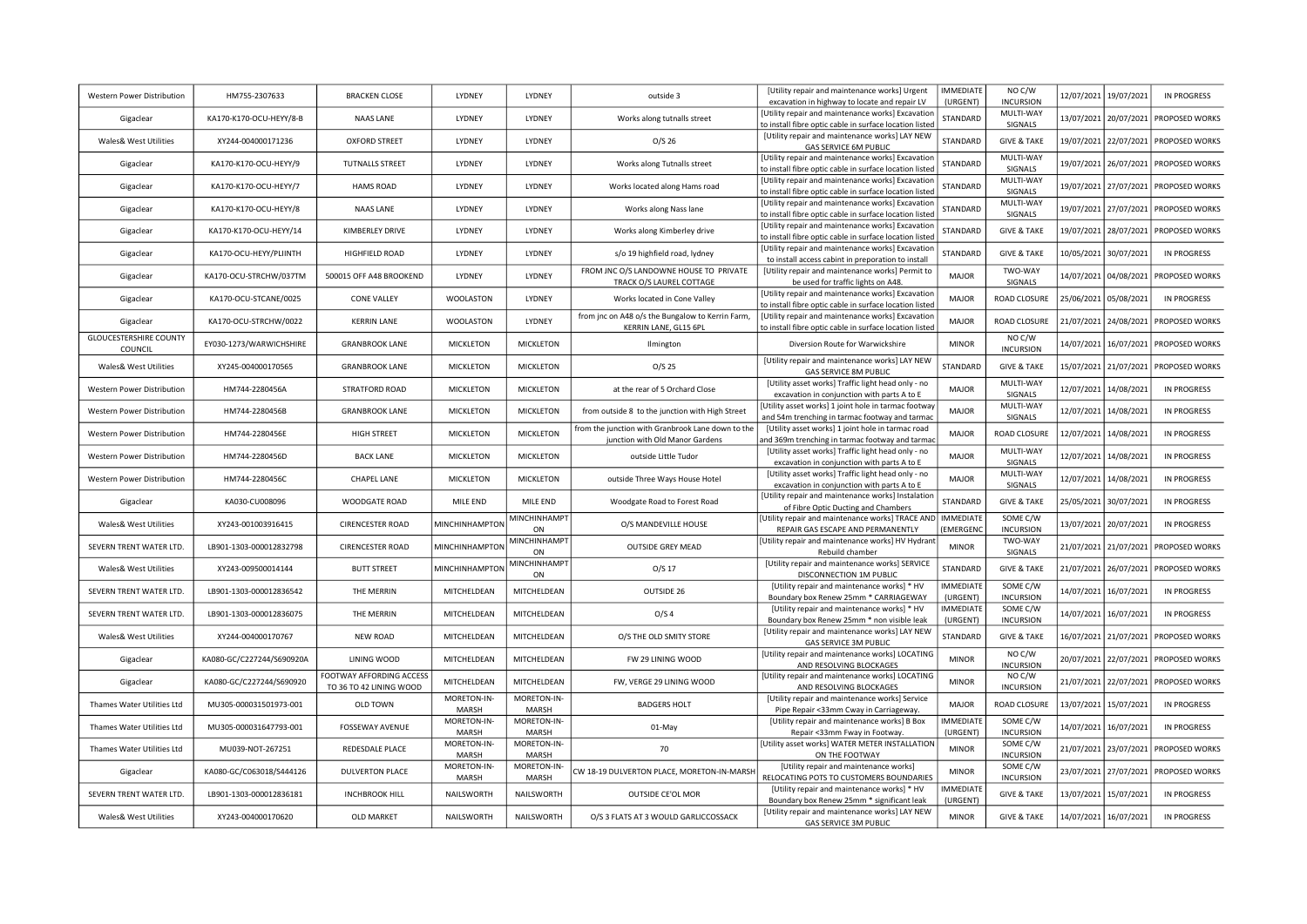| <b>GLOUCESTERSHIRE COUNTY</b><br>COUNCIL | EY102-GH1902000007423     | <b>GEORGE STREET</b>                            | NAILSWORTH          | NAILSWORTH          | NAILSWORTH: GEORGE STREET                                                    | [Highway repair and maintenance works] Footway<br>patching                                                | <b>MINOR</b>                 | TWO-WAY<br><b>SIGNALS</b>    |            | 16/07/2021 16/07/2021 | PROPOSED WORKS                       |
|------------------------------------------|---------------------------|-------------------------------------------------|---------------------|---------------------|------------------------------------------------------------------------------|-----------------------------------------------------------------------------------------------------------|------------------------------|------------------------------|------------|-----------------------|--------------------------------------|
| Gigaclear                                | KA030-CU008066            | NEWMARKET ROAD                                  | NAILSWORTH          | NAILSWORTH          | Junction Horsley Road to Chestnut Hill                                       | [Utility repair and maintenance works] Rod, Rope<br>subduct, cable and splice- non excavation             | <b>MINOR</b>                 | MULTI-WAY<br>SIGNALS         |            | 19/07/2021 19/07/2021 | PROPOSED WORKS                       |
| Western Power Distribution               | HM753-2302389             | THE RIDINGS                                     | NAILSWORTH          | NAILSWORTH          | $0/s$ s/s                                                                    | [New service connection] 2 joint holes in grass<br>verge for new supply                                   | STANDARD                     | SOME C/W<br><b>INCURSION</b> |            | 12/07/2021 23/07/2021 | IN PROGRESS                          |
| Gigaclear                                | KA030-CU006977            | SEVEN ACRES ROAD                                | NAILSWORTH          | NAILSWORTH          | Junc of Newmarket Road to 14 Bunting Hill                                    | [Utility repair and maintenance works] Install<br>multiduct and customer connection. Working              | <b>MAJOR</b>                 | ROAD CLOSURE                 |            | 20/07/2021 27/07/2021 | PROPOSED WORKS                       |
| Gigaclear                                | KA030-CU007301            | NEWMARKET ROAD                                  | NAILSWORTH          | NAILSWORTH          | Junc of Chestnut Hill to The Lot House                                       | [Utility repair and maintenance works] Excavate to<br>install fibre optic cables. Working hours 07:00-    | <b>MAJOR</b>                 | ROAD CLOSURE                 |            |                       | 12/07/2021 29/07/2021 PROPOSED WORKS |
| Wales& West Utilities                    | XY410-003001521269        | <b>BURMA ROAD</b>                               | <b>FOREST GREEN</b> | NAILSWORTH          | ADJ HOLMLEA - JUNC DARK LANE                                                 | [Utility repair and maintenance works] REPLACE<br>7M OF OLD METALLIC GAS MAINS WITH NEW                   | STANDARD                     | <b>GIVE &amp; TAKE</b>       |            | 19/07/2021 30/07/2021 | PROPOSED WORKS                       |
| <b>GLOUCESTERSHIRE COUNTY</b><br>COUNCIL | EY099-S50-00873           | PARK ROAD                                       | NAILSWORTH          | NAILSWORTH          | from junction with Upper Park Road to back of 25<br>Ringfield Close          | New foul water and storm water connections,<br>Contractor: Beard Construction                             | <b>MAJOR</b>                 | ROAD CLOSURE                 |            | 19/07/2021 06/08/2021 | PROPOSED WORKS                       |
| Gigaclear                                | KA030-CU006978            | CHESTNUT HILL                                   | NAILSWORTH          | NAILSWORTH          | Junc of Newmarket Road to junc of The Rollers                                | [Utility repair and maintenance works] Install<br>multiduct and customer connection. Working              | <b>MAJOR</b>                 | ROAD CLOSURE                 | 23/07/2021 | 06/08/2021            | PROPOSED WORKS                       |
| <b>GLOUCESTERSHIRE COUNTY</b><br>COUNCIL | EY050-SDC/180121          | RINGFIELD CLOSE                                 | NAILSWORTH          | NAILSWORTH          | ringfield close                                                              | construction of new houses by beard constructior<br>on behalf of SDC                                      | <b>MAJOR</b>                 | ROAD CLOSURE                 |            | 18/01/2021 23/12/2021 | <b>IN PROGRESS</b>                   |
| <b>GLOUCESTERSHIRE COUNTY</b><br>COUNCIL | EY102-GH1902000007271     | 400731 MAIN ROAD THROUGH<br><b>NAUNTON</b>      | <b>NAUNTON</b>      | <b>NAUNTON</b>      | NAUNTON: B61 Church                                                          | [Highway repair and maintenance works] B61<br>Church NAUNTON                                              | STANDARD                     | <b>GIVE &amp; TAKE</b>       |            | 05/07/2021 16/07/2021 | IN PROGRESS                          |
| SEVERN TRENT WATER LTD.                  | LB901-1303-000012836498   | <b>BROOKSIDE</b>                                | <b>NEWENT</b>       | <b>NEWENT</b>       | O/S OF NUMBER 2                                                              | [Utility repair and maintenance works] * HV Bbox<br>Install 25mm and Meter * non visible leak             | <b>IMMEDIATE</b><br>(URGENT) | SOME C/W<br><b>INCURSION</b> | 14/07/2021 | 16/07/2021            | IN PROGRESS                          |
| Western Power Distribution               | HM752-0696473B            | THE TYTHINGS                                    | <b>NEWENT</b>       | <b>NEWENT</b>       | Outside 8 and opposite Altona                                                | [Utility asset works] Overhead Works Only - No<br>excavation for Reconductoring in conjunction with       | <b>MINOR</b>                 | SOME C/W<br><b>INCURSION</b> | 16/07/2021 | 19/07/2021            | PROPOSED WORKS                       |
| Western Power Distribution               | HM752-0696473A            | TYTHINGS CRESCENT                               | <b>NEWENT</b>       | <b>NEWENT</b>       | outside 1                                                                    | [Utility asset works] Overhead Works Only - No<br>excavation for Reconductoring in conjunction with       | <b>MINOR</b>                 | SOME C/W<br><b>INCURSION</b> |            |                       | 16/07/2021 19/07/2021 PROPOSED WORKS |
| <b>BT</b>                                | BC410-TM00000500313136600 | NEWENT FOOTPATH 27                              | <b>NEWENT</b>       | <b>NEWENT</b>       | ONEA5125480 O/S MILLPARK VETERINARY CENTRE<br>ON, NEWENT FOOTPATH 27         | [Utility repair and maintenance works] Install 2m<br>of 1 way poly duct in Footway                        | <b>MINOR</b>                 | SOME C/W<br><b>INCURSION</b> |            | 15/07/2021 19/07/2021 | PROPOSED WORKS                       |
| Western Power Distribution               | HM752-2285510             | THE TYTHINGS                                    | <b>NEWENT</b>       | <b>NEWENT</b>       | Opposite Altona                                                              | [Utility asset works] 3 joint holes in tarmac<br>footway and 26m trenching in tarmac footway and          | <b>MAJOR</b>                 | SOME C/W<br><b>INCURSION</b> |            | 05/07/2021 22/07/2021 | <b>IN PROGRESS</b>                   |
| SEVERN TRENT WATER LTD.                  | LB922-5201-000006618443   | SOUTHEND LANE                                   | <b>NEWENT</b>       | <b>NEWENT</b>       | ADJACENT TO SOUTHERN BARN                                                    | [New service connection] * new water connection<br>* CARRIAGEWAY TYPE 4 (UP TO 0.5 MSA)                   | STANDARD                     | SOME C/W<br><b>INCURSION</b> | 19/07/2021 | 24/07/2021            | PROPOSED WORKS                       |
| Gigaclear                                | KA080-GC/C215157/S734135  | ROAD FROM SWANPOOL<br>WOOD TO JUNCTION WITH     | NEWLAND             | NEWLAND             | CW, FW & VERGE from The Dover Cottage to<br>Lawnswood                        | [Utility repair and maintenance works] Locate and<br>clear blockage                                       | <b>MINOR</b>                 | SOME C/W<br><b>INCURSION</b> |            | 19/07/2021 21/07/2021 | PROPOSED WORKS                       |
| Gigaclear                                | KA080-GC/C189241/S734206/ | SAVAGE HILL                                     | NEWLAND             | NEWLAND             | CW, FW & VERGE FROM LILY COTTAGE TO SAVAGE<br>HILL                           | [Utility repair and maintenance works] Locate and<br>clear blockage                                       | <b>MINOR</b>                 | SOME C/W<br><b>INCURSION</b> |            | 19/07/2021 21/07/2021 | PROPOSED WORKS                       |
| Gigaclear                                | KA030-CU007868            | HIGH STREET SERVICE ROAD                        | <b>NEWNHAM</b>      | <b>NEWNHAM</b>      | Junc Station Road to Junction with Dean Rd                                   | [Utility repair and maintenance works] Instalatior<br>of Fibre Optic Ducting and Chambers                 | <b>MAJOR</b>                 | ROAD CLOSURE                 |            | 12/07/2021 21/07/2021 | <b>IN PROGRESS</b>                   |
| Gigaclear                                | KA030-CU007869            | <b>DEAN ROAD</b>                                | <b>NEWNHAM</b>      | <b>NEWNHAM</b>      | Junc with High Street to Hill Cottage                                        | [Utility repair and maintenance works] Instalation<br>of Fibre Optic Ducting and Chambers                 | <b>MAJOR</b>                 | ROAD CLOSURE                 | 19/07/2021 | 26/07/2021            | PROPOSED WORKS                       |
| Gigaclear                                | KA030-CU007870            | HIGH STREET SERVICE ROAD                        | <b>NEWNHAM</b>      | <b>NEWNHAM</b>      | Junc with Dean Road to The Old Bakery Shop                                   | [Utility repair and maintenance works] Instalation<br>of Fibre Optic Ducting and Chambers                 | <b>MAJOR</b>                 | ROAD CLOSURE                 |            |                       | 22/07/2021 04/08/2021 PROPOSED WORKS |
| Gigaclear                                | KA080-GC/C124428/S565287  | 3/156 BURCOMBE LANE<br>WOODMANCOTE TO THE       | <b>NORTH CERNEY</b> | NORTH CERNEY        | CW, VERGE FROM 2 THE LODGE TO THE LODGE                                      | [Utility repair and maintenance works] RELOCATE<br>POT                                                    | <b>MINOR</b>                 | SOME C/W<br><b>INCURSION</b> |            | 15/07/2021 19/07/2021 | <b>IN PROGRESS</b>                   |
| Gigaclear                                | KA030-CU008294            | THE STREET                                      | <b>NORTH NIBLEY</b> | <b>NORTH NIBLEY</b> | Outside Nibley House to Outside Nibley House                                 | [Utility repair and maintenance works] Installation<br>of multiduct, subscriber ducts, cabinets and boxes | <b>MINOR</b>                 | TWO-WAY<br>SIGNALS           | 15/07/2021 | 19/07/2021            | PROPOSED WORKS                       |
| <b>GLOUCESTERSHIRE COUNTY</b><br>COUNCIL | EY102-GH1901000007486     | FOSSEWAY                                        | NORTHLEACH          | NORTHLEACH          | NORTHLEACH: Northleach roundabout: FOSSEWA                                   | [Highway repair and maintenance works] Replace<br>3 x chevrons 4 x posts 4 way lights required.           | <b>MINOR</b>                 | MULTI-WAY<br>SIGNALS         | 15/07/2021 | 15/07/2021            | <b>IN PROGRESS</b>                   |
| BT                                       | BC008-WC5NTC3SGK1         | A436 FROM DISTRICT<br>BOUNDARY TO LONG BARROW   | <b>NOTGROVE</b>     | <b>NOTGROVE</b>     | A436 BTWN O/S WESTFIELD FARM AND O/S THE<br>ENTRANCE TO DALES CROFT NOTGROVE | [Utility asset works] 1 x Permit for USRN 9400838<br>TM required for access to poles On site 0930 and     | <b>MINOR</b>                 | TWO-WAY<br>SIGNALS           |            | 14/07/2021 16/07/2021 | <b>IN PROGRESS</b>                   |
| Gigaclear                                | KA080-GC/C073570/S420562  | PAINSWICK RESTRICTED BYWAY<br>57                | PAINSWICK           | <b>PAINSWICK</b>    | FW/CW/VERGE JUNC OF CATSWOOD LANE -<br><b>SOLOMON'S BYRE</b>                 | [Utility repair and maintenance works] CLEAR<br><b>BLOCKAGES</b>                                          | <b>MINOR</b>                 | SOME C/W<br><b>INCURSION</b> |            | 15/07/2021 19/07/2021 | PROPOSED WORKS                       |
| <b>GLOUCESTERSHIRE COUNTY</b><br>COUNCIL | EY102-GH1902000006289     | <b>STROUD ROAD</b>                              | PAINSWICK           | PAINSWICK           | <b>Stroud Road Painswick</b>                                                 | [Highway repair and maintenance works] Ash Die<br><b>Back Stroud Road Painswick</b>                       | <b>MAJOR</b>                 | ROAD CLOSURE                 |            | 19/07/2021 23/08/2021 | PROPOSED WORKS                       |
| <b>GLOUCESTERSHIRE COUNTY</b><br>COUNCIL | EY102-GH1902000007064     | <b>FANCY ROAD</b>                               | PARKEND             | PARKEND             | PARKEND: Fancy Rd, Parkend, GL15 4JW: FANCY<br><b>ROAD</b>                   | [Highway repair and maintenance works] Install<br>Crossing kerbs and lower footway PARKEND                | <b>MINOR</b>                 | MULTI-WAY<br>SIGNALS         | 14/07/2021 | 15/07/2021            | IN PROGRESS                          |
| Western Power Distribution               | HM755-2302280             | <b>FOLLY ROAD</b>                               | PARKEND             | PARKEND             | From outside Memorial Hall to junction with Crown<br>Lane                    | [Utility asset works] 1 joint hole in tarmac footway<br>and 16m trenching in tarmac footway and tarmac    | STANDARD                     | TWO-WAY<br>SIGNALS           |            | 21/07/2021 28/07/2021 | PROPOSED WORKS                       |
| <b>GLOUCESTERSHIRE COUNTY</b><br>COUNCIL | EY030-1268/GRIDSERVE      | <b>WITPIT LANE</b>                              | PRESTON             | PRESTON             | East side of Witpit Lane                                                     | Construction of Solar Farm                                                                                | <b>MAJOR</b>                 | ROAD CLOSURE                 |            | 04/05/2021 30/11/2021 | <b>IN PROGRESS</b>                   |
| Thames Water Utilities Ltd               | MU305-000031634421-001    | 3/100 RENDCOMB JUNCTION<br>TO CHAPEL LANE NORTH | RENDCOMB            | RENDCOMB            | 300m from 34                                                                 | [Utility repair and maintenance works] Main<br>Clamp 6 to 12' Unmade in Verge.                            | <b>MINOR</b>                 | TWO-WAY<br>SIGNALS           |            | 22/07/2021 26/07/2021 | PROPOSED WORKS                       |
| Western Power Distribution               | HM755-2307926             | NORMAN WAY                                      | RUARDEAN            | <b>RUARDEAN</b>     | Side of 11                                                                   | [Utility repair and maintenance works] Urgent<br>excavation in highway to locate and repair HV            | <b>IMMEDIATE</b><br>(URGENT) | NO C/W<br><b>INCURSION</b>   |            | 14/07/2021 27/07/2021 | <b>IN PROGRESS</b>                   |
| <b>GLOUCESTERSHIRE COUNTY</b><br>COUNCIL | EY102-GH1901000007487     | STROUD ROAD                                     | SAPPERTON           | SAPPERTON           | SAPPERTON : STROUD ROAD                                                      | [Highway repair and maintenance works]<br>Carriageway depression.                                         | <b>MINOR</b>                 | TWO-WAY<br><b>SIGNALS</b>    |            | 15/07/2021 15/07/2021 | <b>IN PROGRESS</b>                   |
|                                          |                           |                                                 |                     |                     |                                                                              |                                                                                                           |                              |                              |            |                       |                                      |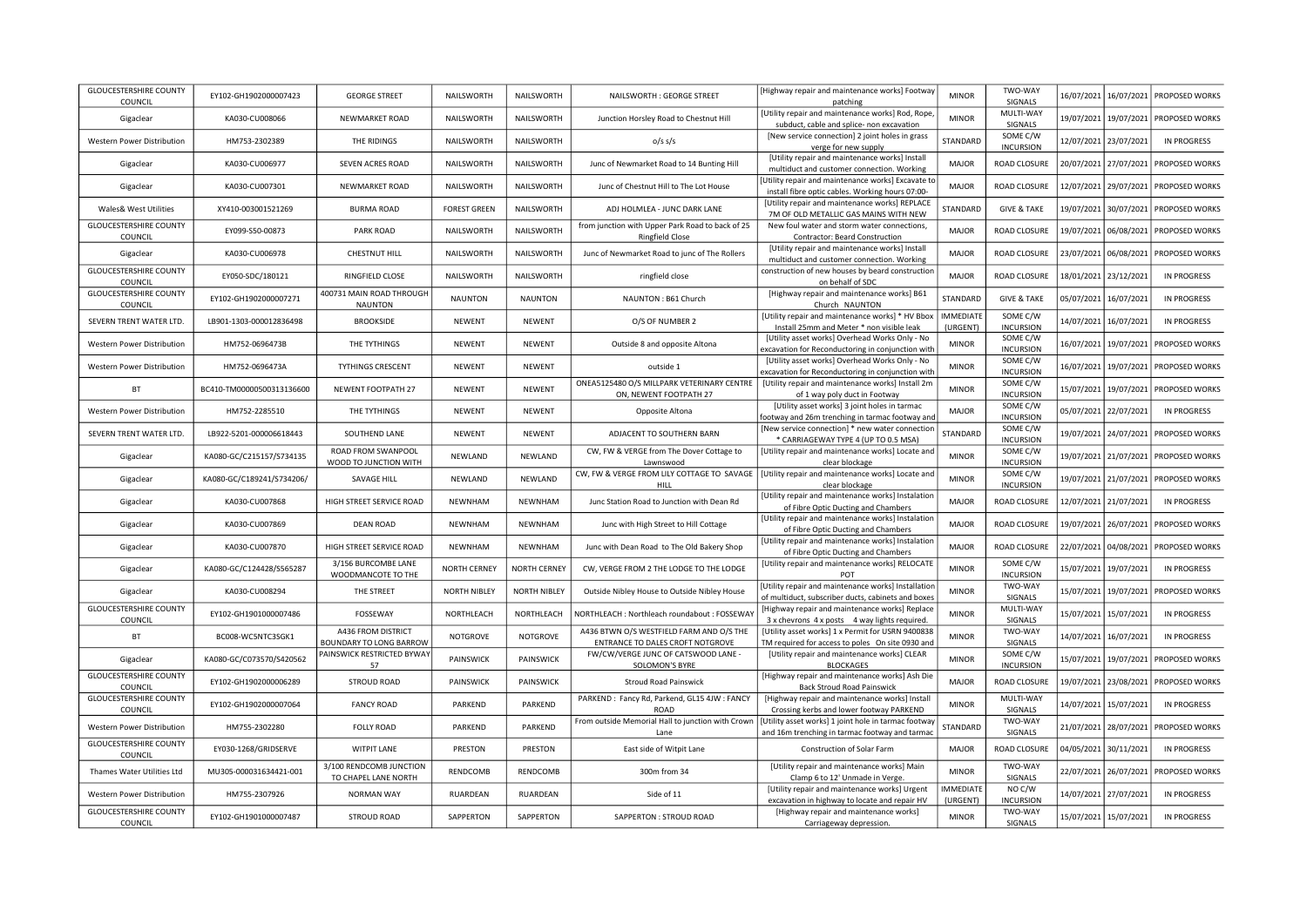| <b>GLOUCESTERSHIRE COUNTY</b><br>COUNCIL | EY102-GH1901000007488     | <b>STROUD ROAD</b>                                | SAPPERTON                  | SAPPERTON                  | SAPPERTON : Heading from cirencester. STROUD<br><b>ROAD</b>                                            | [Highway repair and maintenance works] Pothole<br>SAPPERTON                                                  | <b>MINOR</b> | TWO-WAY<br>SIGNALS           |            | 15/07/2021 15/07/2021 | <b>IN PROGRESS</b>                       |
|------------------------------------------|---------------------------|---------------------------------------------------|----------------------------|----------------------------|--------------------------------------------------------------------------------------------------------|--------------------------------------------------------------------------------------------------------------|--------------|------------------------------|------------|-----------------------|------------------------------------------|
| Gigaclear                                | KA170-OCU-SEBURY/058      | SEDBURY LANE                                      | SEDBURY                    | SEDBURY                    | At Entrance to Meads Farm on Sedbury lane, works<br>end o/s Forge house                                | [Remedial works] Excavation to install fibre optic<br>cable in surface Icoation listed Approx 278M of        | <b>MINOR</b> | PRIORITY<br><b>WORKING</b>   |            | 15/07/2021 16/07/2021 | PROPOSED<br>REMEDIAL                     |
| Gigaclear                                | KA080-GC/C225451/S734912  | <b>BUTTINGTON ROAD</b>                            | SEDBURY                    | SEDBURY                    | FW FROM 2 TO 26 BUTTINGTON ROAD, SEDBURY                                                               | [Utility repair and maintenance works] LOCATING<br>AND RESOLVING BLOCKAGES                                   | <b>MINOR</b> | NO C/W<br><b>INCURSION</b>   |            |                       | 20/07/2021 22/07/2021 PROPOSED WORKS     |
| Gigaclear                                | KA080-GC/C225451/S734912A | FOOTWAY ADJOINING<br>SOUTHERN SIDE OF 1 TO 11     | SEDBURY                    | SEDBURY                    | FW THE WHOLE OF FOOTWAY ADJOINING<br>SOUTHERN SIDE OF 1 TO 11 ODDS BUTTINGTON                          | [Utility repair and maintenance works] LOCATING<br>AND RESOLVING BLOCKAGES                                   | <b>MINOR</b> | NO C/W<br><b>INCURSION</b>   | 20/07/2021 |                       | 22/07/2021 PROPOSED WORKS                |
| <b>GLOUCESTERSHIRE COUNTY</b><br>COUNCIL | EY204-62993121            | <b>BEACHLEY ROAD</b>                              | SEDBURY                    | SEDBURY                    | Beachley Road RAB                                                                                      | [Highway repair and maintenance works]<br>Replacing Bollard                                                  | <b>MINOR</b> | <b>GIVE &amp; TAKE</b>       |            |                       | 21/07/2021 23/07/2021 PROPOSED WORKS     |
| <b>BT</b>                                | BC410-TM00000500305923200 | PARK LANE                                         | SEVENHAMPTON               | SEVENHAMPTON               | See Other Documents for Location of Works on<br>3/097 SYREFORD TO NEW BUILDINGS SUDELEY,               | [Utility repair and maintenance works] to mole<br>plough 1205 meters of cable in verge                       | MAJOR        | ROAD CLOSURE                 |            | 05/07/2021 16/07/2021 | <b>IN PROGRESS</b>                       |
| <b>BT</b>                                | BC410-TM00000500305923202 | 3/097 SYREFORD TO NEW<br><b>BUILDINGS SUDELEY</b> | SEVENHAMPTON               | SEVENHAMPTON               | 10M SOUTH OF JNC ROAD FROM PARK LANE TO THE                                                            | [Utility repair and maintenance works] Install 15m                                                           | STANDARD     | MULTI-WAY<br>SIGNALS         |            | 05/07/2021 16/07/2021 | IN PROGRESS                              |
| Gigaclear                                | KA080-GC/S451510          | STOW ROAD                                         | SEZINCOTE                  | SEZINCOTE                  | QUARRY ACROSS C/W TO 5M SOUTH OF JNC PARK<br><b>VERGE ENTRANCE TO White House</b>                      | of 1 way poly duct in Carriageway, Install 5m of<br>[Utility repair and maintenance works]                   | <b>MINOR</b> | NO C/W                       | 19/07/2021 | 21/07/2021            | PROPOSED WORKS                           |
| Gigaclear                                | KA080-GC/C223703/S414658  | LONGRIDGE                                         | SHEEPSCOMBE                | SHEEPSCOMBE                | CW, VERGE ALONG LONGRIDGE                                                                              | RELOCATING POT TO CUSTOMER BOUNDARY<br>[Utility repair and maintenance works] Resolving                      | <b>MINOR</b> | <b>INCURSION</b><br>SOME C/W |            |                       | 15/07/2021   19/07/2021   PROPOSED WORKS |
| Gigaclear                                | KA080-GC/C188693/S422807  | <b>FAR END</b>                                    | SHEEPSCOMBE                | SHEEPSCOMBE                | VERGE OPPOSITE KNAPP HOUSE                                                                             | blockage<br>[Utility repair and maintenance works]                                                           | <b>MINOR</b> | <b>INCURSION</b><br>NO C/W   |            |                       | 19/07/2021 21/07/2021 PROPOSED WORKS     |
|                                          |                           |                                                   |                            |                            |                                                                                                        | RELOCATING POTS TO CUSTOMERS BOUNDARIES                                                                      |              | <b>INCURSION</b>             |            |                       |                                          |
| <b>GLOUCESTERSHIRE COUNTY</b><br>COUNCIL | EY102-GH1902000006269     | A40 SHERBORNE SECTION                             | SHERBORNE                  | SHERBORNE                  | : Whole of Gloucestershire : Whole of<br>gloucestershire, for mass orders only.                        | [Highway improvement works] r Ash Die Back A40<br>Sherborne                                                  | MAJOR        | TWO-WAY<br>SIGNALS           | 19/07/2021 | 20/07/2021            | PROPOSED WORKS                           |
|                                          |                           |                                                   |                            |                            |                                                                                                        | [Remedial works] RELOCATING POT TO CUSTOMER                                                                  |              | TWO-WAY                      |            |                       | PROPOSED                                 |
| Gigaclear                                | KA080-GC/C028183/S160255  | A40 SHERBORNE SECTION                             | SHERBORNE                  | SHERBORNE                  | CW & VERGE at entrance to Cheltenham Lodges                                                            | <b>BOUNDARY</b>                                                                                              | <b>MINOR</b> | SIGNALS                      | 21/07/2021 | 23/07/2021            | REMEDIAL                                 |
| <b>GLOUCESTERSHIRE COUNTY</b>            | EY030-1260/LPSEVENTS      | <b>ASHTON ROAD</b>                                | SIDDINGTON                 | SIDDINGTON                 | <b>Cotswold Water Parks</b>                                                                            | Lake 62 Triathlon Cycle Route                                                                                | <b>MINOR</b> | NO C/W                       | 21/07/2021 | 21/07/2021            | PROPOSED WORKS                           |
| COUNCIL                                  |                           |                                                   |                            |                            |                                                                                                        |                                                                                                              |              | <b>INCURSION</b>             |            |                       |                                          |
| Gigaclear                                | KA080-GC/C218631/S411371  | <b>SLAD ROAD</b>                                  | SLAD                       | SLAD                       | FW/CW/VERGE THE OLD POST - THE LAURELS                                                                 | [Utility repair and maintenance works] RESOLVING<br><b>BLOCKAGE</b>                                          | <b>MINOR</b> | SOME C/W<br><b>INCURSION</b> | 15/07/2021 |                       | 19/07/2021   PROPOSED WORKS              |
| Gigaclear                                | KA030-CU008492            | KINGSTON ROAD                                     | SLIMBRIDGE                 | <b>SLIMBRIDGE</b>          | Junction Lighenbrook lane to To 70m NE Junction<br>Lighenbrook lane                                    | Utility repair and maintenance works] Repair duct<br>blockage                                                | <b>MINOR</b> | STOP/GO BOARDS               | 14/07/2021 |                       | 16/07/2021   PROPOSED WORKS              |
| Wales& West Utilities                    | XY410-003001403218/01     | TYNING CRESCENT                                   | SLIMBRIDGE                 | SLIMBRIDGE                 | O/S 17 AND 19                                                                                          | [Utility repair and maintenance works] RETRIEVE 2<br>X LIVE HEADS                                            | MAJOR        | <b>GIVE &amp; TAKE</b>       |            | 08/07/2021 28/07/2021 | IN PROGRESS                              |
| Wales& West Utilities                    | XY410-003001403220/02     | MOOREND LANE                                      | SLIMBRIDGE                 | SLIMBRIDGE                 | JUNCTION OF ST JOHNS ROAD TO O/S LITTLE<br>KINGSTON                                                    | [Utility repair and maintenance works] REPLACE<br>308M OF 2IN, 4IN ST, CI, SI WITH 308M OF 40MM              | MAJOR        | ROAD CLOSURE                 |            | 07/07/2021 30/07/2021 | IN PROGRESS                              |
| Gigaclear                                | KA030-CU007914            | LAURELDENE                                        | <b>SLING</b>               | <b>SLING</b>               | Junc Parkend Walk to 33                                                                                | [Utility repair and maintenance works] Instalation<br>of Fibre Optic Ducting and Chambers                    | MAJOR        | MULTI-WAY<br>SIGNALS         |            |                       | 21/06/2021 16/07/2021 PROPOSED WORKS     |
| Gigaclear                                | KA030-CU007916            | <b>CLEMENTS END ROAD</b>                          | <b>SLING</b>               | <b>SLING</b>               | Milestone Walk to Michaels Way                                                                         | [Utility repair and maintenance works] Instalation<br>of Fibre Optic Ducting and Chambers                    | MAJOR        | MULTI-WAY<br>SIGNALS         |            |                       | 21/06/2021 16/07/2021 PROPOSED WORKS     |
| Gigaclear                                | KA030-CU007915            | STRATHMORE GARDENS                                | SLING                      | SLING                      | O/s 8 Strathmore Gardens to O/s 12 Strathmore<br>Gardens                                               | [Utility repair and maintenance works] Instalation<br>of Fibre Optic Ducting and Chambers                    | MAJOR        | NO C/W<br><b>INCURSION</b>   | 21/06/2021 |                       | 16/07/2021 PROPOSED WORKS                |
| Gigaclear                                | KA030-CU008098            | MARSH HILL                                        | <b>SLING</b>               | SLING                      | O/s BrambleCottage in the Layby                                                                        | [Utility repair and maintenance works] Storage                                                               | MAJOR        | NO C/W<br><b>INCURSION</b>   |            | 14/05/2021 30/07/2021 | IN PROGRESS                              |
| Gigaclear                                | KA030-CU007912            | OAKWOOD ROAD                                      | <b>SLING</b>               | SLING                      | Junc Milestone Walk to Mirror Mirror Hair Salon                                                        | compound<br>[Utility repair and maintenance works] Instalation                                               | MAJOR        | MULTI-WAY                    |            | 30/06/2021 03/08/2021 | IN PROGRESS                              |
| Gigaclear                                | KA030-CU007913            | PARKEND WALK                                      | <b>SLING</b>               | SLING                      | Junc Oakwood Road to Laureldene                                                                        | of Fibre Optic Ducting and Chambers<br>[Utility repair and maintenance works] Instalation                    | <b>MAJOR</b> | SIGNALS<br>MULTI-WAY         | 30/06/2021 | 03/08/2021            | IN PROGRESS                              |
| Gigaclear                                | KA030-CU007911            | MILESTONE WALK                                    | SLING                      | SLING                      | Clays Rd to Crossroads with Oakwood Road                                                               | of Fibre Optic Ducting and Chambers<br>[Utility repair and maintenance works] Instalation                    | MAJOR        | SIGNALS<br>MULTI-WAY         |            | 30/06/2021 03/08/2021 | IN PROGRESS                              |
|                                          |                           |                                                   |                            |                            |                                                                                                        | of Fibre Optic Ducting and Chambers                                                                          |              | SIGNALS                      |            |                       |                                          |
| Gigaclear                                | KA030-CU007918            | MICHAELS WAY                                      | SLING                      | SLING                      | Michaels Way                                                                                           | [Utility repair and maintenance works] Instalation<br>of Fibre Optic Ducting and Chambers TM Long            | MAJOR        | <b>GIVE &amp; TAKE</b>       |            | 30/06/2021 03/08/2021 | IN PROGRESS                              |
| Gigaclear                                | KA030-CU007979            | CHEPSTOW ROAD                                     | SLING                      | SLING                      | opposite orepool inn                                                                                   | [Utility repair and maintenance works] compound/<br>storage area                                             | MAJOR        | SOME C/W<br><b>INCURSION</b> |            | 12/05/2021 13/08/2021 | <b>IN PROGRESS</b>                       |
| Gigaclear                                | KA170-OCU-BREYNY/005      | CHEPSTOW ROAD                                     | SLING                      | <b>SLING</b>               | Works start at approx. 140M north of Pike Cottage<br>at jnc on Chepstow road To jnc leading to Shophou | [Utility repair and maintenance works] Excavation<br>to install fibre optic cable in surface location listed | MAJOR        | MULTI-WAY<br>SIGNALS         | 05/03/2021 | 10/09/2021            | <b>IN PROGRESS</b>                       |
| Thames Water Utilities Ltd               | MU306-J528J912ELMVIEW     | ROAD FROM SPRATSGATE LANE<br>TO THE STREET        | SOMERFORD<br><b>KEYNES</b> | SOMERFORD<br><b>KEYNES</b> | The verge next the street junction of elm view                                                         | [Disconnection or alteration of supply] TH to<br>identify main condition and install washout                 | STANDARD     | MULTI-WAY<br>SIGNALS         |            |                       | 21/07/2021 03/08/2021 PROPOSED WORKS     |
| <b>GLOUCESTERSHIRE COUNTY</b><br>COUNCIL | EY102-GH1902000007365     | <b>SUTTON ROAD</b>                                | SOUDLEY                    | SOUDLEY                    | SOUDLEY : Sutton Rd Soudley, SUTTON ROAD                                                               | [Highway repair and maintenance works] Kerb<br>replacement SOUDLEY                                           | STANDARD     | <b>GIVE &amp; TAKE</b>       |            |                       | 15/07/2021 23/07/2021 PROPOSED WORKS     |
| <b>BT</b>                                | BC008-PTMS363768          | <b>EWEN ROAD</b>                                  | SOUTH CERNEY               | SOUTH CERNEY               | CROSSRAODS OF EWEN ROAD AND SPRATSGATE<br>LAME Siddington Ewen Cotswold Gloucestershire                | [Utility asset works] TM Required to provide safe<br>working zone for pole test to be preformed.             | <b>MINOR</b> | TWO-WAY<br>SIGNALS           |            |                       | 19/07/2021 19/07/2021 PROPOSED WORKS     |
| Thames Water Utilities Ltd               | MU305-000031636041-001    | <b>STATION ROAD</b>                               | SOUTH CERNEY               | SOUTH CERNEY               | <b>OPP 12</b>                                                                                          | [Utility repair and maintenance works] Service<br>Pipe Repair <33mm No Excav in Footway.                     | <b>MINOR</b> | SOME C/W<br><b>INCURSION</b> |            |                       | 19/07/2021 21/07/2021 PROPOSED WORKS     |
| <b>GLOUCESTERSHIRE COUNTY</b><br>COUNCIL | EY030-1240                | SILVER STREET                                     | SOUTH CERNEY               | <b>SOUTH CERNEY</b>        | O/S Berry Farm                                                                                         | Traffic Lights for scaffolding                                                                               | <b>MAJOR</b> | TWO-WAY<br>SIGNALS           |            | 14/04/2021 30/07/2021 | <b>IN PROGRESS</b>                       |
| Gigaclear                                | KA170-OCU-STBYY-15        | <b>TOWNSEND CLOSE</b>                             | <b>ST BRIAVELS</b>         | <b>ST BRIAVELS</b>         | WORKS LOCATED IN TOWNSEND CLOSE                                                                        | [Utility repair and maintenance works] Excavation<br>to install fibre optic cable in surface location listed | STANDARD     | <b>GIVE &amp; TAKE</b>       |            | 08/07/2021 15/07/2021 | IN PROGRESS                              |
|                                          |                           |                                                   |                            |                            |                                                                                                        |                                                                                                              |              |                              |            |                       |                                          |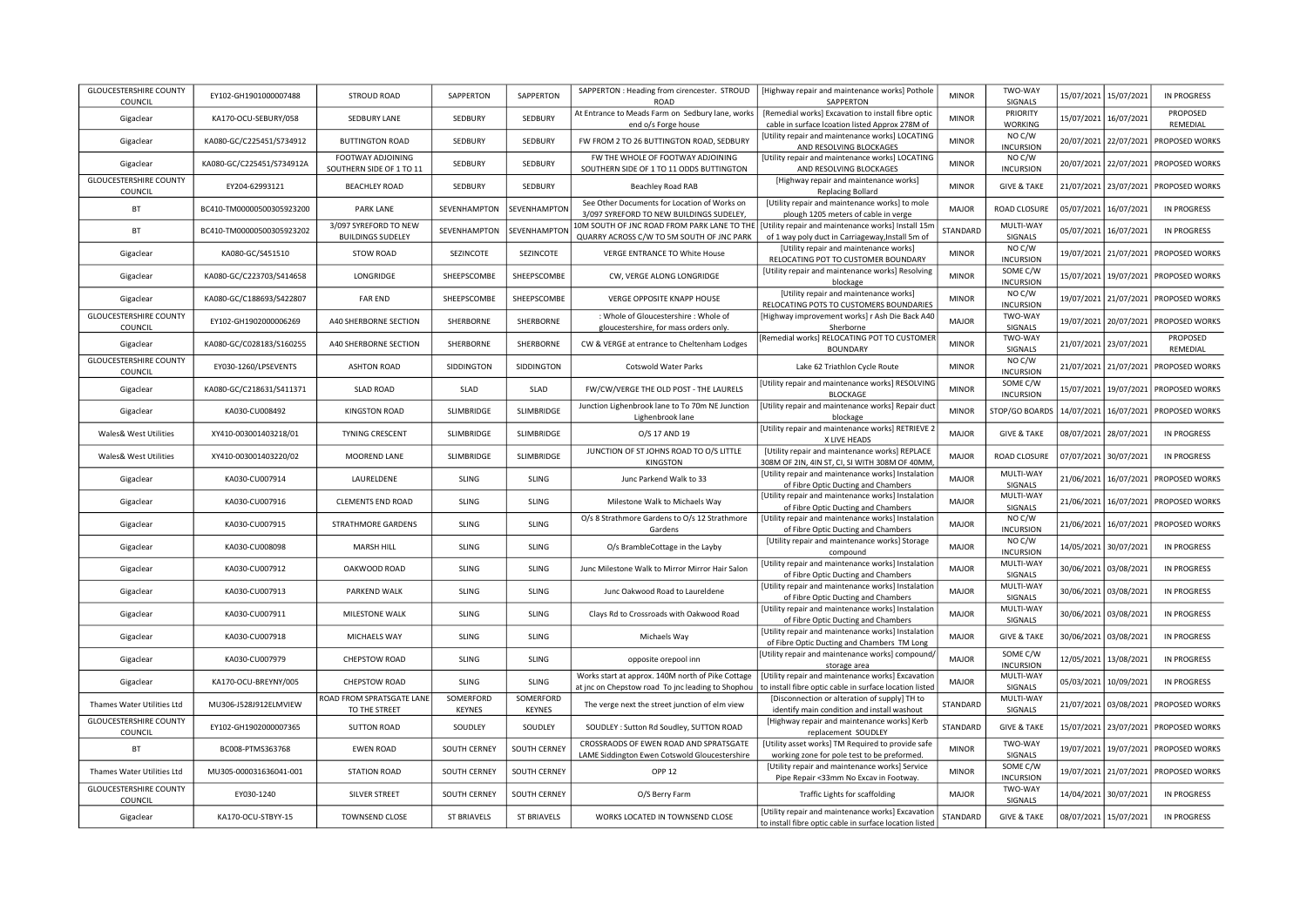| Gigaclear                                                   | KA170-OCU-STBYY-1-3       | FOOTWAY ADJOINING 1 TO 21<br>ODDS SMITHVILLE CLOSE    | <b>ST BRIAVELS</b>   | <b>ST BRIAVELS</b>   | Footway adjoining 1 to 21 odds smithvile close, St<br><b>Brivals</b>                                     | [Utility repair and maintenance works] Excavation<br>to install fibre optic cable in surface location listed | <b>MAJOR</b>                     | <b>GIVE &amp; TAKE</b>                     | 09/06/2021 15/07/2021 | <b>IN PROGRESS</b>                  |
|-------------------------------------------------------------|---------------------------|-------------------------------------------------------|----------------------|----------------------|----------------------------------------------------------------------------------------------------------|--------------------------------------------------------------------------------------------------------------|----------------------------------|--------------------------------------------|-----------------------|-------------------------------------|
| Gigaclear                                                   | KA170-OCU-STBYY-12        | <b>BREAM ROAD</b>                                     | WHITEPOOL            | <b>ST BRIAVELS</b>   | works located from Smithville Close to Bream road,<br><b>St Briavels</b>                                 | [Utility repair and maintenance works] Excavation<br>to install fibre optic cable in surface location listed | <b>MAJOR</b>                     | <b>GIVE &amp; TAKE</b>                     | 30/06/2021 21/07/2021 | <b>IN PROGRESS</b>                  |
| Gigaclear                                                   | KA170-OCU-STBYY-13-010    | <b>CROSS KEYS</b>                                     | <b>ST BRIAVELS</b>   | <b>ST BRIAVELS</b>   | Works located along Corss keys from jnc of park lane   [Utility repair and maintenance works] Excavation |                                                                                                              | STANDARD                         | ROAD CLOSURE                               | 13/07/2021 23/07/2021 | IN PROGRESS                         |
| Gigaclear                                                   | KA170-OCU-STBYY-13-10     | PARK LANE                                             | <b>ST BRIAVELS</b>   | <b>ST BRIAVELS</b>   | to smithville close<br>WORKS LOCATED FROM JNC ALONG PARK LANE                                            | to install fibre optic cable in surface location listed<br>[Utility repair and maintenance works] Excavation | STANDARD                         | ROAD CLOSURE                               | 14/07/2021 27/07/2021 | IN PROGRESS                         |
| Gigaclear                                                   | KA170-OCU-CRYY/002        | <b>BREAM ROAD</b>                                     | <b>ST BRIAVELS</b>   | <b>ST BRIAVELS</b>   | From Ash Cottage to track leading to The Great                                                           | to install fibre optic cable in surface location listed<br>[Utility repair and maintenance works] Excavation | MAJOR                            | MULTI-WAY                                  | 12/05/2021 30/07/2021 | IN PROGRESS                         |
|                                                             | KA170-OCU-STBYY-4-023     | PARK CLOSE                                            | <b>ST BRIAVELS</b>   | <b>ST BRIAVELS</b>   | Hoggins Farm, GL15 6RA<br>Works located in Park close                                                    | to install fibre optic cable in surface location listed<br>[Utility repair and maintenance works] Excavation | MAJOR                            | SIGNALS<br>MULTI-WAY                       | 14/07/2021 30/07/2021 | <b>IN PROGRESS</b>                  |
| Gigaclear                                                   |                           |                                                       |                      |                      | From jnc of Castle crescent to jnc of HEWELSFIELD                                                        | to Dig trench and install main ducts between<br>[Utility repair and maintenance works] Excavation            |                                  | SIGNALS                                    |                       |                                     |
| Gigaclear<br><b>GLOUCESTERSHIRE COUNTY</b>                  | KA170-OCU-STBYY-4-23      | BARROWELL LANE<br>A466 FROM GREAT GROVE TO            | <b>ST BRIAVELS</b>   | <b>ST BRIAVELS</b>   | <b>LANF</b><br>ST BRIAVELS : A466 Bigsweir Bridge to Florence                                            | to Dig trench and install main ducts between<br>Highway repair and maintenance works] Maintair               | <b>MAJOR</b><br><b>IMMEDIATE</b> | ROAD CLOSURE<br>TWO-WAY                    | 09/07/2021 30/07/2021 | IN PROGRESS                         |
| COUNCIL                                                     | EY102-GH1902000005089     | <b>BIGSWEIR BRIDGE</b>                                | <b>BIGSWEIR</b>      | <b>ST BRIAVELS</b>   | Hotel. : A466 FROM GREAT GROVE TO BIGSWEIR                                                               | Traffic signals on land slip ST BRIAVELS :                                                                   | (URGENT)                         | SIGNALS                                    | 30/11/2020            | 30/07/2021<br>IN PROGRESS           |
| Gigaclear                                                   | KA170-OCU-STBYY-1         | COLEFORD ROAD                                         | <b>ST BRIAVELS</b>   | <b>ST BRIAVELS</b>   | Coleford road, St Brivals                                                                                | [Utility repair and maintenance works] Excavation<br>to install fibre optic cable in surface location listed | MAJOR                            | <b>ROAD CLOSURE</b>                        | 03/06/2021 01/08/2021 | <b>IN PROGRESS</b>                  |
| Gigaclear                                                   | KA170-OCU-STBYY-COM       | HEWELSFIELD LANE                                      | <b>ST BRIAVELS</b>   | <b>ST BRIAVELS</b>   | Near conrer of Park close                                                                                | [Utility repair and maintenance works] Permit to<br>be used to notify compound located on                    | MAJOR                            | <b>GIVE &amp; TAKE</b>                     | 08/07/2021 02/09/2021 | <b>IN PROGRESS</b>                  |
| Gigaclear                                                   | KA170-OCU-STBYY-4         | HEWELSFIELD LANE                                      | <b>ST BRIAVELS</b>   | <b>ST BRIAVELS</b>   | Along Hewelsfield lane                                                                                   | [Utility repair and maintenance works] Excavation<br>Dig trench and install main ducts between CHA07         | <b>MAJOR</b>                     | ROAD CLOSURE                               | 13/07/2021            | 14/09/2021<br>IN PROGRESS           |
| Gigaclear                                                   | KA170-OCU-BREYNY/002      | <b>B4231 FROM JUNCTION AT</b><br>BREAMS CROSS FARM TO | <b>TROW GREEN</b>    | <b>ST BRIAVELS</b>   | WORKS FROM BREAM CORSS TO PIKE COTTAGE,<br>GL15 6QP                                                      | [Utility repair and maintenance works] Excavation<br>to install fibre optic cable in surface location listed | MAJOR                            | MULTI-WAY<br>SIGNALS                       | 01/02/2021            | 04/10/2021<br>IN PROGRESS           |
| SEVERN TRENT WATER LTD.                                     | LB901-1303-000060401032   | ROAD FROM JUNCTION AT ALL                             | <b>STAUNTON</b>      | STAUNTON             | FAIRVIEW COTTAGE                                                                                         | [Utility repair and maintenance works] HV Bbox                                                               | <b>IMMEDIATE</b>                 | SOME C/W                                   | 14/07/2021            | 16/07/2021<br>IN PROGRESS           |
| Wales& West Utilities                                       | XY243-004000167636        | SAINTS TO JUNCTION WITH<br><b>BRUNEL WAY</b>          | STONEHOUSE           | STONEHOUSE           | O/S MULLER & MILKINGREDIENTS                                                                             | Install, Clear to Boundary logger<br>[Utility repair and maintenance works] LAY NEW                          | (URGENT)<br>STANDARD             | <b>INCURSION</b><br><b>GIVE &amp; TAKE</b> | 28/06/2021            | 16/07/2021<br>IN PROGRESS           |
|                                                             |                           |                                                       |                      |                      |                                                                                                          | GAS SERVICE 36M PUBLIC - 225M PRIVATE<br>[Utility asset works] Excavation to build new                       | <b>MINOR</b>                     | SOME C/W                                   |                       |                                     |
| Netomnia Ltd                                                | D2003-LSST58358           | DOWNTON ROAD                                          | <b>BRIDGEND</b>      | STONEHOUSE           | O/S 2 Haven Avenue on Downton Road<br>Jct of Park Rd/Festival Rd to jct of Midland Rd/Park               | chamber for telecoms network and lay ducting to<br>[Utility asset works] Multiple excavations required       |                                  | <b>INCURSION</b><br>SOME C/W               | 16/07/2021 20/07/2021 | PROPOSED WORKS                      |
| Netomnia Ltd                                                | D2003-LSST69759           | PARK ROAD                                             | STONEHOUSE           | STONEHOUSE           | Rd                                                                                                       | to locate & clear blockages in telecoms duct<br>[Utility asset works] Excavation required to install         | <b>MINOR</b>                     | <b>INCURSION</b><br>SOME C/W               | 19/07/2021            | 21/07/2021<br>PROPOSED WORKS        |
| Netomnia Ltd                                                | D2003-LSST58374           | HIGH STREET                                           | STONEHOUSE           | STONEHOUSE           | O/S 21 High Street                                                                                       | new chamber duct and lay telecoms ducting to                                                                 | <b>MINOR</b>                     | <b>INCURSION</b>                           | 20/07/2021            | 22/07/2021<br>PROPOSED WORKS        |
| Netomnia Ltd                                                | D2003-LSST69759-9         | MIDLAND ROAD                                          | STONEHOUSE           | STONEHOUSE           | O/S 44-52 Midland Road                                                                                   | [Utility asset works] Excavation required to lay<br>new track for telecoms duct                              | STANDARD                         | SOME C/W<br><b>INCURSION</b>               | 14/07/2021 22/07/2021 | PROPOSED WORKS                      |
| Netomnia Ltd                                                | D2003-LSST69759-8         | SEVERN ROAD                                           | STONEHOUSE           | STONEHOUSE           | O/S 26-33 Severn Road                                                                                    | [Utility asset works] Excavation required to lay<br>new track                                                | STANDARD                         | SOME C/W<br><b>INCURSION</b>               | 14/07/2021 22/07/2021 | PROPOSED WORKS                      |
| Gigaclear                                                   | KA030-CU008099            | <b>GROVE LANE TO ORCHARD</b><br>PLACE WESTEND         | <b>NUPEND</b>        | STONEHOUSE           | lunc opposite 1 Westend Cottages to road leading t<br>Pidgemore Farm                                     | [Utility repair and maintenance works] Excavate to<br>install fibre optic cables. Working hours 07:00-       | <b>MINOR</b>                     | <b>GIVE &amp; TAKE</b>                     | 24/07/2021 25/07/2021 | PROPOSED WORKS                      |
| BT                                                          | BC410-TM00000500305148500 | NASTEND LANE                                          | NASTEND              | STONEHOUSE           | APPROX 60M WEST OF 'GREEN FARM', NASTEND<br>LANE                                                         | [Utility repair and maintenance works] Replace 1<br>existing pole                                            | <b>MINOR</b>                     | NO C/W<br><b>INCURSION</b>                 | 22/07/2021            | PROPOSED WORKS<br>26/07/2021        |
| Western Power Distribution                                  | HM753-2302733             | STONEDALE ROAD                                        | STONEHOUSE           | STONEHOUSE           | ADJ 1.                                                                                                   | [Utility asset works] 7 joint holes in tarmac                                                                | <b>MAJOR</b>                     | SOME C/W<br><b>INCURSION</b>               | 01/07/2021 01/08/2021 | IN PROGRESS                         |
| Thames Water Utilities Ltd                                  | MU305-000031643987-001    | <b>THE PARK</b>                                       | STOW-ON-THE-         | STOW-ON-THE-         | 53                                                                                                       | footway and concrete footway and concrete road<br>[Utility repair and maintenance works] Boundary            | <b>IMMEDIATE</b>                 | SOME C/W                                   | 11/07/2021 15/07/2021 | IN PROGRESS                         |
| Thames Water Utilities Ltd                                  | MU305-000031647801-001    | B4450 MARTINS HILL TO STOW                            | WOLD<br>STOW-ON-THE- | WOLD<br>STOW-ON-THE- | fair view                                                                                                | Box Exchange Fway in Footway.<br>[Utility repair and maintenance works] Service                              | (URGENT)<br><b>IMMEDIATE</b>     | <b>INCURSION</b><br>TWO-WAY                | 14/07/2021 16/07/2021 | <b>IN PROGRESS</b>                  |
|                                                             |                           | ROAD JUNCTION<br>SHEEP STREET                         | WOLD<br>STOW-ON-THE- | WOLD<br>STOW-ON-THE- | O/S ROOFTOPS                                                                                             | Pipe Repair <33mm Unmade in Verge.<br>[Permanent reinstatement] REPLACE TEMPORARY                            | (URGENT)<br><b>MINOR</b>         | SIGNALS<br><b>GIVE &amp; TAKE</b>          | 16/07/2021            | PROPOSED                            |
| Wales& West Utilities                                       | XY245-004000167936        | A424 ICOMB JUNCTION TO                                | WOLD                 | WOLD<br>STOW-ON-THE- |                                                                                                          | REINSTATEMENT WITH PERMANENT<br>[Permanent reinstatement] REINSTATEMENT OF                                   |                                  | MULTI-WAY                                  |                       | 19/07/2021<br>PERMANENT<br>PROPOSED |
| Thames Water Utilities Ltd<br><b>GLOUCESTERSHIRE COUNTY</b> | MU306-000804726460330-004 | WYCK HILL FARM                                        | <b>WYCK HILL</b>     | WOLD                 | WYCK HILL HOUSE HOTEL, BURFORD ROAD                                                                      | CONCRETE PLINTH IN VERGE AND<br>[Highway repair and maintenance works] Remove                                | <b>MINOR</b>                     | SIGNALS                                    | 20/07/2021 20/07/2021 | PERMANENT                           |
| COUNCIL                                                     | EY204-94773393            | STRATTON HEIGHTS                                      | <b>STRATTON</b>      | <b>STRATTON</b>      | OP 172                                                                                                   | Old Column                                                                                                   | <b>MINOR</b>                     | <b>GIVE &amp; TAKE</b>                     | 13/07/2021 15/07/2021 | PROPOSED WORKS                      |
| Thames Water Utilities Ltd                                  | MU305-000031632514-001    | <b>VAISEY ROAD</b>                                    | STRATTON             | <b>STRATTON</b>      | 1                                                                                                        | [Utility repair and maintenance works] Service<br>Pipe Repair < ><< > ><< > 33mm Fway in Footway.            | <b>MINOR</b>                     | SOME C/W<br><b>INCURSION</b>               | 19/07/2021 21/07/2021 | PROPOSED WORKS                      |
| Gigaclear                                                   | KA170-OCU-STRCHW/0023-2   | A48 FROM JUNCTION AT<br>WOOLASTON GRANGE TO           | STROAT               | <b>STROAT</b>        | A48 FROM WYVEN LODGE TO HANLEY HOUSE                                                                     | [Utility repair and maintenance works] Excavation<br>to install fibre optic cable in surface location listed | MAJOR                            | MULTI-WAY<br>SIGNALS                       | 19/04/2021            | 19/07/2021<br>IN PROGRESS           |
| <b>GLOUCESTERSHIRE COUNTY</b><br>COUNCIL                    | EY102-GH1902000007420     | CHEAPSIDE                                             | <b>STROUD</b>        | STROUD               | STROUD: Cheapside                                                                                        | [Highway repair and maintenance works] Stroud<br>Town centre footway improvement works                       | STANDARD                         | <b>GIVE &amp; TAKE</b>                     | 12/07/2021 15/07/2021 | IN PROGRESS                         |
| <b>GLOUCESTERSHIRE COUNTY</b><br>COUNCIL                    | EY102-GH1902000007419     | <b>RUSSELL STREET</b>                                 | <b>STROUD</b>        | <b>STROUD</b>        | STROUD: Russell Street                                                                                   | [Highway repair and maintenance works] Stroud<br>Town centre footway improvement works                       | STANDARD                         | <b>GIVE &amp; TAKE</b>                     | 12/07/2021 15/07/2021 | IN PROGRESS                         |
| <b>GLOUCESTERSHIRE COUNTY</b>                               | EY102-GH1902000007418     | <b>STATION ROAD</b>                                   | <b>STROUD</b>        | <b>STROUD</b>        | <b>Stroud STATION ROAD</b>                                                                               | [Highway repair and maintenance works] Stroud                                                                | STANDARD                         | <b>GIVE &amp; TAKE</b>                     | 12/07/2021 15/07/2021 | IN PROGRESS                         |
| COUNCIL<br><b>BT</b>                                        | BC007-WCLLKF4T            | <b>BROCKLEY ACRES</b>                                 | EASTCOMBE            | <b>STROUD</b>        | o/s 2 FARLEY CLOSE BROCKLEY ACRES EASTC, OMBE                                                            | Town centre footway improvement works<br>[Utility repair and maintenance works] Customer                     | <b>IMMEDIATE</b>                 | SOME C/W                                   | 13/07/2021 15/07/2021 | IN PROGRESS                         |
|                                                             |                           |                                                       |                      |                      | GL6 7DU                                                                                                  | out of service excavation required to fix faulty                                                             | (URGENT)                         | <b>INCURSION</b>                           |                       |                                     |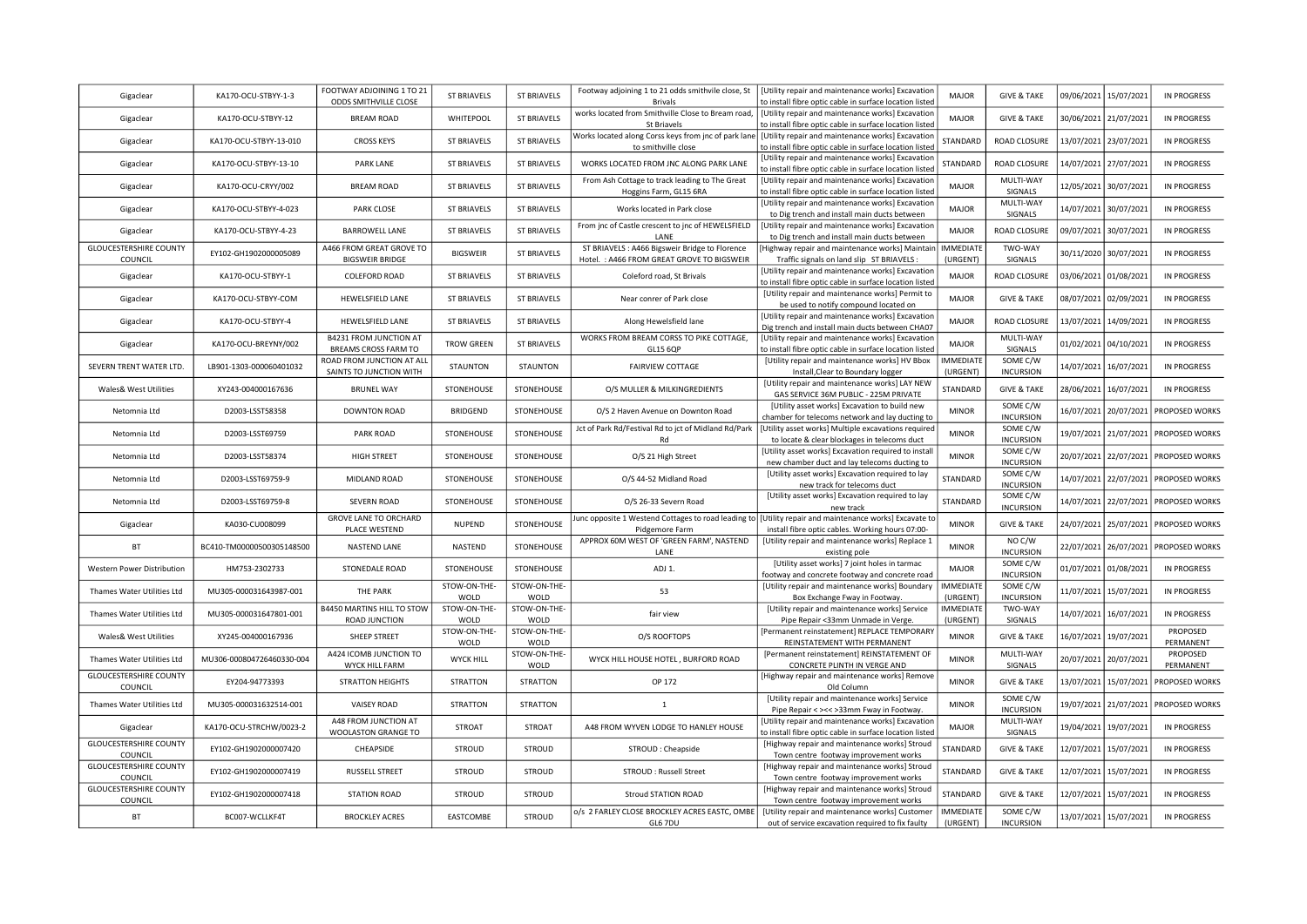| SEVERN TRENT WATER LTD.                  | LB906-0000-000041009300   | <b>HEATHFIELD ROAD</b>                            | <b>STROUD</b>      | <b>STROUD</b> | ON FOOTWAY OUTSIDE NUMBER 12                                                                                                            | [Utility repair and maintenance works] Install<br>external meter in boundary box at depth of under         | <b>MINOR</b>                 | NO C/W<br><b>INCURSION</b>   |            |                         | 15/07/2021 15/07/2021 PROPOSED WORKS     |
|------------------------------------------|---------------------------|---------------------------------------------------|--------------------|---------------|-----------------------------------------------------------------------------------------------------------------------------------------|------------------------------------------------------------------------------------------------------------|------------------------------|------------------------------|------------|-------------------------|------------------------------------------|
| <b>GLOUCESTERSHIRE COUNTY</b><br>COUNCIL | EY102-GH1902000007421     | <b>ROWCROFT</b>                                   | <b>STROUD</b>      | STROUD        | STROUD: Rowcroft                                                                                                                        | [Highway repair and maintenance works] Stroud<br>Town centre footway improvement works                     | STANDARD                     | <b>GIVE &amp; TAKE</b>       |            | 12/07/2021 15/07/2021   | <b>IN PROGRESS</b>                       |
| <b>GLOUCESTERSHIRE COUNTY</b><br>COUNCIL | EY102-GH1902000007431     | <b>KING STREET</b>                                | <b>STROUD</b>      | <b>STROUD</b> | STROUD : see plan provided : STATION ROAD                                                                                               | [Highway repair and maintenance works] George<br>Street STROUD                                             | STANDARD                     | <b>GIVE &amp; TAKE</b>       | 12/07/2021 | 15/07/2021              | <b>IN PROGRESS</b>                       |
| Netomnia Ltd                             | D2003-LSST58410           | CASHES GREEN ROAD                                 | STROUD             | STROUD        | O/S 66 Cashes Green Road                                                                                                                | [Utility asset works] Excavation to install new<br>chamber for telecoms assets and lay ducting to          | <b>MINOR</b>                 | NO C/W<br><b>INCURSION</b>   |            | 14/07/2021   16/07/2021 | IN PROGRESS                              |
| <b>GLOUCESTERSHIRE COUNTY</b><br>COUNCIL | EY102-GH1902000007502     | LANSDOWN                                          | <b>STROUD</b>      | <b>STROUD</b> | STROUD: LANSDOWN                                                                                                                        | [Highway repair and maintenance works] Install<br>one drop kerb STROUD                                     | <b>MINOR</b>                 | <b>GIVE &amp; TAKE</b>       |            |                         | 16/07/2021   16/07/2021   PROPOSED WORKS |
| <b>GLOUCESTERSHIRE COUNTY</b><br>COUNCIL | EY102-GH1901000005591     | <b>AVENING ROAD</b>                               | MINCHINHAMPTON     | STROUD        | : For the attention of Ali Jackson : Whole of<br>gloucestershire, for mass orders only                                                  | [Highway repair and maintenance works] Surface<br>Dressing AVvning Road Nailsworth 806481                  | <b>MAJOR</b>                 | ROAD CLOSURE                 | 17/07/2021 | 17/07/2021              | PROPOSED WORKS                           |
| SEVERN TRENT WATER LTD.                  | LB906-0000-000041000795A  | HUMPHREYS CLOSE                                   | <b>STROUD</b>      | STROUD        | ON FOOTWAY OUTSIDE NUMBER 6                                                                                                             | [Utility repair and maintenance works] Install<br>external meter in boundary box at depth of under         | <b>MINOR</b>                 | SOME C/W<br><b>INCURSION</b> | 15/07/2021 | 19/07/2021              | PROPOSED WORKS                           |
| SEVERN TRENT WATER LTD.                  | LB901-1303-000060401131   | HUNTINGDON CLOSE                                  | EBLEY              | STROUD        | 10                                                                                                                                      | [Utility repair and maintenance works] * HV Bbox<br>Install, Clear to Boundary logger * non visible leak   | <b>IMMEDIATI</b><br>(URGENT) | <b>GIVE &amp; TAKE</b>       | 15/07/2021 | 19/07/2021              | IN PROGRESS                              |
| Gigaclear                                | KA080-GC/C073570/S420562A | CATSWOOD LANE                                     | <b>STROUD</b>      | <b>STROUD</b> | CW V FROM ELCOMBE TO ROSE COTTAGE                                                                                                       | [Utility repair and maintenance works] RESOLVING<br><b>BLOCKAGE</b>                                        | <b>MINOR</b>                 | SOME C/W<br><b>INCURSION</b> | 15/07/2021 | 19/07/2021              | PROPOSED WORKS                           |
| <b>GLOUCESTERSHIRE COUNTY</b><br>COUNCIL | EY102-GH1902000007462     | LANSDOWN                                          | <b>STROUD</b>      | STROUD        | STROUD: LANSDOWN                                                                                                                        | [Highway repair and maintenance works] Install<br>one drop kerb STROUD                                     | <b>MINOR</b>                 | <b>GIVE &amp; TAKE</b>       | 19/07/2021 | 19/07/2021              | PROPOSED WORKS                           |
| Western Power Distribution               | HM753-0693794             | <b>NELSON STREET</b>                              | <b>STROUD</b>      | <b>STROUD</b> | outside 25                                                                                                                              | [Utility repair and maintenance works]<br>Vehicles/Hoist in carriageway - No excavation                    | <b>MINOR</b>                 | <b>GIVE &amp; TAKE</b>       | 19/07/2021 | 19/07/2021              | PROPOSED WORKS                           |
| Western Power Distribution               | HM753-0695974             | <b>NELSON STREET</b>                              | STROUD             | STROUD        | Outside 25-26                                                                                                                           | [Utility repair and maintenance works]<br>Vehicles/Hoist in carriageway - No excavation                    | <b>MINOR</b>                 | SOME C/W<br><b>INCURSION</b> | 19/07/2021 | 19/07/2021              | PROPOSED WORKS                           |
| Wales& West Utilities                    | XY410-003001326402        | ROOKSMOOR HILL                                    | <b>WOODCHESTER</b> | STROUD        | AT THE JUCTION WITH BATH ROAD                                                                                                           | [Permanent reinstatement] REPLACE TEMPORARY<br>REINSTATEMENT WITH PERMANENT                                | <b>MINOR</b>                 | <b>GIVE &amp; TAKE</b>       |            | 16/07/2021 19/07/2021   | PROPOSED<br>PERMANENT                    |
| SEVERN TRENT WATER LTD.                  | LB906-0000-000041000795   | RANDWICK FOOTPATH 37                              | <b>STROUD</b>      | STROUD        | ON FOOTWAY OUTSIDE NUMBER 6                                                                                                             | [Utility repair and maintenance works] Install<br>external meter in boundary box at depth of under         | <b>MINOR</b>                 | NO C/W<br><b>INCURSION</b>   | 15/07/2021 | 19/07/2021              | PROPOSED WORKS                           |
| <b>GLOUCESTERSHIRE COUNTY</b><br>COUNCIL | EY099-S50-00865           | SPRINGFIELD ROAD                                  | <b>UPLANDS</b>     | STROUD        | LAND OPPOSITE 1 YORK VILLAS                                                                                                             | INSTALL NEW CONNECTION TO EXISTING FOUL<br>SEWER - SMITHS GLOUCESTETR LTD CONTRACTOR                       | <b>MINOR</b>                 | STOP/GO BOARDS               | 19/07/2021 | 20/07/2021              | PROPOSED WORKS                           |
| Wales& West Utilities                    | XY243-004000170058/01     | <b>MATHEWS WAY</b>                                | <b>STROUD</b>      | STROUD        | $O/S$ 19                                                                                                                                | [Utility repair and maintenance works] LAY NEW<br>GAS SERVICE 8M PUBLIC - 19M PRIVATE                      | STANDARD                     | <b>GIVE &amp; TAKE</b>       |            | 14/07/2021 20/07/2021   | IN PROGRESS                              |
| Netomnia Ltd                             | D2003-LSST58427           | <b>WESTWARD ROAD</b>                              | <b>STROUD</b>      | STROUD        | O/S 50 Westward Road                                                                                                                    | [Utility asset works] Excavation to install new<br>elecoms chamber and lay ducting to connect new          | <b>MINOR</b>                 | TWO-WAY<br>SIGNALS           |            | 18/07/2021 20/07/2021   | PROPOSED WORKS                           |
| <b>GLOUCESTERSHIRE COUNTY</b><br>COUNCIL | EY204-69617942            | <b>WESTWARD ROAD</b>                              | EBLEY              | <b>STROUD</b> | On Traffic Lights Jn Greenaways                                                                                                         | [Highway repair and maintenance works] Installing<br>2 x Columns                                           | <b>MINOR</b>                 | MULTI-WAY<br>SIGNALS         | 21/07/2021 | 21/07/2021              | PROPOSED WORKS                           |
| Gigaclear                                | KA080-GC/C226499/S408105  | <b>SLAD LANE</b>                                  | <b>STROUD</b>      | <b>STROUD</b> | VERGE WHOLE OF SLAD LANE                                                                                                                | [Utility repair and maintenance works] LOCATING<br>AND RESOLVING BLOCKAGES                                 | <b>MINOR</b>                 | NO C/W<br><b>INCURSION</b>   |            |                         | 21/07/2021 21/07/2021 PROPOSED WORKS     |
| Netomnia Ltd                             | D2003-LSST58406           | <b>ELM ROAD</b>                                   | STROUD             | STROUD        | Adj to Springfields, Elm Road                                                                                                           | [Utility asset works] Excavation required to install<br>new chamber and lay ducting to connect chamber     | <b>MINOR</b>                 | NO C/W<br><b>INCURSION</b>   | 19/07/2021 |                         | 21/07/2021   PROPOSED WORKS              |
| SEVERN TRENT WATER LTD.                  | LB906-0000-000041009490   | <b>GLYNFIELD RISE</b>                             | EBLEY              | STROUD        | ON FOOTWAY OUTSIDE NUMBER 17                                                                                                            | [Utility repair and maintenance works] Install<br>external meter in boundary box at depth of under         | <b>MINOR</b>                 | NO C/W<br><b>INCURSION</b>   |            |                         | 20/07/2021 22/07/2021 PROPOSED WORKS     |
| SEVERN TRENT WATER LTD.                  | LB906-0000-000041009779   | <b>CASHES GREEN ROAD</b>                          | <b>STROUD</b>      | <b>STROUD</b> | ROAD OPENING AND DIG IS TAKING PLACE IN<br>FOOTWAY ON CASHES GREEN ROAD OPP NI, BER 23 external meter in boundary box at depth of under | [Utility repair and maintenance works] Install                                                             | <b>MINOR</b>                 | NO C/W<br><b>INCURSION</b>   |            |                         | 20/07/2021 22/07/2021 PROPOSED WORKS     |
| Western Power Distribution               | HM753-2304519             | EAGLE CLOSE                                       | CHALFORD           | <b>STROUD</b> | outside 6                                                                                                                               | [Utility asset works] 1 joint hole in tarmac footway<br>for supply alteration                              | STANDARD                     | SOME C/W<br><b>INCURSION</b> |            |                         | 16/07/2021 22/07/2021 PROPOSED WORKS     |
| Gigaclear                                | KA080-GC/C226499/S408105A | VATCH COTTAGE TO SPRING<br>COTTAGES               | THE VATCH          | <b>STROUD</b> | FW, CW, VERGE WHOLE OF USRN                                                                                                             | [Utility repair and maintenance works] LOCATING<br>AND RESOLVING BLOCKAGES                                 | <b>MINOR</b>                 | SOME C/W<br><b>INCURSION</b> | 21/07/2021 | 23/07/2021              | PROPOSED WORKS                           |
| <b>Wales&amp; West Utilities</b>         | XY410-003001326401        | <b>BATH ROAD</b>                                  | STROUD             | STROUD        | FROM THE JUNCTION WITH ROCKMOOR HILL - O/S<br>UNIT J BATH ROAD TRADING EST                                                              | [Utility repair and maintenance works] REPLACE<br>2133M OF 2IN, 14IN, 4IN, 8IN, 6IN ST, CI, SI WITH        | <b>MAJOR</b>                 | TWO-WAY<br>SIGNALS           |            | 26/04/2021 23/07/2021   | IN PROGRESS                              |
| Netomnia Ltd                             | D2003-LSST58425           | <b>EBLEY WHARF</b>                                | <b>STROUD</b>      | <b>STROUD</b> | O/S 4 Ebly Wharf, near junction with Home Orchard                                                                                       | [Utility asset works] Excavation required to install<br>telecoms chamber and lay ducting to connect new    | <b>MINOR</b>                 | SOME C/W<br><b>INCURSION</b> |            | 21/07/2021 23/07/2021   | PROPOSED WORKS                           |
| Gigaclear                                | KA080-GC/C206194/S411917  | <b>GLOUCESTER ROAD TO</b><br><b>HALFWAY PITCH</b> | PITCHCOMBE         | STROUD        | VERGE FROM SPRING BANK TO PITCHCOMBE VIEW                                                                                               | [Utility repair and maintenance works] LOCATING<br>AND RESOLVING BLOCKAGES                                 | <b>MINOR</b>                 | NO C/W<br><b>INCURSION</b>   | 21/07/2021 |                         | 23/07/2021 PROPOSED WORKS                |
| BT                                       | BC410-TM00000500307086402 | <b>BISLEY ROAD</b>                                | <b>STROUD</b>      | <b>STROUD</b> | OPP 171, BISLEY ROAD                                                                                                                    | [Utility repair and maintenance works] Replace 1<br>existing pole 0.5m x 0.5m                              | <b>MINOR</b>                 | SOME C/W<br><b>INCURSION</b> | 22/07/2021 |                         | 26/07/2021   PROPOSED WORKS              |
| Western Power Distribution               | HM753-2305518             | <b>GLOUCESTER STREET</b>                          | <b>STROUD</b>      | STROUD        | outside 25/26                                                                                                                           | [New service connection] 1 joint hole in tarmac<br>footway and 2m trenching in tarmac footway for          | STANDARD                     | SOME C/W<br><b>INCURSION</b> |            |                         | 22/07/2021 27/07/2021 PROPOSED WORKS     |
| <b>Wales&amp; West Utilities</b>         | XY243-004000170243        | <b>CASTLE RISE</b>                                | <b>STROUD</b>      | STROUD        | $O/S$ 2A                                                                                                                                | [Utility repair and maintenance works] LAY NEW<br>GAS SERVICE 12M PUBLIC                                   | STANDARD                     | SOME C/W<br><b>INCURSION</b> | 22/07/2021 | 28/07/2021              | PROPOSED WORKS                           |
| Gigaclear                                | KA030-CU007294            | CHALFORD FOOTPATH 116                             | <b>STROUD</b>      | <b>STROUD</b> | A419 London Road to Meadow Cottages                                                                                                     | [Utility repair and maintenance works] Excavating<br>to install fibre optic cable and customer             | <b>MAJOR</b>                 | ROAD CLOSURE                 |            |                         | 19/07/2021 30/07/2021 PROPOSED WORKS     |
| Western Power Distribution               | HM762-90373369B           | SELSLEY HILL                                      | <b>STROUD</b>      | <b>STROUD</b> | From Outside Millvale Engineering to Outside Esso<br>MFG                                                                                | [Utility asset works] Excavate and lay 33kv and                                                            | STANDARD                     | TWO-WAY<br>SIGNALS           | 12/07/2021 | 18/08/2021              | <b>IN PROGRESS</b>                       |
| <b>Wales&amp; West Utilities</b>         | XY410-003001520905/999    | KITESNEST LANE                                    | LIGHTPILL          | <b>STROUD</b> | OPP <sub>25</sub>                                                                                                                       | Telecoms cables, This has to be done in<br>[Utility repair and maintenance works] WELFARE<br>UNIT LOCATION | MAJOR                        | SOME C/W<br><b>INCURSION</b> |            | 09/03/2021 27/08/2021   | <b>IN PROGRESS</b>                       |
|                                          |                           |                                                   |                    |               |                                                                                                                                         |                                                                                                            |                              |                              |            |                         |                                          |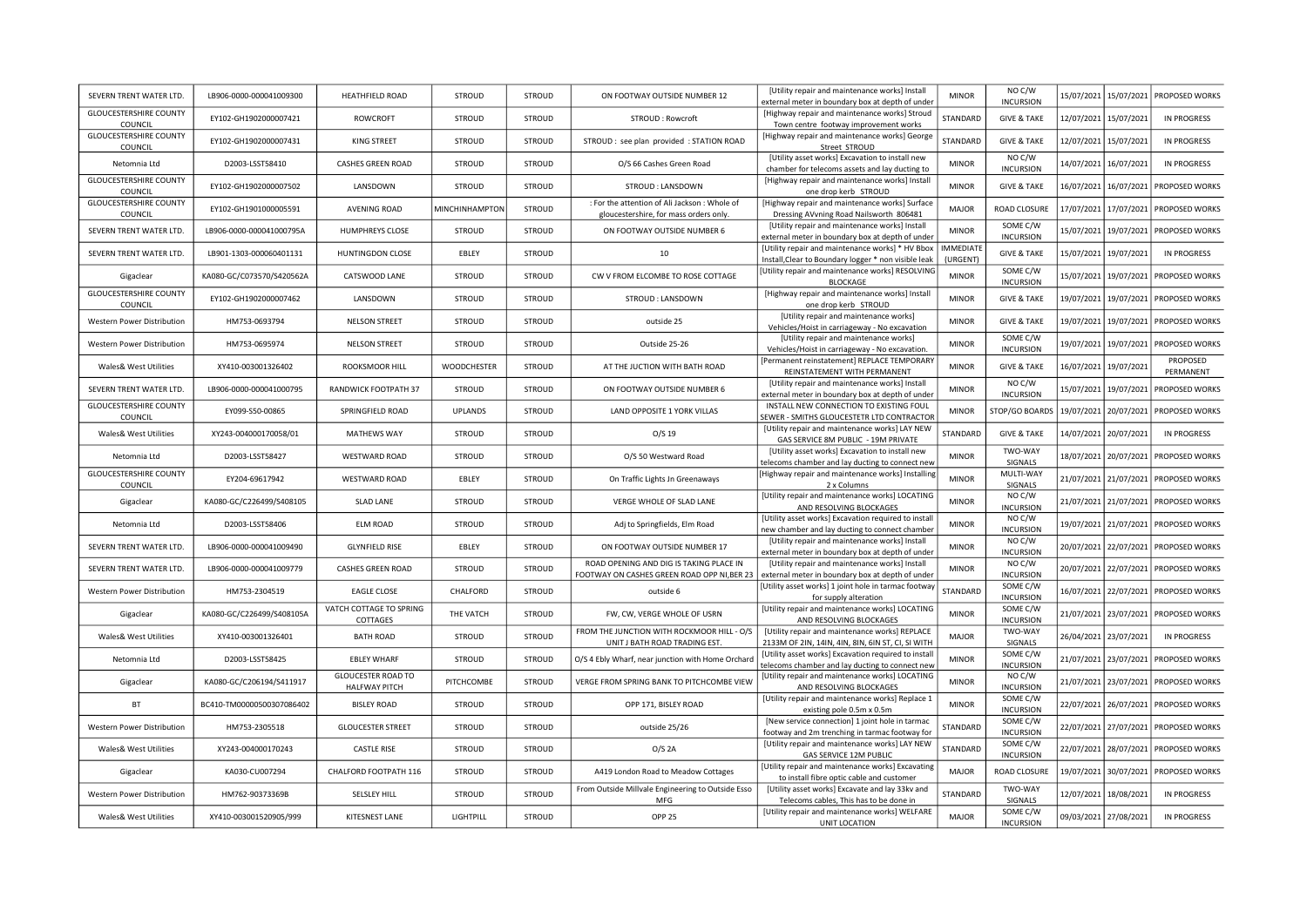| Western Power Distribution               | HM762-90373369D          | DUDBRIDGE ROAD                                       | <b>STROUD</b>      | <b>STROUD</b>        | From the Junction with Selsley Hill to Outside                                                 | [Utility asset works] Excavate and lay 33kv and                                                              | <b>MAJOR</b> | MULTI-WAY                    | 12/07/2021 | 31/08/2021 | IN PROGRESS                 |
|------------------------------------------|--------------------------|------------------------------------------------------|--------------------|----------------------|------------------------------------------------------------------------------------------------|--------------------------------------------------------------------------------------------------------------|--------------|------------------------------|------------|------------|-----------------------------|
| <b>GLOUCESTERSHIRE COUNTY</b>            | EY050-STROUDMARKET       | <b>LONDON ROAD</b>                                   | <b>STROUD</b>      | <b>STROUD</b>        | Shroud Recovery<br>jun cornhill to jun russell st                                              | Telecoms cables, This has to be done in<br>closures on saturdays only 05.30hrs to 15.30hrs for               | <b>MAJOR</b> | SIGNALS<br>ROAD CLOSURE      | 09/01/2021 | 25/09/2021 | <b>IN PROGRESS</b>          |
| COUNCIL                                  |                          | B4077 FORD MANOR TO                                  |                    |                      | FORD BANK B4077 FORD MANOR TO CHARNAL                                                          | market----sdc legal order<br>[Utility asset works] TM Required to provide safe                               |              | TWO-WAY                      |            |            |                             |
| <b>BT</b>                                | BC008-PTMS102726         | CHARNAL PLANTATION                                   | FORD               | <b>EMPLE GUITING</b> | PLANTATION FORD TEMPLE GUITING                                                                 | working zone for pole test to be preformed.                                                                  | <b>MINOR</b> | SIGNALS                      | 16/07/2021 | 16/07/2021 | PROPOSED WORKS              |
| <b>WESSEX WATER</b>                      | PG107-39478789001        | LOWFIELD ROAD                                        | <b>TETBURY</b>     | <b>TETBURY</b>       | Outside No.50                                                                                  | [Utility repair and maintenance works] Section<br>81/Defect - Repair/Replace Cover & Frame                   | <b>MINOR</b> | MULTI-WAY<br>SIGNALS         | 20/07/2021 | 21/07/2021 | PROPOSED WORKS              |
| <b>WESSEX WATER</b>                      | PG107-39478789001/2/2    | <b>UPTON GARDENS</b>                                 | TETBURY            | <b>TETBURY</b>       | To the side of 56 Lowfield Road                                                                | [Utility repair and maintenance works] Section<br>81/Defect - Repair/Replace Cover & Frame - No              | <b>MINOR</b> | MULTI-WAY<br>SIGNALS         | 20/07/2021 | 21/07/2021 | PROPOSED WORKS              |
| <b>WESSEX WATER</b>                      | PG101-C9897/LONDONTL/1/3 | <b>LONDON ROAD</b>                                   | <b>TETBURY</b>     | <b>TETBURY</b>       | From O/S 20 Lewsey Court to the side of 5 Cotswold<br>Close                                    | [Utility repair and maintenance works] Works are<br>for installing new manhole cover on existing             | STANDARD     | MULTI-WAY<br>SIGNALS         | 19/07/2021 |            | 22/07/2021 PROPOSED WORKS   |
| <b>WESSEX WATER</b>                      | PG101-C9897/LONDONTL/2/3 | SHEPHERDS MEAD                                       | <b>TETBURY</b>     | <b>TETBURY</b>       | Opp 4                                                                                          | [Utility repair and maintenance works] No works<br>taking place here, Traffic Head only                      | STANDARD     | MULTI-WAY<br>SIGNALS         | 19/07/2021 |            | 22/07/2021   PROPOSED WORKS |
| <b>WESSEX WATER</b>                      | PG101-C9897/LONDONTL/3/3 | <b>BRAYBROOKE CLOSE</b>                              | <b>TETBURY</b>     | <b>TETBURY</b>       | O/S <sub>1</sub>                                                                               | [Utility repair and maintenance works] No works<br>taking place here, Traffic head only                      | STANDARD     | MULTI-WAY<br>SIGNALS         | 19/07/2021 | 22/07/2021 | <b>PROPOSED WORKS</b>       |
| <b>GLOUCESTERSHIRE COUNTY</b><br>COUNCIL | EY102-GH1902000007480    | 3/190 AVENING ROAD TO<br>LONDON ROAD TETBURY         | <b>TETBURY</b>     | TETBURY              | Avening Road to London Road                                                                    | [Highway repair and maintenance works]<br>Overaching job for Ash Die Back project                            | <b>MAJOR</b> | ROAD CLOSURE                 | 19/07/2021 | 23/07/2021 | PROPOSED WORKS              |
| <b>GLOUCESTERSHIRE COUNTY</b><br>COUNCIL | EY010-LURSB472797        | A417 DISTRICT BOUNDARY TO<br>MAISEMORE               | MAISEMORE          | TEWKESBURY           | by entrance to bell house farm just up from junction<br>with Old Road                          | S278 works for new site entrance                                                                             | MAJOR        | TWO-WAY<br>SIGNALS           | 30/06/2021 | 15/07/2021 | <b>IN PROGRESS</b>          |
| Western Power Distribution               | HM751-2285420            | <b>GOODIERS LANE</b>                                 | <b>TWYNING</b>     | TEWKESBURY           | Outside Blencathra                                                                             | [Permanent reinstatement] Dig out and relay 3.0 ><br>1.0 Grass verge                                         | <b>MINOR</b> | NO C/W<br><b>INCURSION</b>   | 15/07/2021 | 16/07/2021 | PROPOSED<br>PERMANENT       |
| Gigaclear                                | KA080-GC/C195542/S447236 | <b>WYNYARDS CLOSE</b>                                | TEWKESBURY         | TEWKESBURY           | FW V THE WHOLE OF WYNYARDS CLOSE,<br>TEWKESBURY                                                | [Utility repair and maintenance works]<br>RECTIFYING DEFECT                                                  | <b>MINOR</b> | NO C/W<br><b>INCURSION</b>   | 15/07/2021 | 19/07/2021 | PROPOSED WORKS              |
| SEVERN TRENT WATER LTD.                  | LB901-1303-000012830564  | <b>HIGH STREET</b>                                   | TEWKESBURY         | TEWKESBURY           | <b>OUTSIDE NO 64A</b>                                                                          | [Utility repair and maintenance works] HV Bbox<br>Install 25mm and Meter                                     | <b>MINOR</b> | NO C/W<br><b>INCURSION</b>   | 15/07/2021 |            | 19/07/2021   PROPOSED WORKS |
| <b>GLOUCESTERSHIRE COUNTY</b><br>COUNCIL | EY204-73044381           | <b>GLOUCESTER ROAD</b>                               | TEWKESBURY         | TEWKESBURY           | Jn Deerhurst and Ledbury                                                                       | [Highway repair and maintenance works] Bollard<br>Replacement                                                | <b>MINOR</b> | <b>GIVE &amp; TAKE</b>       | 19/07/2021 |            | 21/07/2021   PROPOSED WORKS |
| Airband Community Internet<br>Ltd        | A8001-RO-G9-BB-SPLICE-SH | A435 B4079 JUNCTION TO<br><b>OXENTON TURNING</b>     | <b>OXENTON</b>     | TEWKESBURY           | Longfurlong Park to Oxenton Footpath 2                                                         | [Optional permit no fee] TM only for access to<br>enable Splicing                                            | <b>MINOR</b> | MULTI-WAY<br>SIGNALS         | 19/07/2021 | 21/07/2021 | <b>PROPOSED WORKS</b>       |
| <b>GLOUCESTERSHIRE COUNTY</b><br>COUNCIL | EY100-864599             | YORK ROAD                                            | TEWKESBURY         | TEWKESBURY           | York Road Tewkesbury                                                                           | [Highway improvement works] Concrete Road<br>Resurfacing                                                     | MAJOR        | ROAD CLOSURE                 | 16/07/2021 | 21/07/2021 | <b>PROPOSED WORKS</b>       |
| <b>GLOUCESTERSHIRE COUNTY</b><br>COUNCIL | EY102-GH1902000006754    | <b>NATTON</b>                                        | ASHCHURCH          | TEWKESBURY           | TEWKESBURY : Opposite junction to Natton :<br><b>NATTON</b>                                    | [Highway repair and maintenance works] Replace<br>damaged sign TEWKESBURY :                                  | <b>MINOR</b> | <b>GIVE &amp; TAKE</b>       | 21/07/2021 |            | 21/07/2021 PROPOSED WORKS   |
| <b>GLOUCESTERSHIRE COUNTY</b><br>COUNCIL | EY102-GH1902000006757    | MYTHE ROAD                                           | TEWKESBURY         | TEWKESBURY           | TEWKESBURY:: MYTHE ROAD                                                                        | [Highway repair and maintenance works] Remove<br>chevro-flex and replace with 2 chevrons                     | <b>MINOR</b> | TWO-WAY<br>SIGNALS           | 22/07/2021 |            | 22/07/2021 PROPOSED WORKS   |
| <b>GLOUCESTERSHIRE COUNTY</b><br>COUNCIL | EY102-GH1902000007357    | <b>GLOUCESTER ROAD</b>                               | TEWKESBURY         | TEWKESBURY           | TEWKESBURY : GLOUCESTER ROAD                                                                   | [Highway repair and maintenance works] Replace<br>missing manhole cover TEWKESBURY                           | <b>MINOR</b> | <b>GIVE &amp; TAKE</b>       | 22/07/2021 |            | 22/07/2021   PROPOSED WORKS |
| <b>BT</b>                                | BC008-PTMS374510         | A38 PAGES LANE TO WOODEND<br><b>FARM LANE</b>        | SHUTHONGER         | TEWKESBURY           | A38 TEWKESBURY Worcester road opposite willavis<br>GL20 6EH                                    | [Utility asset works] 2 way lights for pole test                                                             | <b>MINOR</b> | TWO-WAY<br>SIGNALS           | 23/07/2021 | 23/07/2021 | <b>PROPOSED WORKS</b>       |
| <b>BT</b>                                | BC008-PTMS371437         | ORCHARD VIEW                                         | <b>TREDINGTON</b>  | TEWKESBURY           | 7 LLANTHONY COTTAGES TEWKESBURY GL20 7BT<br>UNITED KINGDOM                                     | [Utility repair and maintenance works] Access<br>required to telegraph pole in verge for periodic            | <b>MINOR</b> | TWO-WAY<br>SIGNALS           | 23/07/2021 |            | 23/07/2021 PROPOSED WORKS   |
| <b>GLOUCESTERSHIRE COUNTY</b><br>COUNCIL | EY100-864597A            | <b>QUEENS ROAD</b>                                   | TEWKESBURY         | TEWKESBURY           | 4/7802 Queens Road, Tewkesbury                                                                 | [Highway improvement works] Concrete Road<br>Resurfacing                                                     | <b>MAJOR</b> | ROAD CLOSURE                 | 22/07/2021 |            | 27/07/2021 PROPOSED WORKS   |
| <b>GLOUCESTERSHIRE COUNTY</b><br>COUNCIL | EY100-864597B            | MARGARET ROAD                                        | TEWKESBURY         | TEWKESBURY           | 4/7824 Margaret Road, Tewkesbury                                                               | [Highway improvement works] Concrete Road<br>Resurfacing                                                     | <b>MAJOR</b> | ROAD CLOSURE                 | 22/07/2021 |            | 27/07/2021 PROPOSED WORKS   |
| <b>GLOUCESTERSHIRE COUNTY</b><br>COUNCIL | EY100-864597             | <b>WENLOCK ROAD</b>                                  | TEWKESBURY         | TEWKESBURY           | 4/7824 Wenlock Road Tewkesbury                                                                 | [Highway improvement works] Concrete Road<br>Resurfacing                                                     | MAJOR        | ROAD CLOSURE                 | 22/07/2021 | 27/07/2021 | PROPOSED WORKS              |
| SEVERN TRENT WATER LTD.                  | LB525-A6S-12021006A      | <b>QUEENS ROAD</b>                                   | TEWKESBURY         | TEWKESBURY           | We are working in the carriageway from the<br>junction of Wenlock Road and Link Road to o/s 12 | [Utility asset works] Laying 100m of new sewage<br>pumping main in open cut in the verge and                 | STANDARD     | ROAD CLOSURE                 | 14/06/2021 | 04/08/2021 | IN PROGRESS                 |
| SEVERN TRENT WATER LTD.                  | LB525-A6S-12021005A      | <b>WENLOCK ROAD</b>                                  | TEWKESBURY         | TEWKESBURY           | We are working in the carriageway from the<br>junction of Queens Road and Link Road to the     | [Utility asset works] Laying 45m of new sewage<br>pumping main in open cut in the highway.                   | <b>MAJOR</b> | ROAD CLOSURE                 | 14/06/2021 | 04/08/2021 | <b>IN PROGRESS</b>          |
| SEVERN TRENT WATER LTD.                  | LB529-A6W-12464-02-A     | <b>FLOUR MILLS</b>                                   | TEWKESBURY         | TEWKESBURY           | On the bridge named 'Flour Mills'                                                              | [Utility asset works] Barriers in place to protect<br>bell barriers (from lorries delivering to the STW      | <b>MAJOR</b> | NO C/W<br><b>INCURSION</b>   | 06/04/2021 | 30/11/2021 | IN PROGRESS                 |
| <b>GLOUCESTERSHIRE COUNTY</b><br>COUNCIL | EY102-GH1902000006566    | ROAD FROM CRAVEN HOUSE<br>TO JUNCTION AT KENTS GREEN | <b>KENTS GREEN</b> | <b>TIBBERTON</b>     | TIBBERTON : near five elms farm, tibberton. : ROAD<br>FROM CRAVEN HOUSE TO JUNCTION AT KENTS   | [Highway repair and maintenance works] Drainage<br>scheme. TIBBERTON                                         | MAJOR        | ROAD CLOSURE                 | 21/07/2021 | 28/07/2021 | PROPOSED WORKS              |
| Gigaclear                                | KA170-OCU-STRCHW/0039    | TIDENHAM FOOTPATH 44                                 | TIDENHAM           | TIDENHAM             | <b>TRACK OFF A48</b>                                                                           | [Utility repair and maintenance works] Excavation<br>to install fibre optic cable in surface location listed | MAJOR        | <b>GIVE &amp; TAKE</b>       | 12/07/2021 | 19/07/2021 | <b>PROPOSED WORKS</b>       |
| Gigaclear                                | KA170-OCU-WRCHW/033      | MOPLA ROAD                                           | TUTSHILL           | TUTSHILL             | Works from rob-Roy to jnc o/s Oak bank                                                         | [Utility repair and maintenance works] Excavation<br>to install fibre optic cable in surface location listed | STANDARD     | <b>GIVE &amp; TAKE</b>       | 09/07/2021 | 15/07/2021 | IN PROGRESS                 |
| SOUTH WALES ELECTRICITY                  | LL020-2302055            | SEDBURY LANE                                         | <b>TUTSHILL</b>    | TUTSHILL             | From adjacent number 4 to the side of 1 Severn<br>Avenue                                       | [Utility asset works] 1 joint hole in tarmac road<br>and 36m trenching in tarmac road for under              | STANDARD     | <b>GIVE &amp; TAKE</b>       | 09/07/2021 | 19/07/2021 | <b>IN PROGRESS</b>          |
| Gigaclear                                | KA080-GC/S735481         | <b>BEACHLEY ROAD</b>                                 | <b>TUTSHILL</b>    | TUTSHILL             | FW,CW,VERGE ROCKLEA- HIGH CLIFFE                                                               | Utility repair and maintenance works] PIA WORKS<br>TO GIVE CUSTOMER A LIVE SERVICE TO THE                    | <b>MINOR</b> | SOME C/W<br><b>INCURSION</b> | 19/07/2021 | 21/07/2021 | PROPOSED WORKS              |
| Gigaclear                                | KA170-OCU-WRCHW/035      | WIREWOOD CLOSE                                       | <b>TUTSHILL</b>    | TUTSHILL             | WORKS LOCATED IN WIREWOOD CLOSE                                                                | [Utility repair and maintenance works] Excavation<br>to install fibre optic cable in surface location listed | STANDARD     | <b>GIVE &amp; TAKE</b>       | 14/07/2021 | 21/07/2021 | <b>IN PROGRESS</b>          |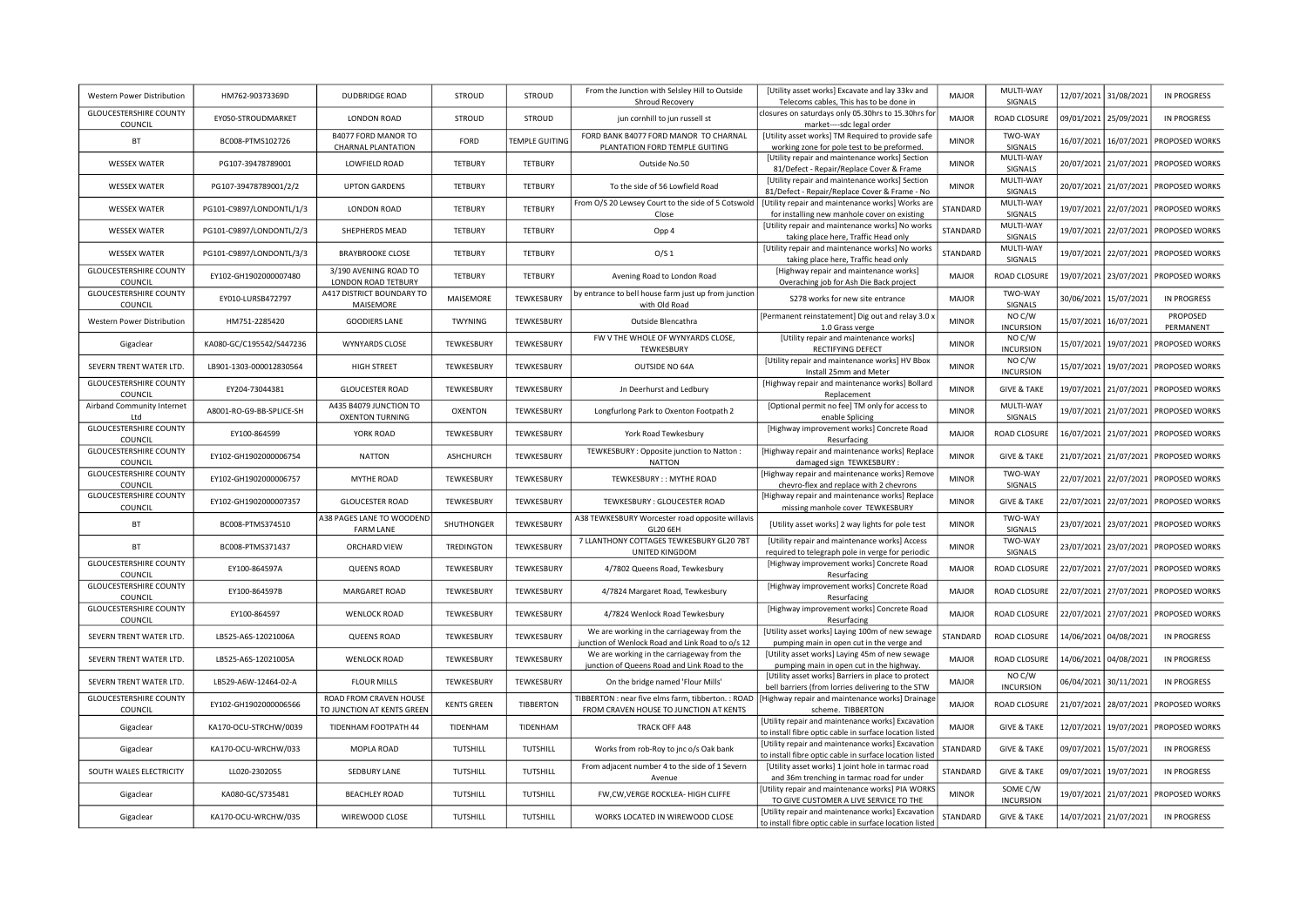| Gigaclear                                           | KA080-GC/S735481/1        | SEDBURY LANE                                                            | TUTSHILL                     | TUTSHILL                            | FW, CW, VERGE HIGH CLIFFE - OS 1 SEDBURY LANE                                                   | [Utility repair and maintenance works] PIA WORKS<br>TO GIVE CUSTOMER A LIVE SERVICE TO THE                   | <b>MINOR</b>    | SOME C/W<br><b>INCURSION</b> | 19/07/2021 | 21/07/2021            | <b>PROPOSED WORKS</b>                |
|-----------------------------------------------------|---------------------------|-------------------------------------------------------------------------|------------------------------|-------------------------------------|-------------------------------------------------------------------------------------------------|--------------------------------------------------------------------------------------------------------------|-----------------|------------------------------|------------|-----------------------|--------------------------------------|
| Gigaclear                                           | KA080-GC/C202458/S557665A | <b>ELM ROAD</b>                                                         | TUTSHILL                     | TUTSHILL                            | FW FRONT JUNCTION OF COLEFORD ROAD TO<br>JUNCTION OF WIREWOOD CLOSE                             | [Utility repair and maintenance works] LOCATING<br>AND RESOLVING BLOCKAGES                                   | <b>MINOR</b>    | NO C/W<br><b>INCURSION</b>   |            | 20/07/2021 22/07/2021 | <b>PROPOSED WORKS</b>                |
| Gigaclear                                           | KA080-GC/C202458/S557665B | WIREWOOD CLOSE                                                          | TUTSHILL                     | <b>TUTSHILL</b>                     | FW 8 WIREWOOD CLOSE                                                                             | [Utility repair and maintenance works] LOCATING<br>AND RESOLVING BLOCKAGES                                   | <b>MINOR</b>    | SOME C/W<br><b>INCURSION</b> | 20/07/2021 | 22/07/2021            | PROPOSED WORKS                       |
| Gigaclear                                           | KA080-GC/C202458/S557665  | COLEFORD ROAD                                                           | TUTSHILL                     | TUTSHILL                            | FW O/S ROB-ROY                                                                                  | [Utility repair and maintenance works] LOCATING<br>AND RESOLVING BLOCKAGES                                   | <b>MINOR</b>    | NO C/W<br><b>INCURSION</b>   | 20/07/2021 | 22/07/2021            | PROPOSED WORKS                       |
| Gigaclear                                           | KA170-OCU-GRTHL/008       | CASTLEFORD HILL                                                         | TUTSHILL                     | TUTSHILL                            | Form Castleford gardens jnc towards St johns on the<br>hill school, o/s Chapel house cottages   | [Remedial works] Excavation to install fibre optic<br>cable in Carriageway and verge. Approx 207M of         | STANDARD        | <b>GIVE &amp; TAKE</b>       |            | 23/07/2021 02/08/2021 | PROPOSED<br>REMEDIAL                 |
| <b>GLOUCESTERSHIRE COUNTY</b>                       | EY101-WCTIS6              | A40 GOLDEN VALLEY                                                       | CHELTENHAM                   | UNSPECIFIED                         | A40 Golden Valley (Westbound Exit)                                                              | [Highway improvement works] Arle Court                                                                       | <b>MAJOR</b>    | LANE CLOSURE                 |            | 01/07/2020 31/08/2021 | <b>IN PROGRESS</b>                   |
| COUNCIL<br><b>GLOUCESTERSHIRE COUNTY</b><br>COUNCIL | EY101-WCTIS8              | WESTBOUND ARLE COURT TO<br>A40 GOLDEN VALLEY<br>WESTBOUND ARLE COURT TO | CHELTENHAM                   | UNSPECIFIED                         | A40 Golden Valley (Eastbound Exit)                                                              | Improvements<br>[Highway improvement works] Arle Court<br>Improvements                                       | <b>MAJOR</b>    | LANE CLOSURE                 |            | 01/07/2020 31/08/2021 | <b>IN PROGRESS</b>                   |
| <b>GLOUCESTERSHIRE COUNTY</b><br>COUNCIL            | EY101-WCTIS1              | A40 GOLDEN VALLEY<br>EASTBOUND SLIP ROAD TO                             | CHELTENHAM                   | UNSPECIFIED                         | A40 Golden Valley                                                                               | [Highway improvement works] A40 EB Widening<br>M5 J11 to Arle Court                                          | <b>MAJOR</b>    | <b>LANE CLOSURE</b>          |            | 01/07/2020 31/08/2021 | <b>IN PROGRESS</b>                   |
| <b>GLOUCESTERSHIRE COUNTY</b><br>COUNCIL            | EY101-WCTIS5              | A40 GOLDEN VALLEY<br>EASTBOUND SLIP ROAD TO                             | CHELTENHAM                   | UNSPECIFIED                         | A40 Golden Valley (East bound approach)                                                         | [Highway improvement works] Arle Court<br>Improvements                                                       | <b>MAJOR</b>    | LANE CLOSURE                 |            | 01/07/2020 31/08/2021 | <b>IN PROGRESS</b>                   |
| <b>GLOUCESTERSHIRE COUNTY</b><br>COUNCIL            | EY101-WCTIS7              | A40 GOLDEN VALLEY<br>EASTBOUND SLIP ROAD TO                             | CHELTENHAM                   | UNSPECIFIED                         | A40 Golden Valley (Westbound approach)                                                          | [Highway improvement works] Arle Court<br>Improvements                                                       | <b>MAJOR</b>    | LANE CLOSURE                 |            | 01/07/2020 31/08/2021 | <b>IN PROGRESS</b>                   |
| Thames Water Utilities Ltd                          | MU306-000810854500150-001 | MITCHELL WAY                                                            | UPPER RISSINGTON             | <b>UPPER</b><br><b>RISSINGTON</b>   | Location on roundabout junction with Mitchell Way.                                              | [New service connection] Excavation in<br>carriageway, footway and verge, required to                        | STANDARD        | MULTI-WAY<br>SIGNALS         |            | 12/07/2021 23/07/2021 | <b>IN PROGRESS</b>                   |
| Thames Water Utilities Ltd                          | MU306-000810854500160-001 | MITCHELL WAY                                                            | UPPER RISSINGTON             | <b>UPPER</b><br><b>RISSINGTON</b>   | Located on Mitchell Way                                                                         | [New service connection] Lighthead permit only<br>for temporary lights on roundabout.                        | STANDARD        | MULTI-WAY<br>SIGNALS         |            | 12/07/2021 23/07/2021 | <b>IN PROGRESS</b>                   |
| Thames Water Utilities Ltd                          | MU055--J823-51-DSR-TV-01  | 400583 THE DINGLE UPPER<br>SLAUGHTER TO COPSE HILL                      | UPPER SLAUGHTER              | <b>UPPER</b><br><b>SLAUGHTER</b>    | In the Verge opposite The Bridges                                                               | Utility asset works] Tankering manhole in verge to<br>facilitate lining operations                           | <b>MINOR</b>    | SOME C/W<br><b>INCURSION</b> |            | 19/07/2021 21/07/2021 | PROPOSED WORKS                       |
| <b>VIRGIN MEDIA</b>                                 | NK110-ANSL026784          | WOODLAND GREEN                                                          | <b>UPTON ST</b><br>LEONARDS  | <b>UPTON ST</b><br>LEONARDS         | 8 WOODLAND GREEN UPTON ST. LEONARDS<br><b>GLOUCESTER GL4 8BE</b>                                | [Utility repair and maintenance works] INSTALL<br>TEE IN FOOTWAY                                             | <b>MINOR</b>    | NO C/W<br><b>INCURSION</b>   |            | 14/07/2021 15/07/2021 | <b>PROPOSED WORKS</b>                |
| <b>Wales&amp; West Utilities</b>                    | XY243-004000170342        | 41121 RANCE PITCH TO ST<br>LEONARDS CHURCH                              | <b>UPTON ST</b><br>LEONARDS  | <b>UPTON ST</b><br>LEONARDS         | O/S NEW BUILD OLDWAY HOUSE                                                                      | [Utility repair and maintenance works] LAY NEW<br>GAS SERVICE 5M PUBLIC - 77M PRIVATE                        | STANDARD        | SOME C/W<br><b>INCURSION</b> |            | 14/07/2021 20/07/2021 | <b>IN PROGRESS</b>                   |
| BT                                                  | BC007-WCLWVJ6J            | WOODLAND GREEN                                                          | <b>UPTON ST</b><br>LEONARDS  | <b>UPTON ST</b><br>LEONARDS         | 55A WOODLAND GREEN GL4 8BD                                                                      | [Utility repair and maintenance works] Excavation<br>to lay duct for new telecoms cabling to provide         | <b>MINOR</b>    | SOME C/W<br><b>INCURSION</b> | 19/07/2021 | 21/07/2021            | PROPOSED WORKS                       |
| <b>GLOUCESTERSHIRE COUNTY</b><br>COUNCIL            | EY204-57234589            | <b>UPTON LANE</b>                                                       | <b>UPTON ST</b><br>LEONARDS  | <b>UPTON ST</b><br>LEONARDS         | Jn Bondend Road                                                                                 | [Highway repair and maintenance works]<br><b>Resetting Bollard</b>                                           | <b>MINOR</b>    | <b>GIVE &amp; TAKE</b>       |            | 21/07/2021 23/07/2021 | <b>PROPOSED WORKS</b>                |
| Gigaclear                                           | KA030-CU005828            | <b>ROCK LANE</b>                                                        | <b>WESTBURY ON</b><br>SEVERN | <b>WESTBURY ON</b><br>SEVERN        | Rock lane                                                                                       | [Remedial works] rectify council defects                                                                     | <b>MINOR</b>    | <b>GIVE &amp; TAKE</b>       |            | 15/07/2021 19/07/2021 | PROPOSED<br>REMEDIAL                 |
| Gigaclear                                           | KA030-CU003152            | <b>CROWGATE LANE</b>                                                    | <b>WESTBURY ON</b><br>SEVERN | <b>WESTBURY ON</b><br>SEVERN        | Crowgate lane                                                                                   | [Permanent reinstatement] rectify council defects                                                            | <b>MINOR</b>    | <b>GIVE &amp; TAKE</b>       |            | 15/07/2021 19/07/2021 | PROPOSED<br>PERMANENT                |
| SEVERN TRENT WATER LTD.                             | LB922-5201-000006613947   | A48 FROM JUNCTION WITH<br>ADSETT LANE TO JUNCTION                       | THE VILLAGE                  | <b>WESTBURY ON</b><br><b>SEVERN</b> | OUTSIDE THE OLD VICARAGE COACH HOUSE                                                            | [New service connection] * NEW WATER<br>CONNECTION * CARRIAGEWAY TYPE 1 (10 TO 30                            | STANDARD        | NO C/W<br><b>INCURSION</b>   | 16/07/2021 | 22/07/2021            | PROPOSED WORKS                       |
| Gigaclear                                           | KA080-GC/C223025/S541981  | ROAD FROM HAYDEN FARM TO<br>JUNCTION WITH STRAND LANE                   | CLEEVE                       | <b>WESTBURY ON</b><br><b>SEVERN</b> | CW, VERGE From Cleeve Holm to Gravel Farm                                                       | [Utility repair and maintenance works] Locate and<br>clear blockage                                          | <b>MINOR</b>    | SOME C/W<br><b>INCURSION</b> |            |                       | 20/07/2021 22/07/2021 PROPOSED WORKS |
| Thames Water Utilities Ltd                          | MU305-000031641805-001    | PARSONS LANE                                                            | <b>WESTON SUBEDGE</b>        | WESTON<br>SUBEDGE                   | $\overline{2}$                                                                                  | [Utility repair and maintenance works] Service<br>Pipe Repair <33mm Cway in Carriageway.                     | <b>MINOR</b>    | SOME C/W<br><b>INCURSION</b> |            | 21/07/2021 23/07/2021 | <b>PROPOSED WORKS</b>                |
| <b>GLOUCESTERSHIRE COUNTY</b><br>COUNCIL            | EY102-GH1901000005609     | <b>BATH ROAD</b>                                                        | WESTONBIRT                   | WESTONBIRT                          | <b>BATH ROAD</b>                                                                                | [Highway repair and maintenance works] Surface<br>Dressing Bath Road Willesley 806139                        | <b>MAJOR</b>    | ROAD CLOSURE                 |            | 17/07/2021 17/07/2021 | <b>PROPOSED WORKS</b>                |
| Thames Water Utilities Ltd                          | MU305-000031637669-001    | 3/152 WINSON FARM TO DITCH<br>LANE WINSON                               | <b>WINSON</b>                | WINSON                              | THE GREEN                                                                                       | [Utility repair and maintenance works] Service<br>Pipe Repair <33mm Fway in Footway.                         | <b>MINOR</b>    | SOME C/W<br><b>INCURSION</b> | 19/07/2021 | 21/07/2021            | PROPOSED WORKS                       |
| Thames Water Utilities Ltd                          | MU305-000031634264-001    | <b>JACKBARROW ROAD</b>                                                  | <b>WINSTONE</b>              | <b>WINSTONE</b>                     | Pound Cottage                                                                                   | [Utility repair and maintenance works] Service<br>Pipe Repair <33mm Unmade in Verge.                         | <b>MINOR</b>    | SOME C/W<br><b>INCURSION</b> |            | 15/07/2021 19/07/2021 | <b>PROPOSED WORKS</b>                |
| Gigaclear                                           | KA170-OCU-WRCHW/030       | PENMOEL LANE                                                            | <b>WOODCROFT</b>             | <b>WOODCROFT</b>                    | WORKS TO TAKE PLACE ALONG PENMOEL LANE                                                          | [Utility repair and maintenance works] Excavation<br>to install fibre optic cable in surface location listed | <b>MAJOR</b>    | ROAD CLOSURE                 |            | 10/06/2021 20/08/2021 | <b>IN PROGRESS</b>                   |
| Gigaclear                                           | KA170-OCU-STRCHW/0040     | ST BRIAVELS ROAD                                                        | <b>WOOLASTON</b>             | <b>WOOLASTON</b>                    | FROM JNC OFF A48 TO ENTRANCE TO CAR PARK                                                        | [Utility repair and maintenance works] Excavation<br>to install fibre optic cable in surface location listed | MAJOR           | MULTI-WAY<br>SIGNALS         |            | 07/07/2021 16/07/2021 | <b>IN PROGRESS</b>                   |
| Gigaclear                                           | KA170-OCU-STRCHW/0025     | ROAD UNOFFICIALLY KNOWN<br>AS CHURCH LANE                               | <b>GUMSTALLS</b>             | <b>WOOLASTON</b>                    | CHURCH LANE LEADING TO ST ANDREWS CHURCH                                                        | [Remedial works] Excavation to install fibre optic<br>cable in surface location listed Approx 150M of        | <b>STANDARD</b> | MULTI-WAY<br>SIGNALS         |            | 07/07/2021 20/07/2021 | <b>IN PROGRESS</b>                   |
| Gigaclear                                           | KA170-OCU-STCANE/0022     | MAIN ROAD                                                               | <b>WOOLASTON</b>             | WOOLASTON                           | works from orchard house on jnc to ent to private                                               | [Utility repair and maintenance works] Excavation<br>o install fibre optic cable in surface location listed  | <b>MAJOR</b>    | <b>GIVE &amp; TAKE</b>       |            | 16/06/2021 30/07/2021 | <b>IN PROGRESS</b>                   |
| SURF TELECOMS LTD                                   | SJ003-90373379B           | MAIN ROAD                                                               | <b>WOOLASTON</b>             | WOOLASTON                           | On the Junction with Cone Valley to Approx. 54m<br>South from the Junction with Cone Valley     | [Utility asset works] Installation of 1620m of<br>elecommunication ducts and chambers along A48              | STANDARD        | TWO-WAY<br>SIGNALS           |            | 19/07/2021 30/07/2021 | PROPOSED WORKS                       |
| SURF TELECOMS LTD                                   | SJ003-90373379C           | MAIN ROAD                                                               | <b>WOOLASTON</b>             | <b>WOOLASTON</b>                    | Approx. 54m South from the Junction with Cone<br>Valley to Approx. 134m South from the Junction | [Utility asset works] Installation of 1620m of<br>elecommunication ducts and chambers along A48              | STANDARD        | TWO-WAY<br>SIGNALS           |            | 19/07/2021 30/07/2021 | PROPOSED WORKS                       |
| SURF TELECOMS LTD                                   | SJ003-90373379D           | MAIN ROAD                                                               | <b>WOOLASTON</b>             | WOOLASTON                           | Approx. 134m South from the Junction with Cone<br>Valley to the Junction with Kerrin Lane       | [Utility asset works] Installation of 1620m of<br>elecommunication ducts and chambers along A48              | STANDARD        | TWO-WAY<br>SIGNALS           | 19/07/2021 | 30/07/2021            | PROPOSED WORKS                       |
| Gigaclear                                           | KA170-OCU-STRCHW/00023    | A48 FROM JUNCTION WITH<br>KERRIN LANE TO JUNCTION AT                    | <b>BROOKEND</b>              | WOOLASTON                           | Along A48 opp The bungalow to jnc leading to<br>church lane to Wyvem lodge                      | [Utility repair and maintenance works] Excavatior<br>to install fibre optic cable in surface location listed | <b>MAJOR</b>    | LANE CLOSURE                 |            | 08/06/2021 09/08/2021 | <b>IN PROGRESS</b>                   |